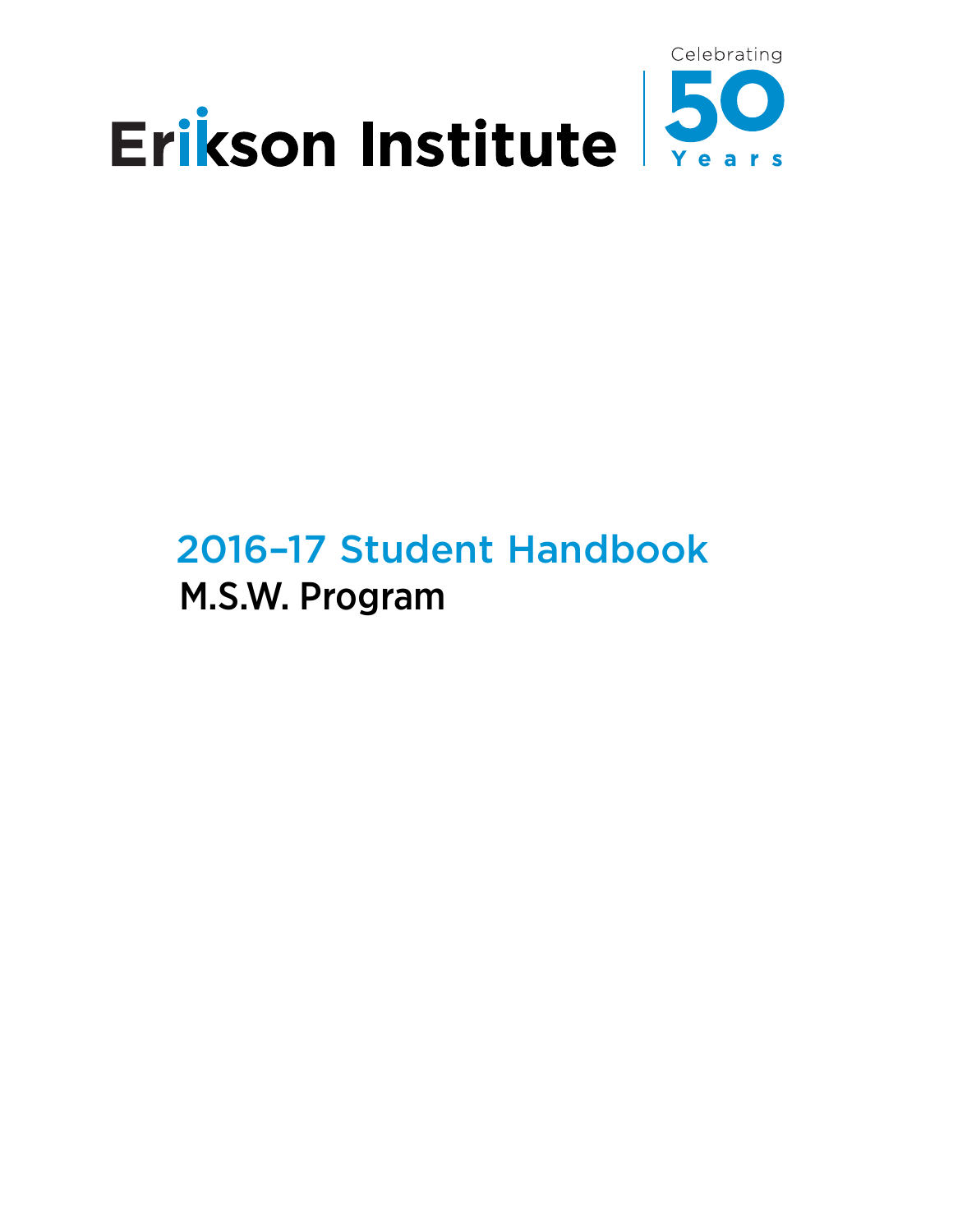# **Contents**

*Click on a section to navigate.*

| Academic calendar 2016-17                                  | 2  |
|------------------------------------------------------------|----|
| <b>Welcome to Erikson Institute</b>                        | 3  |
| Our mission and values                                     | 4  |
| The mission of the Master of Social Work program           | 6  |
| <b>Admission requirements</b>                              | 7  |
| Master's degree programs general information               | 9  |
| <b>Master of Social Work competencies</b>                  | 10 |
| Assessment of professional competencies                    | 21 |
| Licensure requirements for social workers                  | 25 |
| Degree requirements                                        | 26 |
| <b>Master of Social Work course descriptions</b>           | 27 |
| Academic policies and procedures                           | 33 |
| Academic integrity                                         | 33 |
| Academic grievance procedure                               | 35 |
| Academic probation: new students                           | 36 |
| Academic probation and warning: continuing students        | 37 |
| Academic probation: exiting academic probation             | 37 |
| Attendance and classroom decorum                           | 37 |
| Conferral of degrees and certificates                      | 38 |
| Continuous enrollment policy                               | 38 |
| Copyright protection for work created by others            | 39 |
| Copyright protection for work created by students          | 39 |
| Course and end-of-year evaluations                         | 39 |
| Credit hour policy                                         | 40 |
| Field placements                                           | 40 |
| Freedom of inquiry                                         | 42 |
| Good academic standing                                     | 42 |
| Grading system                                             | 42 |
| <b>General campus policies and procedures</b>              | 43 |
| Building access information                                | 43 |
| Concealed carry policy                                     | 43 |
| Discrimination and harassment, including sexual harassment | 44 |
| Emergency procedures                                       | 47 |
| Gender neutral restrooms                                   | 48 |
| Information technology telecommunication networks          |    |
| and information resources                                  | 48 |
| Peer-to-peer file-sharing policy                           | 50 |
| Privacy statement for Erikson websites                     | 50 |
| Smoking policy                                             | 52 |

| Registration/student records policies      |    |
|--------------------------------------------|----|
| and procedures                             | 53 |
| Academic records                           | 53 |
| Add/drop procedures                        | 53 |
| <b>Audited courses</b>                     | 53 |
| Change of address                          | 54 |
| Changing programs or cohorts               | 54 |
| Course substitution                        | 54 |
| Holds on registration                      | 54 |
| Immunization records                       | 55 |
| Incomplete policy                          | 55 |
| Independent study                          | 55 |
| Leave of absence                           | 56 |
| Official Institute communications          | 56 |
| Readmission                                | 57 |
| Registration                               | 57 |
| Repeated courses                           | 57 |
| Review of records                          | 57 |
| Transcript requests                        | 59 |
| Transfer credit                            | 59 |
| Withdrawing from Erikson                   | 60 |
| <b>Student rights and responsibilities</b> | 61 |
| General                                    | 61 |
| Finance                                    | 61 |
| Registration                               | 61 |
| Student conduct                            | 61 |
| Student disciplinary process               | 62 |
| <b>Financial aid</b>                       | 64 |
| <b>Student financial accounts</b>          | 69 |
| <b>Student resources</b>                   | 71 |
| <b>Student services directory</b>          |    |

 $\equiv$  4>

[Faculty and staff](#page-80-0) 80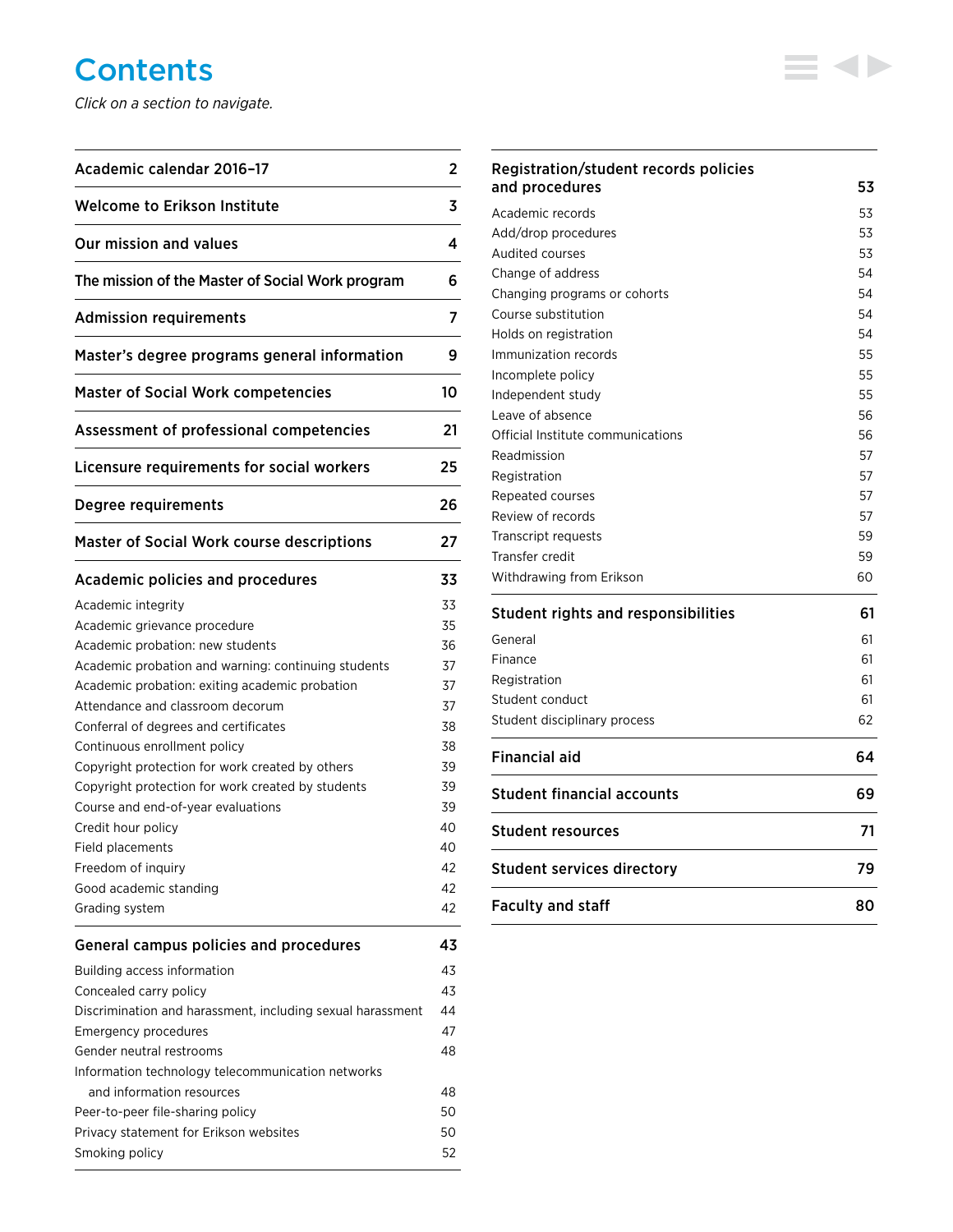# <span id="page-2-0"></span>Academic calendar 2016 –17

*This calendar is subject to change without notice.*

| <b>Fall 2016</b> | Thursday, August 25, 6-8 p.m.      | Internship orientation (continuing students)                                  |
|------------------|------------------------------------|-------------------------------------------------------------------------------|
|                  | Friday, August 26, 9 a.m. - 5 p.m. | New master's student orientation                                              |
|                  | Friday, August 26                  | Fall semester online classes begin                                            |
|                  | Monday, August 29                  | Fall semester on-campus classes begin                                         |
|                  | Friday, September 2                | Add/drop period ends                                                          |
|                  | Friday, September 2                | Fall semester tuition due                                                     |
|                  | Monday, September 5                | Labor Day holiday                                                             |
|                  | Saturday, September 10             | Comprehensive exam                                                            |
|                  | Friday, September 16               | Constitution Day observed                                                     |
|                  | Friday, September 30               | Last day to submit approved rewrites of papers or to complete                 |
|                  |                                    | requirements for Summer 2016 courses if a grade of 'I' or 'NG'                |
|                  |                                    | was submitted                                                                 |
|                  | Friday, November 4                 | Last day to withdraw from a class with a "W" grade                            |
|                  | Monday, November 7                 | Priority registration for Spring 2017 begins                                  |
|                  | Thursday-Friday, November 24-25    | Thanksgiving holiday                                                          |
|                  | Thursday, December 8               | Fall semester online classes end                                              |
|                  | Thursday, December 15              | Fall semester on-campus classes end                                           |
|                  | December 16, 2016-January 9, 2017  | Winter break                                                                  |
| Spring 2017      | Friday, January 6                  | Spring semester online classes begin                                          |
|                  | Monday, January 9                  | Spring semester on-campus classes begin                                       |
|                  | Friday, January 13                 | Add/drop period ends                                                          |
|                  | Friday, January 13                 | Spring semester tuition due                                                   |
|                  | Saturday, January 14, 1-3 p.m.     | Comprehensive exam orientation                                                |
|                  | Monday, January 16                 | Martin Luther King, Jr. holiday                                               |
|                  | Monday, January 30                 | Last day to submit approved rewrites of papers or to complete                 |
|                  |                                    | requirements for Fall 2016 courses if a grade of 'I' or 'NG' was<br>submitted |
|                  | Saturday, February 4, 1-3 p.m.     | Internship orientation                                                        |
|                  | Friday, March 3-Thursday, March 9  | Spring break for online courses                                               |
|                  | Monday, March 6-Friday, March 10   | Spring break for on-campus courses                                            |
|                  | Monday, March 20                   | Priority registration for Summer and Fall 2017 begins                         |
|                  | Friday, March 24                   | Last day to withdraw from a class with a "W" grade                            |
|                  | Saturday, April 8                  | Comprehensive examination                                                     |
|                  | Thursday, April 27                 | Spring semester online classes end                                            |
|                  | Monday, May 1                      | Spring semester on-campus classes end                                         |
|                  | Thursday, May 11                   | Master's commencement ceremony                                                |
| Summer 2017      | Friday, May 12                     | Summer Term B 12-week on-campus and online classes begin                      |
|                  | Monday, May 22                     | Summer Term A 10-week on-campus classes begin                                 |
|                  | Friday, May 26                     | Summer term tuition due                                                       |
|                  | Friday, May 26                     | Add/drop period ends                                                          |
|                  | Monday, May 29                     | Memorial Day holiday                                                          |
|                  | Saturday, June 10                  | Comprehensive examination                                                     |
|                  | Friday, June 23                    | Last day to withdraw from a class with a "W" grade                            |
|                  | Friday, June 30                    | Last day to submit approved rewrites of papers or to complete                 |
|                  |                                    | requirements for Spring 2017 courses if a grade of 'I' or 'NG'                |
|                  |                                    | was submitted                                                                 |
|                  | Tuesday, July 4                    | Independence Day holiday                                                      |
|                  | Tuesday, August 1                  | Summer Term A 10-week on-campus classes end                                   |
|                  | Thursday, August 3                 | Summer Term B 12-week online classes end                                      |
|                  | Tuesday, August 8                  | Summer Term B 12-week on-campus classes end                                   |

41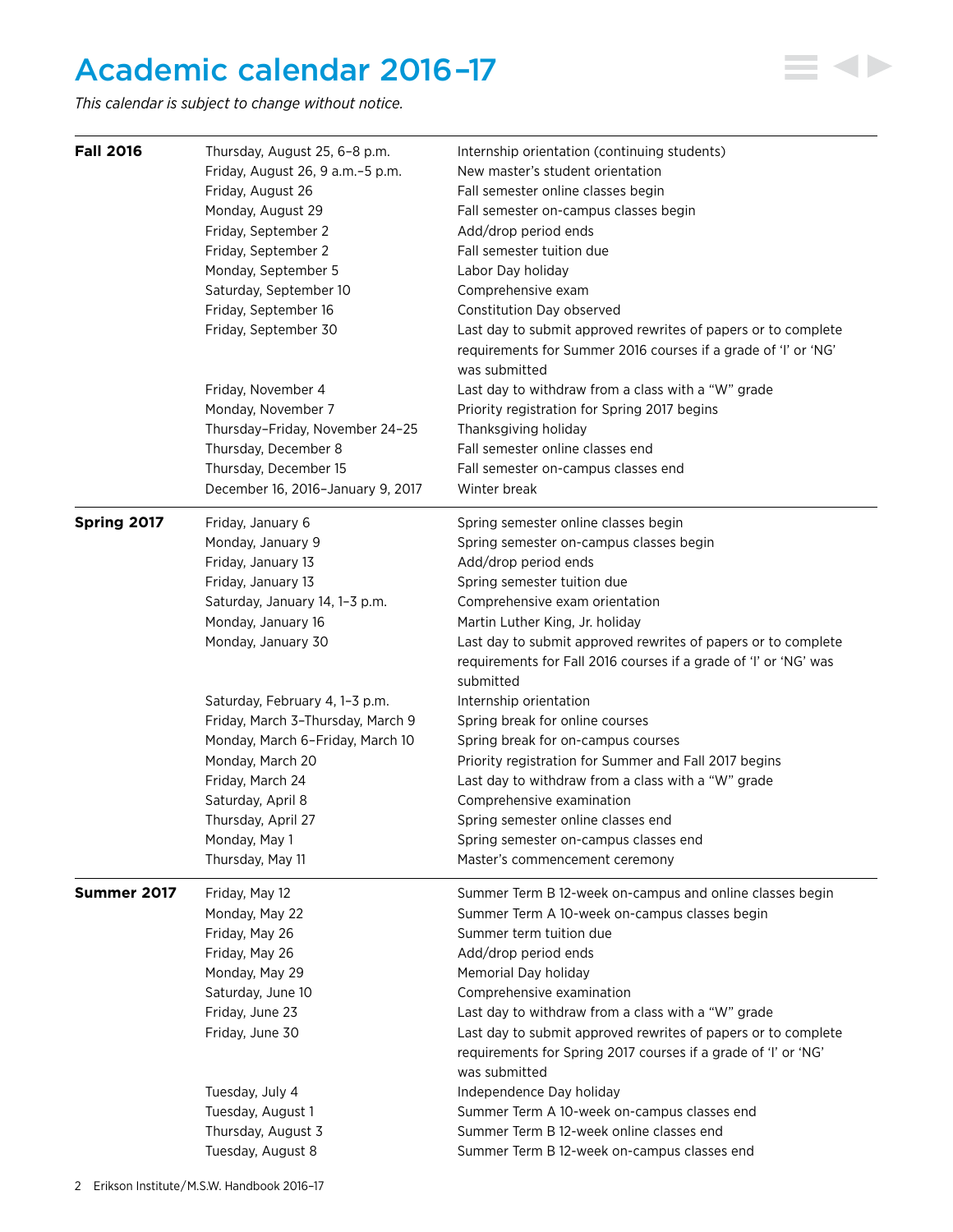# <span id="page-3-0"></span>Welcome to Erikson Institute

Each year, Erikson brings together individuals who show strong academic ability and leadership potential in the fields serving children and families—early education, social work, health care, early intervention, mental health, and family support. Some come to us with years of experience working with children and families, while others are just entering the field. All have a rich variety of experiences and represent differences in culture, ethnicity, sexual orientation and expression, language, age, social background, and abilities. At Erikson you will be asked to join this professional community, to challenge your assumptions, interrogate your beliefs, build new knowledge, hone practice skills, and create lasting professional relationship. One of our primary objectives is to provide a unique educational setting where all community members learn to accept and respect differences in values, attitudes, behaviors, and learning styles in themselves and in others.

# *At Erikson you will be challenged to:*

- expand your knowledge of children and family development in a variety of contexts;
- deepen your skills in working effectively with diverse children, families, and communities;
- appropriately apply knowledge in the service of diverse children, families and communities;
- use a diverse community of professionals to develop insights about yourself and share your thoughts, ideas, concerns, culture, and life experiences with other students;
- read and listen critically, raise analytical questions, and develop new problem-solving strategies; and
- develop as an ethical professional responsible to those you serve and committed to professional work that meets the highest standards in our field.

We hope and trust that your studies here will be stimulating, meaningful, and productive.

Jie-Qi Chen, Ph.D. Michel Frendian, Ed.M. Senior Vice President for Academic Affairs Dean of Enrollment Management and Dean of Faculty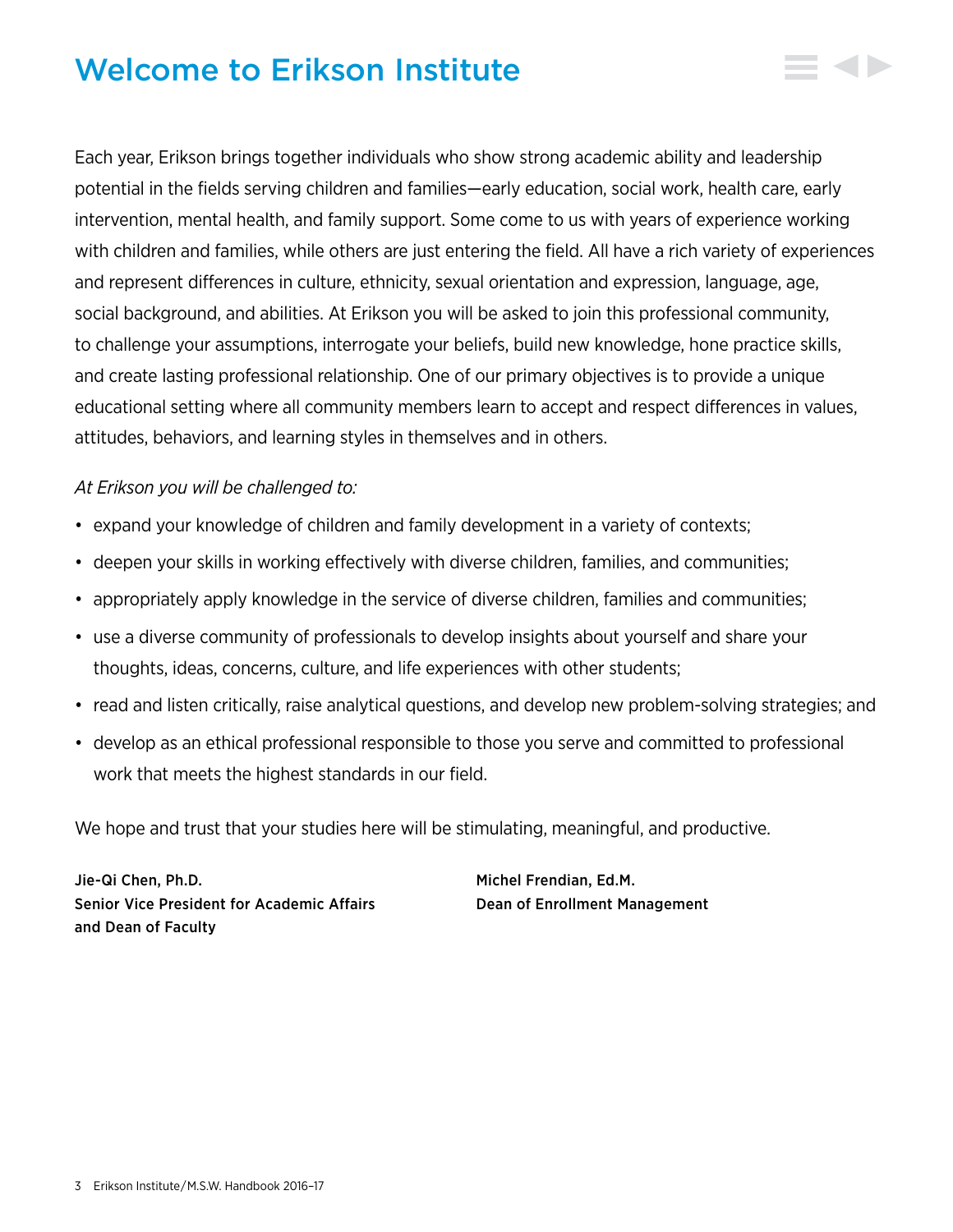# <span id="page-4-0"></span>Our mission and values

Erikson Institute is the premier independent institution of higher education committed to ensuring that all children have equitable opportunities to realize their potential.

Recognized for our groundbreaking work in the field of early childhood, we uniquely prepare child development, education, and social work leaders to improve the lives of young children and their families. Our impact and influence is further amplified through our innovative academic programs, applied research, knowledge creation and distribution, direct service, and field-wide advocacy.

Because nothing matters more than a child's early years, Erikson Institute educates, inspires, and provides leadership to serve the needs of children and families so that all can achieve optimal educational, social, emotional, and physical well-being.

# Our vision

Our vision is that every adult who works with young children will be knowledgeable, aware, skilled, and alive to the possibilities that each child presents. We are passionately committed to helping every child reach his or her potential and supporting children and families in every way possible, and we believe that we are uniquely qualified as educators, researchers, and citizens to realize this vision.

# Our values

The history and development of the Institute reveal a remarkably stable and cohesive set of values that are shared by Board of Trustees, faculty, staff, and students. These same values also characterize the social work profession and are infused throughout the M.S.W. program's explicit and implicit curricula. They are as follows:

Freedom of inquiry and freedom of expression Freedom of inquiry and freedom of expression are at the heart of the Institute's academic mission. Erikson encourages open and vigorous discussion and strives to maintain an environment in which the free exchange of ideas and opinions can flourish.

Relationship-based education The Erikson approach to education recognizes the centrality of relationships in all learning. Erikson is committed to creating a community of teachers and learners who together can generate and

share knowledge and explore assumptions guiding practice. Students acquire skills of reflection in order to develop selfknowledge and to explore their own practice. It is in the context of gradually nurtured, trusting relationships with faculty and fellow students that students can take the risk of reflecting on and sometimes striving to alter their approach and identity as professionals. We assume that if students are themselves embedded in rewarding and growth-producing relationships, they will use relationships to inspire children and collaborate with families and colleagues.

Commitment to social justice In all its activities, Erikson seeks to contribute to a significant improvement in the quality, effectiveness, and equity of education and services for all children and families and to help children develop to their fullest potential. Since its inception, Erikson has focused on equity and justice in the care and education of disadvantaged and minority children. Grounded in practical arenas and problems, Erikson is committed to providing a sound and useful base of information to guide the understanding of such complex social issues as changing family and societal needs and families in stress, as well as the nature and efficacy of services for children and families.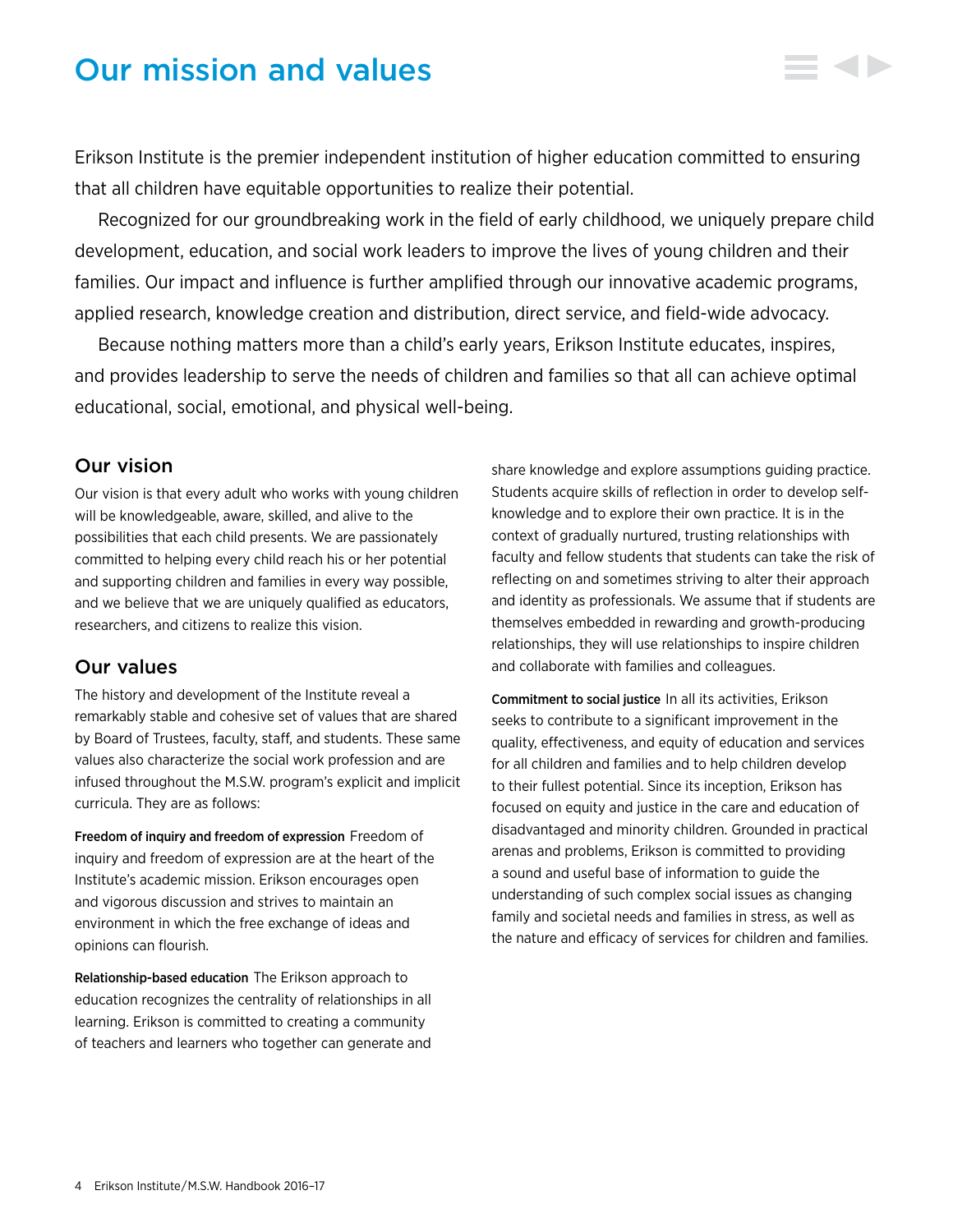Diversity Dedicated to addressing the interests and needs of an increasingly diverse society, Erikson prepares professionals to work with populations that vary in age, race, ethnicity, and physical and mental abilities. Erikson recruits a diverse student body in all its academic programs and provides them the support they need to meet Erikson's high academic standards and maintain good academic standing. Erikson is also committed to hiring and retaining faculty and staff who reflect the diversity of students and people in the communities served by the Institute.

Complexity of approach to subject, issues, and conceptual frameworks In recognition of the complexity of human experience, Erikson Institute was named in honor of the renowned psychoanalyst Erik Erikson, who was one of the first to study the importance of biological, psychological, and social influences and of history and culture in the life of each child. An appreciation of this complexity informs all activities at Erikson.

High standards and excellence Graduates consistently report Erikson's academic programs to be exacting but more than worth the effort. Students acquire an in-depth knowledge of child development theory and research as well as strong conceptual and analytic capacities. Faculty have expertise in their various sub-fields within social work, psychology, and education and maintain an active program of research and/ or scholarly writing to stay abreast of the field. Faculty and staff bring these same standards to all of Erikson's activities.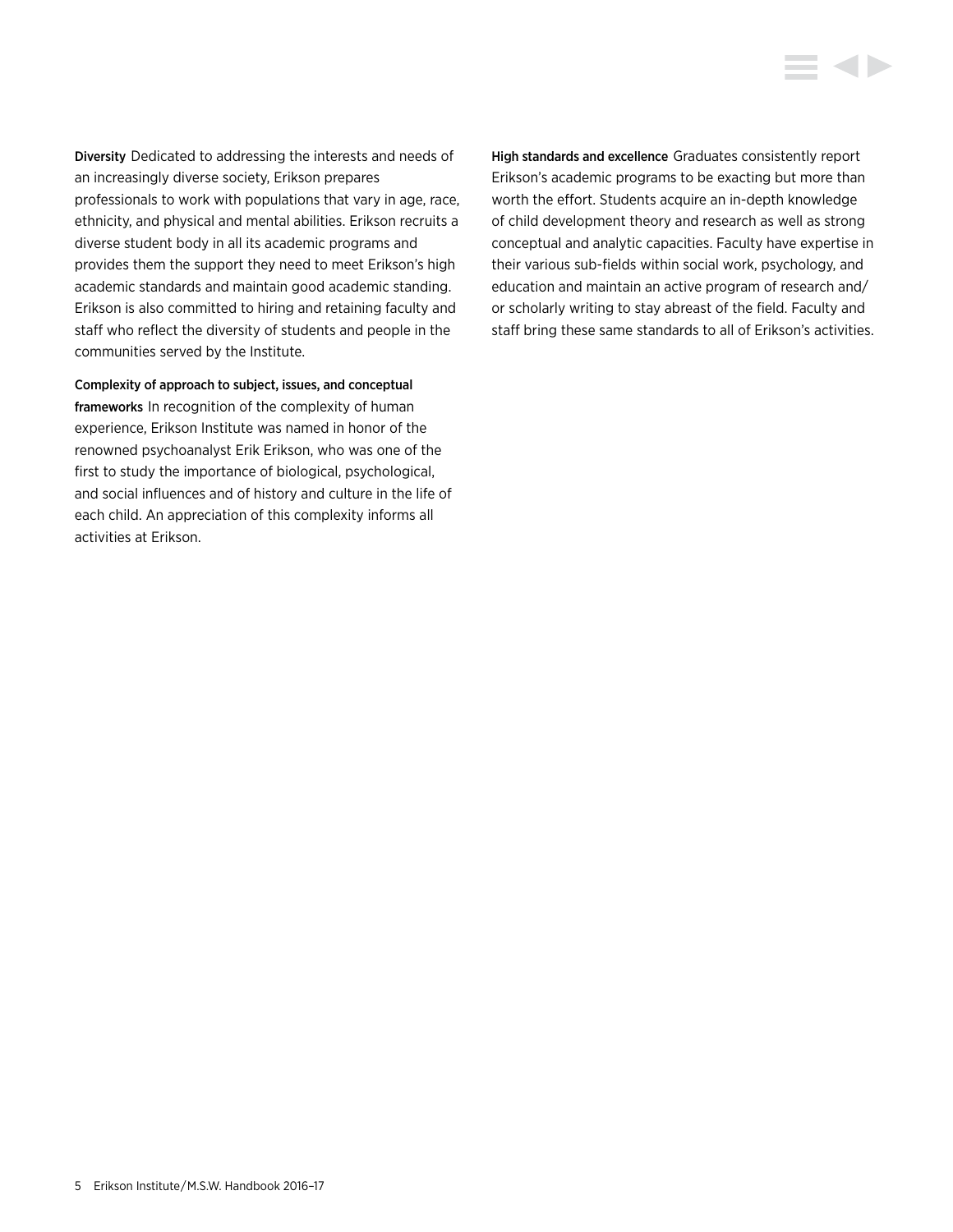# <span id="page-6-0"></span>The mission of the Master of Social Work program

Erikson's Master of Social Work program prepares advanced, developmentally-informed social workers who seek to promote human rights, social and economic justice, and community well-being by addressing the needs of our nation's children and families. The curriculum integrates social work knowledge, values, and skills with deep, interdisciplinary knowledge of child development, supporting a learning community committed to social change through education, research, and community initiatives. Graduates of the program are uniquely prepared to engage with families, communities, and systems to address and advocate for the complex needs of children and families, so that they may have the opportunity to reach their full potential.

# Goals of the M.S.W. program

The M.S.W. program's goals flow directly from its mission. They reflect the integration of the Institute's unique strengths with those of social work education. The result is a specialized program dedicated to promoting competencies in bridging theory and evidence-based practice. More specifically, the program systematically draws on developmental knowledge to inform strengths-based, person-in-environment perspectives, cultural competence, supportive practices, critical reflection, ethical decisionmaking, and social action. Erikson's mission and goals are fully in keeping with the knowledge, values, and skills reflected in the Council on Social Work Education's 10 core competencies.

The M.S.W. program will prepare advanced social work professionals who are able to:

- 1. Integrate social work knowledge, values, and skills with deep knowledge of child development to promote the well-being and empowerment of children, families, and communities.
- 2. Apply developmental theory, research, and knowledge of child development as a framework for identifying, addressing, and advocating for the complex needs and individual differences of children and families, so that they may have the opportunity to reach their full potential.
- 3. Promote human rights, social and economic justice, social change, and community well-being through critical reflection, ethical practice, research, and active engagement in communities.
- 4.Use self-knowledge, critical thinking, and reflective practice to engage in effective relationships with children, families, communities, and systems.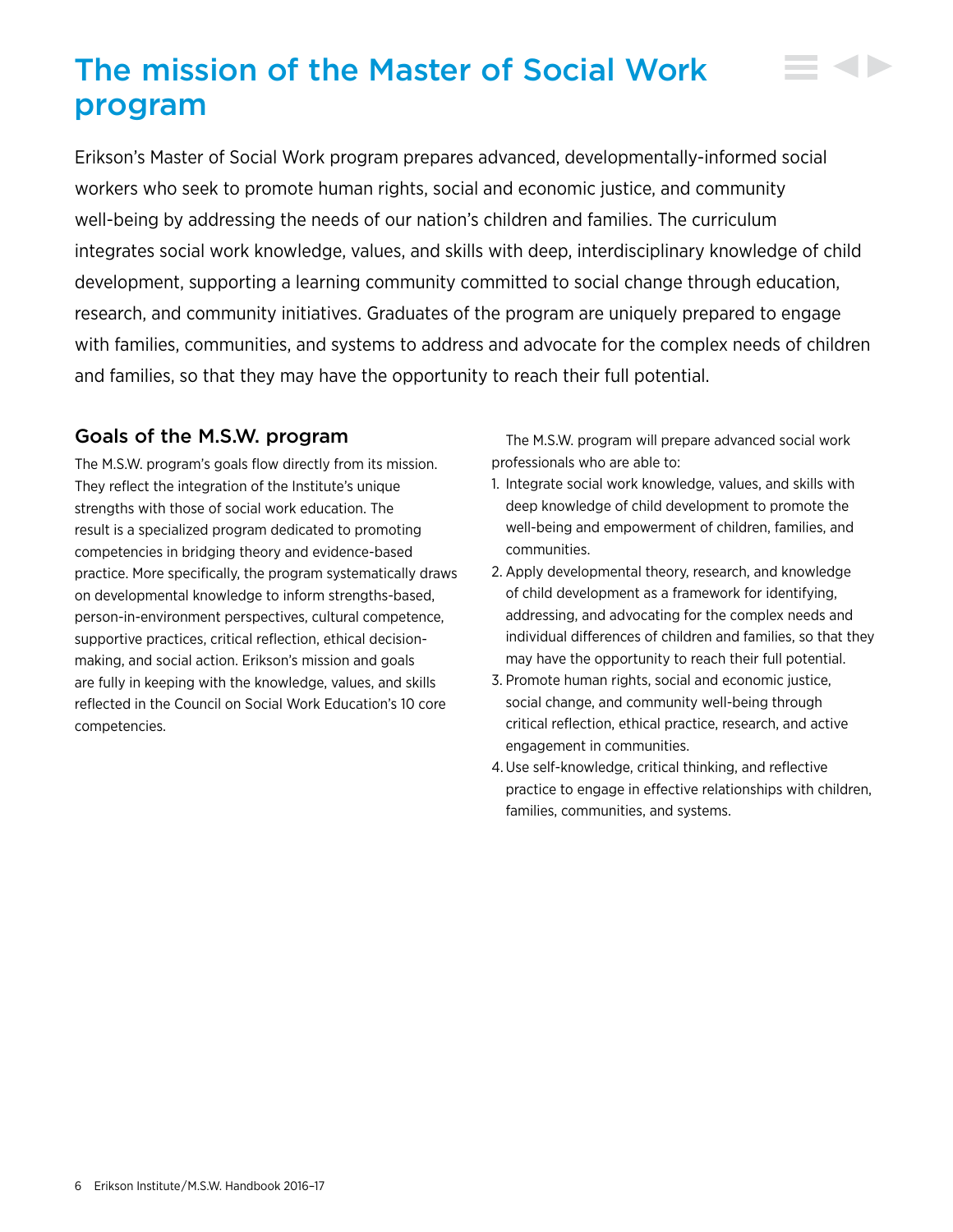# <span id="page-7-0"></span>Admission requirements

All applicants to Erikson's M.S.W. program will be interviewed and selected for admission on the basis of the following criteria:

- 1. Prior academic performance: Applicants must have a bachelor's degree from a regionally accredited institution of higher education with a minimum grade point average of 2.75 on a 4-point scale.
- 2. Prior work experience: Applicants should have the equivalent of one year of practical experience, or equivalent, with children and/or families in a supervised setting. Experience may be gained over several years through part-time, volunteer, and/or paid work.
- 3. Demonstrated suitability for the field: Applicants are expected display integrity, sensitivity, flexibility and adaptability, the ability to consider the impact of context and culture on human behavior and development, and capacity to engage in reflective practice.

Applicants to the M.S.W. program will submit the following:

- 1. Completed application, including personal essays and a summary of work history
- 2. Completed applicant self-disclosure form
- 3. Nonrefundable application fee
- 4. Official sealed transcripts of all previous college and university work
- 5. Three letters of recommendation

# Admission review process

Applicants who submit a complete application are interviewed by an M.S.W. faculty member, who completes a summary of the student's work and volunteer experiences, academic qualifications, future plans and career goals, and an evaluation of the interview. The admission committee for M.S.W. applicants consists of the Dean of Enrollment Management, the Dean of Students, and the M.S.W. faculty member who has interviewed the applicant. These committee members will work together to determine whether the candidate meets the criteria for admission to the M.S.W. program. If the Dean of Students and the faculty member disagree about a candidate's admissibility, another faculty member in the M.S.W. program will be asked to review the application materials and make a recommendation. Applicants will be notified of the admission committee's decision in writing.

# Policy on advanced standing

Because of the unique nature of Erikson's M.S.W. program, which blends in-depth child development content throughout the course work at both the foundation and advanced level, Erikson does not offer an advanced standing option to students holding an earned B.S.W. Similarly, because of the unique developmental perspective infused throughout Erikson's foundation level courses, admitted students with a B.S.W. are not eligible for course waivers as the master's courses have advanced content and do not repeat B.S.W. coursework.

# Credit for life or work experience

Erikson does not grant course credit for its degree or certificate programs based on life experience or previous work experience.

# Admission with concurrent experience requirement

Applicants who do not meet the required one year of experience working with young children, but who otherwise are strong candidates for admission to the master's degree program, will be admitted with a concurrent experience requirement. Students admitted with this requirement are asked to work a minimum of 6 hours per week in an appropriate setting and participate in an online discussion group during their first year to gain the desired experience. Maggie Brett, Director of Field Instruction and Career Counseling, works closely with students admitted with the concurrent experience requirement to identify appropriate placements.

# Admission of international students

Qualified applicants from abroad are encouraged to apply for admission to Erikson Institute. In addition to the application materials described above, international applicants must submit official translations of their academic transcripts and records, if the originals are not in English, as well as a course by course official credential evaluation by a recognized firm.

Applicants whose native language is not English and/ or whose previous education was conducted in a language other than English are required to submit official score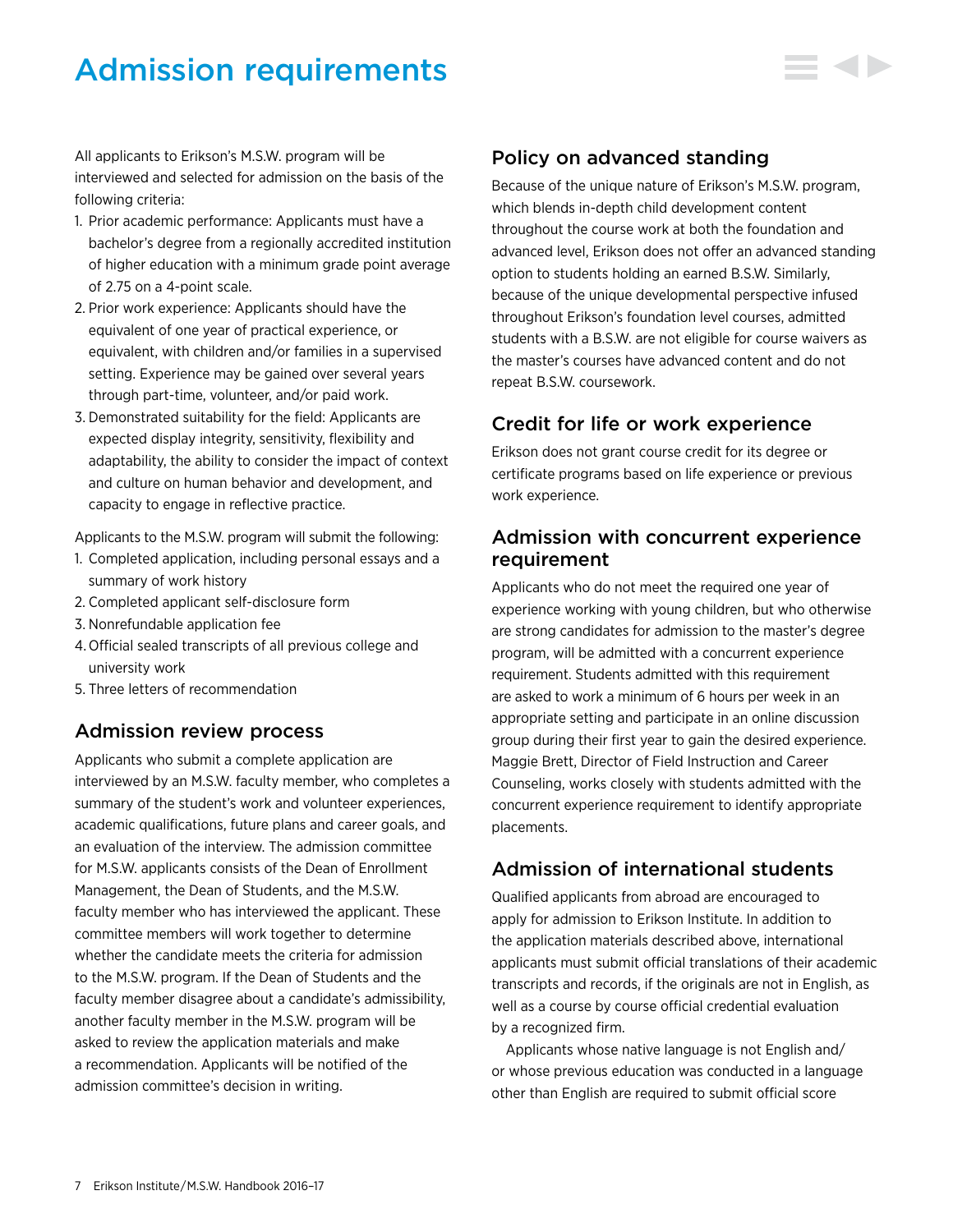reports from the Test of English as a Foreign Language (TOEFL) or the International English Language Testing System (IELTS) as evidence of proficiency in oral and written English. Test scores must be no more than two years old at the time of admission.

In order to be considered for admission, students taking the TOEFL exam must receive a minimum score of 80 on the internet-based TOEFL, 213 on the computer-based TOEFL, or 550 on the paper-based TOEFL. Students taking the IELTS exam must receive a minimum overall band score of 6.5, as well as minimum score of 6.0 on the academic reading and academic writing sections. Scores from the IELTS General Training exam cannot be accepted.

# Applicant self-disclosure statement

The Institute requires applicants to self disclose information related to criminal convictions, revocation, suspension, or denial of professional licenses and involvement in child abuse and neglect investigations both to comply with state law regarding field placements and also to ensure a safe environment for all members of the Institute community. The existence of a conviction or past disciplinary problem in an applicant's record does not necessarily mean that he or she will be denied admission to Institute programs or dismissed from the programs. Each case is evaluated individually on its facts and not all convictions or disciplinary actions are considered disqualifying to the course of study at the Institute.

Students with felony convictions will be instructed to check with their state licensing bureau to understand any limitations to social work licensing. The Field Director will meet with the student to discuss any issues related to disclosure and/or the field placement.

# Nondiscrimination policy

It is the policy of Erikson Institute not to discriminate against any individual on the basis of race, color, religion, national origin, sex, sexual orientation, gender identity, gender expression, marital status, age, disability, or veteran status in matters of admissions, employment, or services or in the educational programs or activities it operates, in accordance with civil rights legislation and institutional commitment. It is also the policy of Erikson not to retaliate against any person for making a complaint in good faith about alleged discrimination or for supporting any other Erikson student or representative in making such a complaint. Any alleged violations of this policy should be directed to the Senior Vice President for Academic Affairs/Dean of Faculty.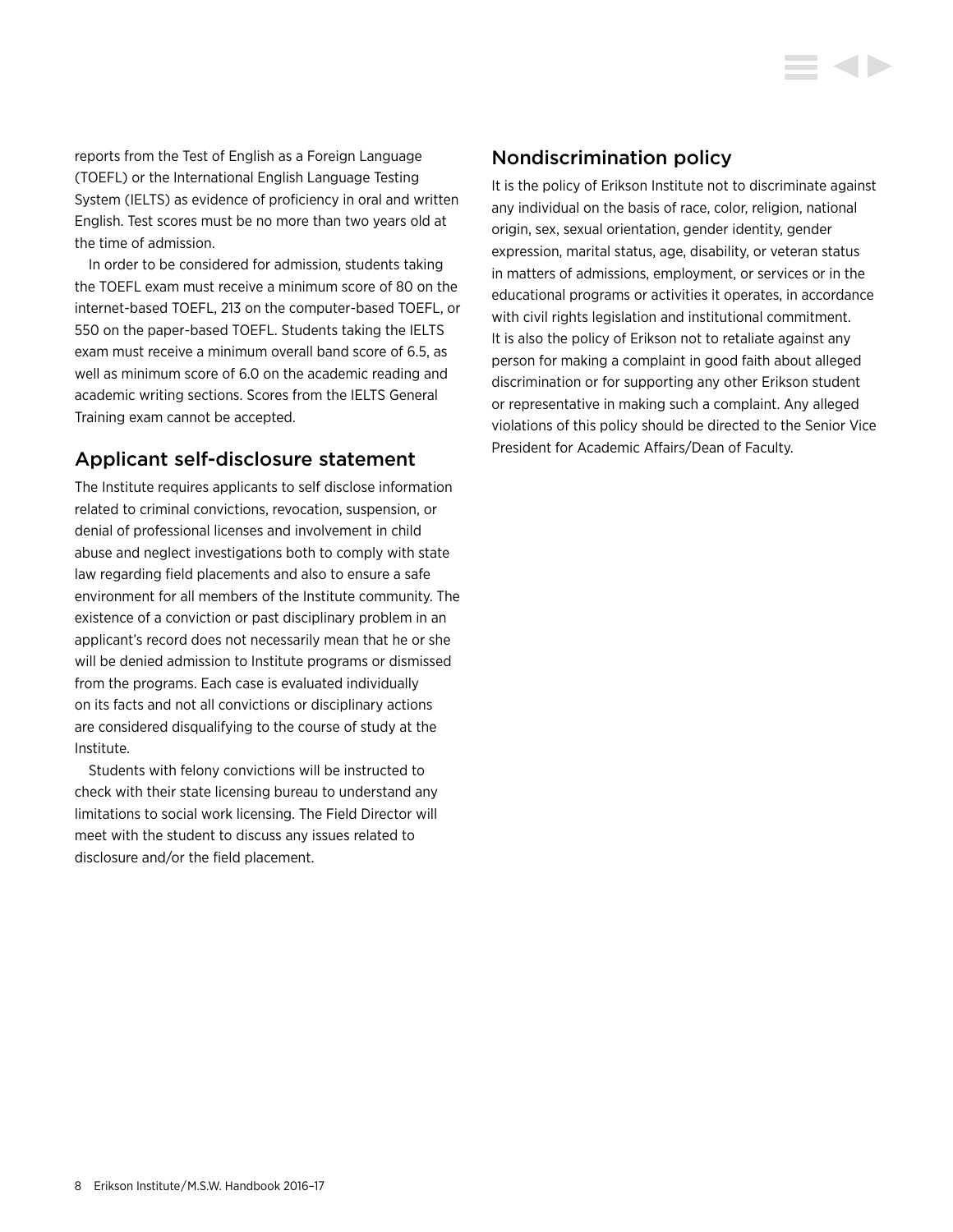# <span id="page-9-0"></span>Master's degree programs general information

Master's degree programs at Erikson Institute are designed to prepare individuals for professional and leadership roles in the full range of disciplines that serve young children and their families, including social services, child welfare, education, early care, mental health, psychotherapy, policy, and health care. Erikson programs focus on understanding the developmental needs of young children and families within the context of cultural, social, economic and political circumstances.

Erikson's master's degree programs offer a multidisciplinary approach to the study of human development across the life cycle with special emphasis on children from birth through age eight. Courses cover relevant aspects of developmental psychology, anthropology, education, sociology, health, and social work with families and communities. Within each degree program, cohorts of students take the same set of courses, participate in small group seminars, and engage in an intensive placement—always with close attention and support from a faculty adviser. While working independently, students are expected to interact with their instructors and peers to gain mastery of course material and to develop insight into the interrelationship of the various disciplines. Students typically complete their degree in two or three years.

# Master's degree competencies

Upon completion of an Erikson master's degree, all M.S.W. students are expected to demonstrate a set of competencies in each of three domains: knowledge, practice, and reflection. These are articulated below:

# **Knowledge Base Competencies**

- Developmental knowledge Students will have an in-depth knowledge of typical and atypical human growth from the prenatal period to age eight in the areas of intellectual, social, emotional, physical and language development. They will understand the inter-relationships among these domains of development as well as the role of care-giving relationships in the developmental process.
- Social/cultural influences Students will have an understanding of how social, cultural, political, economic, and family contexts influence child development. Social work students will have coursework that exposes them to the entire life-cycle viewed through a developmental lens.
- Understanding programs Students will have knowledge of a range of schools, programs, services, and resources for children and families in different communities and settings. This includes knowledge of a range of effective approaches, therapeutic methods, and inclusive practices for children of different ages, and the use of formal and informal assessment strategies to understand and meet children's needs within these settings.
- History and policy issues Students will demonstrate an understanding of the historical, philosophical, and social foundations of current policies and practices in child and family services, and current social issues facing children, families, and those who work with them.

### **Practice skills/competencies**

- Students will be able to work effectively with and for children and families in their chosen specialization using current knowledge and best practices.
- Students will be able to work effectively with other professionals in the field of early childhood as supervisors and team members.
- Students will demonstrate leadership skills through their ability to articulate and implement ideas and knowledge regarding children and families through speaking, writing, and facilitating change in a range of professional settings.
- Students will understand how to use technology to more effectively deliver services to children and families, and how to use it to further their own professional development.

## **Self-Knowledge and Reflection**

- Students will be able to reflect on their professional practices in relation to theory and research.
- Students will understand how their own history, experience, and cultural background influence their work with children, families, and colleagues.
- Students will be able to articulate a philosophy and rationale for their decisions, and to reflect on and evaluate the effects of their choices and actions on others (young children, families, and other professionals) as a basis for program planning, modification, and continuing professional development.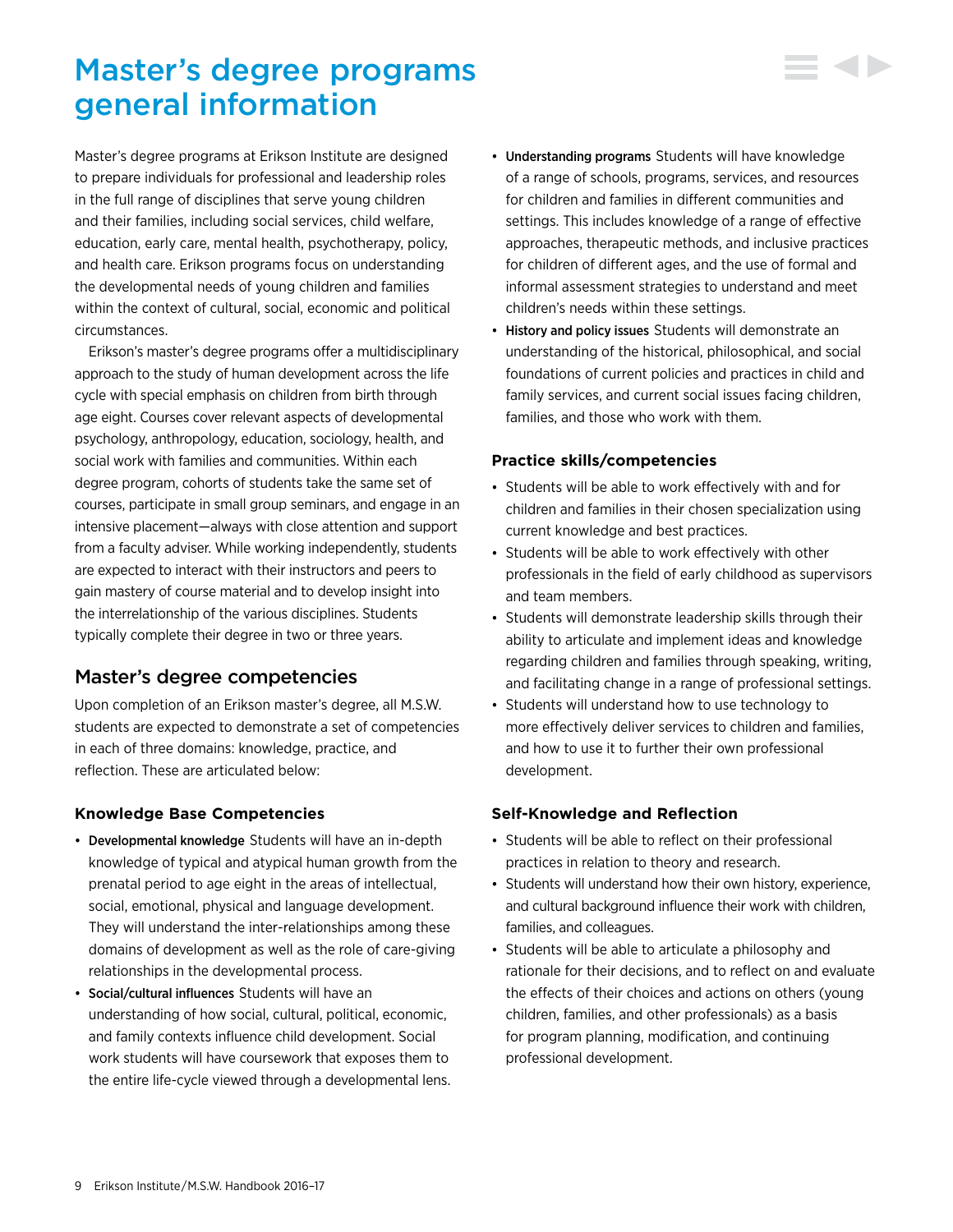# <span id="page-10-0"></span>Master of Social Work competencies



In addition to the general competencies required of all Erikson master's degree students, M.S.W. students must demonstrate a set of competencies specific to social workers. The Council of Social Work Education has identified ten core competencies and 41 related practice behaviors as essential to effective generalist social work preparation. Erikson has identified 20 additional practice behaviors

associated with advanced practice in the Children and Families concentration. Graduates of the Erikson M.S.W. program will be required to demonstrate competence in both generalist and advanced practice behaviors. Below are the foundational and advanced practice behaviors that graduates from the Erikson M.S.W. program will be expected to demonstrate:

### **Competency 1 Identify oneself as a professional social worker and conduct oneself accordingly.**

Social workers serve as representatives of the profession, its mission, and its core values. They know the profession's history. Social workers commit themselves to the profession's enhancement and to their own professional conduct and growth.

### *Social workers:*

- a. Advocate for client access to the services of social work;
- b. Practice personal reflection and self-correction to assure continual professional development;
- c. Attend to professional roles and boundaries;
- d. Demonstrate professional demeanor in behavior, appearance, and communication;
- e. Engage in career-long learning; and
- f. Use supervision and consultation.

Advanced practitioners recognize and understand the importance of the therapeutic relationship, the person-in-environment and strengths perspectives, the professional use of self with clients, and adherence to ethical guidelines of professional behaviors.

- a. Readily identify as a social work professional with developmental knowledge and expertise who recognizes the complex interaction between individuals and their environments across the life span; and
- b. Identify and attend to their professional strengths, boundaries, limitations and challenges with clients in all settings, including cross-disciplinary settings.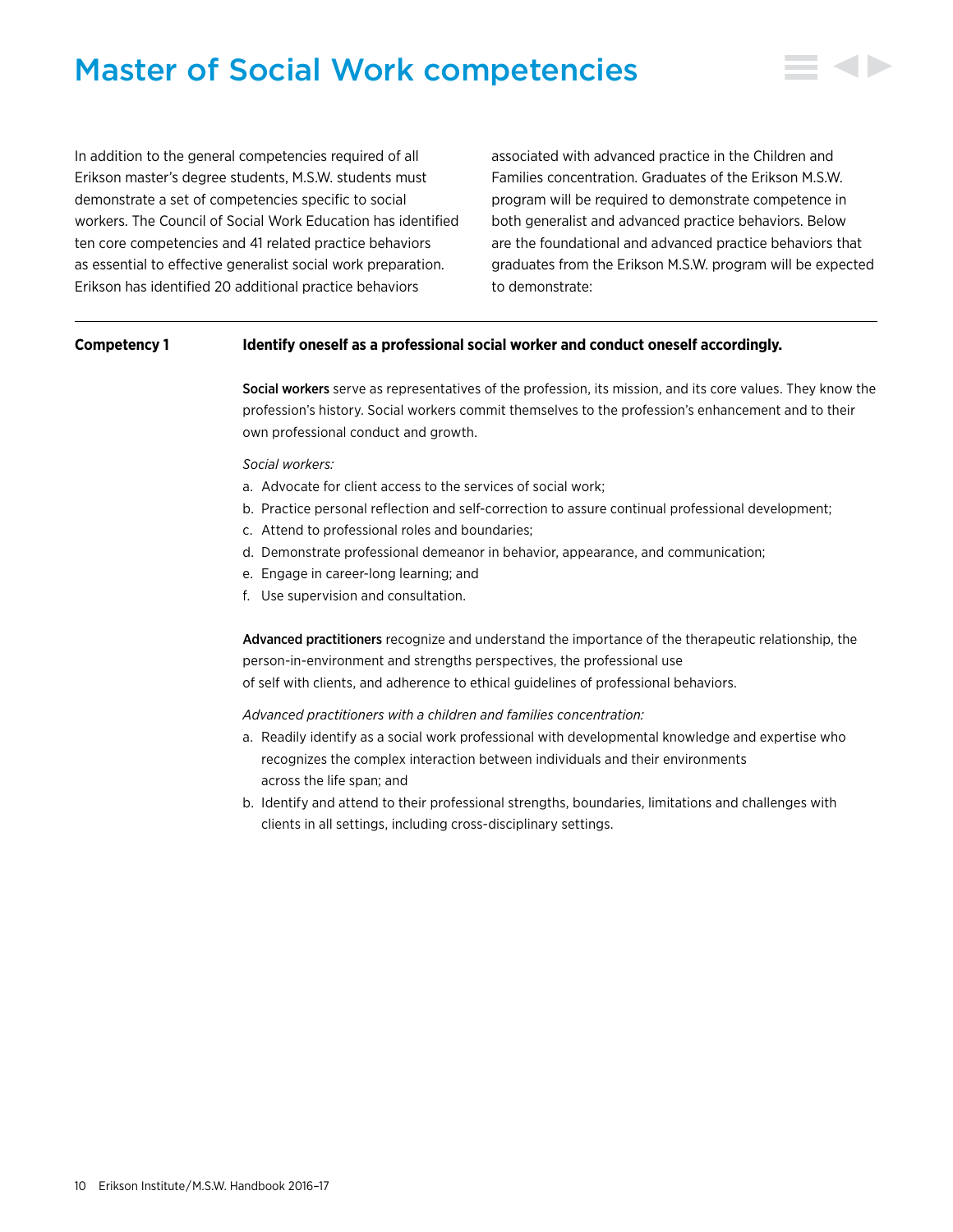### **Competency 2 Apply social work ethical principles to guide professional practice.**

Social workers have an obligation to conduct themselves ethically and to engage in ethical decisionmaking. Social workers are knowledgeable about the value base of the profession, its ethical standards, and relevant law.

### *Social workers:*

- a. Recognize and manage personal values in a way that allows professional values to guide practice;
- b. Make ethical decisions by applying standards of the National Association of Social Workers Code of Ethics and, as applicable, of the International Federation of Social Workers/International Association of Schools of Social Work Ethics in Social Work, Statement of Principles;
- c. Tolerate ambiguity in resolving ethical conflicts; and
- d. Apply strategies of ethical reasoning to arrive at principled decisions.

Advanced practitioners are knowledgeable about ethical issues, legal parameters, and shifting societal mores that affect the therapeutic relationship and provision of services.

- a. Use knowledge about ethical issues (e.g. client/constituent rights, competing values and motivations, legal parameters, and shifting social mores and trends) that affect the provision of services to children and families to conduct themselves ethically; and
- b. Make every effort to recognize and appropriately manage their power, values, ethics, beliefs and biases as they affect the professional relationship and the interests, well-being, and agency of children and families including those who are marginalized, disenfranchised, and without resources to avail themselves of adequate intervention.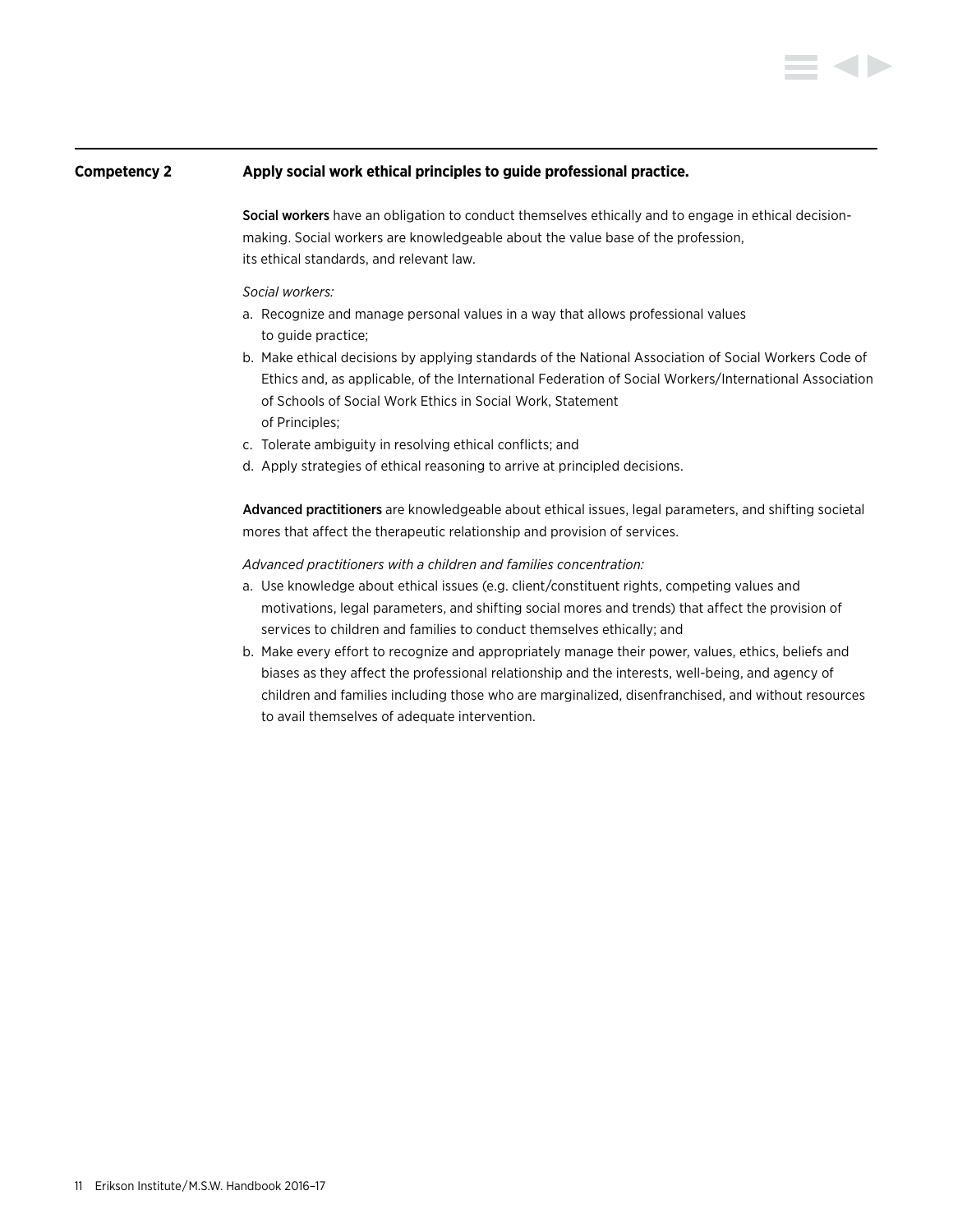### **Competency 3 Apply critical thinking to inform and communicate professional judgments.**

Social workers are knowledgeable about the principles of logic, scientific inquiry, and reasoned discernment. They use critical thinking augmented by creativity and curiosity. Critical thinking also requires the synthesis and communication of relevant information.

### *Social workers:*

- a. Distinguish, appraise, and integrate multiple sources of knowledge, including research-based knowledge, and practice wisdom;
- b. Analyze models of assessment, prevention, intervention, and evaluation; and
- c. Demonstrate effective oral and written communication in working with individuals, families, groups, organizations, communities, and colleagues.

Advanced practitioners understand and differentiate the strengths and limitations of multiple practice theories and methods, clinical processes, developmental processes, and technical tools, including differential diagnosis. They deconstruct theories and methods to evaluate how they relate to clients and client systems within their environmental context. They regularly question and reflect on their own assumptions and consider how these might affect practice.

- a. Engage in reflective practice in order to develop self-knowledge and to critically evaluate and explore their practice; and
- b. Identify and articulate clients' strengths and vulnerabilities and generate alternative solutions to client problems when this is appropriate.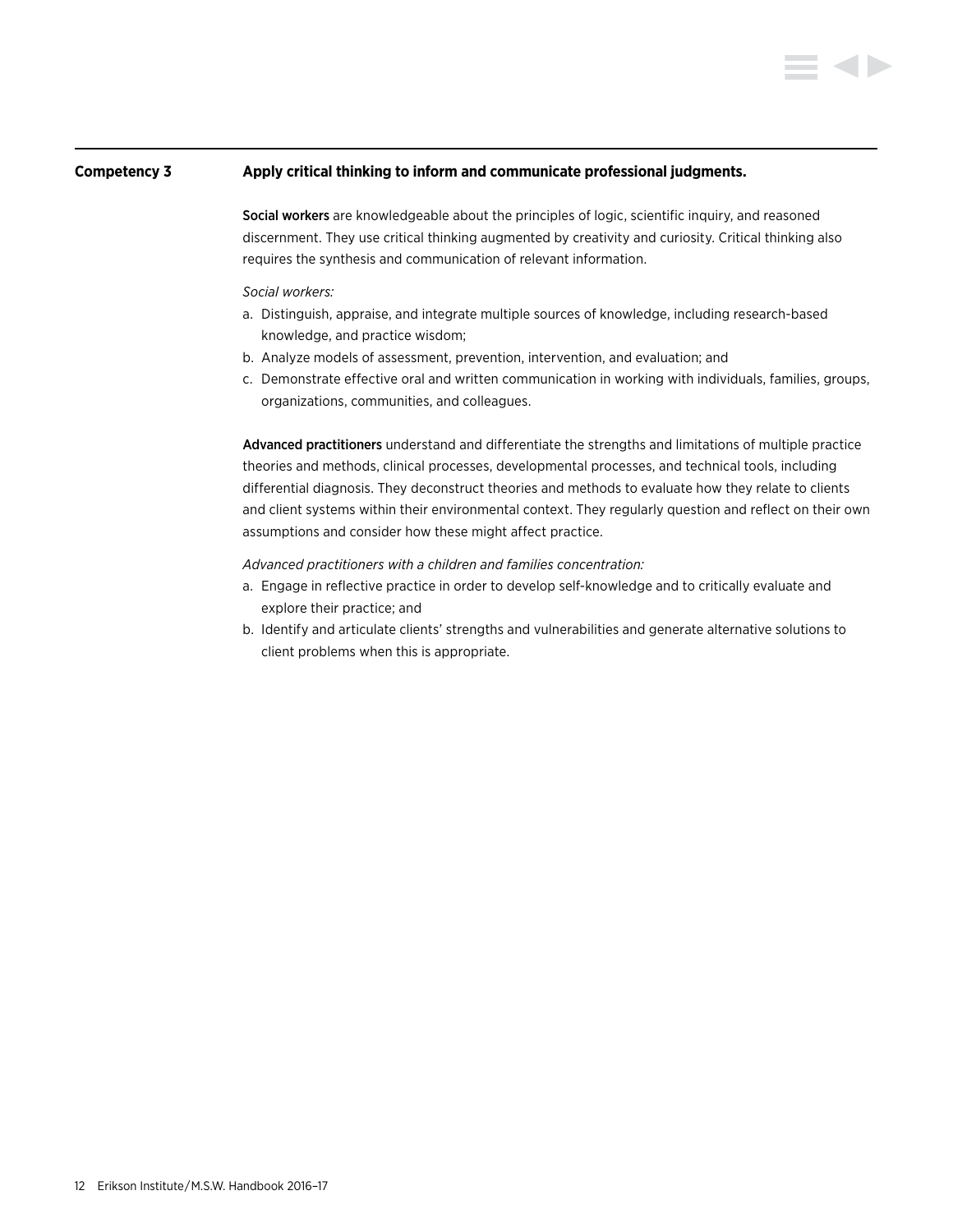### **Competency 4 Engage diversity and difference in practice.**

Social workers understand how diversity characterizes and shapes the human experience and is critical to the formation of identity. The dimensions of diversity are understood as the intersection of multiple factors including age, class, color, language, culture, disability, ethnicity, gender, gender identity and expression, immigration status, political ideology, race, religion, sex, and sexual orientation. Social workers appreciate that, as a consequence of difference, a person's life experiences may include oppression, poverty, marginalization, and alienation, as well as privilege, power, and acclaim.

### *Social workers:*

- a. Recognize the extent to which a culture's structures and values may oppress, marginalize, alienate, or create or enhance privilege and power;
- b. Gain sufficient self-awareness to eliminate the influence of personal biases and values in working with diverse groups;
- c. Recognize and communicate their understanding of the importance of difference in shaping life experiences; and
- d. View themselves as learners and engage those with whom they work as informants.

Advanced practitioners are knowledgeable about many forms of diversity and difference and how these influence the therapeutic relationship, developmental process, and clients' presenting issues. Advanced practitioners are knowledgeable about the ways in which various dimensions of diversity affect explanations of illness, challenge, help-seeking behaviors, and healing practices. They are cultural beings and understand how practice choices and interventions can be culture-bound.

- a. Research and apply knowledge of diverse populations to enhance client well-being; and
- b. Work effectively from a strengths based perspective with children and families from diverse cultures.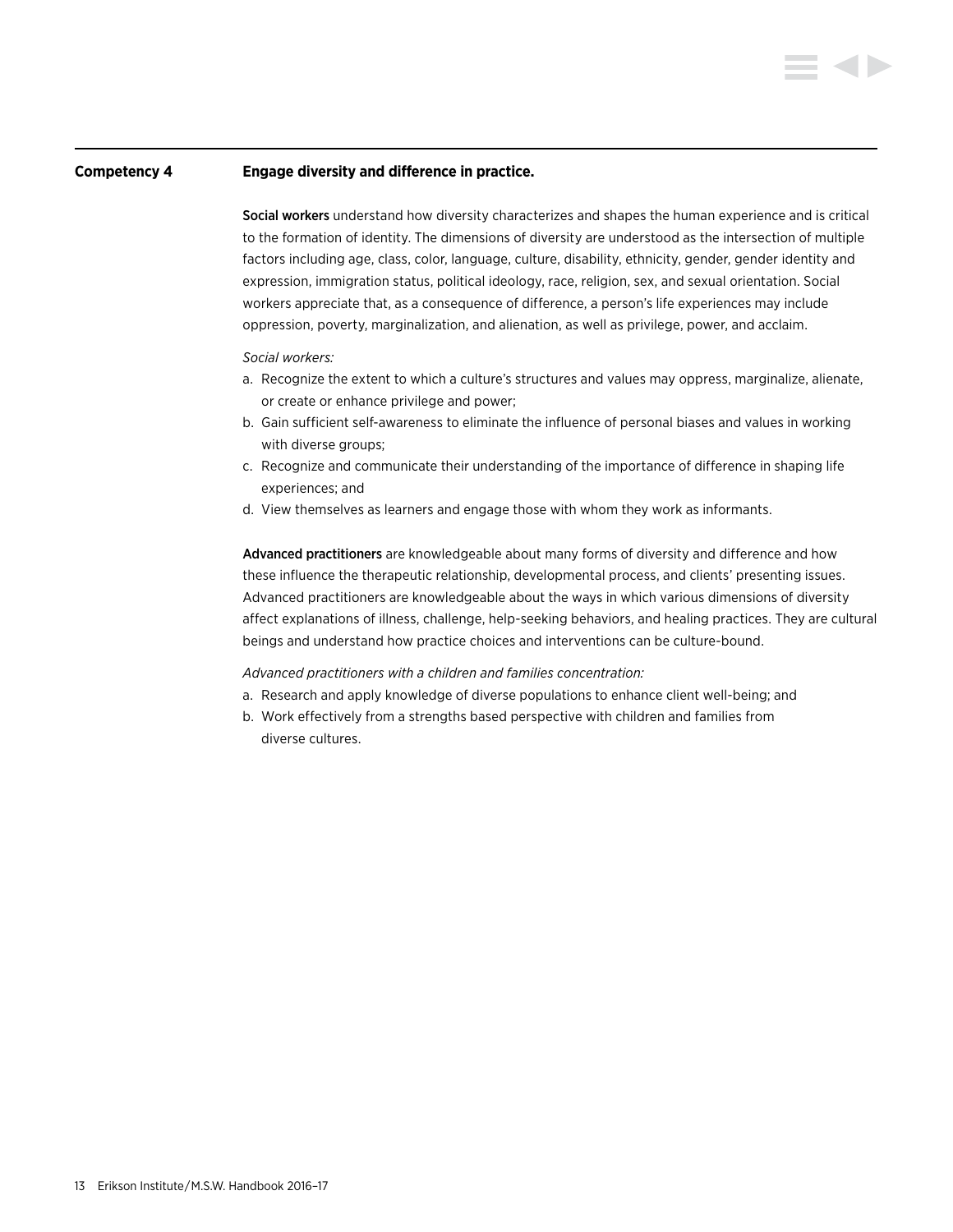### **Competency 5 Advance human rights and social and economic justice.**

Each person, regardless of position in society, has basic human rights, such as freedom, safety, privacy, an adequate standard of living, health care, and education. Social workers recognize the global interconnections of oppression and are knowledgeable about theories of justice and strategies to promote human and civil rights. Social work incorporates social justice practices in organizations, institutions, and society to ensure that these basic human rights are distributed equitably and without prejudice.

### *Social workers:*

- a. Understand the forms and mechanisms of oppression and discrimination;
- b. Advocate for human rights and social and economic justice; and
- c. Engage in practices that advance social and economic justice.

Advanced practitioners understand the potentially challenging effects of economic, social, and cultural factors in the lives of children, families, and the systems that serve them. Advanced practitioners understand the stigma and shame associated with disorders, labels, diagnoses, and help-seeking behaviors across diverse populations. They also understand strategies for advancing human rights and social and economic justice in domestic and global contexts.

- a. Use knowledge of the effects of poverty, changing family needs, oppression, discrimination, and historical trauma on client and client systems to guide treatment planning and intervention; and
- b. Advocate at multiple levels for mental health parity for all children and families and reduction of health disparities for diverse populations.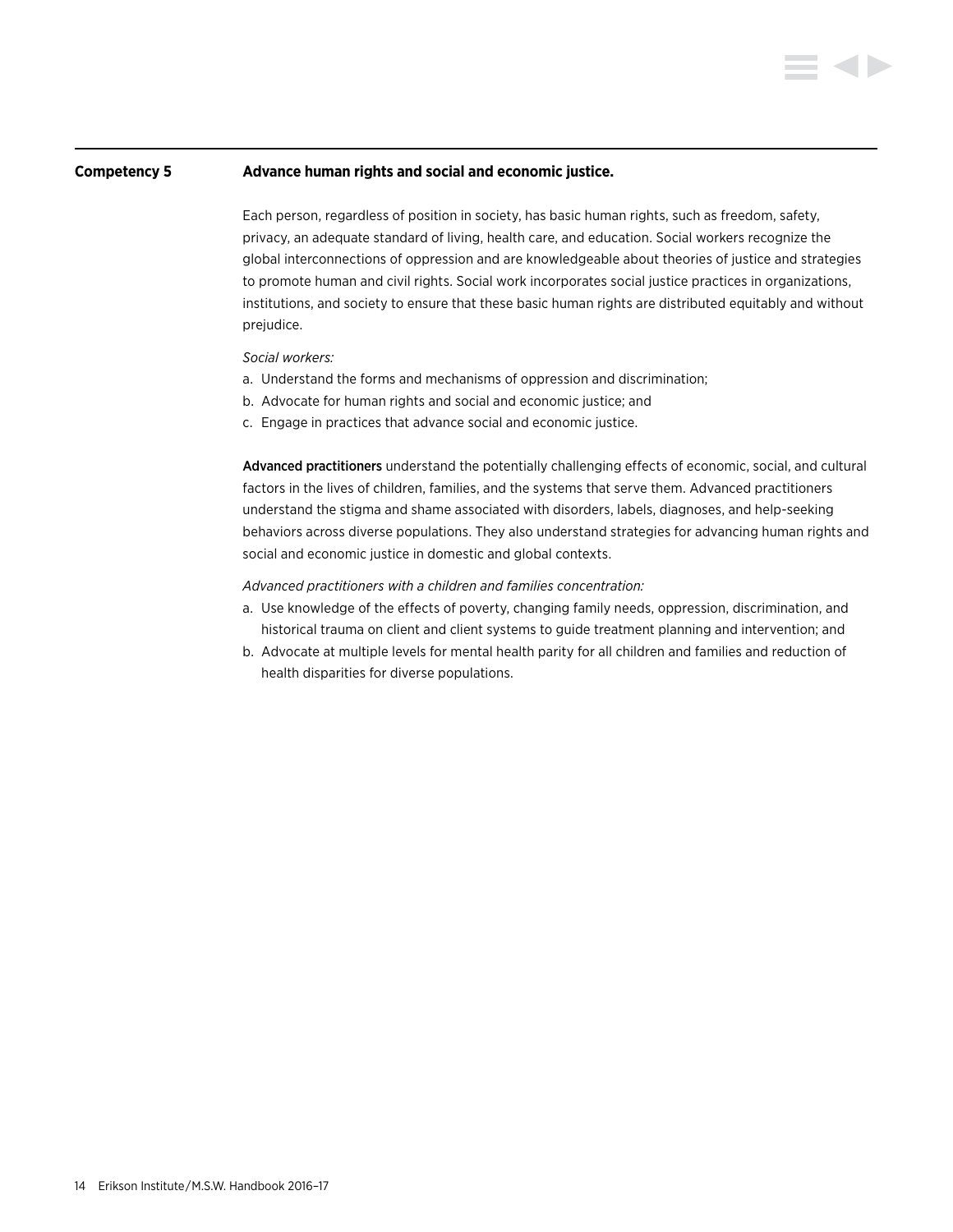### **Competency 6 Engage in research-informed practice and practice-informed research.**

Social workers use practice experience to inform research, employ evidence-based interventions, evaluate their own practice, and use research findings to improve practice, policy, and social service delivery. Social workers comprehend quantitative and qualitative research and understand scientific and ethical approaches to building knowledge.

### *Social workers:*

- a. Use practice experience to inform scientific inquiry; and
- b. Use research evidence to inform practice.

Advanced practitioners are knowledgeable about evidence-based interventions, best practices, and the evidence-based research process. Advanced practitioners are committed to bridging theory and evidence-based practice.

- a. Use the evidence-based practice process in clinical assessment and intervention with clients; and
- b. Use child development research to inform developmental assessment and practice with children and families.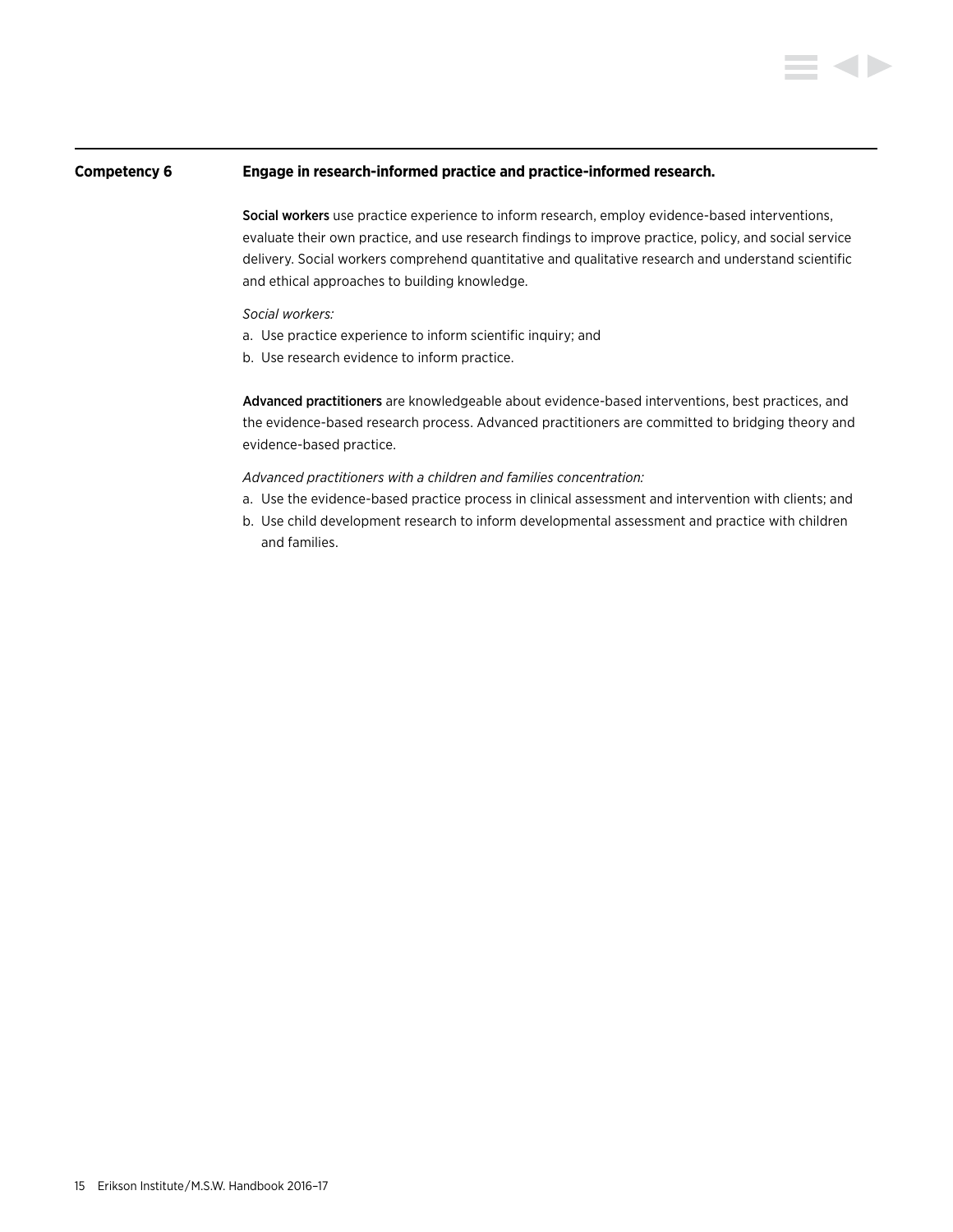### **Competency 7 Apply knowledge of human behavior and the social environment.**

Social workers are knowledgeable about human behavior across the life course, the range of social systems in which people live, and the ways social systems promote or deter people in maintaining or achieving health and wellbeing. Social workers apply theories and knowledge from the liberal arts to understand biological, social, cultural, psychological, and spiritual development.

### *Social workers:*

- a. Use conceptual frameworks to guide the processes of assessment, intervention, and evaluation; and
- b. Critique and apply knowledge to understand person and environment.

Advanced practitioners understand how to synthesize and differentially apply the theories of human behavior and the social environment (biological, developmental, psychological, social, historical, cultural, and spiritual). They draw on ecological theory, critical theoretical perspectives on race and culture, and psychological theories regarding individual change. They are familiar with psychometrics and diagnostic classification systems used in the formulation of a comprehensive assessment. Advanced practitioners understand how sociocultural contexts influence definitions of psychopathology. They have a working knowledge of psychotropic medications that are typically used in the treatment of mental health disorders, including expected results and side effects.

- a. Synthesize and differentially apply theories of human behavior and the social environment to guide clinical practice;
- b. Use bio-psycho-social-spiritual theories, diagnostic classification systems, and medical consultation when appropriate, in formulation of comprehensive assessment and intervention planning.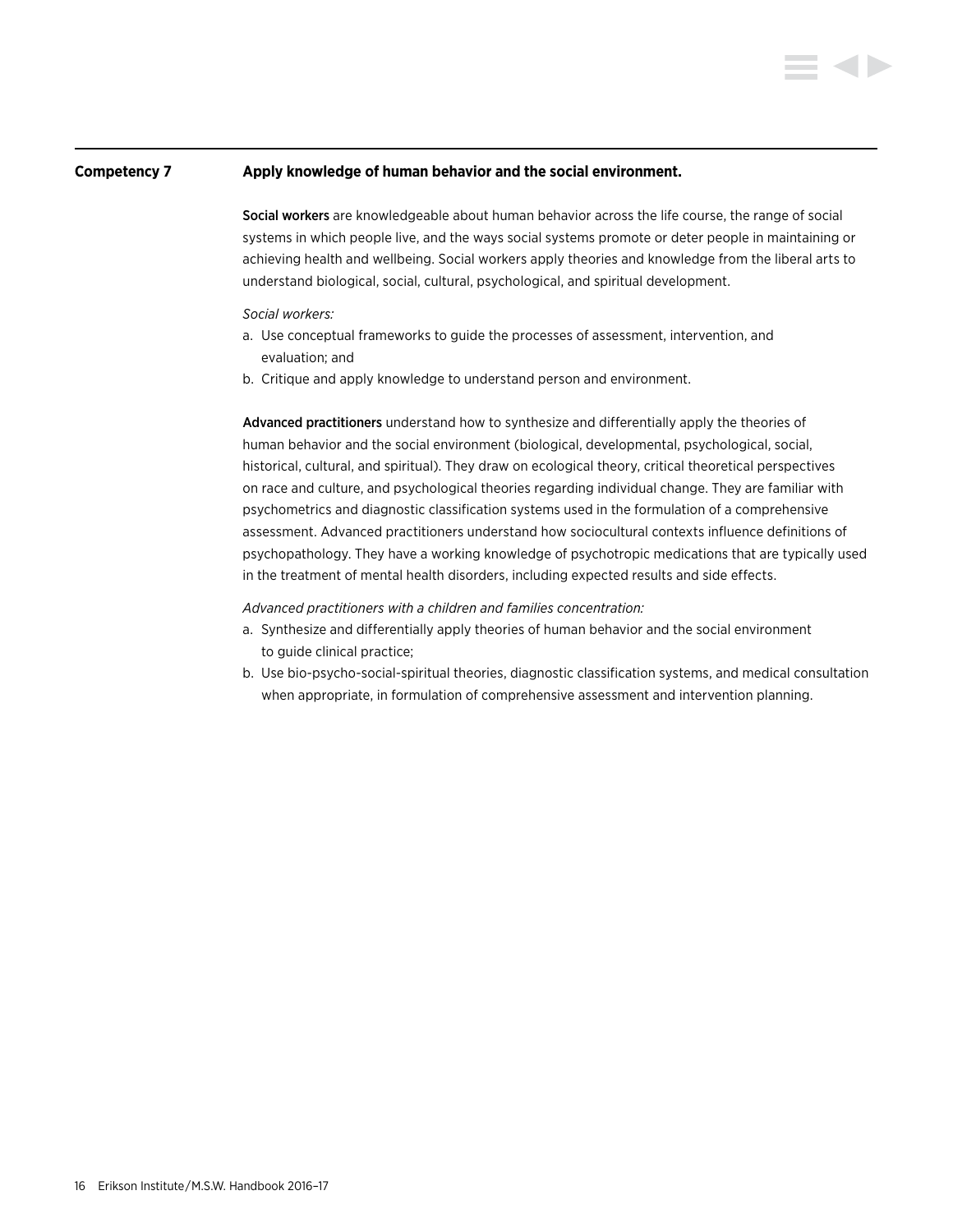# **Competency 8 Engage in policy practice to advance social and economic well-being and to deliver effective social work services.**

Social work practitioners understand that policy affects service delivery, and they actively engage in policy practice. Social workers know the history and current structures of social policies and services, the role of policy in service delivery, and the role of practice in policy development.

### *Social workers:*

- a. Analyze, formulate, and advocate for policies that advance social well-being; and
- b. Collaborate with colleagues and clients for effective policy action.

Advanced practitioners in social work recognize the connection between clients, practice, and both public and organizational policy. Advanced practitioners have knowledge about factors that influence the development of legislation, policies, program services, and funding at all system levels. They have knowledge of advocacy methods that contribute to effective policies that promote social and economic well-being.

- a. Communicate to stakeholders the implication of policies and policy changes in the lives of children and families; and
- b. Advocate with and inform administrators and legislators to influence policies that impact clients and services.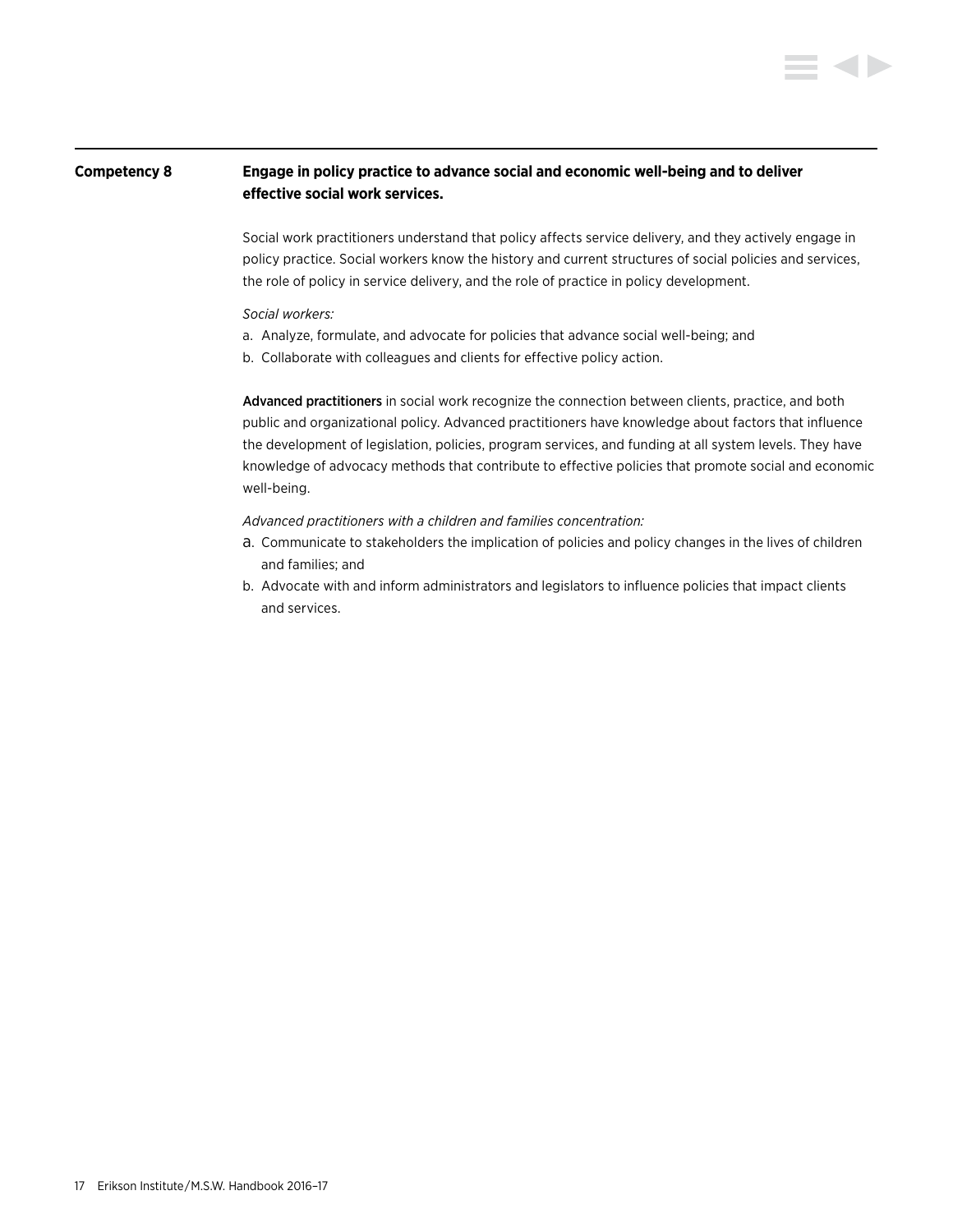### **Competency 9 Respond to contexts that shape practice.**

Social workers are informed, resourceful, and proactive in responding to evolving organizational, community, and societal contexts at all levels of practice. Social workers recognize that the context of practice is dynamic and use knowledge and skill to respond proactively.

### *Social workers:*

- a. Continuously discover, appraise, and attend to changing locales, populations, scientific and technological developments, and emerging societal trends to provide relevant services; and
- b. Provide leadership in promoting sustainable changes in service delivery and practice to improve the quality of social services.

Advanced practitioners are knowledgeable about how relational, organizational, and community systems may impact clients. They anticipate and react to evolving cultural, technological, geographical, political, legal, economic, and environmental contexts. They encourage clients to effect changes within these contexts.

- a. Assess and respond to the quality of clients' interactions within their social contexts; and
- b. Assess and respond to evolving contexts that impact the lives of children and families (e.g., cultural, technological, geographical, political, legal, educational, medical, economic, and environmental).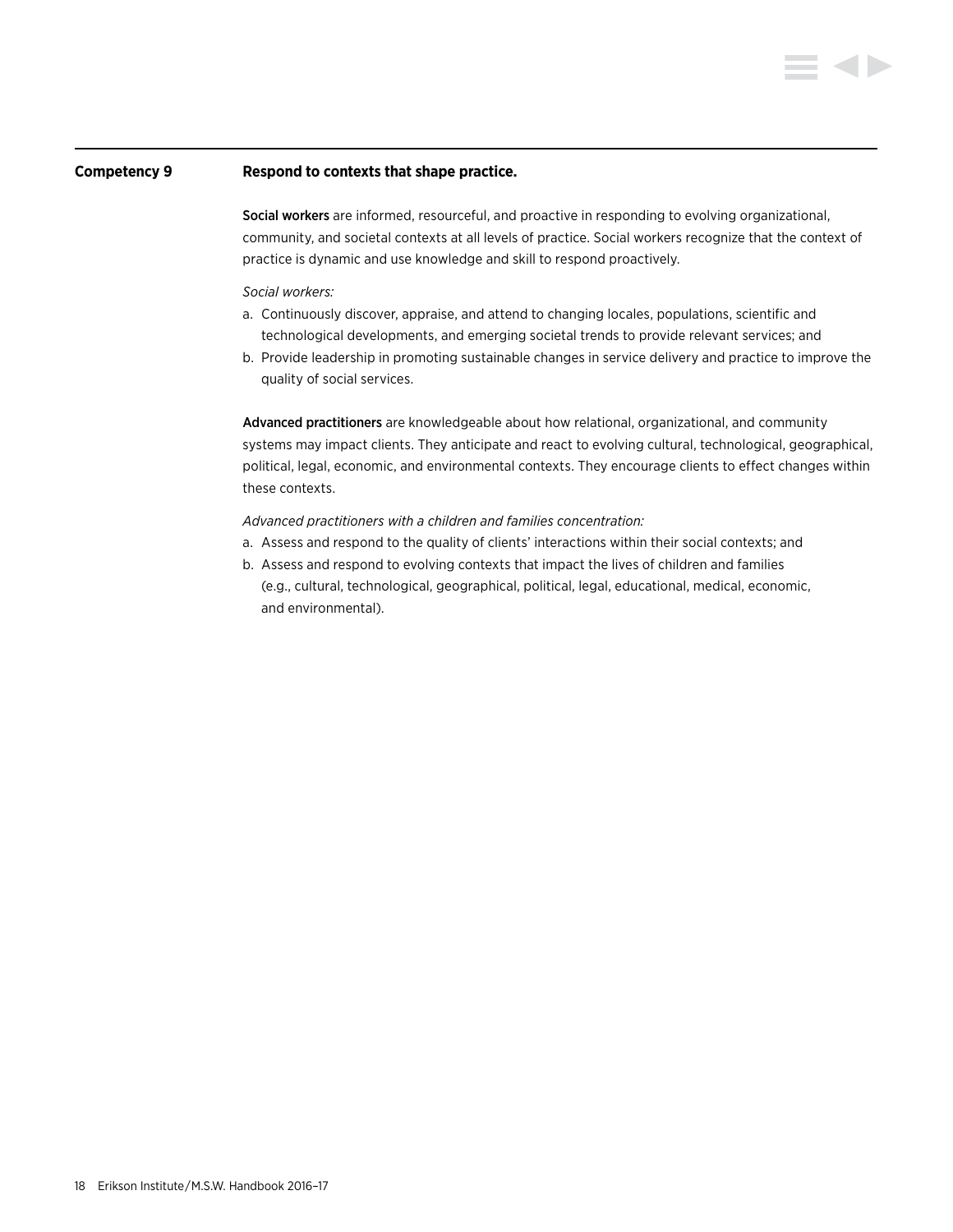# **Competency Engage, assess, intervene, and evaluate with individuals, families, groups, 10(a)–10(d) organizations, and communities.**

Professional practice involves the dynamic and interactive processes of engagement, assessment, intervention, and evaluation at multiple levels. Social workers have the knowledge and skills to practice with individuals, families, groups, organizations, and communities. Practice knowledge includes identifying, analyzing, and implementing evidence-based interventions designed to achieve client goals; using research and technological advances; evaluating program outcomes and practice effectiveness; developing, analyzing, advocating, and providing leadership for policies and services; and promoting social and economic justice.

Clinical social work practice involves the dynamic, interactive, and reciprocal processes of therapeutic engagement, multidimensional assessment, clinical intervention, and practice evaluation at multiple levels. Advanced practitioners have a theoretically informed knowledge base, so as to effectively practice with individuals, families, and groups. Clinical practice knowledge includes understanding and implementing practice theories (models, metaperspectives, strategies, techniques, and approaches); evaluating treatment outcomes and practice effectiveness. Social workers with a concentration in children and families are particularly knowledgeable about the developmental factors that impact engagement, assessment and evaluation with children and families and the groups, organizations, and communities with which they interact. Social workers with a concentration in school social work are particularly knowledgeable about the developmental factors that impact engagement, assessment and evaluation with students and families and the schools, groups, organizations, and communities with which they interact.

### **Competency 10(a): Engagement**

### *Social workers:*

- a. Substantively and affectively prepare for action with individuals, families, groups, organizations, and communities;
- b. Use empathy and other interpersonal skills; and
- c. Develop a mutually agreed-on focus of work and desired outcomes.

- a. Attend to developmental, cultural, contextual, and interpersonal dynamics factors that both strengthen and potentially threaten the therapeutic alliance; and
- b. Establish a relationally based process in order to engage children and families as partners in defining effective intervention goals that lead to expected outcomes.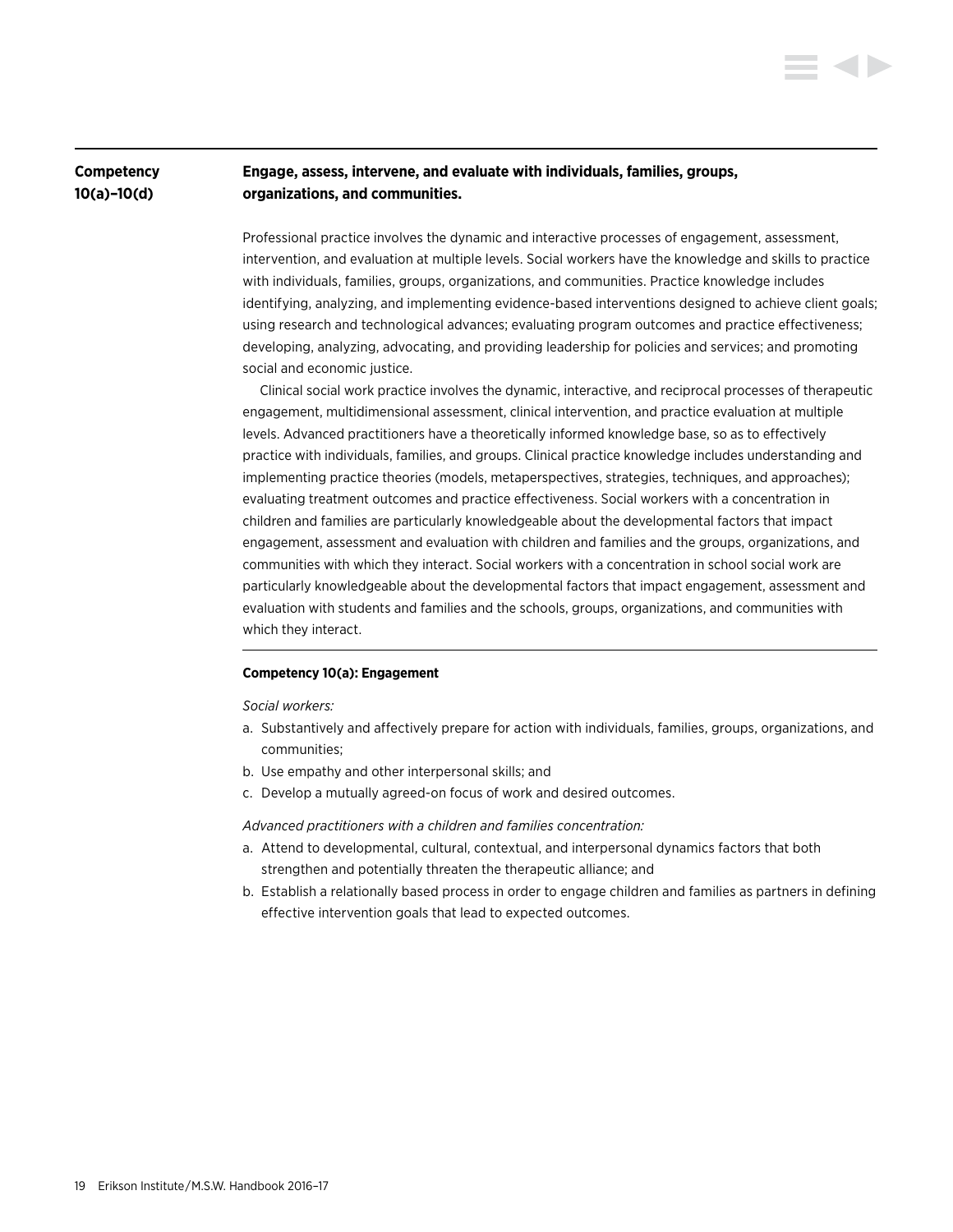#### **Competency 10(b): Assessment**

### *Social workers:*

- a. Collect, organize, and interpret client data;
- b. Assess client strengths and limitations;
- c. Develop mutually agreed-on intervention goals and objectives; and
- d. Select appropriate intervention strategies.

### *Advanced practitioners with a children and families concentration:*

- a. Use multidimensional bio-psycho-social-spiritual assessment tools; and
- b. Select and modify appropriate intervention strategies based on continuous clinical assessment and reciprocal dialogue.

### **Competency 10(c): Intervention**

### *Social workers:*

- a. Initiate actions to achieve organizational goals;
- b. Implement prevention interventions that enhance client capacities;
- c. Help clients resolve problems;
- d. Negotiate, mediate, and advocate for clients; and
- e. Facilitate transitions and endings.

### *Advanced practitioners with a children and families concentration:*

- a. Engage in developmentally-appropriate practices with children and families; and
- b. Demonstrate the use of appropriate, evidence-based intervention techniques for a range of presenting concerns identified in the assessment, including crisis intervention strategies as needed.

### **Competency 10(d): Evaluation**

### *Social workers:*

a. Critically analyze, monitor, and evaluate interventions.

- a. Contribute to the theoretical knowledge base of the social work profession through practice-based evaluation and/or research; and
- b. Use clinical evaluation of the process and/or outcomes to develop best practice interventions for a range of bio-psycho-social-spiritual conditions.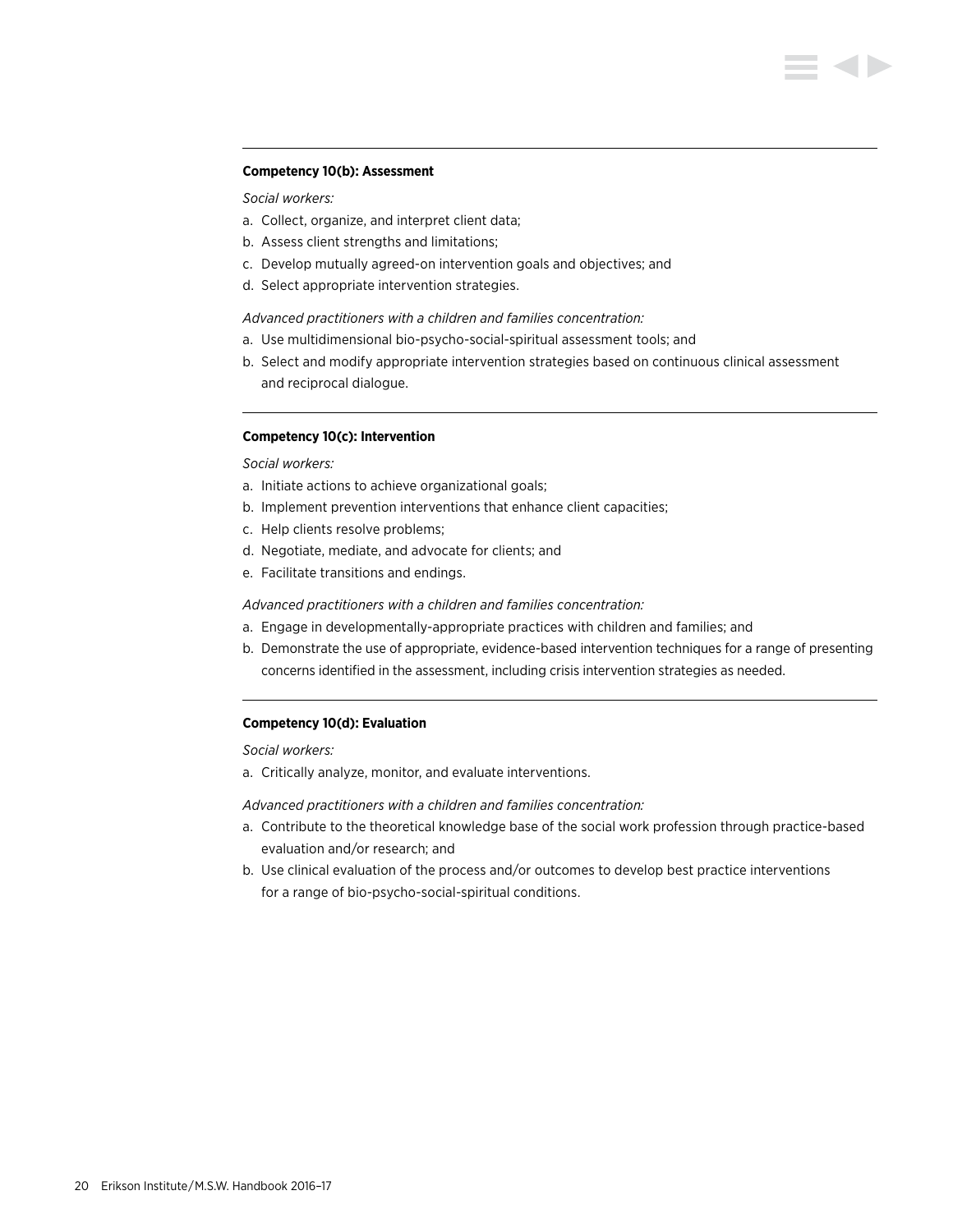# <span id="page-21-0"></span>Assessment of professional competencies

To assess whether students have acquired the competencies required by Erikson Institute and the Council on Social Work Education (CSWE), the faculty have developed both a set of culminating requirements for graduation *and* a complementary assessment system to determine student mastery of the ten CSWE competencies and associated practice behaviors.

# Culminating Requirements

The goal of the culminating requirements at Erikson Institute is to ensure that upon graduation, all master's degree students, regardless of program, have achieved an acceptable level of competence in each of three fundamental domains: knowledge, practice, and reflection. The system is designed to present a balanced, overall view of students' professional preparation, while recognizing

|                             |                                                                                                                                                                                                                                                                                                                          | <b>Competency Area</b>                                                                                                                                                                                                                                                                                                                                                                                                                                              |                                                                                                                                                                                                                                                                                                                                                                                                                                                                                                                                                 |
|-----------------------------|--------------------------------------------------------------------------------------------------------------------------------------------------------------------------------------------------------------------------------------------------------------------------------------------------------------------------|---------------------------------------------------------------------------------------------------------------------------------------------------------------------------------------------------------------------------------------------------------------------------------------------------------------------------------------------------------------------------------------------------------------------------------------------------------------------|-------------------------------------------------------------------------------------------------------------------------------------------------------------------------------------------------------------------------------------------------------------------------------------------------------------------------------------------------------------------------------------------------------------------------------------------------------------------------------------------------------------------------------------------------|
|                             | Knowledge                                                                                                                                                                                                                                                                                                                | Practice                                                                                                                                                                                                                                                                                                                                                                                                                                                            | Reflection                                                                                                                                                                                                                                                                                                                                                                                                                                                                                                                                      |
| <b>Assessment Tools</b>     | Comprehensive exam<br>1. Developmental question<br>$(10$ points)<br>2. Risk and protective factors<br>$(10$ points)<br>3. Person, family, and<br>community (5 points)<br>4. Cultural influence (5 points)<br>5. Biopsychosocial Assessment<br>(5 points)<br>6. History of social welfare<br>and social policy (5 points) | Seminar instructor's assessment<br>in collaboration with<br>M.S.W. faculty team acting as<br>consultants based on:<br>1. Weekly seminar meetings<br>(2.5 hours) and evidence of<br>progress toward meeting<br>targeted goals as stated in the<br>Student Learning Agreement.<br>2. Faculty adviser/field liaison's<br>advanced field placement site<br>observation(s).<br>3. Advanced Field Instruction I<br>and II evaluations administered<br>by field instructor | Seminar instructor's assessment<br>in collaboration with<br>M.S.W. faculty team acting as<br>consultants based on:<br>1. Attendance and participation<br>in seminar and evidence of<br>reflection in journal entries<br>(5 possible points fall<br>semester, 5 possible points<br>in spring semester)<br>2. Two advanced level reflective<br>practice essays (5 points<br>possible for one in fall<br>semester, 5 points possible<br>for one in spring semester)<br>3. Culminating portfolio and<br>presentation Spring Semester<br>(20 points) |
| <b>Total Possible Score</b> | Total possible = 40 points                                                                                                                                                                                                                                                                                               | Fall semester:<br>Possible points = 15 points<br>Spring semester:<br>Possible points = 25 points<br>Total possible = 40 points*                                                                                                                                                                                                                                                                                                                                     | Fall semester:<br>Possible points = 10 points<br>Spring semester:<br>Possible points = 30 points<br>Total possible = $40$ points                                                                                                                                                                                                                                                                                                                                                                                                                |
| <b>Minimum Score</b>        | 20 points                                                                                                                                                                                                                                                                                                                | 20 points                                                                                                                                                                                                                                                                                                                                                                                                                                                           | 20 points                                                                                                                                                                                                                                                                                                                                                                                                                                                                                                                                       |
|                             |                                                                                                                                                                                                                                                                                                                          |                                                                                                                                                                                                                                                                                                                                                                                                                                                                     |                                                                                                                                                                                                                                                                                                                                                                                                                                                                                                                                                 |

### **Culminating Requirements for M.S.W. Students**

**Minimum Graduation Score 80 points**

*\*No score is given to individual items. The seminar leader grades each student's practice competency based on a holistic assessment of all information gathered.*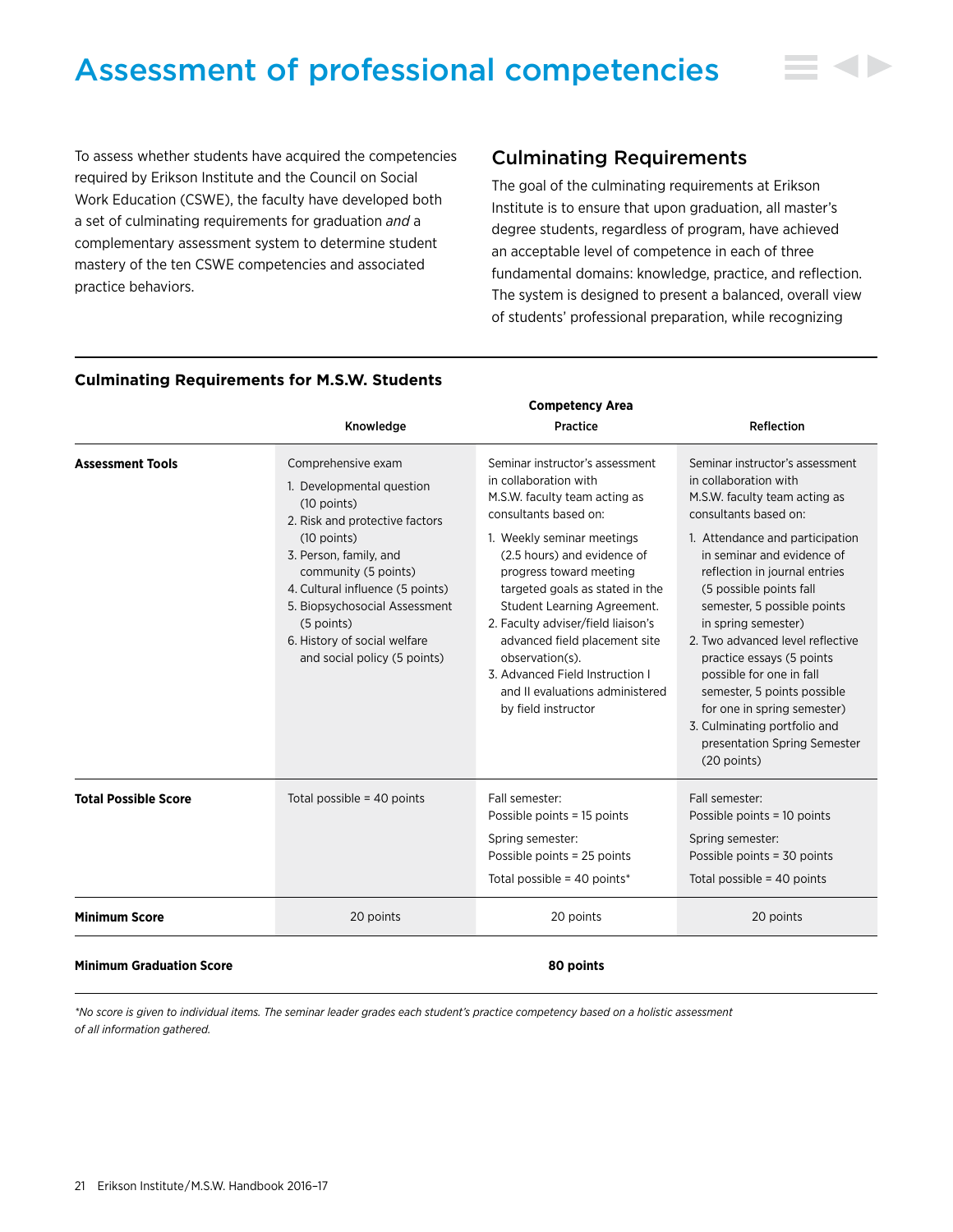that students may perform better in one domain than in another. Culminating requirements are tailored to the specific variables of the degree program and are measured through three key elements: 1) comprehensive examination; 2) field instruction evaluation; and 3) reflective practice evaluation. Students in the M.S.W. program will be evaluated by the same system with components adapted to reflect social work knowledge, values, and practice competencies. The system culminates in an integrated assessment, referred to as "culminating requirements"which combines performance data across the domains of knowledge, practice, and reflection into a two-tiered numeric score

structure that determines whether the student has fulfilled the requirements for graduation.

Culminating requirements for M.S.W. students are defined below, followed by a description of each component of the requirements. For more information on culminating requirements, see "Graduation Requirements Guide," available on the Master's Graduation Requirements page in the Academics section of *my.erikson.edu*.

### **Knowledge requirement**

The comprehensive examination is Erikson's principal measure for assessing the acquisition of child development and program specific content knowledge of all graduate students. The Institute's comprehensive exam is a closedbook 5-hour written essay exam typically taken after completion of all academic requirements for the master's degree in the spring of the student's final year at Erikson . The exam consists of six essay questions eliciting student knowledge in key knowledge competency domains. Questions are adapted to the specific degree program. M.S.W. students will answer questions on the following topics:

- 1. Developmental question
- 2. Risk and protective factors
- 3. Person, family, and community
- 4.Cultural influence
- 5. Biopsychosocial assessment
- 6.History of social welfare and social policy

Students' responses are evaluated on how well they respond to the question, provide accurate information, reflect key concepts from appropriate course work, include details and examples, and demonstrate mastery of theory/ ideas/issues. Each exam is evaluated independently by two faculty members. The identity of students is kept confidential.

### **Practice requirement**

Field instruction provides an opportunity for students to deepen their knowledge and skills through supervised social work practice. Each of the four semesters of field instruction will be taken concurrently with supervision seminars and practice courses in order to enhance the blend of practice, reflection, and theory. Each semester's work in the field is designed to provide content, sequence, and progression in learning. Field work evaluation tools are used to measure a student's progress toward the development of social work practice competencies in the field. The *Foundation Year Evaluation of Student* is utilized in the first year in field, and the *Advanced Year Evaluation of Student* is used during the concentration year. The student's field instructor assesses the student's progress toward learning objectives both at the end of the first and end of the second semesters. The student's level of competence on each practice behavior is rated using a 5-point Likert scale. A rating of "3" on a specific practice behavior is considered the minimum requirement for acceptable performance. Ratings below 3 on multiple practice behaviors indicate that the student is performing at an unacceptable level, and the field liaison or the student's advisor will work with the student and field instructor to develop a plan for improvement. The student's progress toward the development of social work practice competencies and their willingness to reflect upon their progress will form the basis for evaluating the student's capacity for reflective practice during the first and second semesters of the student's final year. See the *Field Manual for Students: Master of Social Work (M.S.W.) Program* for the definitive policies and procedures regarding the field instruction program.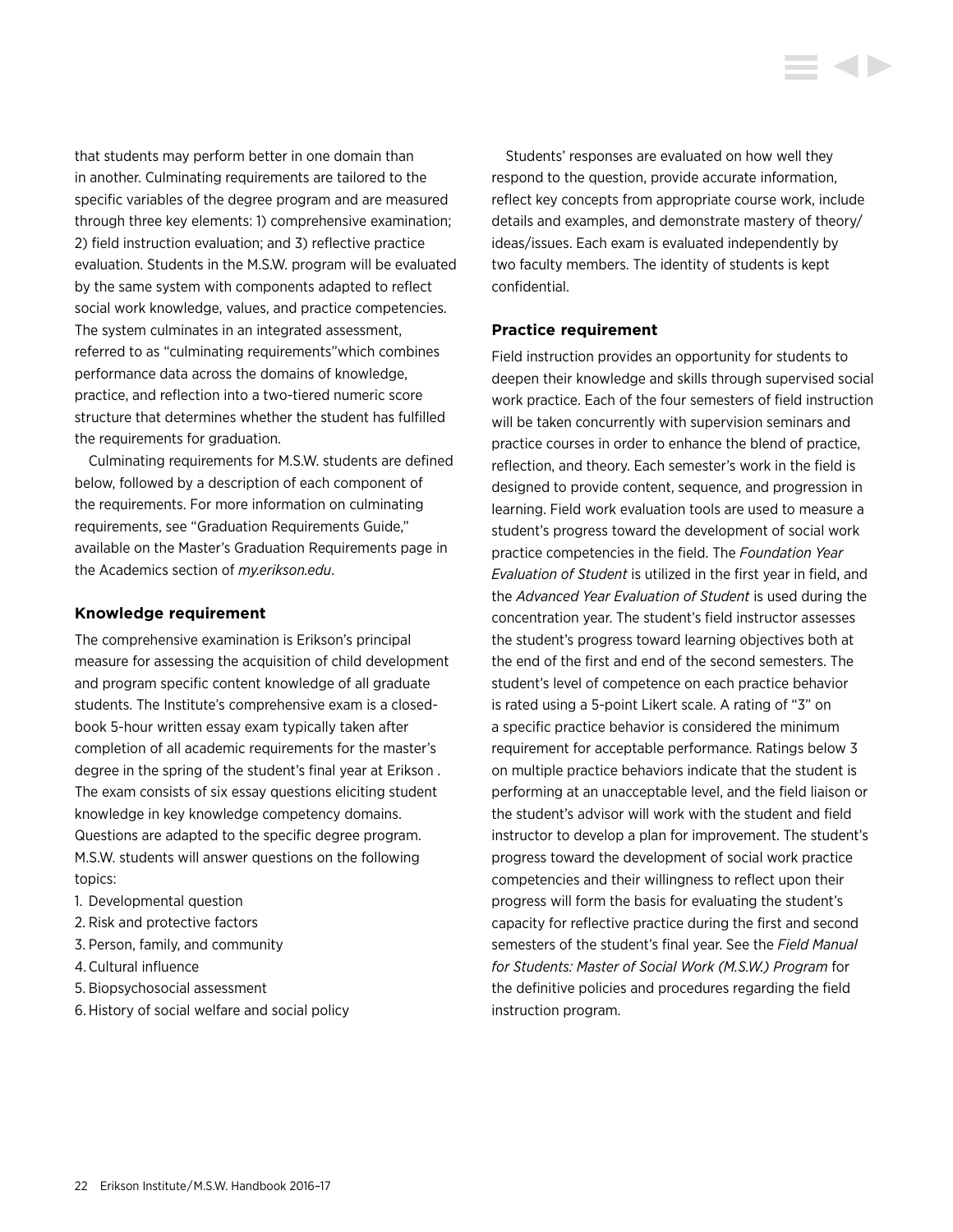### **Reflection Requirement**

The reflective practice essays, journals, and discussion in the supervision seminar during both the foundation and advanced years are means by which students demonstrate their competence in critical reflection. As part of their supervision seminars, students are asked to reflect on some aspect of their professional practice in a systematic, rigorous way, demonstrating their ability to turn their experience into understanding, and ultimately, competence. The goal is to relate their practice to theory and research and to demonstrate an understanding of how their history, experience, and cultural background may influence their work with children, families, and colleagues. The essays should illustrate their ability to articulate a philosophy and rationale for their decisions and to evaluate the effects of their choices and actions on others. They should also reveal the students' ability to respond to others with sensitivity and to use relationships to encourage growth in others.

During both the foundation and advanced supervision seminars, students also present a major case study based on their field placement. The assignment is designed to encourage students to reflect on their current practice in the field and to integrate their understanding of cultural, systemic, developmental, theoretical, and clinical factors. During their final year, seminar instructors award points for each of these assignments as indicated on the chart, *"Culminating Requirements for M.S.W. Students."* These reflection points are then aggregated with student's scores on the knowledge and practice domains. The highest possible score on each of the three domains is 40 points, for a total possible score of 120 on the culminating requirements. The minimum total passing score is 80, with a minimal passing score on each domain of 20.

# Policy for students who achieve passing scores in each domain but do not achieve a total of 80 points

If a student passes (i.e., receives 20 or more points) in each of the three areas of assessment in the Culminating Requirements, knowledge, practice, and reflection, but does not achieve the overall minimum of 80 points required for graduation (for example, earning 25, 25, 25 points

respectively in the three required areas), the student will meet with the Dean of students to pursue the following steps:

- 1. Establish a 3-person committee to oversee the completion and assessment of additional work assigned by the committee. Possible people on the committee may include the Dean of Students, Program director, and faculty adviser.
- 2. The committee will work with the student to determine the appropriate additional work to be completed based on a discussion of the student's relative strengths and areas for potential growth as reflected in his/her culminating scores profile.
- 3. The committee will establish a timeline for the completion of the additional work. All work will be completed within one year, at most, of the initial meeting with the Dean of Students.
- 4. The committee will evaluate the student's additional work, once completed. Work will be evaluated as follows:
	- a. If the comprehensive exam is retaken, the student will follow the established procedure for this. The student must achieve a minimum of 24 points.
	- b. For additional practice and/or reflection experiences, the student will complete the reflective practice presentation with written essay twice more, demonstrating improvement from the first to the 2nd presentation. The first presentation must achieve a minimum level of 3 on the Practice and Reflection rubrics.

# Assessment for Attainment of CSWE's Ten Competencies

In addition to the culminating requirements, Erikson Institute has developed an assessment plan tied specifically to measuring student attainment of the ten competencies and associated practice behaviors that are core to social work practice as specified in the CSWE 2008 EPAS. Each of the 41 practice behaviors in the foundation curriculum which operationalize the ten competencies has been mapped to course content, readings, and assignments. Similarly, 20 practice behaviors of the advanced concentration in Children and Families have been identified and operationalize the ten competencies in the advanced year. The practice behaviors are linked to advanced course content and assignments in their concentration.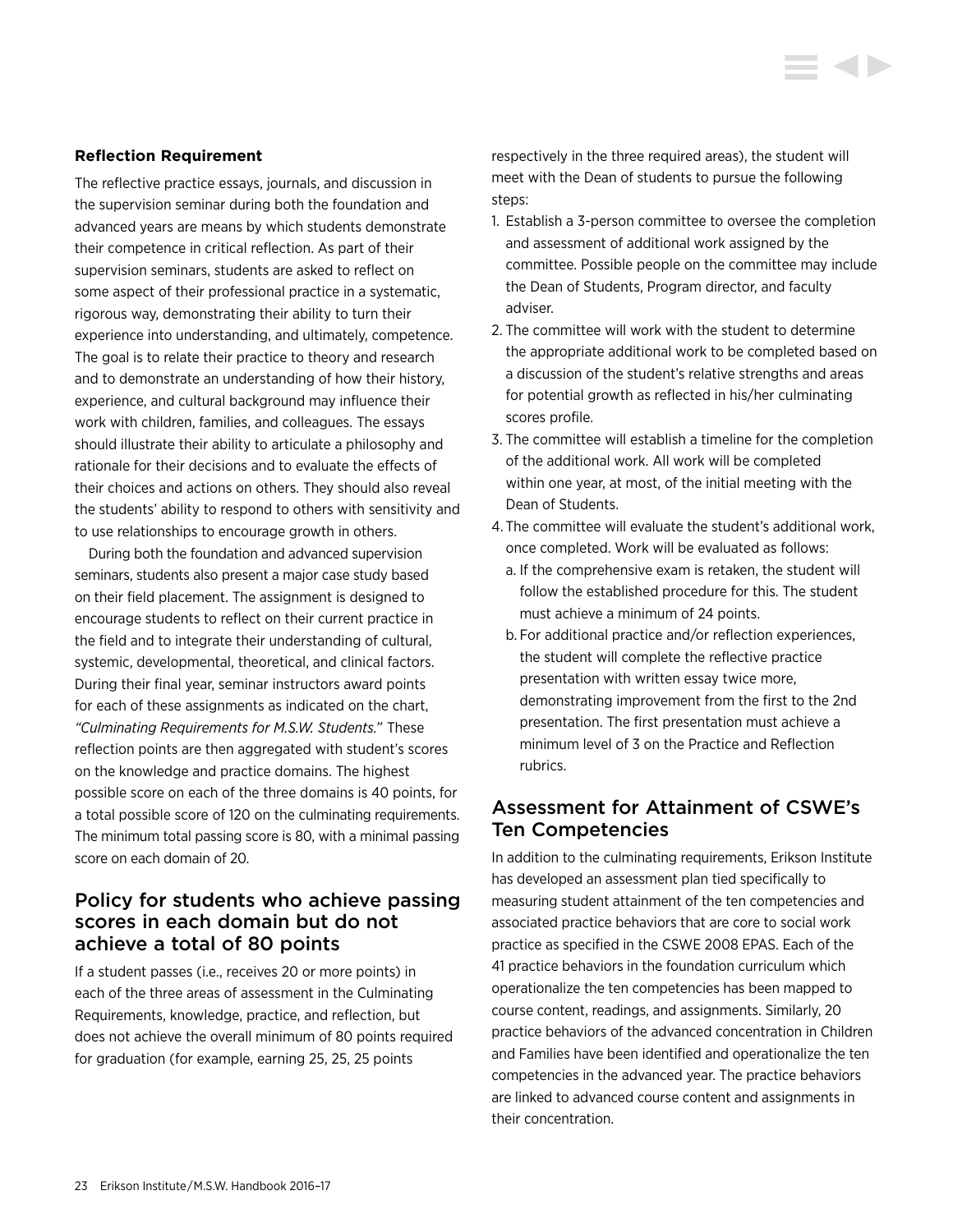Erikson faculty have identified two measures for assessment of student achievement of competencies for both the foundation and advanced years. One measure of student achievement of competency during both years is the faculty rating of student's level of competency as demonstrated by an assignment that is linked to the practice behavior(s). Utilizing a rubric with a 1 to 5 Likert scale ranging from (1) "the student demonstrates little evidence of understanding or applying practice behavior" to (5) "the student fully understands the practice behavior and consistently applies it at a high level of competence", faculty determine a rating for the specific practice behavior(s) being measured, along with a grade for the assignment. Students are rated using this rubric on all practice behaviors which operationalize the CSWE ten competencies at both the Foundation and Advanced Levels. The faculty ratings of student demonstration of competence on the linked assignments specified will be utilized for Measure I of the assessment of competency. The criterion for student attainment of competency for both foundation and advanced years is a rating of 4 or 5 on the linked assignments.

The second measure is in the practice domain. The student's level of competency on each of the ten competencies and their associated practice behaviors is assessed by the field instructor in both the foundation and advanced field placements using the appropriate field evaluation tool. During the foundation field practicum, the field instructor, student, and field liaison create a learning agreement to identify opportunities for students to practice, develop, and evaluate their developing social work practice skills which are reinforced in the Supervision Seminar. Similarly, during the advanced field practicum,

the field instructor, student, and field liaison create a learning agreement to solidify foundation level skills, and to build upon them to reach an advanced level of competency in the student's area of concentration. At the end of each semester, the field instructor rates the student's level of achievement of each practice behavior using the appropriate field evaluation tool (foundation or concentration). Student's development of competency is rated on a five-point Likert scale, ranging from (1) "*not yet developed this practice behavior*" to (5) "*the student fully understands and consistently engages in this practice behavior*." To meet criteria for attainment of competency students are expected to score four or five on each of the competencies by the end of both their foundation and concentration years.

The two measures—faculty rating of student's level of competency on assignments tied to practice behaviors, and ratings from field evaluation tools—will contribute equally to determine the degree to which the ten competencies have been achieved by students. Scores of individual students on both measures will be aggregated for each practice behavior, and means calculated. The aggregate means for the cluster of practice behaviors which comprise each of the ten competencies will then be determined. If the aggregate mean score for each competency is four or above, then mastery of that particular competency is considered acquired. Erikson Institute has set the benchmark that 80% of students in the M.S.W. program will achieve mastery of the ten social work competencies essential to professional social work practice. Results from the competency measures are analyzed by the Erikson Institute Assessment Committee and M.S.W. faculty and utilized to strengthen and adjust M.S.W. curriculum as needed. Results of the most recent assessment outcomes are published on Erikson's web site every two years.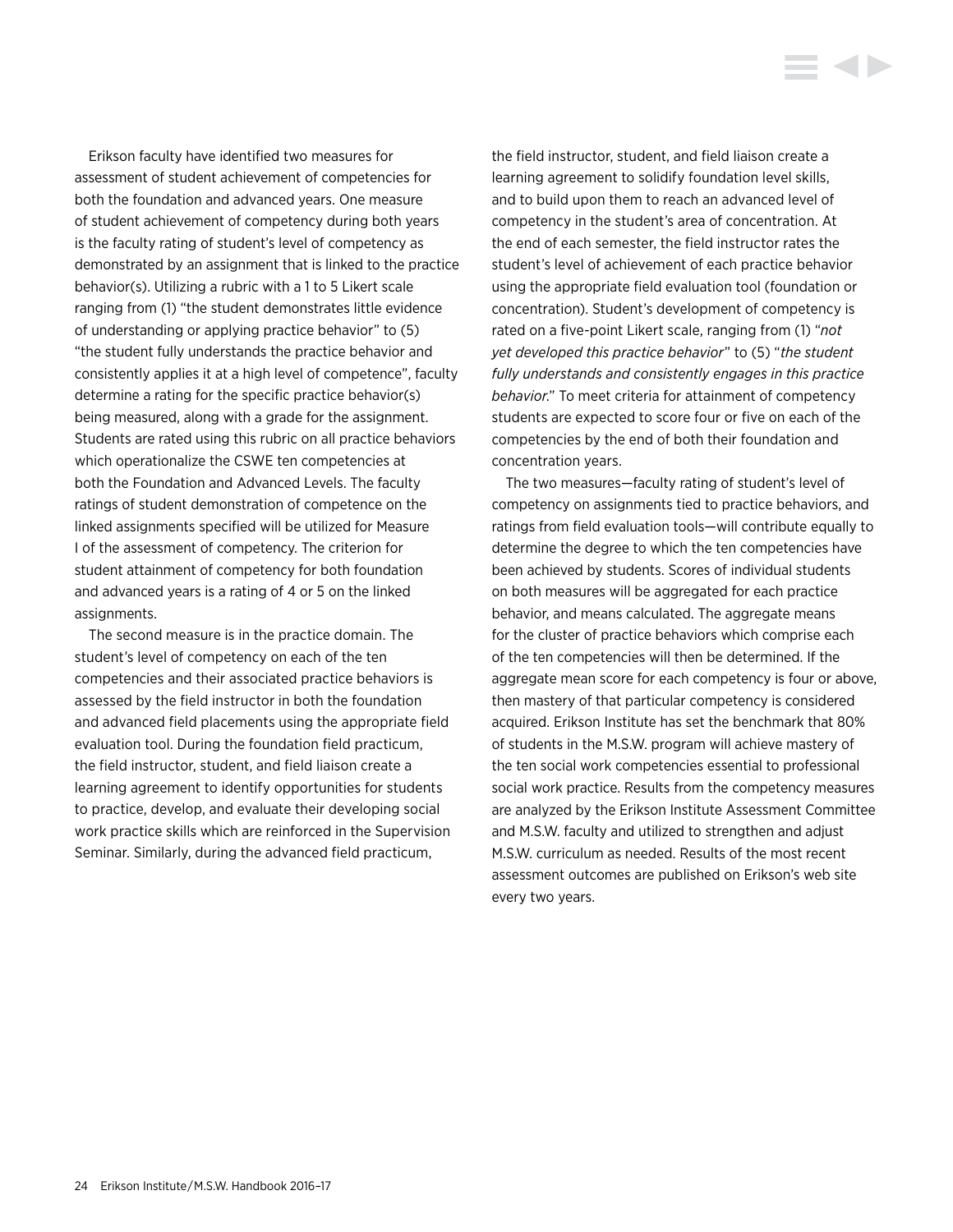# <span id="page-25-0"></span>Licensure requirements for social workers

Social workers wishing to practice in the state of Illinois must apply for a license to the Illinois Department of Financial and Professional Regulation (IDFPR). Instructions and application documents may be found on the IDFPR website: *[www.idfpr.com/renewals/apply/Socialworker.asp.](http://www.idfpr.com/renewals/apply/Socialworker.asp)*

There are two levels of licensure in Illinois: Licensed Social Worker (LSW) and Licensed Clinical Social Worker (LCSW).

LSWs are authorized to engage in social work practice. According to the Illinois Clinical Social Work and Social Work Practice Act, this includes providing social services to individuals, groups, or communities in any one or more of the fields of social casework, social group work, community organizations for social welfare, social work research, social welfare administration, or social work education. LSWs may engage in clinical social work practice as long as it is not conducted in an independent practice as defined by law.

Persons wishing to obtain an Illinois license as an LSW must:

- Have a degree from a graduate program of social work approved by IDFPR or
- Have a degree in social work from an undergraduate program approved by CSWE and have successfully completed at least three years of supervised professional experience as established by rule;
- Apply for licensure to IDFPR in writing on the prescribed form;
- Pass the Master's examination for the practice of social work as a licensed social worker;
- Be of good moral character; and
- Pay the appropriate fee.

LCSWs are authorized to independently practice clinical social work in Illinois under the auspices of an employer or in private practice. According to the Clinical Social Work and Social Work Practice Act, "Clinical social work practice" means the providing of mental health services for the evaluation, treatment, and prevention of mental and emotional disorders in individuals, families, and groups based on knowledge and theory of professionally accepted theoretical structures, including, but not limited to, psychosocial development, behavior, psychopathology, unconscious motivation, interpersonal relationships, and environmental stress.

Persons wishing to obtain an Illinois license as an LCSW must:

• Successfully complete at least 3,000 hours of satisfactory, supervised clinical professional experience by an LCSW after receiving a master's degree in social work from a graduate program approved by CSWE;

- Apply for licensure to IDFPR in writing on the prescribed form;
- Pass the Clinical examination for the practice of social work as a licensed clinical social worker;
- Be of good moral character; and
- Pay the appropriate fee.

IDFPR-approved programs of social work include programs accredited by the Council on Social Work Education (CSWE), or by CSWE's Foreign Equivalency Determination Service, and programs accredited by the Canadian Association of Schools of Social Work. Accreditation of Erikson's M.S.W. by CSWE will provide sufficient proof that our M.S.W. curriculum prepares graduates of the program to meet the requirements of licensure.

### **National Association of Social Workers**

Social workers have the option of seeking additional credentialing from the National Association of Social Workers. NASW's Credentialing Center establishes and promotes NASW Professional Credentials and Advanced Practice Specialty Credentials for excellence in the practice of social work. Seeking a professional credential is "a voluntary process for the dedicated careerist seeking differentiation from the usual or the average." An NASW advanced practice specialty credential attests to expertise, skill, and knowledge in a particular area, as well as a certain number of years of practice experience following award of the M.S.W.. The credential that graduates of Erikson's program may wish to pursue is Certified Advanced Children, Youth, and Family Social Worker (C-ACYFSW).

## **How Erikson's M.S.W. program will meet the requirements for licensure**

Erikson's M.S.W. curriculum and assessment program have been developed to meet the rigorous requirements of the Council for Social Work Education. Since graduation from a CSWE-accredited M.S.W. program is the foundational educational requirement for licensure and advanced credentialing, accreditation by CSWE is evidence that Erikson's M.S.W. will meet licensing requirements.

Students may refer to the NASW-IL website for licensing preparation courses to review content relevant to the licensing exams. *[www.naswil.org/education-career-development/](www.naswil.org/education-career-development/test-preparation/) [test-](www.naswil.org/education-career-development/test-preparation/)preparation/.*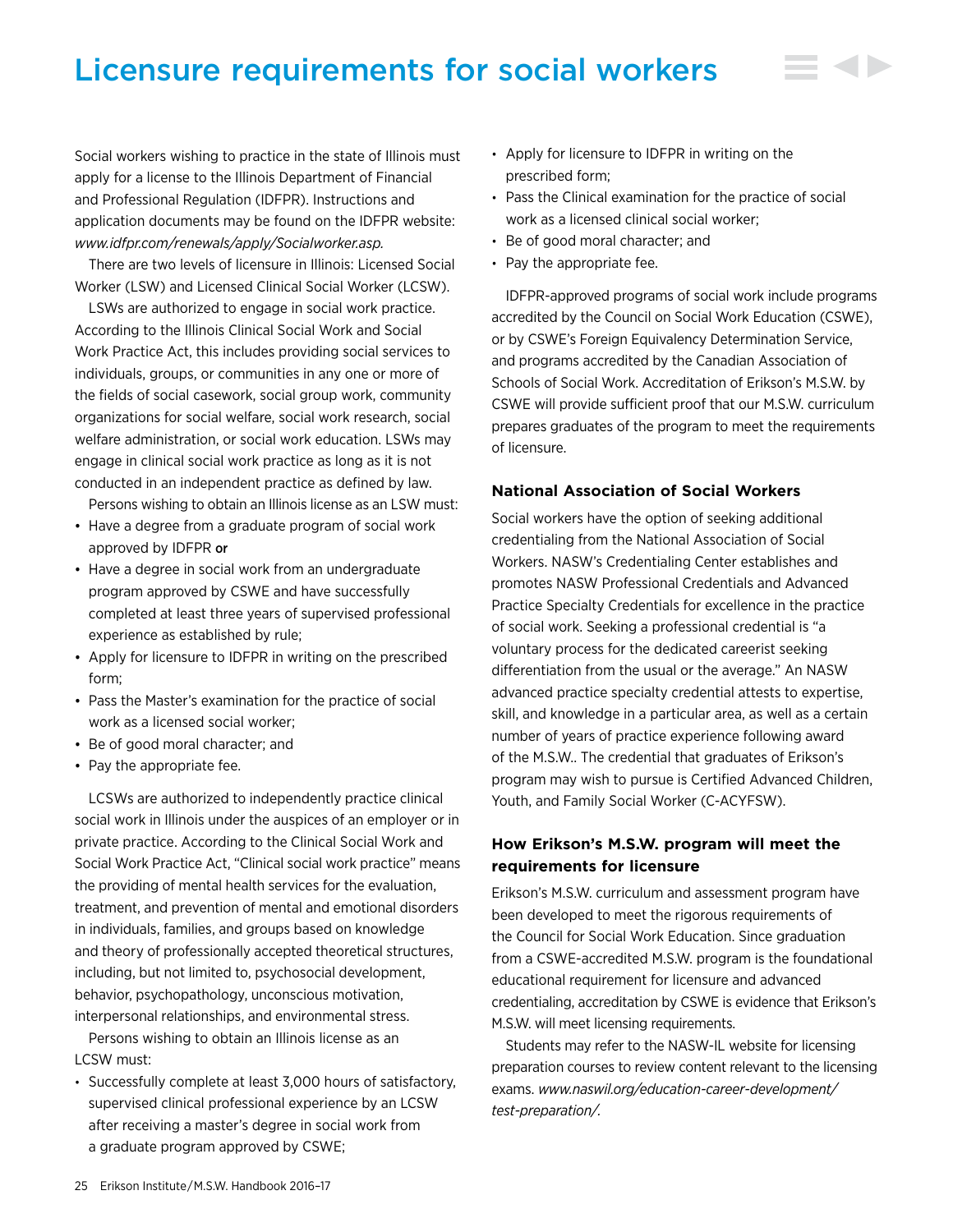# <span id="page-26-0"></span>Degree requirements

# General requirements for the M.S.W. degree

To earn an M.S.W. degree from Erikson, students must:

- Complete all degree requirements within five years of the student's entry into the program
- Maintain a B average (3.0 on a 4.0 scale) with no more than two grades of C
- Complete the culminating requirements related to assessment of professional competencies in the three areas that are the focus of graduate study at Erikson Institute: knowledge, practice skills, and reflection.

# Specific degree requirements

# **Master of Social Work with children and families concentration** 60 credit hours

The Master of Social Work program prepares advanced, specialized social workers to promote human rights, social and economic justice, and community well-being by addressing the needs of our nation's children and families. The curriculum integrates social work knowledge, values, and skills with deep, interdisciplinary knowledge of child development. The program emphasizes social work and child development within the contexts of family, culture, and community. Graduates of the program will be uniquely prepared to engage with families, communities, and systems in a range of practice settings—child welfare, social service organizations, mental health, hospitals, child care organizations, schools (public, private, charter), courts, and foster care settings—serving very diverse populations of children and families. Students pursue a concentration in Children and Families. Two- and three-year options are available.

### **Course work**

|           | SOWK K410 Introduction to Developmentally-Informed Social Work |
|-----------|----------------------------------------------------------------|
|           | $(1 \ncredit)$                                                 |
|           | SOWK K420 Research Methods (3 credits)                         |
| SOWK K421 | Human Development I (3 credits)                                |
|           | SOWK K422 Human Development II (3 credits)                     |
|           | SOWK K426 Development of Cognition, Language, and Play I:      |
|           | Cognitive Development (3 credits)                              |
|           | SOWK K427 Development of Cognition, Language, and Play II:     |
|           | Language Development (3 credits)                               |

| SOWK K430 | Working with Individuals, Families, and Groups I  |
|-----------|---------------------------------------------------|
|           | (3 credits)                                       |
| SOWK K431 | Collective Action for Social Justice (3 credits)  |
| SOWK K432 | Family and Culture (3 credits)                    |
| SOWK K433 | Working with Individuals, Families, and Groups II |
|           | (3 credits)                                       |
| SOWK K434 | Children, Families, and the Law (3 credits)       |
| SOWK K435 | Biopsychosocial Problems (2 credits)              |
| SOWK K436 | Advanced Treatment with Parents and Children      |
|           | (3 credits)                                       |
| SOWK K437 | Trauma-Informed Social Work Practice (3 credits)  |
| SOWK K438 | Working with Families and Children with Diverse   |
|           | Abilities (3 credits)                             |
| SOWK K439 | Social Policy and Advocacy (2 credits)            |
|           |                                                   |
|           | Cancantuation course work                         |

#### **Concentration course work**

*Children and Families concentration*

SOWK K454 Advanced Practice with Children, Adolescents, and Adults (3 credits)

### **Field Instruction and seminars**

|           | SOWK K440 Foundation Field Instruction I (1 credit)              |
|-----------|------------------------------------------------------------------|
|           | SOWK K441 Foundation Supervision Seminar I (2 credits)           |
|           | SOWK K442 Foundation Field Instruction II (1 credit)             |
|           | SOWK K443 Foundation Supervision Seminar II (2 credits)          |
|           | <b>Children and Families concentration</b>                       |
|           | SOWK K450 Advanced Field Instruction I: Children and Families    |
|           | $(1.5 \text{ credits})$                                          |
| SOWK K451 | Advanced Supervision Seminar I: Children and Families            |
|           | (2 credits)                                                      |
|           | SOWK K452 Advanced Field Instruction II: Children and Families   |
|           | $(1.5 \text{ credits})$                                          |
|           | SOWK K453 Advanced Supervision Seminar II: Children and Families |
|           | (2 credits)                                                      |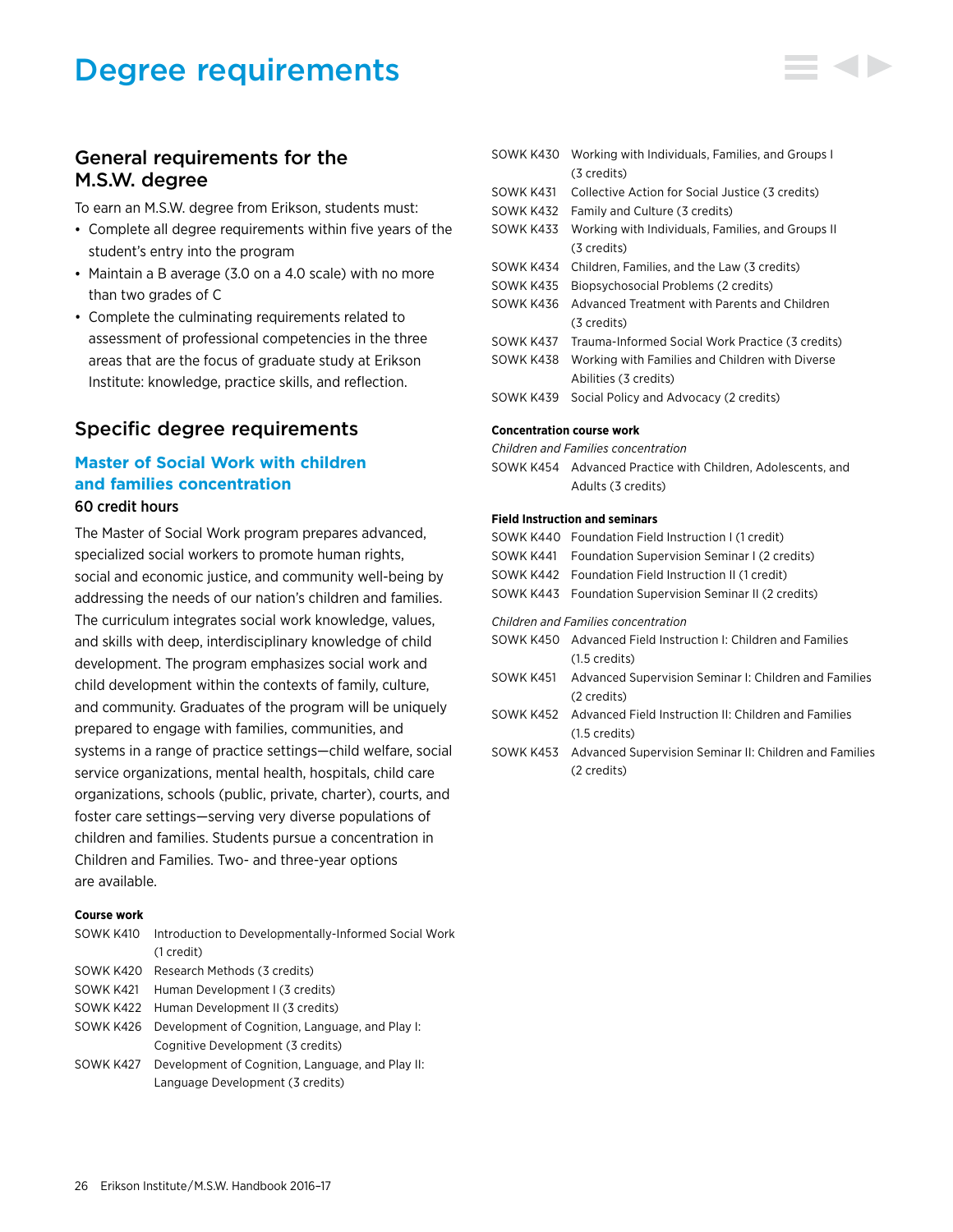# <span id="page-27-0"></span>Master of Social Work course descriptions

# Core course work

### **SOWK K410 Introduction to Developmentally-Informed Social Work (1 credit hour)**

This course introduces students to the social work role and profession and to the person-in-environment orientation to understanding individuals within their contexts. The course also introduces students to theories that explain individual psychological development over the life-span from a biopsychosocial perspective. Theories are introduced from historical and cultural perspectives. Students are encouraged to compare and critique theories for their applications to and usefulness for social work practice, as they reflect particular sets of values and intersect with ethnicity, race, social class, gender, sexual orientation, religion, age, disability, and other forms of diversity. The course will bridge theoretical constructs to contemporary practice settings, including settings that serve children and families.

### **SOWK K420 Research Methods (3 credit hours)**

This course provides students with a basic understanding of the role of research in developmental, social work, and educational studies. Topics covered include 1) an overview of the strengths and weaknesses of popular research designs used in education and in applied studies of child development; 2) the use of statistics in developmental, social work, and educational research; and 3) how to critically review research literature, including scientific journal articles.

# **SOWK K421 Human Development I: Psychosocial Development in Infancy and Childhood (3 credit hours)**

This course focuses on the study of social and emotional development in children from birth through age eight. It primarily considers how children experience themselves and others; the role of relationships in development; and the interaction of biological, psychological and social forces. Throughout the course, culture is seen as shaping every aspect of human development, and is reflected in child-rearing beliefs and practices designed to promote healthy adaptation. Students are expected to acquire a working knowledge of the emotional and social domains

of development through the integration of natural observation and use of media resources with relevant theory and research. Other domains of development, including cognitive, linguistic and physical, will be discussed as they relate to social and emotional development.

# **SOWK K422 Human Development II: Psychosocial Development from Early Adolescence through Adulthood (3 credit hours)**

This course builds on theories and concepts presented in K421 Human Development I: Psychosocial Development in Infancy and Childhood. It focuses on two major areas: 1) psychosocial development from early adolescence through adulthood, and 2) issues involved in understanding and working with parents and families. The developmental tasks of the adolescent are considered with an emphasis on coping mechanisms and the formation of identity. Adult development and parenting are considered in the contexts of personal history, culture, and multiple systems of helping, such as family, community, religious, and professional networks. This course also provides a framework for working with families. Students are expected to develop selfknowledge and the capacity to form a working relationship with families by examining their personal beliefs and expectations about parenting and professionalism.

## **SOWK K426 Development of Cognition, Language, and Play I: Cognitive Development (3 credit hours)**

This course provides students with a basic knowledge of cognitive development in children from birth through age eight and fosters awareness of the application of this knowledge to children with diverse abilities and varying cultural and linguistic backgrounds. The primary foci of the course are understanding 1) different theoretical frameworks for examining and analyzing sequences and variations in the processes of cognitive change, 2) the interactive relationship between the child and the social context in the course of development, 3) the interrelationship of cognitive development and other aspects of development, 4) the reciprocity between language and cognition, and 5) the role of play in young children's learning and development.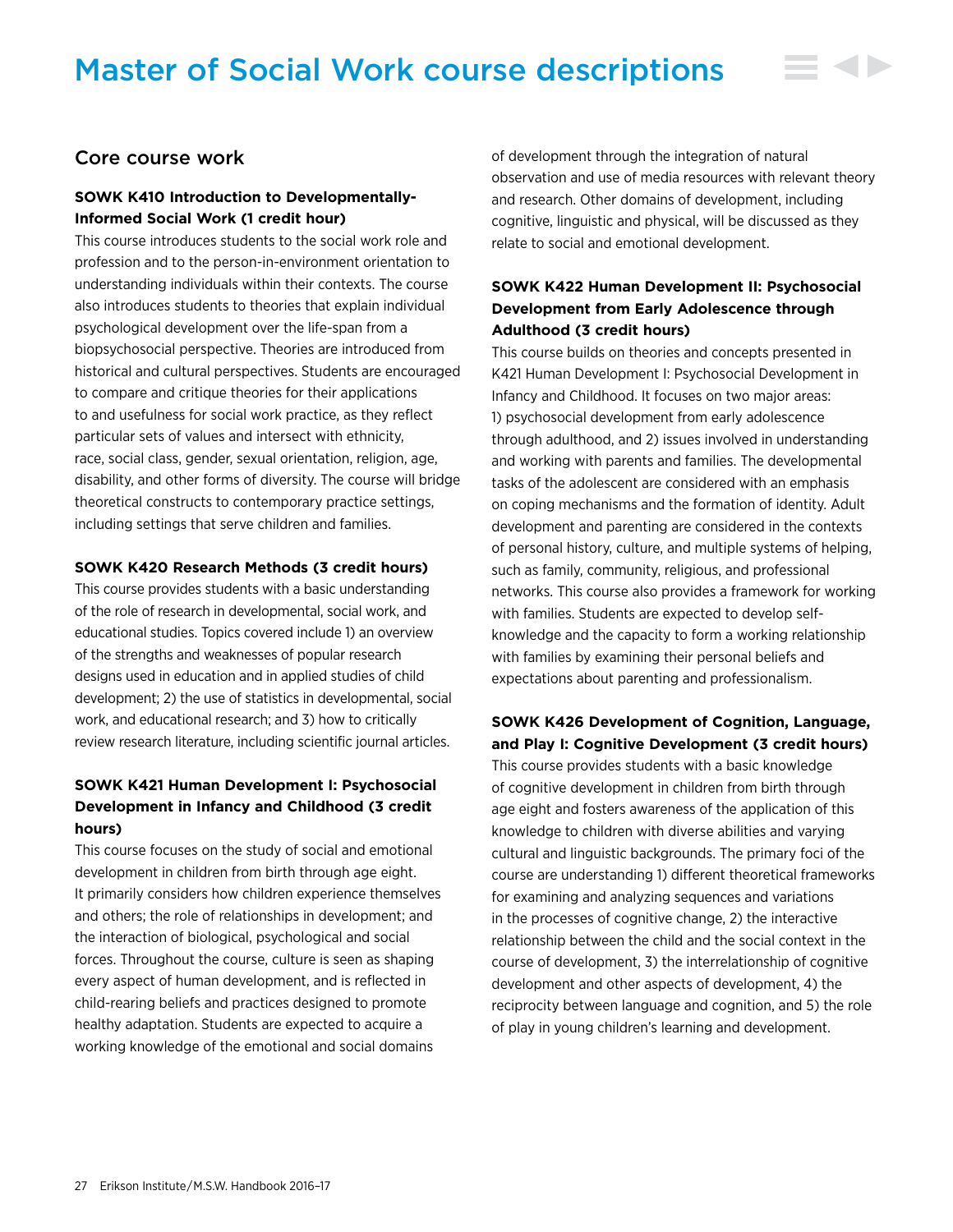### **SOWK K427 Development of Cognition, Language, and Play II: Language Development (3 credit hours)**

This course promotes students' understanding of typical and atypical language development in the first eight years of life. The language learning process (oral, written, bilingual and second language learning) is studied as an integral part of the development of thinking and development of the child's sense of self in home and community settings, including school. Students learn how factors such as age, sex, diverse abilities, and cultural experiences influence language competence and performance. Alternative communication systems for young children are explored. The role of play—particularly with language itself and in conversations with adults, peers, and siblings—in fostering language development is examined. Students learn how group experiences and well-chosen children's literature can be used to maximize language and literacy development.

# **SOWK K430 Working with Individuals, Families, and Groups I (3 credit hours)**

In this foundation level social work practice course, students are introduced to basic frameworks, methods, and models for working with individuals, families and groups. The course content emphasizes relationship-based and reflective practice principles, the client-worker relationship, and the development of interviewing, observation, assessment, intervention, evaluation, and termination skills. Students will engage in discussions about the context of social work practice and evaluate and critique concepts of "cultural competence." Students will become familiar with the values and ethics of the profession and the variety of social work roles and practice in work with children and families. This course provides students with the foundational knowledge and practice skills needed for Working with Individuals, Families, and Groups II (K433) and is taken concurrently during students' first field placement.

# **SOWK K431 Collective Action for Social Justice (3 credit hours)**

All social workers practice within complex, interacting contexts. Therefore in this class we will engage in critical reflective practice about working with(in) two key settings: organizations and communities. In particular we will concentrate on seeking out, understanding, and mobilizing the capacities, resources, and assets possessed by human collectives for social justice (an idea that we will interrogate). Towards these aims, we foreground the questions, "What is social justice and who gets to decide what is just?" as we explore themes of democratic participation, "community empowerment," and (un)intended consequences of professionals' actions. Throughout the course, personal narratives, case examples, and field experiences will be used to investigate "macro" practice issues and skills that are foundational to generalist social work practice.

### **SOWK K432 Family and Culture (3 credit hours)**

This course is designed to help students gain knowledge about diversity through an examination of social science research on child development, child rearing across cultures, and issues of equity, power, and privilege. Among the variety of issues addressed in this course are strategies for developing and maintaining supportive relationships with children and families with a range of child-rearing practices, language differences, racial identities, cultural traditions, and economic vulnerabilities. In addition, the course offers students opportunities for critical self-reflection about their cultural, racial, ethnic, sexual, and social class identities, and how to engage in responsive and reciprocal relationships with children, families, and communities different from themselves.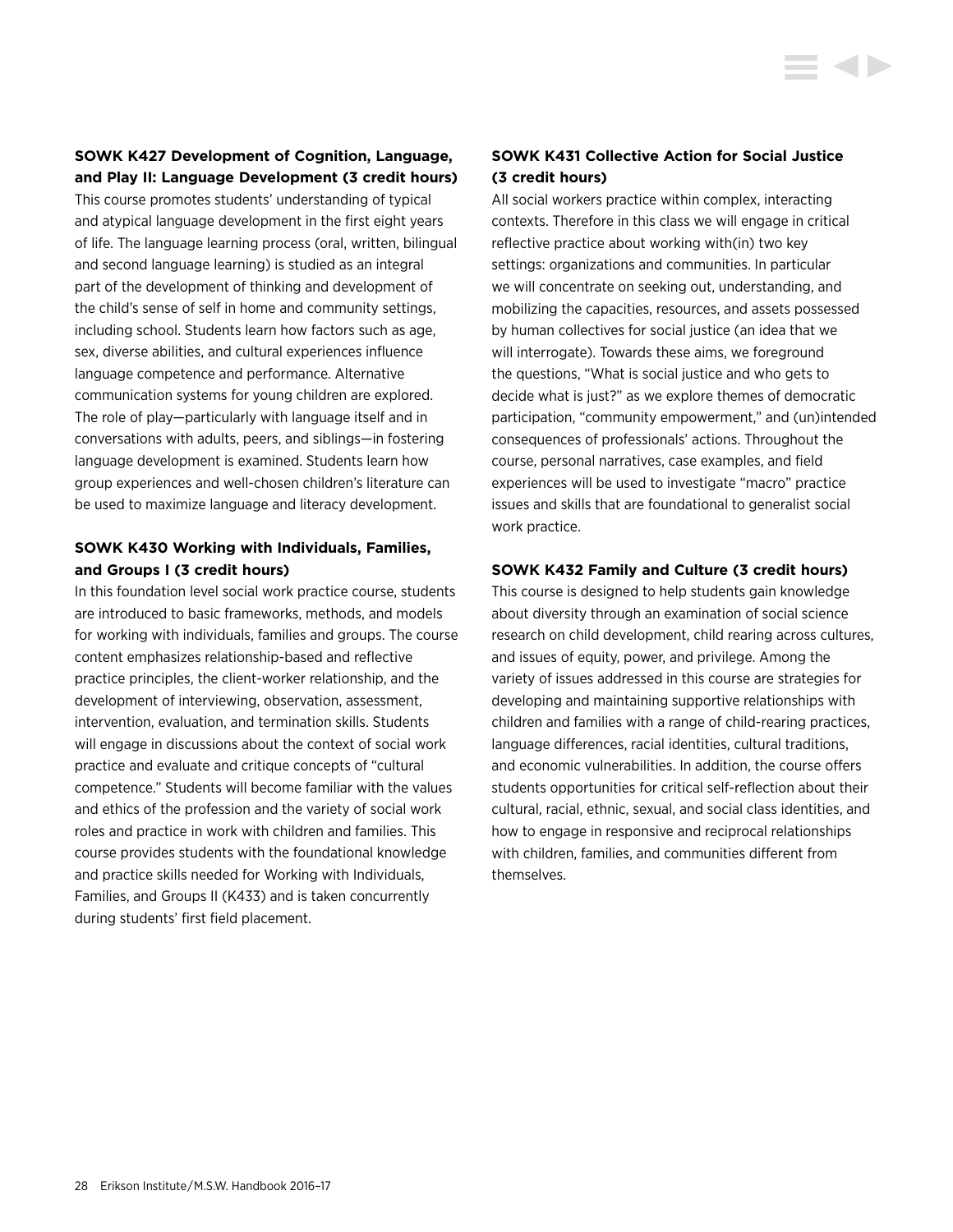# **SOWK K433 Working with Individuals, Families, and Groups II (3 credit hours)**

In this foundation level social work practice course, students will build on the knowledge and practice skills developed in Working with Individuals, Families, and Groups I (K430). The course content emphasizes theoretical frameworks and approaches to practice including relational/psychodynamic, cognitive-behavioral, family systems, and group work. It also explores risk assessment and intervention in the practice fields of child welfare, intimate partner violence (IPV), substance abuse, and mental health (including risk assessment and stabilization of mental health emergencies such as harm to self, harm to others, and acute psychosis). Issues of termination will be revisited as well as the salience of loss in their work with children and families. This course is taken concurrently during students' first field placement and the prerequisite for the course is: Working with Individuals, Families, and Groups I (K430).

## **SOWK K434 Children, Families, and the Law (3 credit hours)**

This course is designed to prepare students to understand and work with the legal system through exploring a range of complex issues involving family and children's best interests. These include understanding how "family" is defined, and whether current laws and policies regarding parental autonomy and permanency for children, including children involved in the child welfare system, adequately serve the best interests of children and families across diverse cultural contexts. The course also addresses the issue of multidisciplinary decision-making and advocacy processes related to understanding and respecting children's and families' rights. Disparities in social policies and the legal system are also explored in relation to vulnerable and disenfranchised populations, children with disabilities, and families with mental illness. Broader legal and social justice issues related to immigration, international law, transcultural adoption, incarceration, and unaccompanied minors are also discussed.

# **SOWK K435 Biopsychosocial Problems (2 credit hours)**

This course builds on concepts developed in Human Development I and II, practice courses, and Supervision Seminars and takes students' knowledge and understanding from these courses to a more advanced level. Using a case study approach, it draws upon social-cultural theories and theories of development and identity to provide a context in which to understand the nature of diagnostic thinking and definitions of problems in biopsychosocial functioning and assessment. The course provides students with an opportunity to explore how relationships between biological, psychological, and environmental factors lead to and exacerbate individual problems in functioning. This applied course will also help students understand, learn, and critique descriptive approaches to mental health assessment and the use and application of the DSM V and other taxonomies for assessing and diagnosing a range of mental health disorders. Students will discuss the ways in which race, ethnicity, social class, gender, sexual orientation, age, and other social variables intersect with assessment and practice issues. Issues related to pharmacological intervention will also be explored.

# **SOWK K436 Advanced Treatment with Parents and Children (3 credit hours)**

This course builds on concepts learned in Human Development I and II; Working with Individuals, Families and Groups I and II; and Advanced Practice with Children, Adolescents and Adults. It is designed to deepen students' theoretical understanding and practice knowledge regarding working with children, parents, and other caregivers around social/emotional, behavioral, and relational challenges. Students will expand their competencies in individual, dyadic, family, and other approaches to working across home visiting and agency-based settings. The course will review and critique evidence-based intervention/treatment models, with a specific focus on working with children and families within their developmental, historical, and cultural contexts. Attention will be placed on working with specific populations that our students are likely to encounter in their work including: adolescent parents, immigrant families, families experiencing trauma, parents with mental illness and/or substance abuse/dependence, and children/parents with other specialized needs and concerns.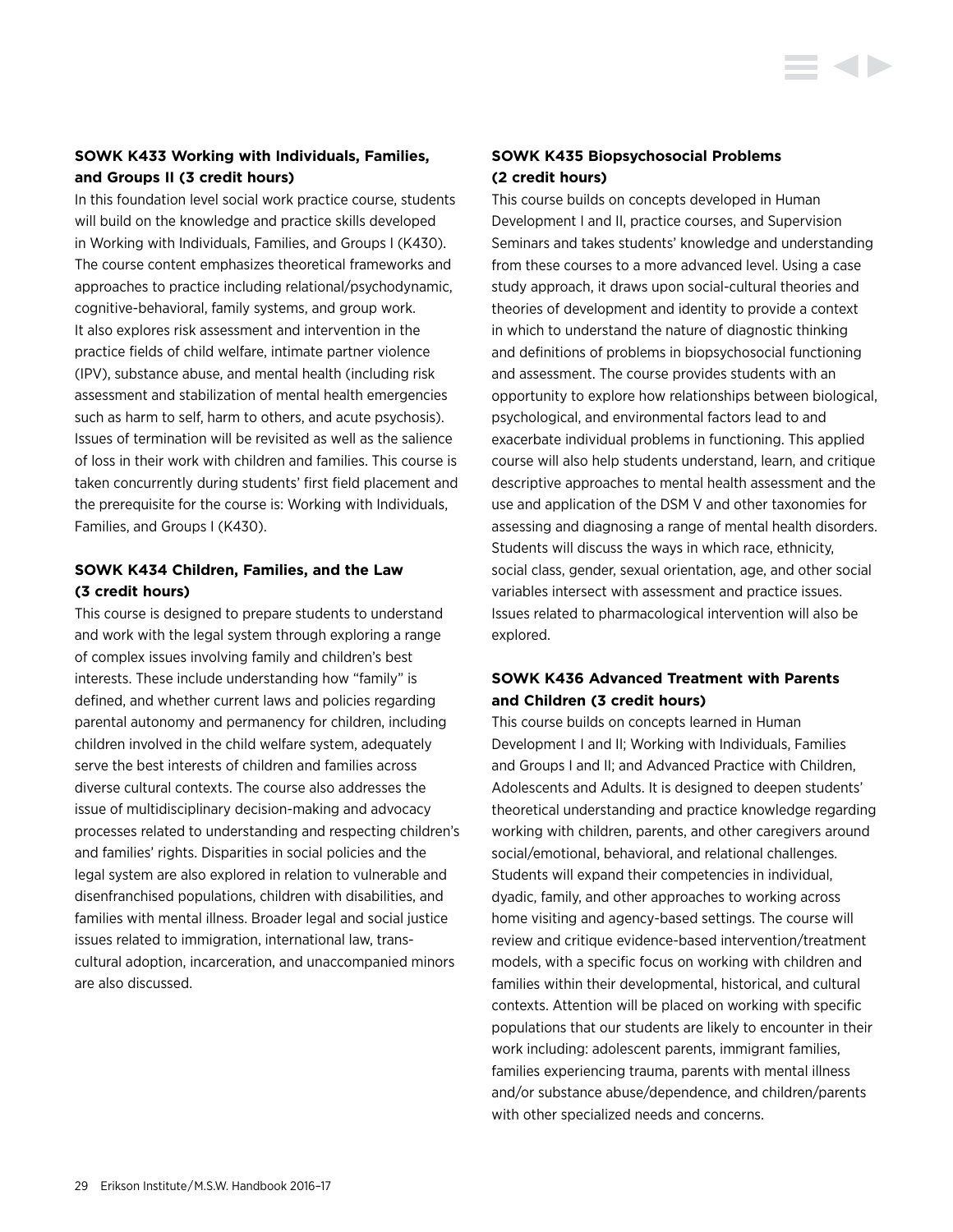# **SOWK K437 Trauma-Informed Social Work Practice (3 credit hours)**

This course provides students with an understanding of the sociopolitical context of trauma and its impact on neurobiology, health, mental health, social relationships, and community functioning, as well as assessment and treatment strategies for children and families affected by trauma. The course will be taught through a developmental lens including examination of the effects and treatment of trauma during infancy and toddlerhood, the pre-school years, school-age years, and adolescence. Students will learn about evidence-based approaches for addressing trauma at the individual, family, school, and community levels. The course will explore the complexity of responses to and recovery from trauma which depend on a multitude of variables including the intersection of culture, race, ethnicity, sexual orientation, immigration status, and faith traditions among others. The course prepares students to recognize symptoms and behaviors associated with trauma and factors that mitigate or aggravate the impact of trauma. Students will be exposed to a range of empiricallysupported treatment strategies, including Child-Parent Psychotherapy (CPP), Trauma-Focused Cognitive-Behavior Therapy (TF-CBT), Parent-Child Interaction Therapy (PCIT), and several models used in schools. Students will learn about how caregivers including therapists can experience secondary trauma and the importance of self-care while undertaking trauma work. The course will build upon concepts learned in Human Development, Advanced Practice with Children, Adolescents, and Adults; and Biopsychosocial Problems.

# **SOWK K438 Working with Families and Children with Diverse Abilities (3 credit hours)**

This course provides students with frameworks and skills for working with people who have diverse abilities and their families. We will explore the interdependence of biology including physical growth and development, family, community, and society (race, class, gender, and culture) on development, health, education, and well-being across the life span, in order to understand the kinds of challenges people face, as well as to recognize the strengths they possess to meet these challenges. An emphasis will be placed on developing the skills to effectively communicate, support, empower and advocate for and with them within nested and interacting contexts, including early intervention, (special) education, social services, medical, mental health, and child welfare. The first third of the course provides frameworks and ideas. The remainder of the course will be spent engaging in case study analyses, simulations, and collaborative activities as the primary means of considering children's and families' perspectives and experiences and professionals' roles in helping people to negotiate the multiple systems they may encounter.

# **SOWK K439 Social Policy and Advocacy (2 credit hours)**

The central theses of this course are 1) that policies are historical and cultural artifacts reflecting practices of power that have direct and daily impact on children's, families' and professionals' lives; and 2) that consideration of ideological influences on one's professional actions is an essential dimension of reflective praxis. Therefore we will actively engage with the histories of professional social work, child development, and the American welfare state in order to shed light on how social problems and solutions have been framed throughout this nation's history. These collaborative reflections provide a critical foundation for the approaches to applied policy analysis and policy advocacy that we will practice and which are integral to generalist approaches to social work.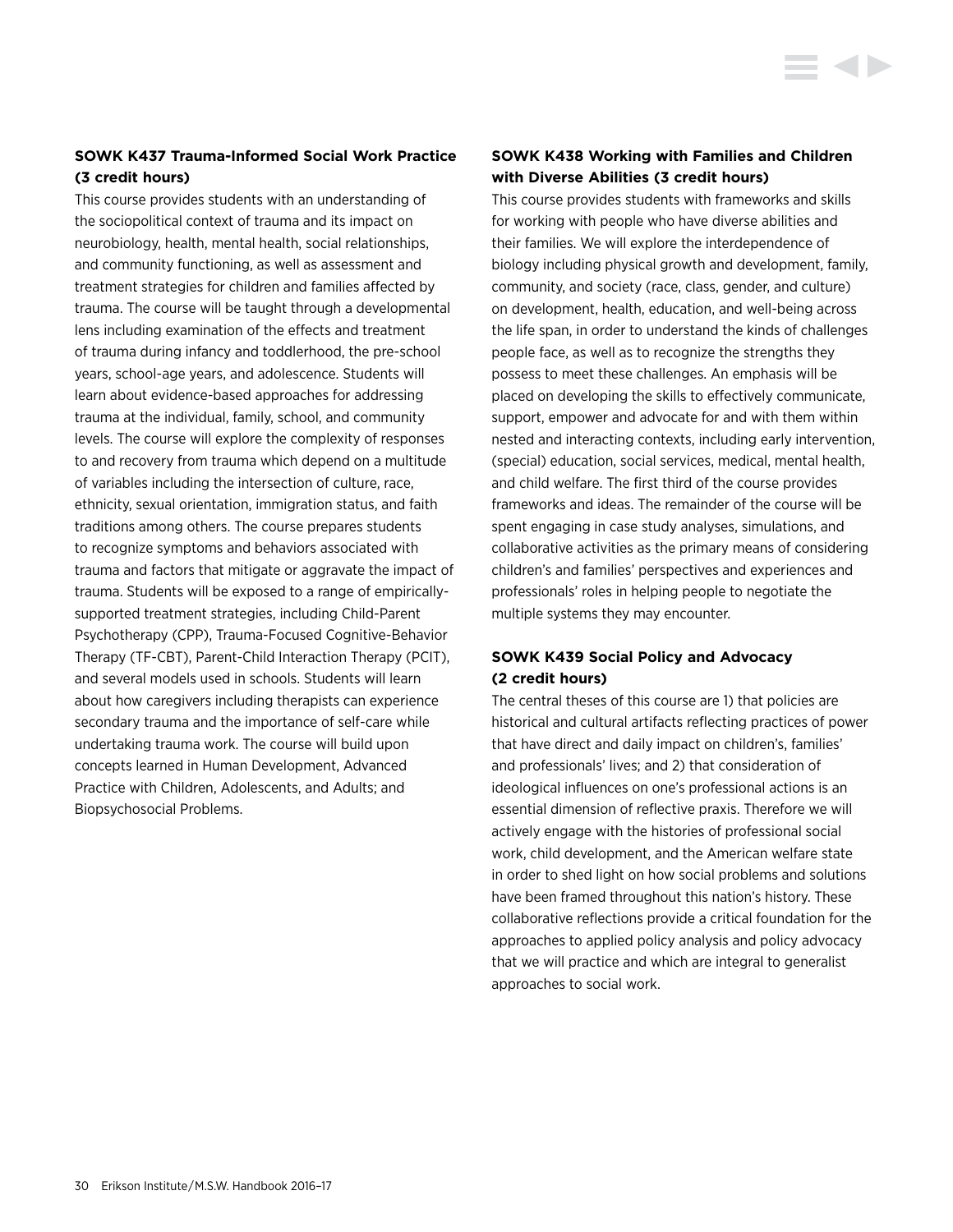# Concentration course work

*Children and families concentration*

# **SOWK K454 Advanced Practice with Children, Adolescents, and Adults (3 credit hours)**

This course is concurrent with the students' Advanced Field Instruction and Advanced Supervision Seminar. It precedes the Advanced Treatment with Parents and Children course. It is designed to build on relevant concepts covered in Human Development I and II and Working with Individuals, Families, and Groups I and II, particularly in relation to understanding individuals and their adjustment within developmental, biopsychosocial, and person-in-environment frameworks. The course also provides students with the theoretical and practice knowledge base necessary for effective social work practice with individuals across the lifespan. Students will be introduced to a range of therapeutic approaches and processes, including psychodynamic, cognitive, behavioral, and multi-cultural approaches to intervention. Particular attention will be given throughout the course to cultural, racial, ethnic, socioeconomic, and other social variables that impact the delivery of appropriate and effective services to children, adolescents, and adults. Written and videotaped case studies and the students' previous field experience will be used to give them opportunities to integrate theory with practice.

# Field Instruction and seminars

# **SOWK K440 and K442 Foundation Field Instruction I and II (1 credit hour each)**

Foundation Field Instruction I and II are designed to be taken by entering foundation level social work students in the first year of their master's program. Students enrolled in Foundation Field Instruction I and II will also take Foundation Supervision Seminar I and II concurrently. The overall goal of field education is to provide graduate level social work students with field related opportunities to develop foundation level competencies by helping them apply and explore their classroom-based knowledge of social work theory, skills, values, and ethics to their experience in the field. Students will have the opportunity to test particular concepts and principles of practice against the realities and demands of actual professional practice.

# **SOWK K441 and K443 Foundation Supervision Seminar I and II (2 credit hours each)**

Concurrent with their first fieldwork experience, students will participate in a weekly supervision seminar that focuses on learning through self-reflection, reading, discussion, and ongoing group participation. The goal of this course is to help students integrate knowledge with practice and reflection and to deepen their capacity to reflect on their social work practice. Students will be asked to think critically about what they do, why they do it, how their practice both reflects and affects who they are and what they believe about people's struggles and change process. Students will also be asked to reflect upon the structure, mission, and goals of the organizations they are engaged with, and to consider how these interact with their own professional identity, experience, and belief system.

# **SOWK K450 and SOWK K452 Advanced Field Instruction I and II: Children and Families Concentration (1.5 credit hours each)**

Advanced Field Instruction I and II are designed to be taken by students during their final year of the master's program and who have already completed their foundation field instruction, or students who are enrolled with advanced standing. Students enrolled in Advanced Field Instruction I and II will also be enrolled in Advanced Supervision Seminar I and II concurrently. Students will have the opportunity to deepen their knowledge and experience in their chosen area of concentration through opportunities to apply and explore their classroom-based knowledge of social work theory, skills, values, and ethics to a deeper level of experience in the field. Students will have the opportunity to develop specialist practice skills while also learning about the realities and demands of professional practice in their chosen concentration area. Throughout their second placement, they will also be given the opportunity to develop their professional identity as practitioners in a concentrated area of social work.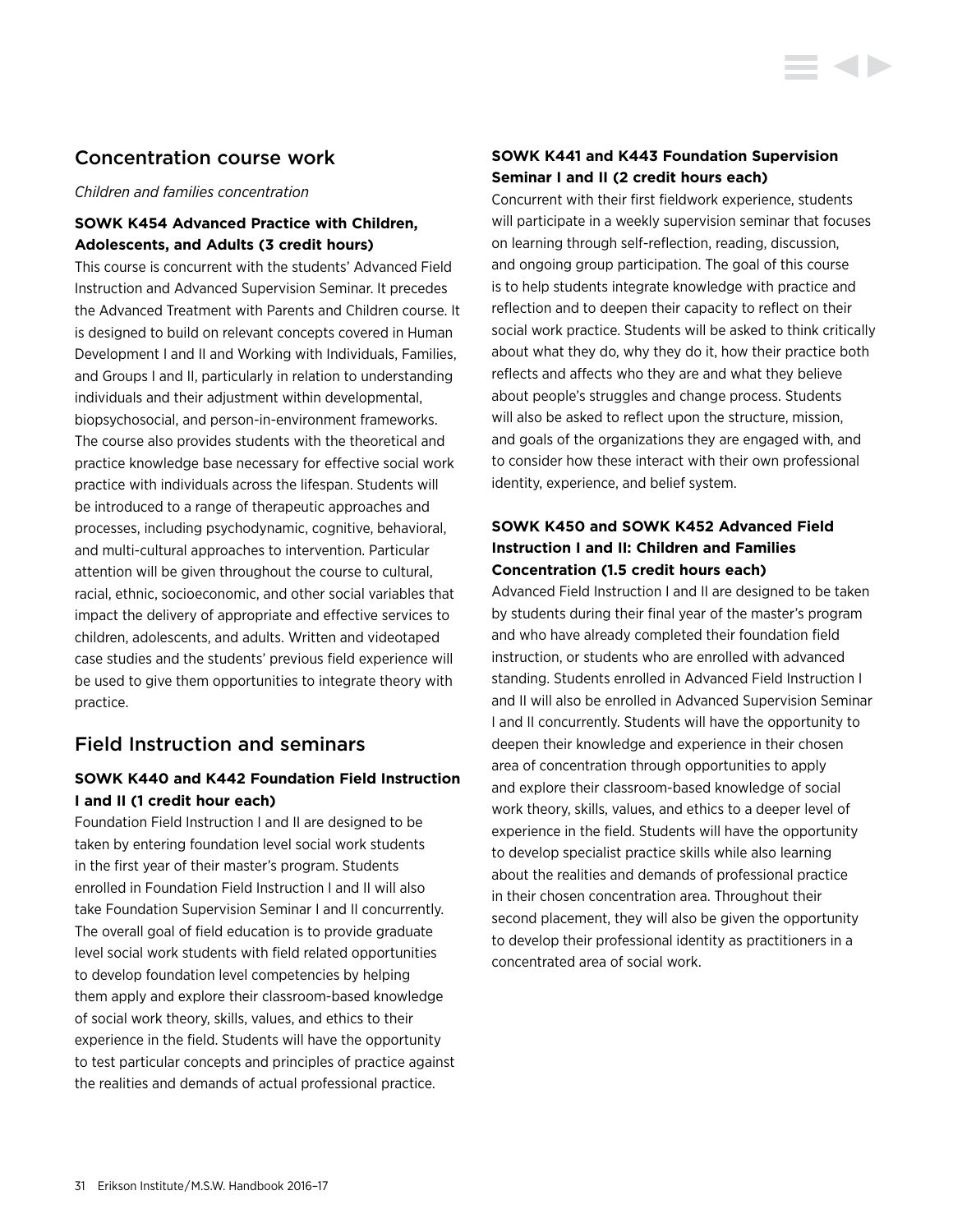# **SOWK K451 and SOWK K453 Advanced Supervision Seminar I and II (2 credit hours each)**

Concurrent with their second fieldwork experience, students will participate in a weekly supervision seminar that focuses on learning through self-reflection, reading, discussion, and ongoing group participation. The goal of this course is to help students integrate knowledge with practice and reflection at a more independent level and to further deepen their capacity to reflect on their social work practice with children and families. Students will be asked to think critically about what they do, why they do it, how their practice both reflects and affects who they are, and what they believe about people's struggles and change process. Students will also be asked to reflect upon the structure, mission and goals of the organizations they are engaged with and to consider how these interact with their own professional identity, experience, and belief system. At this point in their professional development, it is expected that students will be closer to identifying themselves as social work professionals who have specialized knowledge and practice experience with children and families.

# Academic writing program courses

# **W005 Academic Writing Preparation (0 credit hours)**

This course is an orientation to the process of academic writing. Using reading selections from first-semester courses in the graduate program, students explore themes in child development and techniques for integrating course materials in a written, academic format. Students are encouraged to reflect on individual writing styles and to develop writing goals as well as strategies for time management.

# **W006 Writing Tutorial I (0 credit hours)**

Erikson students are expected to be proficient writers, and this course is designed to help them with this process. Based on faculty recommendation, students are assigned to a weekly writing tutorial, typically consisting of one or two students and a tutor. Writing tutors are Erikson alumni with first-hand knowledge of the Erikson curriculum and support students in mastering academic writing. Students are required to attend tutoring sessions and to meet deadlines negotiated between tutor and student as necessary for a timely submission of course papers.

# **W007 Writing Tutorial II (0 credit hours)**

The course is a continuation of Writing Tutorial I. Students who are experiencing particular difficulty with written assignments during the first semester may be offered tutoring support at this point. Students who have been in tutoring during the first semester may be ready to work more interdependently going forward.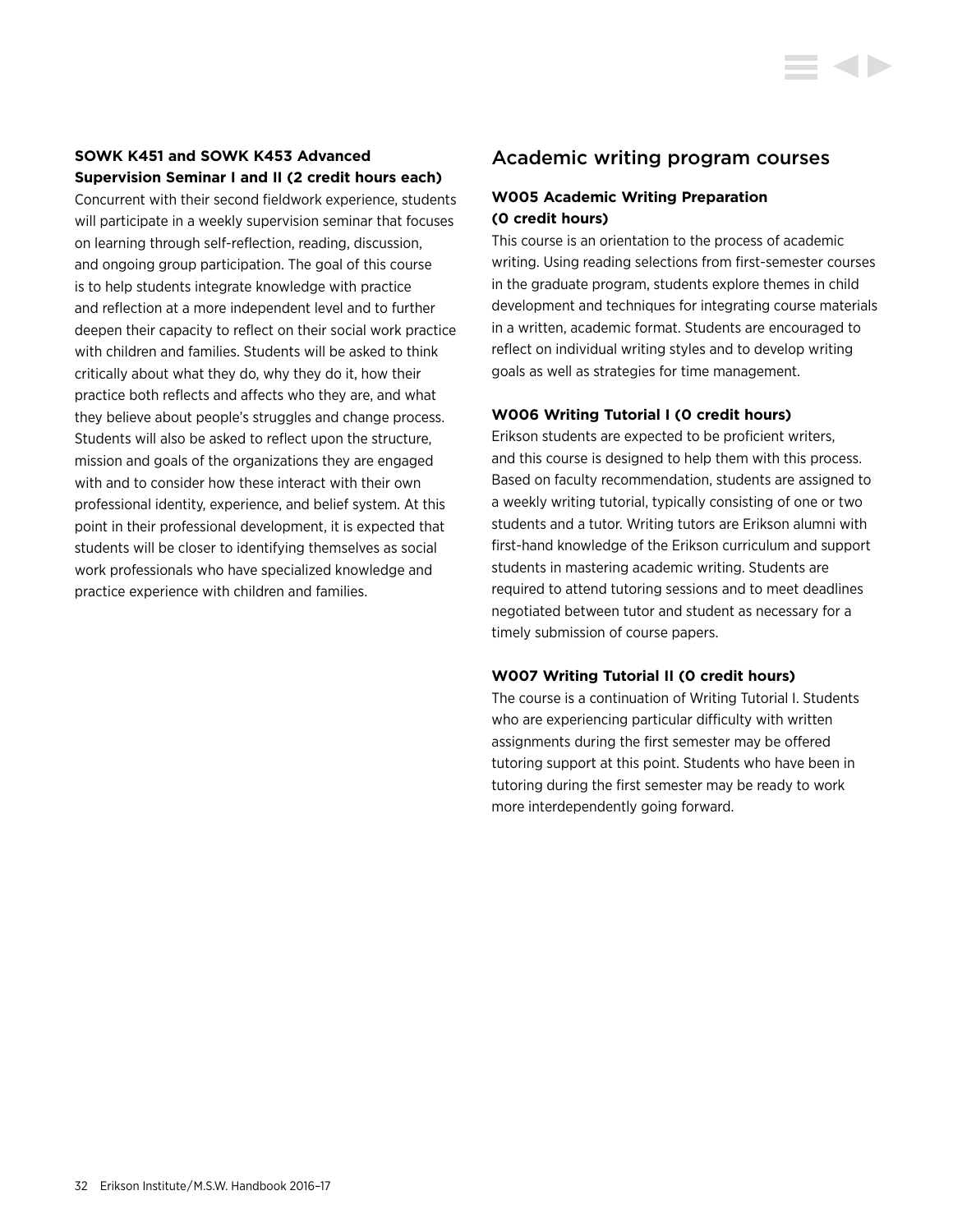# <span id="page-33-0"></span>Academic policies and procedures

The following policies apply to all degree, certificate, and at-large students. It is each student's responsibility to become familiar with and abide by these policies while enrolled as a student at Erikson.

### **Academic integrity**

The academic integrity policies of Erikson Institute are based on the respect for individual achievement that lies at the heart of academic culture. Every faculty member and student belongs to a community of scholars in which academic integrity is a fundamental commitment. It is critical that students contribute to the ideal of academic integrity and accept individual responsibility for their work.

Academic dishonesty or misconduct undermines the learning experience and may be grounds for dismissal. Academic dishonesty or misconduct can include, but is not necessarily limited to, the following unacceptable conduct: 1) cheating (including use of unauthorized materials, altering a graded work, or allowing another person to do one's work); 2) plagiarism (including copying of material from published or posted works of others without proper attribution); 3) obtaining an unfair advantage (including unauthorized use of examination materials, defacement or theft of materials needed by others, unauthorized collaboration on assignments, or intentional interference with another student's academic work); 4) fabrication of data; 5) falsification of records or official documents; 6) unauthorized access to computerized academic or administrative records or systems; or 7) aiding and abetting any such acts of academic dishonesty.

Specific examples of academic dishonesty, including but not limited to the above, and additional information is available in the library and through the writing tutorial program. However, all graduate students entering Erikson Institute are presumed to be familiar with basic standards of academic integrity within the higher education community. To this end, every student should obtain her/his own copy of *Doing Honest Work in College: How to Prepare Citations, Avoid Plagiarism, and Achieve Real Academic Success* by Charles Lipson (2004). Student failure to practice academic integrity will, depending upon the seriousness of the misconduct, result in a sanction ranging from a lowered grade or grade of "F" for the assignment to expulsion from the Institute.

#### **Informal resolution of concerns regarding academic dishonesty**

Suspected cases of academic dishonesty should be reported to the course instructor, the Administration, or any faculty member of the Institute. If the complaint relates to a specific course or a project being supervised by a particular instructor, the complaint will be referred back to that faculty member, who will have initial jurisdiction over any instance of academic dishonesty relating to that faculty member's course or work performed under that faculty member's supervision. In such circumstances, the faculty member may personally meet with the student to discuss the alleged misconduct and its consequences (e.g., zero on an exam, a lower grade for the course, etc.). If the student and faculty member reach an agreement, the incident need not be the subject of any further proceedings; however, a written statement or "letter of understanding" must be drafted by the faculty member, signed by the faculty member and student to record the resolution of this matter, and retained by the faculty member, with a copy of the resolution promptly forwarded to the Dean of Students.

If a complaint about academic dishonesty in a specific course or under a specific faculty member's supervision is not resolved informally between the student and faculty member as described above, then the faculty member must notify the student in writing (by both email and certified mail, if possible) of the alleged misconduct.

A copy of that written notice will be provided to the Dean of Students, who will initiate an investigation as described below in "Investigation and Resolution of Formal Academic Dishonesty Complaint."

Once a student receives formal or informal notice that a faculty member or other Institute community member has expressed concerns about the student's potential violation of the Academic Integrity Policy, the student may not change his or her registration in a course in which the charge is pending or in which a finding of academic dishonesty has been made. Once a complaint has been referred to the Administration after failure to achieve an informal resolution, the complaint may not be withdrawn by the complaining party without the Administration's approval, nor may any faculty member resolve the matter without the Administration's approval. A student may not receive an Institute degree or certificate while a charge of academic dishonesty is pending or while a sanction imposed pursuant to a finding of academic dishonesty is in effect.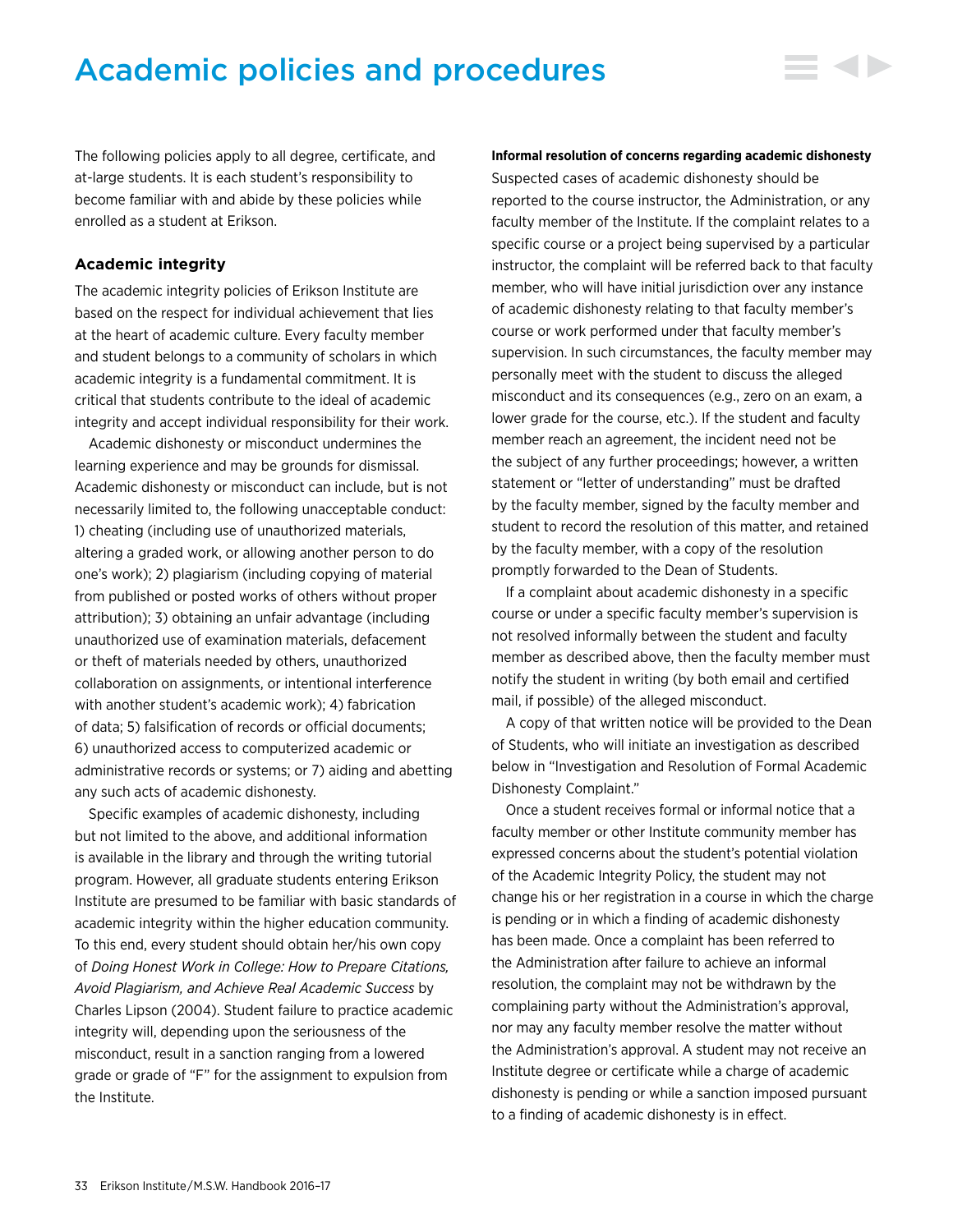The Institute has the authority to pursue an investigation of alleged academic dishonesty and enter a finding of violation or sanctions (including rescission of a degree or certificate) against a student or former student, notwithstanding that student's having already withdrawn or transferred from the institution or graduated with a degree or certificate.

### **Other concerns about academic dishonesty**

In certain circumstances, a student may suspect another student or Institute representative of academic dishonesty, or an Institute representative other than a student's course instructor may develop such concerns about a student. In such circumstances, that suspicion should be reported or complaint made to the faculty member teaching the particular course at issue or to the Dean of Students. If any faculty member becomes aware of such a suspicion or complaint relating to a course other than one being taught by that faculty member, this information should also be reported to the Dean of Students. Once such a complaint or concern reaches the Dean of Students, the Dean will attempt to resolve the matter informally if no informal resolution has yet been attempted, using a process similar to the Informal Resolution process noted above; if such a resolution cannot be achieved, the Dean will then institute an Investigation and Resolution as set forth below.

The Institute reserves the right to modify the procedures set forth below for investigation, resolution, and appeal of academic dishonesty complaints, as appropriate to the particular case, upon notice to the complaining/reporting party and to the student or other Institute representative who is the subject of the complaint.

### **Investigation and resolution of formal academic dishonesty complaint**

Where a complaint is referred by a faculty member to the Dean of Students for formal investigation, the procedure undertaken shall be as follows. The Dean of Students may conduct the investigation or designate another representative of the Institute to conduct such investigation, as the Dean deems appropriate. The Dean or designee shall then review the facts of the alleged incident, including statements made by the reporting individual, the accused individual, and supporting material. The accused individual and reporting individual shall both have the opportunity to meet separately with the investigating Dean or designee and provide written material or documents considered

relevant to resolution of the complaint. The investigating Dean or designee may, but need not, conduct interviews or undertake other investigation as suggested by the parties or as deemed appropriate, including seeking information from individuals outside the Institute about appropriate academic conduct or anything else relevant to investigation of the complaint. The investigating Dean of Students or designee has the discretion to limit or expand the scope of the investigation as deemed appropriate to dispose fully and fairly of the complaint. The investigating Dean or designee also has the discretion to confer with the Dean of Enrollment Management or any other Erikson Institute representative, as appropriate, in the course of such investigation or when considering a range of possible sanctions.

At the conclusion of the investigation, the Dean of Students or designee shall, subject to any applicable FERPA limitations, notify the reporting party and the accused party in writing about the investigator's conclusions as to 1) whether an academic integrity violation occurred and, if so, 2) the sanction to be placed upon the accused for the violation. In any investigation in which a violation is found regarding a student's conduct in a specific course or program, or in any investigation stemming from a faculty member's complaint about a student, the Dean of Students or designee should first confer with the appropriate faculty member about the proposed sanction. If an affected faculty member and the Dean of Students (or designee) cannot agree on an appropriate sanction, the Dean (or designee) shall make the final decision as to the appropriate sanction, but the faculty member shall have a right to appeal that determination as set forth in the "Appeal of Academic Dishonesty Determination" procedure set forth below.

Investigations conducted pursuant to this paragraph shall be maintained as confidential by all parties to the greatest extent reasonable, but the Institute reserves the right to investigate such matters fully and to disseminate information, both within and beyond the Institute, to the extent deemed necessary to reach a fair and appropriate resolution.

### **Appeal of academic dishonesty determination**

A student may appeal to the Institute a finding of academic dishonesty and/or the particular sanction assessed upon such finding by filing a written notice of appeal with the Senior Vice President for Academic Affairs/Dean of Faculty of Erikson Institute within 10 business days of the date that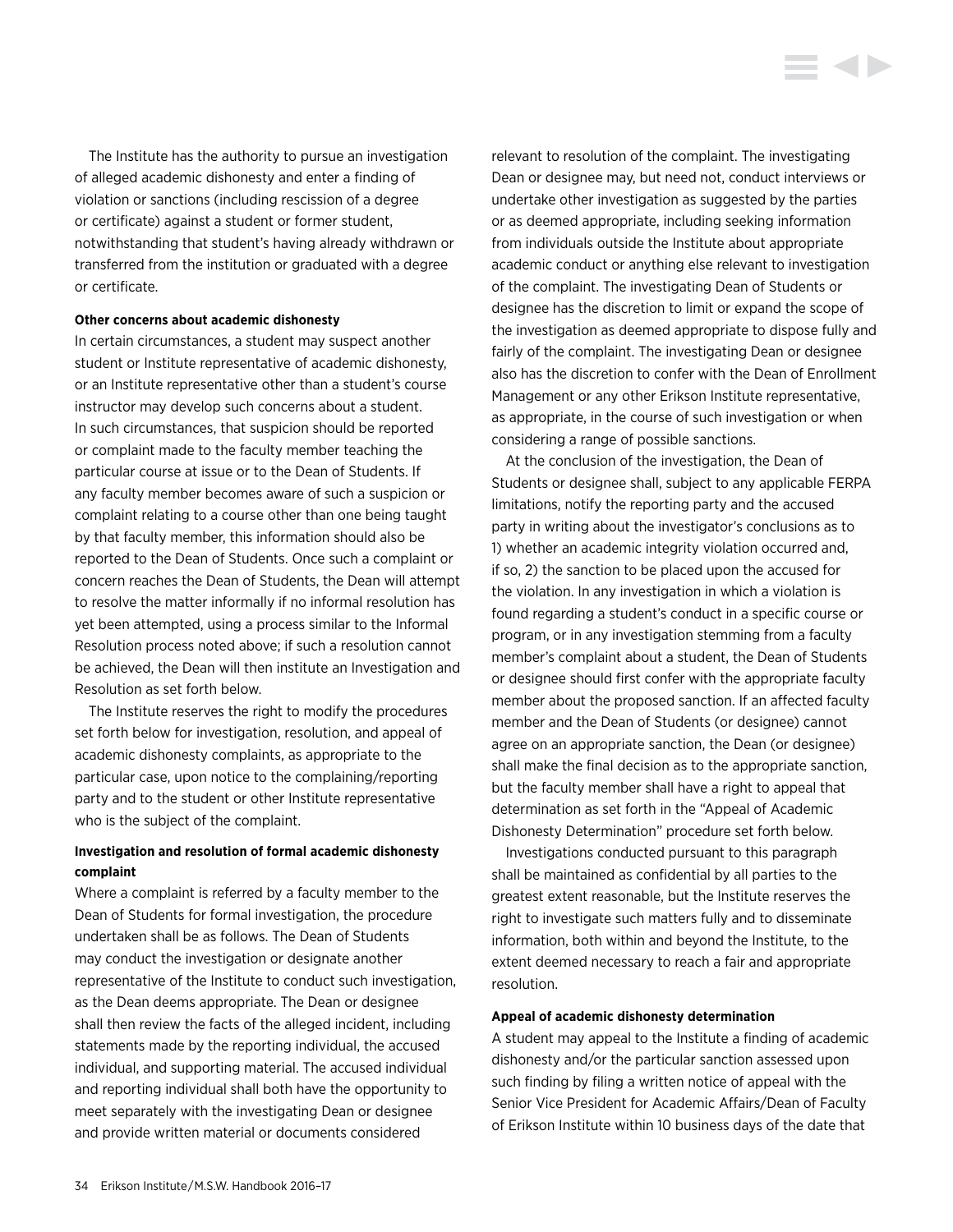<span id="page-35-0"></span>the student receives the written notification of resolution described above. The student's written notice of appeal must state whether the student is appealing the finding of dishonesty, the sanction, or both, and must describe in detail the grounds for appeal. Such an appeal may be considered by the Senior Vice President for Academic Affairs/Dean of Faculty or the Senior Vice President's designee, who will evaluate the matter to the extent considered appropriate under the circumstances. Grounds for appeal will be limited to alleged errors in procedures, misinterpretation of policies, or a clear discrepancy between a finding of liability and the sanction assessed. An appeal is not an evidentiary hearing or a reconsideration of the evidence, and the Senior Vice President for Academic Affairs/Dean of Faculty or designee need not, but may, interview the parties and accept supplemental written submissions or documentation. The decision of the Senior Vice President for Academic Affairs/ Dean of Faculty or designee on an appeal shall be final.

Where an appeal is taken regarding a serious sanction such as a grade of "F," suspension or expulsion, the sanction may, but need not, be stayed by the Senior Vice President's office pending the resolution of the appeal; no degree, certificate, or honors shall be awarded during the pendency of an appeal.

Where a faculty member disagrees with an academic dishonesty decision or a sanction assessed with respect to a student's work in the faculty member's course or under the faculty member's supervision, the faculty member may file an appeal with the Senior Vice President for Academic Affairs/Dean of Faculty, and this appeal shall be subject to the same time and notice requirements applicable to a student filing an appeal as noted above. A faculty member's appeal shall be heard by the Senior Vice President for Academic Affairs/Dean of Faculty or designee using the same process and limited scope of review applicable to a student's appeal. The decision of the Senior Vice President for Academic Affairs/Dean of Faculty or designee regarding a faculty member's appeal shall also be final.

### **Academic grievance procedure**

Academic disputes can arise relating to alleged mistakes or inequities in grading; application of due dates and extensions for late work; imposition of additional requirements after the course has begun; and similar issues. With respect to any academic grievance or dispute other

than one involving academic integrity, a student should use the following grievance procedure.

Where a student has questions or concerns about any requirement relating to a course or to any grading issue, the student should first attempt to resolve the problem directly with the instructor. If the issue is resolved informally between student and instructor, the matter ends and no formal record need be maintained.

If an academic grievance is not settled informally, or if the student wishes to pursue the matter formally, the student must file a written grievance with the Dean of Students within 10 business days after the issue for complaint has occurred. The Dean of Students (or designee) will consider the grievance within ten business days, determine whether it merits continued review, and dismiss it if it does not. The student grievant will be notified in writing if the Dean or designee determines that the grievance lacks merit, and this written decision is final.

If the Dean of Students or designee concludes upon initial review of the grievance that continued consideration is warranted, the Dean (or designee) shall then conduct an appropriate investigation, discussing the matter with the complaining student and with the instructor at issue, permitting both such parties to submit written materials if appropriate, and undertaking any other necessary investigation. The Dean or designee may effect a negotiated resolution between the student and faculty member at this stage, which resolution should be written, signed by the student and faculty member, and retained by the office of the Dean of Students.

Upon conclusion of such an investigation without a negotiated resolution, the Dean of Students or designee shall determine whether the grievance has merit and whether any relief is warranted. If the Dean or designee finds that the grievance lacks merit or that no changes to the challenged grade or course requirements are warranted, the Dean of Students or designee shall so notify the grievant and the affected faculty member in writing, with a copy of such resolution to be sent to the Senior Vice President for Academic Affairs/Dean of Faculty. In this situation, the decision of the Dean of Students (or designee) shall be final.

If the Dean of Students (or designee) determines, after investigation, that a student's academic grievance has merit and that a change in a grade or course requirement may be warranted, the Dean of Students (or designee) shall prepare a written recommendation for the consideration of the Senior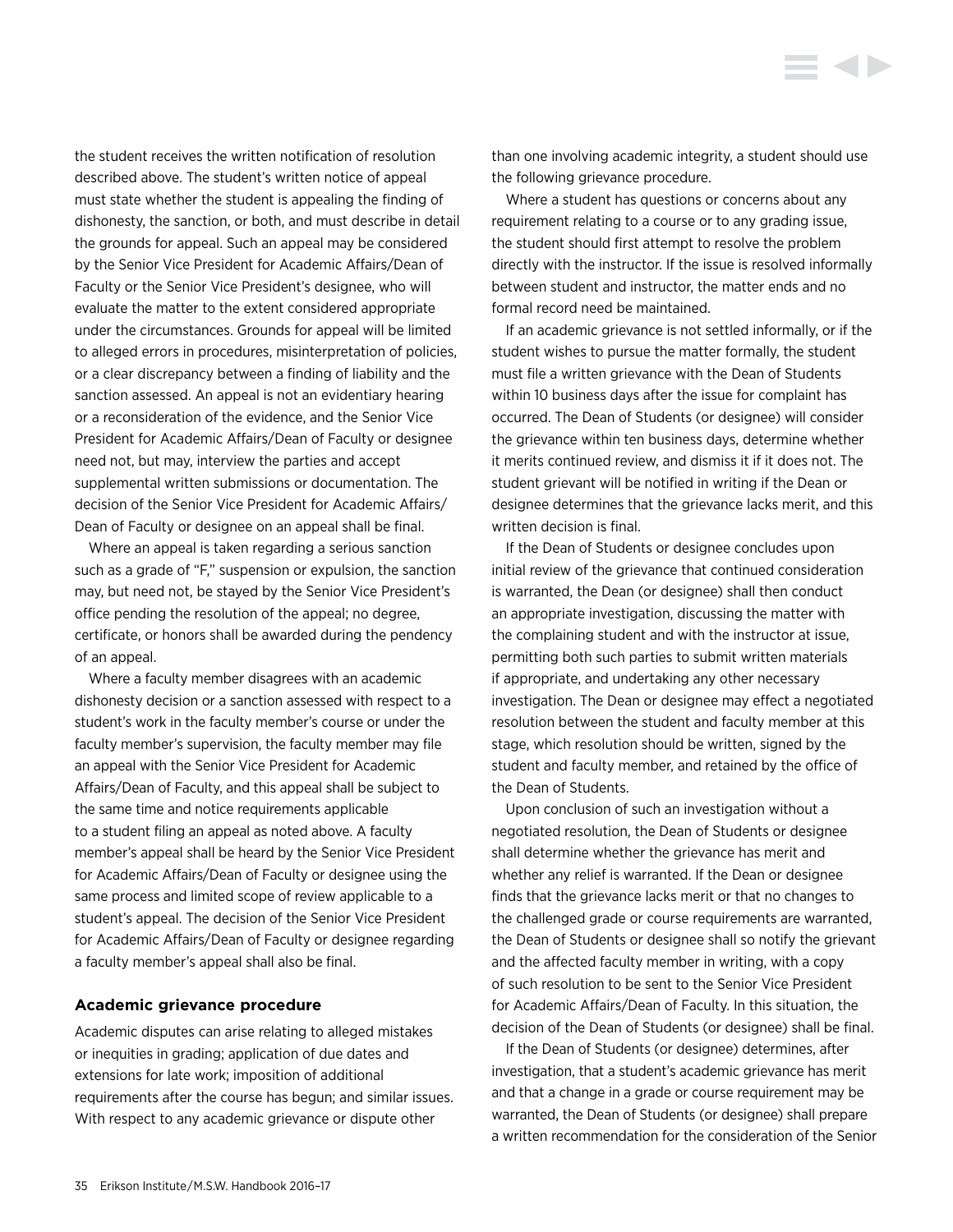Vice President for Academic Affairs/Dean of Faculty. The Senior Vice President for Academic Affairs/Dean of Faculty shall discuss the proposed recommendation with the student grievant, affected faculty member, and other members of the faculty or administration, as appropriate. The Senior Vice President for Academic Affairs/Dean of Faculty may also investigate the grievance.

If investigation is deemed appropriate, the Senior Vice President for Academic Affairs/Dean of Faculty may ultimately accept, reject, or modify the recommended resolution. The Senior Vice President for Academic Affairs/ Dean of Faculty will notify the student grievant and the affected faculty member of the Senior Vice President for Academic Affairs/Dean of Faculty' decision upon the recommendation, which shall constitute the final decision on the grievance.

## **General grievance procedure applicable to other student grievances**

The Academic Grievance Procedure set forth above does not apply to any issues relating to academic integrity, student discipline, or denial of accommodation, which are governed by separate, specific procedures set forth in this Handbook. With respect to any other disputed decisions or conduct by Erikson representatives, however, a student is free to file a grievance under the above Academic Grievance Procedure section, and a modified version of the investigation and resolution process set forth above will be used to resolve the disputed issue. The Institute reserves the right to modify its Academic Grievance Procedure as appropriate to the specific nature of the grievance; for instance, depending upon the nature of the grievance or the identity of the Erikson representative whose conduct is being challenged, the above procedure might be changed, or a different decision maker designated, to allow for full and fair resolution of a particular grievance. The student grievant and any other parties to such a grievance will be notified if modifications to the Academic Grievance Procedure are implemented for any particular grievance.

Where a grievance includes issues covered under one or more of the Institute's applicable grievance procedures, the Institute will determine which such procedure will apply to the particular grievance and will notify the grievant and other parties to this effect. Any questions about how a grievance should be filed or how it will be processed should be directed to the Dean of Students or the Senior Vice President for Academic Affairs/Dean of Faculty.

#### **Handbook grievance and appeal procedures**

All of the grievance, appeal, and disciplinary procedures set forth in this Handbook are intended as fact finding and dispute resolution mechanisms and do not afford students any contractual rights. The Institute reserves the right to modify these procedures at any time and, where circumstances warrant in a particular case and at the Institute's discretion, to modify, combine, or fashion a new procedure to address a particular case or dispute fully and fairly.

#### **Academic probation: new students**

In rare cases, the admission committee may admit a student to the master's degree program on probation. Admission on probation is typically offered to a student who has a cumulative GPA of less than 2.75 in her/his most recently completed degree program, but otherwise has the requisite professional experience and has a strong interview that indicates potential for success in the program with proper academic supports. Students admitted to a master's degree program on academic probation enter the three-year option of the program. M.S.W. students admitted on probation must meet the following conditions:

- 1. During the summer prior to their enrollment, they are required to successfully complete a free four-week writing tutorial, "Academic Writing Preparation," to give them a head start on the types of reading and writing they will encounter in the master's program. Attendance is mandatory. At the conclusion of this tutorial, the instructor, in consultation with the Dean of Students, will decide whether or not the student will be allowed to enroll in the degree program.
- 2. Students who do continue will take a reduced course load during their first year and work closely with a writing tutor who is familiar with the content of the courses. During the first semester, they will take SOWK K421 Human Development I. They must complete all course assignments within the deadlines indicated by the instructor and course syllabus; no extensions on their work will be given. They must receive a final grade of B or better. For assistance with course work and writing assignments, students are required to meet with their writing tutor weekly throughout the semester. They may rewrite a paper only once. Students who do not meet these conditions will be dismissed from the degree program.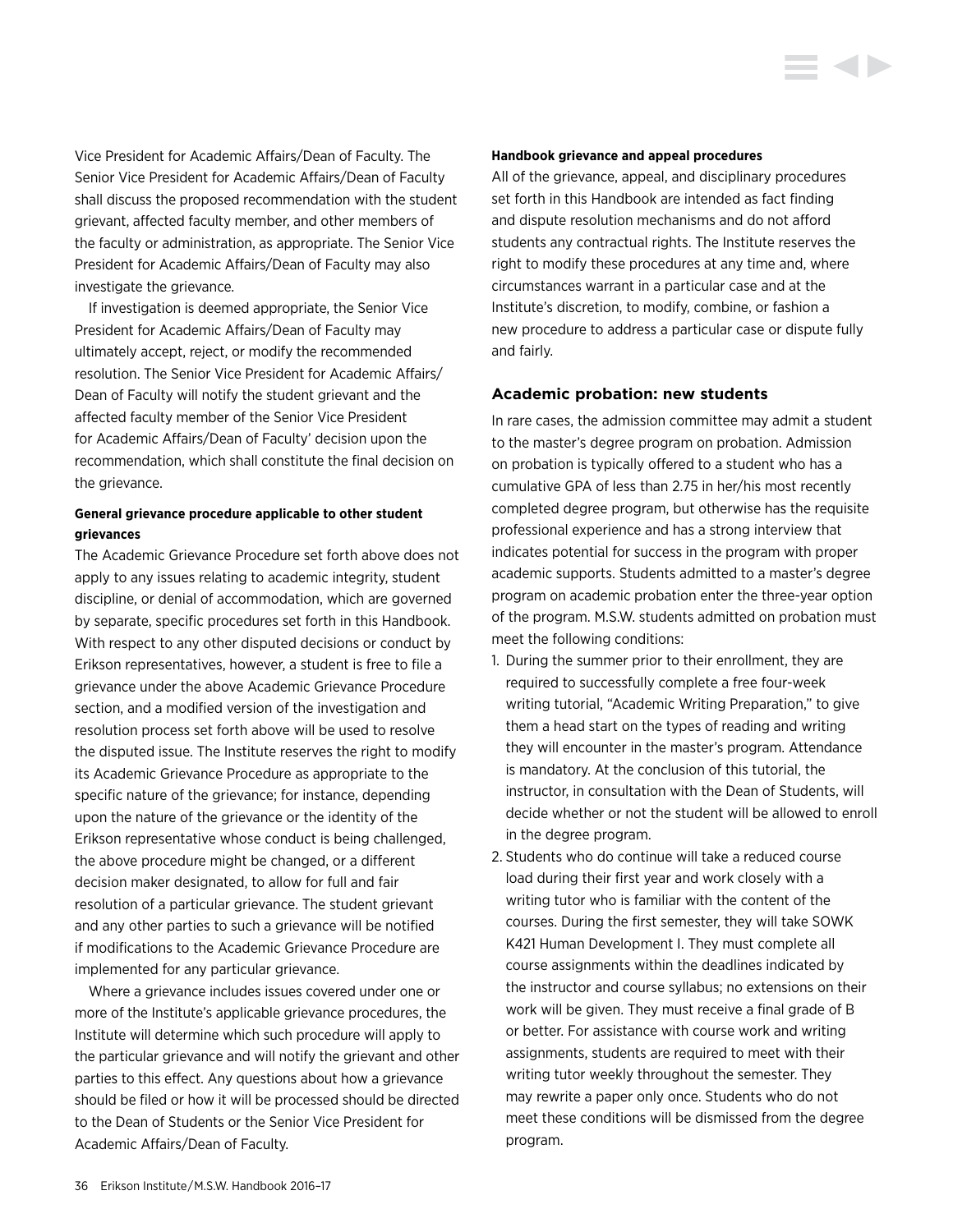- 3. Upon successful completion of the first semester, the student's adviser and instructor will decide whether the student should register for one or two courses during spring semester. The spring courses are SOWK K422 Human Development II: Psychosocial Development from Early Adolescence through Adulthood and SOWK K432 Family and Culture.
- 4.Upon successful completion of the first year, with a cumulative grade point average of B (3.0) or better and satisfactory performance in the writing tutorial, students will be removed from academic probation and may increase their course load during their second and third years, with the approval of their adviser. If needed, they may continue working with a writing tutor.

## **Academic probation and warning: continuing students**

- 1. Master's students who receive a second C+, C, or C− are issued an academic warning that they are in danger of academic dismissal.
- 2. Students who fail to maintain at least a 3.0 grade point average or who receive a D will be placed on academic probation.
- 3. Students placed on academic probation and their advisers will be notified by the Associate Director, Registration and Student Records. Each student on probation is required to meet with her/his adviser before beginning course work for the following term. No student may continue on academic probation for more than one term (including the summer). In rare cases, the Dean of Enrollment Management may extend the period of academic probation for an additional term if it is determined that exiting academic probation within one term is not possible based on the program course sequence.
- 4. Failure to exit academic probation will result in dismissal from the program. This provision does not apply to students who fail to achieve a passing grade on the comprehensive examination. See page 38 for policies regarding the comprehensive examination. Students on academic probation may not begin their field placement until they have regained good academic standing.
- 5. Master's students receiving a third C+, C, or C−, a second D, or any combination of three grades of C+, C, C−, and D, or receiving a failing grade (F or FR) in any course will be dismissed from the program.

6. Students who have been dismissed from an academic program may seek an appeal of the decision by submitting a letter in writing outlining the reasons for requesting the appeal. This letter must be submitted within 10 working days of the date that the student receives the written notification of dismissal. The letter shall be addressed to the Dean of Faculty and Senior Vice President for Academic Affairs. Such an appeal may be considered by the Dean of Faculty or her designee, who will evaluate the matter to the extent considered appropriate under the circumstances. The decision of the Dean of Faculty or designee on an appeal shall be final.

## **Academic probation: exiting academic probation**

- For continuing students falling below a 3.0 GPA: within one term, the student must bring her/his cumulative GPA for all course work up to 3.0.
- For continuing students receiving a D grade in a course: the student must repeat the course the next time it is offered. Students who are prevented from exiting academic probation because the needed course is not offered during the following term will have their probation extended until the end of the term in which the course is next scheduled.

## **Attendance and classroom decorum**

Class participation is an important part of your academic program, and attendance is expected for all classes. Most class work is designed to extend or complement the readings, not duplicate them. An attendance sheet is kept for each class.

Each instructor will set the attendance and participation guidelines for her/his respective course. You are responsible for reviewing your course syllabi for the attendance policy for each of your classes, and if you must miss a class, you should notify the instructor in advance. Failure to comply with the published attendance and participation expectations for a course can result in a lowered grade for class participation, additional readings or assignments to make up for the missed class, or a lower/non-passing final grade for the course.

For students in the field placement, internship or action research phase of their degree or certificate program, attendance at weekly integrative/supervision seminars is mandatory. The seminar is designed to bridge the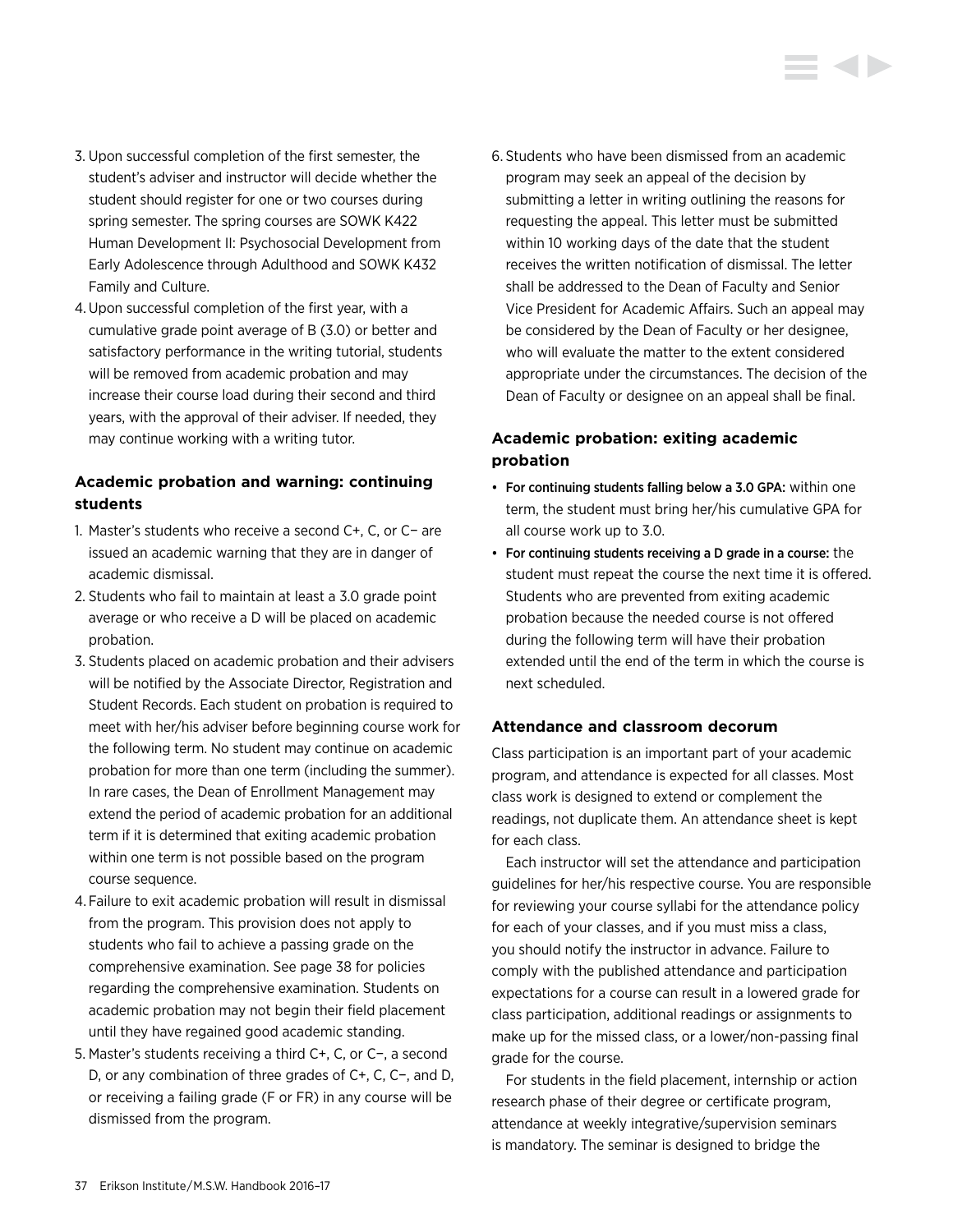Additionally, students are expected to refrain from behavior and/or activities in the classroom that can be disruptive to the educational process. Examples of such behavior include, but are not limited to, the following: conducting personal business; working on assignments for other courses; text/IM messaging; and using personal devices for activities unrelated to the class.

#### **Comprehensive examination**

The comprehensive examination, a four-hour, written examination that covers major content areas in social work and applied child development, is one of the culminating requirements of the master's degree programs.

You must have satisfactorily completed all of your Erikson course requirements excluding your final semester of internship, tutorial, and seminar before you will be allowed to take the comprehensive exam. All tuition and fees must be paid in order to register for comprehensive exam. All academic grades, including final grades for outstanding "Incomplete" grades, must be submitted to the Registration and Student Records Office four weeks before the date of the examination. Students who plan to take the exam in June must have all their work completed by the end of the school year in May. All library materials must be returned before the examination results will be recorded for graduation. **The comprehensive exam must be taken within a year of completing course and internship/action research requirements. If for any reason this is not possible, the student should request a meeting with the Dean of Students to discuss their situation.**

The questions on the comprehensive examination cover the entire core academic program. Copies of past examinations and resources for preparing for the comp exam are available in the Comp Resources section of the Academic Success Center site on my.erikson, and you are encouraged to review them. You are also encouraged to join a study group to prepare for the exam. Faculty are available to meet with students to give advice. It is the student's responsibility to ask for this assistance. If you are a student who is requesting accommodations for taking the comp exam based on a documented disability, please contact

the Dean of Students and coordinator of disability services to discuss your request.

Comprehensive examination results shall be reported as pass or fail. If students fail the exam, they meet with their adviser to devise a plan for preparing to retake it. Advisers must give the approval for a second attempt, when they deem students ready. If students fail a second time, they will be required to work with a writing tutor at their own expense to prepare for another attempt. If students fail on the third attempt, they may petition to take the comprehensive exam for a fourth time by submitting a formal written request to the Dean of Students. Students repeating the exam must do so within one year of the previous attempt. If they fail to do so, they must petition their faculty adviser to be allowed to retake the exam.

For more information on the comprehensive examination, see pages 21 and 22.

## **Conferral of degrees and certificates**

Erikson has four official degree/certificate conferral dates each year. Dates for 2016–17 are December 15, May 11, June 30, and September 30. Master's degree students who plan to graduate must complete and submit an application for master's degree conferral, along with the \$175 application processing fee, no later than February 15, 2017. Applications for master's degree conferral are available from the Registration and Student Records Office on *my.erikson.edu*.

To receive your degree or certificate, you must have fulfilled all program requirements, including passing the comprehensive examination for master's degree students. All tuition and fees must be paid and all library materials returned before a student can be approved for graduation.

## **Continuous enrollment policy**

Erikson Institute students are required to be registered for every semester during the academic year (Fall, Spring, and Summer), unless no courses are required of a student for a given term per their program plan or if the student is on an approved leave of absence. A student who is not registered for any two consecutive terms will be administratively withdrawn from her or his program by the Registration and Student Records Office. She or he will be subject to the readmission policy (see page 57). Students who have completed all course requirements and are pending completion of the comprehensive examination or culminating requirements for their degree conferral will not be subject to this policy.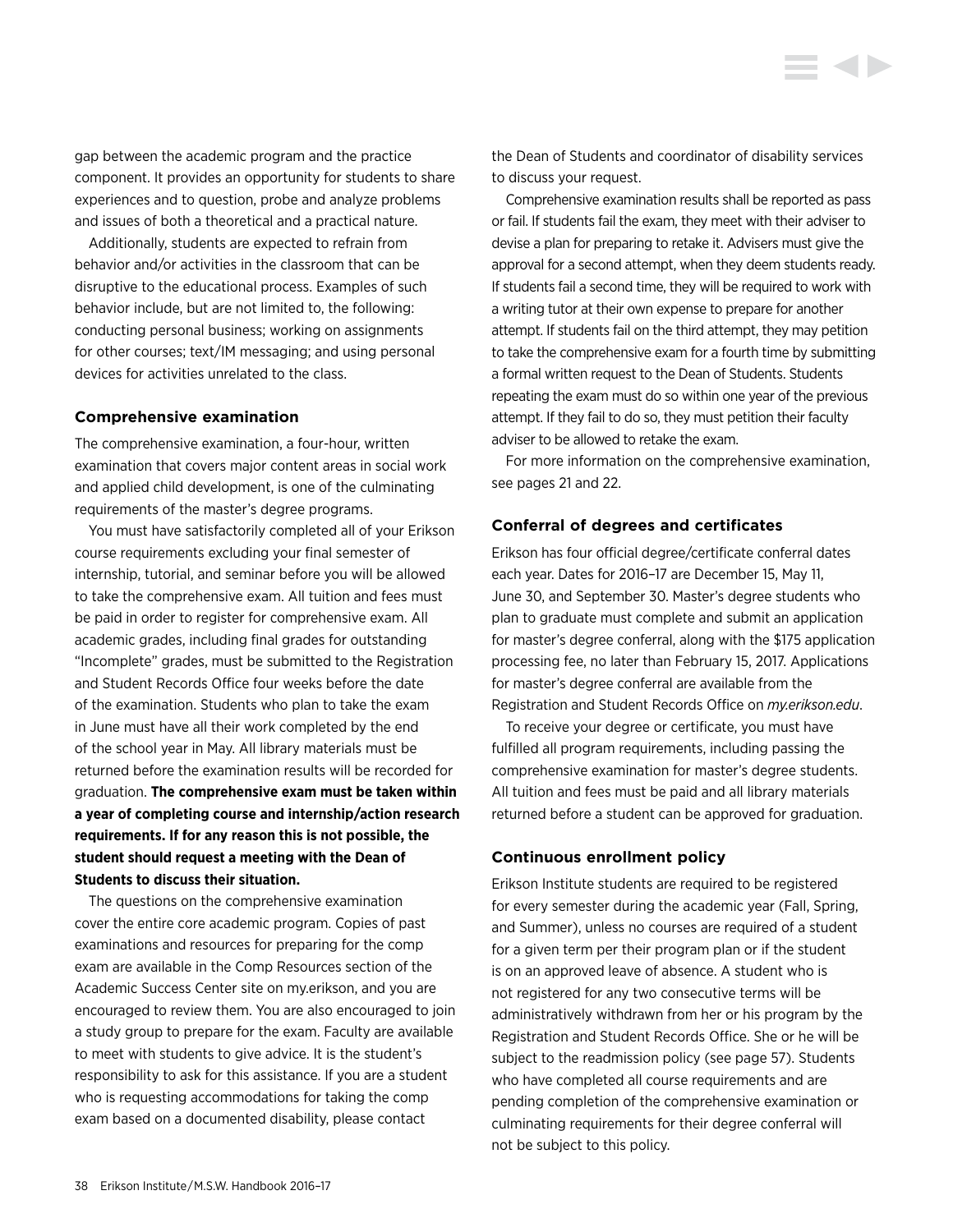## **Copyright protection for work created by others**

Erikson Institute respects the intellectual property rights of others, including yours. We take great care to ensure that our use of copyrighted materials in Erikson courses and other areas conforms to copyright law. We expect you to do so as well. It is your responsibility to make a good faith determination that your use of copyrighted materials complies with U.S. Copyright Law (*[www.copyright.gov/](www.copyright.gov/title17/) [title1](www.copyright.gov/title17/)7/*) and Erikson's Intellectual Property Policy, available on the Academics homepage on *my.erikson.edu.*

You should familiarize yourself with sections of the Intellectual Property Policy that are particularly relevant to students. Please take time to review Part I, "Use of Copyrighted Material of Others" (pages 1–11) to ensure that you use such materials correctly. The policy covers "fair use" in many different situations, including use of copyrighted materials available on the Internet. Under Part II, "Ownership of Intellectual Property," you will want to look at "Work Created by Students," page 17. Given the complexity of copyright law, we encourage you to err on the side of caution. If you have any questions regarding appropriate use of copyrighted materials, please don't hesitate to contact the library staff, who are your best resource.

#### **Penalties for Copyright Violations**

Users who violate policies regarding the use of copyrighted materials may be subject to disciplinary actions, including dismissal from the Institute and legal penalties.

Under federal law, a person found to have infringed upon a copyrighted work may be liable for actual damages and lost profits attributable to the infringement, and statutory damages from \$200 up to \$150,000. The copyright owner also has the right to permanently enjoin an infringer from further infringing activities, and the infringing copies and equipment used in the infringement can be impounded and destroyed. If a copyright owner hired an attorney to enforce his or her rights, the infringer of a work may also be liable for the attorney's fees as well as court costs. Finally, criminal penalties may also be assessed against the infringer and could include jail time depending upon the nature of the violation. For more information on penalties for violation of federal copyright laws, see *[www.copyright.gov/](www.copyright.gov/title17/92chap5.html) [title17/92chap5.html](www.copyright.gov/title17/92chap5.html)*.

## **Copyright protection for work created by students**

Erikson Institute's intellectual property policy seeks to encourage the a) creation of original scholarship, including online work and electronic media, b) development of educational materials, applications and products, and c) dissemination of Erikson's work throughout the profession and the academic community, with such work identified with Erikson Institute.

Erikson students shall own copyrights in the papers, theses, dissertations, and other scholarly works they produce while at Erikson, except in the following circumstances:

- 1. Scholarly work authored by a faculty member with assistance from a student shall be owned by the Erikson faculty member;
- 2. Erikson owns any student work that constitutes or is part of a sponsored work as defined in the Institute's intellectual property policy;
- 3. Erikson owns any work for which Erikson has obtained a written transfer of copyright from the student and Erikson owns any student works created as part of the student's employment at Erikson.

#### **Erikson rights regarding student-owned work**

- 1. Erikson has an interest in using certain student-owned works for academic purposes (e.g., grading), and in maintaining copies of student work for administrative and disciplinary purposes. As a condition of enrollment, Erikson students grant Erikson the irrevocable, perpetual right to use and retain all copies of student work for these purposes.
- 2. Student works that constitute notes of classroom lectures or exercises shall not be used by the student for commercial purposes.

The full text of the Institute's Intellectual Property Policy is available on the Academics home page on *my.erikson.edu*.

#### **Course and end-of-year evaluations**

At the end of each semester, you will complete a course evaluation for each of your courses. At the end of the academic year, you will complete a more comprehensive evaluation of your overall experience with Erikson's academic programs and support services. Evaluation results are taken into account by faculty and staff as they review the curriculum and various services for students.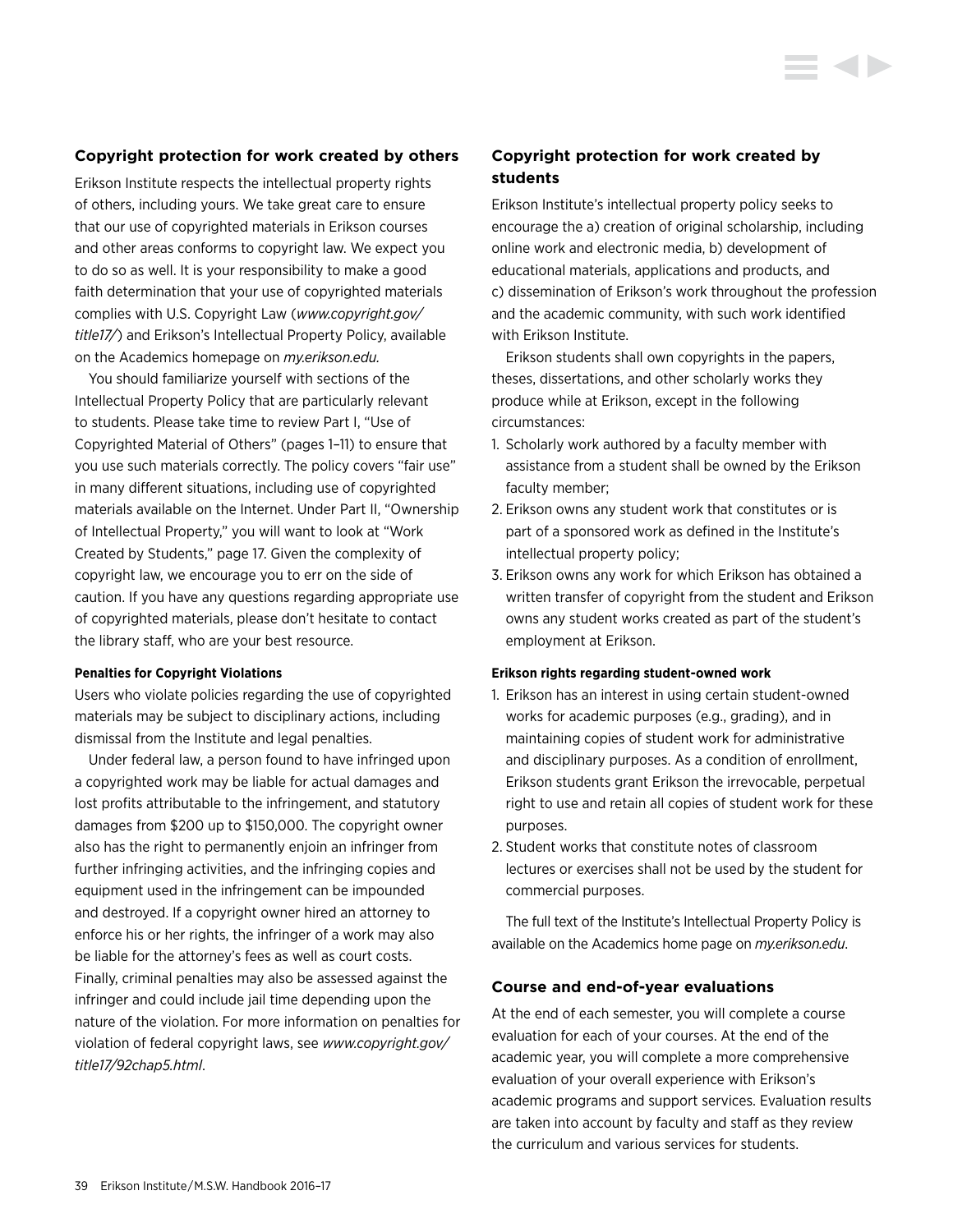Erikson Institute awards credits for degree and certificate program courses based on the semester hour unit. The number of credits assigned to Erikson degree and certificate program courses is a function of the depth and breadth of subject matter deemed appropriate by program faculty to achieve the outcomes of the respective program, and approved through the faculty curriculum review process. The Institute's credit hour policy is intended to ensure consistency in assigning credit hours to courses and to comply with national, state and accreditation agencies.

Each unit of credit is understood to represent a *minimum* of three hours of actual work per week for the *typical* student during a 15 week semester, or a *minimum* of 4.5 hours of actual work per week during the 10 week summer term.

For lecture and seminar courses, an average of one hour per week is typically allotted to faculty led instruction (i.e. lecture and/or discussions) for each unit of credit awarded. Courses will be designed and expectations established so that the typical student will need to study and/or engage in an average of two hours of out of classroom activity for every hour of faculty led instruction in order to achieve the intended learning outcomes. Out of classroom activities include, but are not limited to:

- Reading assigned texts;
- Viewing recorded lectures;
- Completing assignments;
- Completing online modules;
- Participating in synchronous or asynchronous discussion with other students;
- Taking exams;
- Conducting field observations; and/or
- Collaborating on group projects

The Institute's credit hour policy for online and hybrid courses is consistent with the standards for courses offered through face-to-face instruction, although some or all of course content and faculty-student interaction occurs through one or more forms of distance education.

For master's level internship, student teaching, action research and field placement courses, one credit is awarded for a minimum of 5 hours of work per week in a supervised setting over the course of the term for master's program courses. For internship and action research courses in the

certificate programs, one credit is award for a minimum of 3 hours of work per week in a supervised setting over the course of the term.

For research practicum and independent study courses, the scope of the study or research will be established to require the typical student to work an average of 45 hours per credit earned.

#### **Field placements**

Field instruction is a pivotal component of social work education at Erikson Institute and is designed to support student's emerging identity as developmentally-informed social workers. Beginning in their first year in the program, two-year students will be given the opportunity to engage in two year-long, supervised field placements, during which they will be expected and encouraged to integrate the knowledge and theory gained through course work with practice in the field. For three-year students, their field work opportunities will begin in their second year.

Erikson has connections with a wide range of available field instructions sites, and students are matched individually with a site that best fulfills their educational, experiential, and developmental needs. Field sites are expected to have ample and clearly defined learning opportunities, an experienced master's level social work field instructor with a Master's Degree from a CSWE–accredited school of social work, a commitment to meeting the requirements of the program, and demonstrated values compatible with those of Erikson Institute. The MSW program reinforces a social work perspective through the Supervision Seminar and consultation with the field liaison on the rare occasion when a field instructor has a Master's Degree other than in social work and is otherwise qualified. Over the years Erikson has developed relationships with a broad network of private and public agencies, schools, hospitals, organizations, and programs that provide rich and varied field education experiences. These agencies and organizations serve a diverse range of clients within a large metropolitan setting. It is expected, that as part of their preparation as social workers, students will develop a capacity for and commitment to working competently with a range of populations, and develop also a commitment to equity and social justice in the interests of serving all children and families in our communities.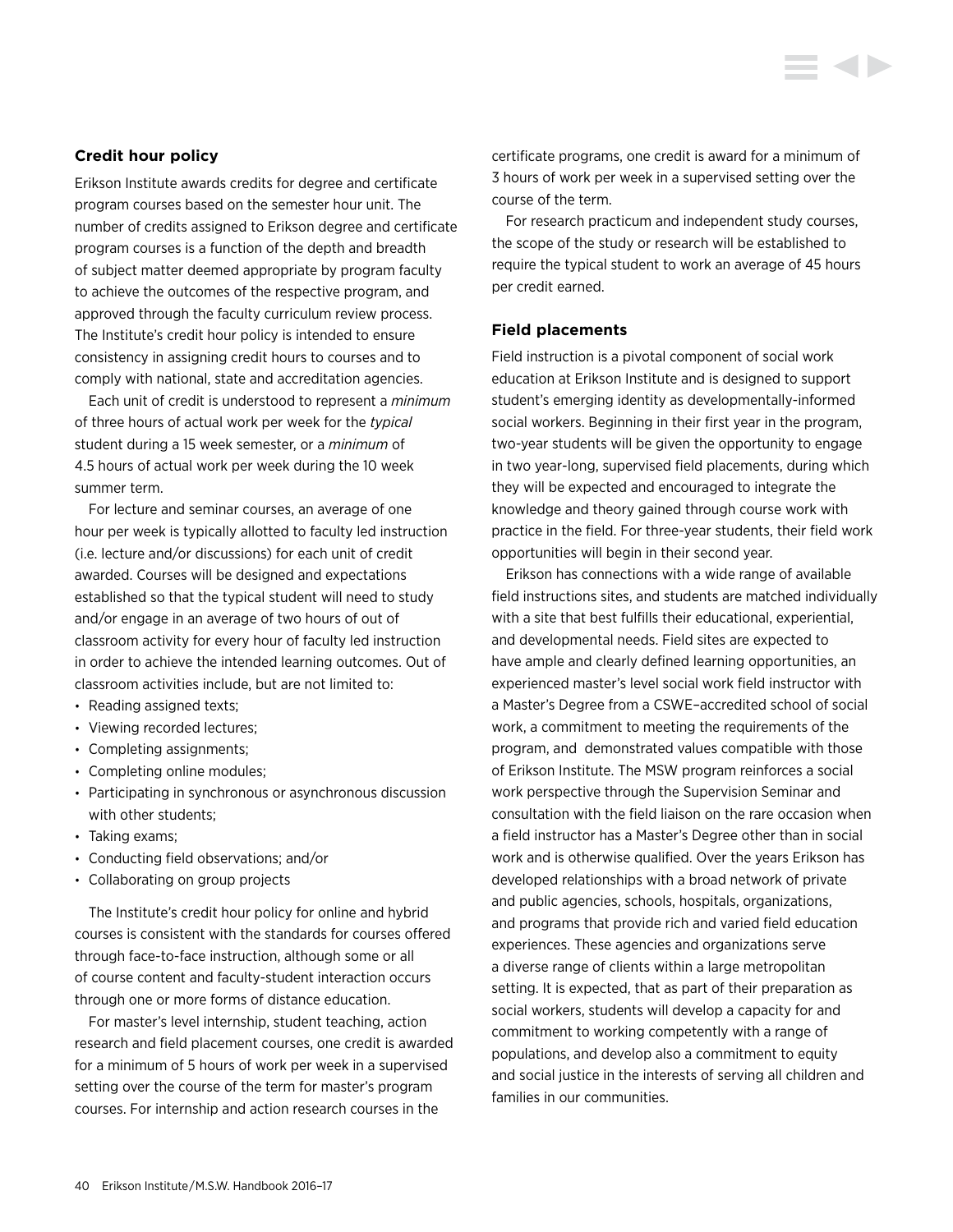Organizations serving as field instruction sites make a significant investment in Erikson students. In return, students and the Institute both have an obligation to fulfill the terms of the field placement agreement. Students will be expected to work the hours agreed upon, respect the organization's goals and procedures, and adhere to a code of professional ethics and confidentiality. In addition, students will be expected to adhere to the student responsibilities that apply to all students of Erikson Institute and that are discussed in more details in the "Student Rights and Responsibilities" section, page 61.

Prior to beginning a field placement, each student will be required to undergo and successfully complete a name-based student background check. The existence of a conviction in an applicant's record does not necessarily mean that he or she will be dismissed from the programs. Each case is evaluated individually on its facts and not all convictions or disciplinary actions are considered disqualifying to the course of study at the Institute. Students must have, at minimum, a 3.0 grade point average to enter field.

In assigning both foundation and advanced level field placements, Erikson considers the student's interests, longterm professional goals, previous experiences, and area of concentration in the context of the Institute's broad knowledge of agency resources. Students submit an updated resume and an application expressing their interests and educational goals to the Field Director. The Field Director will then match students individually with a site that best fulfills their educational, experiential, and developmental needs, and facilitates the process for securing a placement. An orientation to field will be provided to students prior to their foundation field placement. A similar placement process occurs for the advanced field placement.

Throughout their field placements, Erikson's M.S.W. students are expected to exemplify the Institute's mission by demonstrating their knowledge of both social work and child development at increasingly complex levels. Students will be guided toward demonstrating their increasing ability to implement appropriate and effective methods and strategies in a variety of social work settings in order to provide optimal environments for children and their families.

See the *Field Manual for Students: Master of Social Work (M.S.W.) Program* for the definitive policies and procedures regarding the field instruction program.

#### **Admission to field instruction**

#### *Foundation year—2-year program*

All students who meet criteria for admission to Erikson Institute's M.S.W. program and who have completed the *Foundation Field Application* and *Student Consent for Communication* form are eligible to engage in a foundation level field placement. The field placement is arranged by the Field Director in conjunction with the student and field instructor of the designated field site. Some field placements require screening interviews. An orientation to field, Field 101, will be provided by Erikson to students prior to beginning their field placement. This orientation will include workshops on professionalism and ethics, safety, DCFS mandated reporting responsibilities, working with diverse populations, basic interviewing skills, and crisis intervention. Students are expected to successfully complete 480 hours in the field in the foundation year and to take the Foundation Supervision Seminar I and II (K441 and K443) concurrently.

#### *Foundation year—3-year program*

Students in the 3-year program are expected to have successfully completed coursework from the first academic year of the 3-year M.S.W. program in order to be eligible for a foundation level field placement in the 2nd year of their studies. Three-year students are expected to follow the same eligibility process as students in the 2-year program as described above.

#### *Advanced concentration year*

Once students have successfully completed their foundation level field placement and course work with passing grades, they will attend a mandatory orientation to Advanced Field where they will learn about concentration options and the application process for an advanced year field placement. Students submit the *Advanced Field Application*, a current resume, and a *Student Consent for Communication* form to the Field Director. (See Field Manual for more detail.) Advanced level field placements are competitive and require student interviews prior to placement. Students in the advanced year are typically in field placements three full days per week throughout the academic year for a total of 720 hours. As in the foundation year, students participate in an advanced year supervision seminar focused on their area of concentration.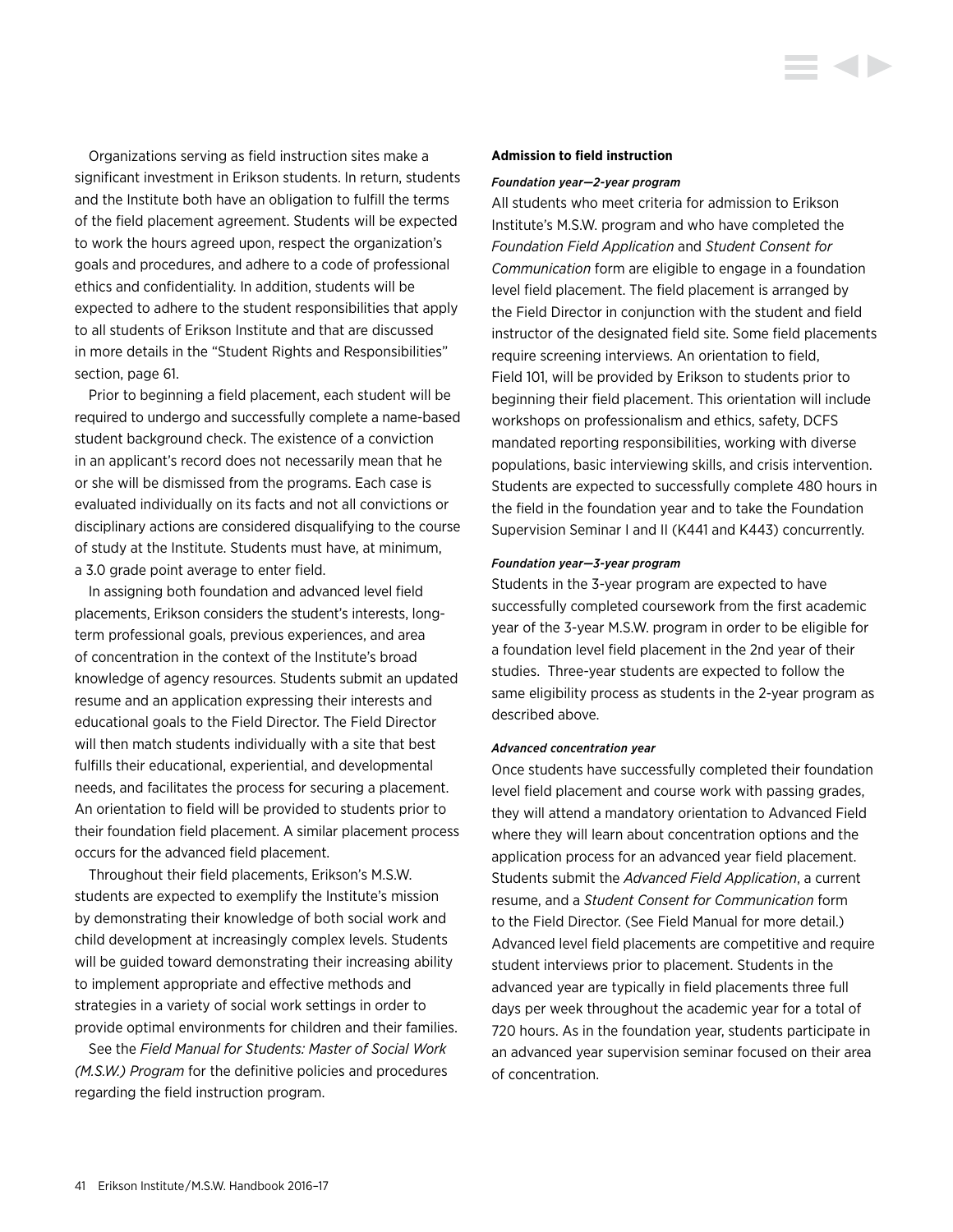## **Freedom of inquiry**

At Erikson, students are encouraged to engage in free discussion, inquiry, and expression. Student academic performance is evaluated solely on academic achievement, including adherence to the traditional canons of scholarly honesty and integrity, and not on unrelated opinions and conduct.

## **Good academic standing**

Students are to maintain an overall grade point average that will result in a GPA of not less than B (3.0) upon completion of all program requirements. No more than two grades of C+, C, or C− may be counted towards master's degree requirements. No more than one grade of C+, C, or C− may be counted towards certificate program requirements. No grade of grade of D may be counted toward the degree or certificate requirements, nor does a D grade fulfill a course requirement. Such grades, however, will be calculated in the GPA, unless the course is repeated in a future semester. For more information on repeated courses, see page 57. No student will be awarded a diploma or receive a graduate certificate with less than a cumulative 3.0 grade point average for all Erikson courses. Students receiving a failing grade in a course, including a grade of FR which is recorded because of failure to complete the required coursework by the appropriate deadline, are automatically dismissed from the program.

## **Grading system**

Erikson Institute is on a 4 point grading system. The unit of credit is the semester hour. The following grade notations are used in calculating the Grade Point Average (GPA=the quotient of total quality points divided by total hours attempted).

## **Grades included in GPA**

| Grade     | <b>Quality points</b> | <b>Definition</b>   |
|-----------|-----------------------|---------------------|
| A+, A     | 4.00                  | Excellent           |
| $A-$      | 3.67                  | Very good           |
| B+        | 3.33                  | Good                |
| B         | 3.00                  | Above Average       |
| B-        | 2.67                  | Average             |
| $C+$      | 2.33                  | Fair                |
| C         | 2.00                  | Acceptable          |
| $C-$      | 1.67                  | Passing             |
| D         | 1.00                  | Unacceptable        |
| F         | 0.00                  | Fail                |
| <b>FR</b> | 0.00                  | Failure by rule     |
| NG        | 0.00                  | No grade submitted* |
| WF        | 0.00                  | Withdrawal, fail    |

## **Grades not included in GPA**

| Grade                    | <b>Definition</b> |
|--------------------------|-------------------|
| AU                       | Audited           |
| $\overline{\phantom{a}}$ | Incomplete*       |
| W                        | Withdrawal        |
| CR                       | Credit            |
| <b>NC</b>                | No credit         |
| <b>NOP</b>               | Not passed        |
| <b>WIP</b>               | Work in progress  |
| P                        | Pass              |

*\*Grades of I (Incomplete) and NG (No Grade Submitted) will be permanently changed to a grade of FR (Failure by Rule) if course requirements are not met by the deadline published in the academic calendar.*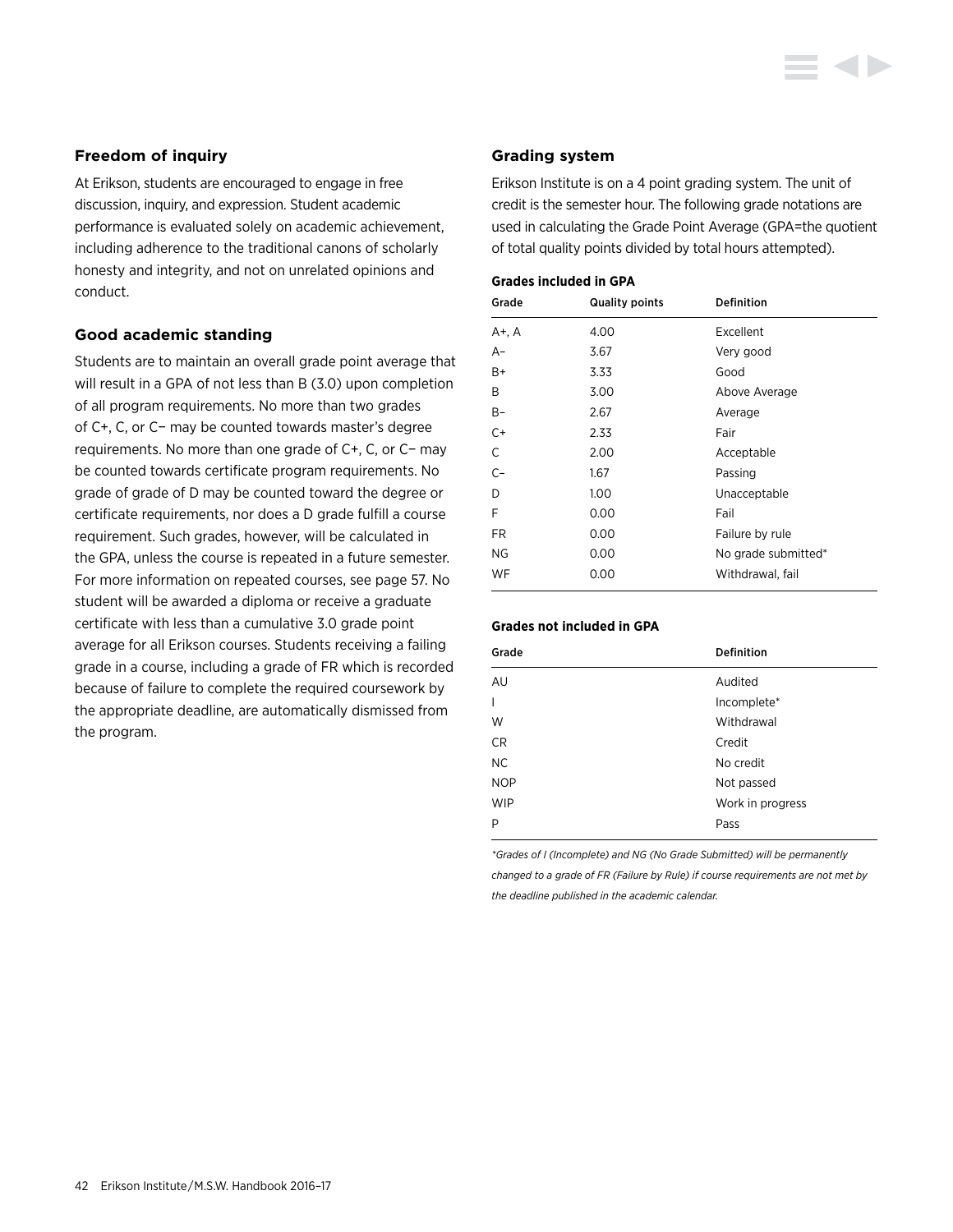# General campus policies and procedures

#### **Building access information**

The operating hours for the building during the regular academic term are as follows:

| Monday-Thursday | 8 a.m.–8 p.m.   |
|-----------------|-----------------|
| Fridav          | 8 a.m. - 5 p.m. |

The operating hours for the building during the semester break periods is 8 a.m.– 5 p.m., Monday–Friday and closed on Saturdays. For safety and security purposes, the building is kept locked at all other times.

Students are issued a photo ID/access card which is used to check-in at the building. All students must swipe their photo ID/access card at the main lobby security desk located on the first floor in order to enter the building. Student photo ID/access cards must be returned to Erikson upon withdrawal from the Institute or completion of the degree/certificate program. If lost, the replacement cost for each card is \$50. Guests and visitors can gain access to the building by checking in and presenting a valid photo ID at the main lobby security desk on the first floor.

#### **Concealed carry policy**

#### **Purpose**

Erikson is committed to providing a safe and secure environment for its community and guests.

In support of this commitment, Erikson will establish restrictions on carrying firearms or weapons on the Erikson campus in accordance with the 2013 Illinois Firearm Concealed Carry Act, Section 65.

#### **Scope**

This policy applies to all employees, students, visitors and individuals conducting business on the Erikson campus. Campus includes, but is not limited to, the LaSalle Street campus and field placement sites whether owned, leased or controlled by Erikson, where Erikson programs, activities and classes are held.

#### **Policy**

Erikson maintains a Firearms and Weapons Free Campus. No person covered by this policy, regardless of whether that person has a valid federal or state license to possess a firearm or weapon, is authorized to possess a firearm or weapon while engaged in Erikson related business or activities.

#### **Exceptions**

The provisions of this policy do not apply to the possession of firearms or weapons on the Erikson campus, or at any Erikson sponsored activity if the firearm or weapon is carried by a full-time law enforcement officer required to carry a firearm or weapon as a condition of his or her employment, the firearm or weapon is carried by an enforcement officer from an external agency conducting official business at Erikson or any other exception that is deemed necessary as determined by the Chief Facilities Officer. The exceptions to the prohibitions of concealed carry do not apply to off-duty law enforcement officers on campus including off-duty law enforcement officers attending classes as students.

#### **Enforcement**

Any of the aforementioned individuals who violate this policy, which means he or she is found to have carried a firearm or weapon onto the Erikson campus knowingly or is found to have carried a firearm or weapon under circumstances in which the individual should have known that he or she was in possession of a firearm or weapon will face the following disciplinary actions:

- Employees may be subject to discipline up to and including immediate termination;
- Students may be subject to discipline up to and including immediate expulsion;
- Individuals visiting or conducting business on the Erikson campus may be banned and/or referred to an external law enforcement agency, which may lead to arrest and prosecution.

Erikson's Facilities and Enrollment Departments, in consultation with other relevant departments and executive management, shall be responsible for the development and distribution of information regarding this policy to the Erikson campus community; shall be responsible for the development and promulgation of procedures and protocols for confiscation of weapons; shall promulgate policies and procedures to be used in determining whether any exceptions to this policy are necessary and shall be responsible for determining the clear and conspicuous posting of signage at all entrances stating that concealed firearms are prohibited. Signs shall be in accordance with the design approved by the Illinois State Police.

The Chief Facilities Officer and Dean of Enrollment Management shall be the designees of the President of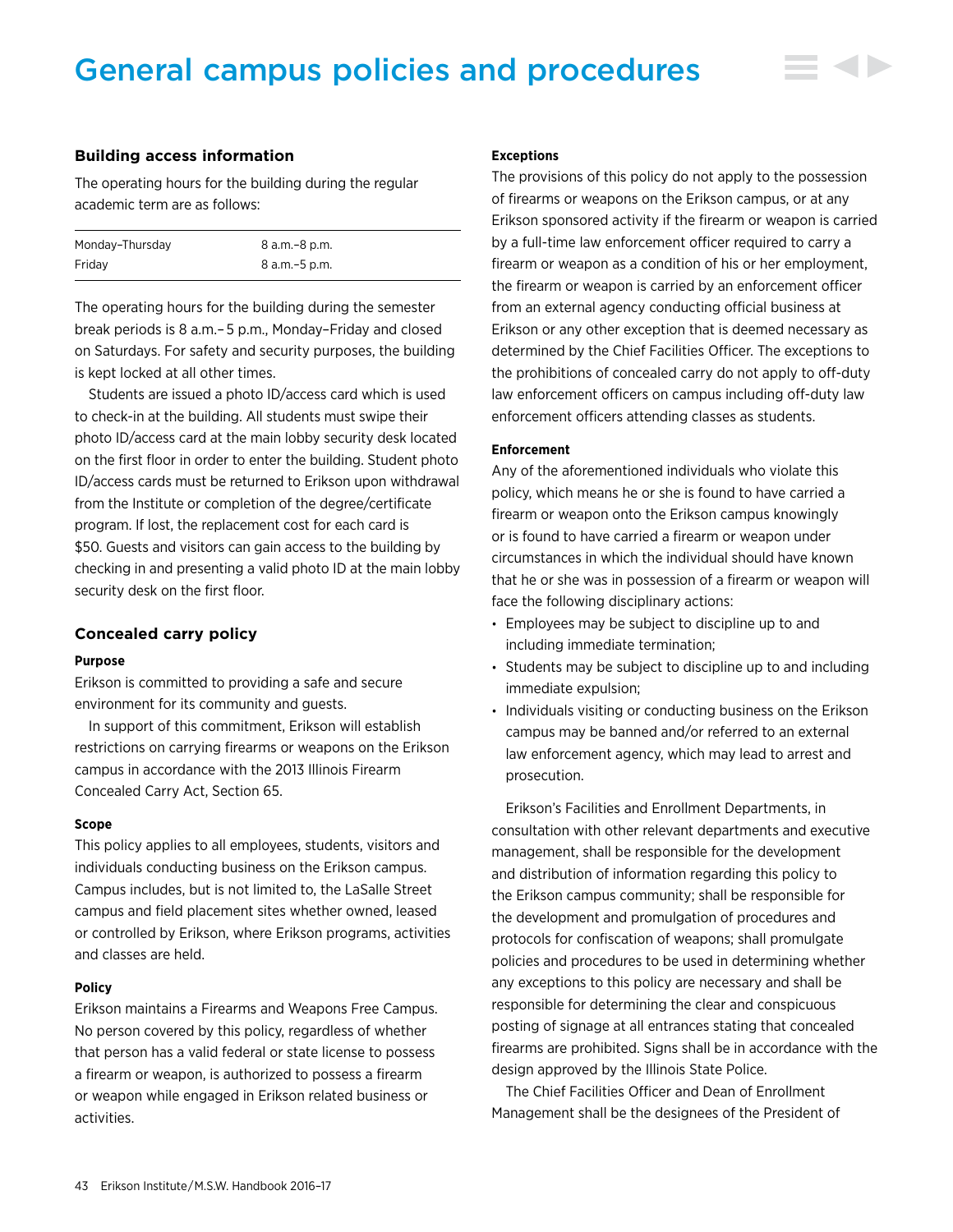#### **Definitions**

- A. "firearm" is defined as: loaded or unloaded handgun. A "handgun" is defined as any device which is designed to expel a projectile or projectiles by the action of an explosion, expansion of gas, or escape of gas that is designed to be held and fired by the use of a single hand.
- B. "weapon" is defined as: Any device, whether loaded or unloaded, that shoots a bullet, pellet, flare or any other projectile including those powered by CO2. This includes, but is not limited to, machine guns, rifles, shotguns, handguns or other firearm, BB/pellet gun, spring gun, paint ball gun, flare gun, stun gun, taser or dart gun and any ammunition for any such device. Any replica of the foregoing is also prohibited. Any explosive device including, but not limited to, firecrackers and black powder. Any device that is designed or traditionally used to inflict harm including, but not limited to, bows and arrows, any knife with a blade longer than three inches, hunting knife, fixed blade knife, throwing knives, dagger, razor or other cutting instrument the blade of which is exposed.

## **Discrimination and harassment, including sexual harassment**

All Erikson students have the right to learn and work in a positive environment free of discrimination or harassment, either verbal or physical, that is based on race, religion, color, age, gender, national origin, citizenship, marital or parental status, sex, sexual orientation, gender identity, gender expression, military discharge status, physical or mental disability, or any other protected status or characteristic. An example of "discrimination" would be different treatment of two similarly situated students on the basis of their different races. An example of racial "harassment" would be a pattern of belittling remarks made about a person's racial origins or of joking based upon stereotypes about a particular race, gender, or religion. Both discrimination and harassment are violations of the civil rights laws and are absolutely prohibited at Erikson Institute.

In keeping with this commitment, we will not tolerate discrimination against or harassment of students by anyone, including any faculty member, staff member, fellow student, vendor, trustee, or employee of Erikson. The Institute also strictly prohibits discrimination against or harassment of other Erikson representatives by students. Such conduct, or any interference with the investigation of an alleged incident, or retaliation will result in disciplinary action, possibly up to and including dismissal of students and termination of employees.

Title IX of the Education Amendment of 1972 prohibits discrimination on the basis of sex in any federally funded education program or activity. Erikson Institute has a Title IX policy that expressly prohibits discrimination on the basis of sex, sexual orientation, gender, and/or gender identity in any Institute program or activity consistent with Title IX of the Educational Amendments of 1972 and other applicable state and federal laws. Sexual misconduct, including sexual harassment, non-consensual sexual intercourse and/or contact, exploitation, and interpersonal violence such as stalking, dating violence and/or domestic violence are forms of sex discrimination that deny or limit a community member's ability to participate in Erikson Institute's programs or activities. Every student must avoid conduct that reasonably could be interpreted as discrimination or harassment under this policy, even if such conduct was not intended to be offensive. Like every representative of Erikson, a student is expected and encouraged to inform fellow students or others whenever conduct is unwelcome, offensive or in poor taste. Only through such open communication can we maintain the type of learning environment and workplace where everyone has an equal opportunity to flourish.

Erikson Institute provides educational, preventative and training programs regarding sex, sexual orientation, gender and gender identity-based discrimination; encourages the reporting of any incident that might violate this policy; provides timely services to those who have been affected by discrimination; and utilizes prompt and equitable methods of investigation and resolution to stop discrimination, remedy any harm, and prevent recurrence. Violations of this Policy may result in the imposition of sanctions including, but not limited to termination, dismissal, or expulsion.

This Policy applies to all members of Erikson Institute community, including students, faculty, staff, administrators, board members, contractors, vendors, and visitors, regardless of their sex, sexual orientation, gender or gender identity. The Policy applies to on-campus and off campus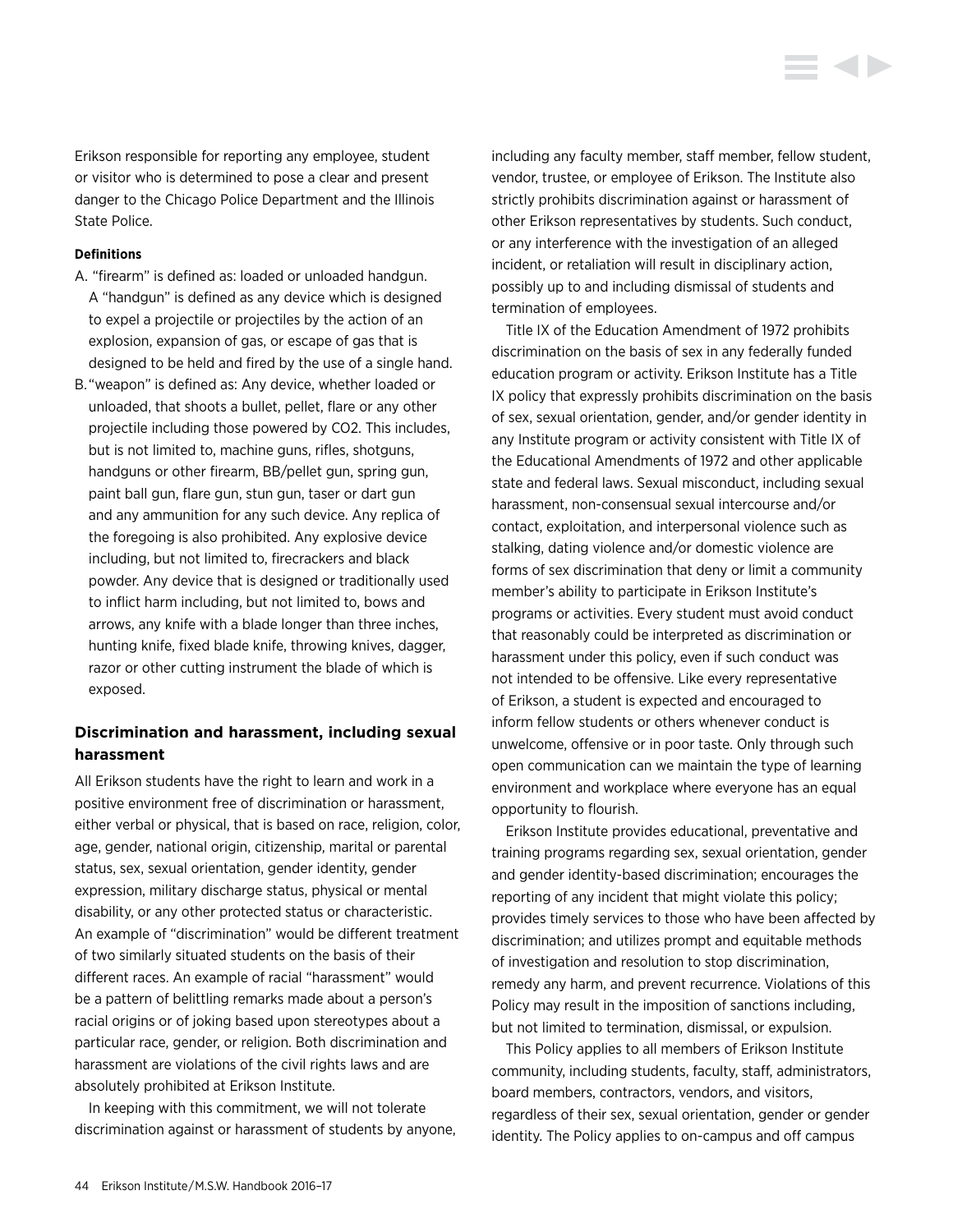conduct, including online or electronic conduct, when the off campus conduct: (i) occurs during an Institute sponsored employment or education activity or program; (ii) adversely impacts the education or employment of a member of the Erikson Institute community; or (iii) otherwise threatens the health and/or safety of a member of the Erikson Institute community.

Any of the prohibited conduct set forth in this Policy can occur between strangers or acquaintances, individuals involved in intimate or sexual relationships, individuals of any sex or gender identity, and/or individuals of the same or different sexes or gender identities. In addition, some of the prohibited misconduct also violates the criminal laws of the State of Illinois.

Sex discrimination is adverse treatment of an individual based on sex or gender, rather than individual merit. Sex discrimination encompasses sexual misconduct, as defined below, but also includes other discriminatory behavior that does not constitute sexual misconduct.

#### **Sexual Misconduct**

Sexual misconduct is a broad term that encompasses sexual harassment, non-consensual sexual intercourse or contact, sexual exploitation, domestic violence, dating violence, and stalking.

The following offenses are considered "sexual misconduct" and prohibited by Erikson Institute.

"Sexual Harassment." Sexual harassment is unwelcome conduct of a sexual nature, including unwelcome sexual advances, requests for sexual favors, and other verbal, nonverbal, graphic or physical conduct of a sexual nature, without regard to whether the parties are of the same or different gender when:

- Submission to such conduct is either explicitly or implicitly a term or condition of an individual's employment or status in a course, program or Institute-sponsored activity, or is used as the basis for employment or educational decisions affecting that individual (also referred to as "quid pro quo"); or
- Such conduct is sufficiently severe, pervasive, or persistent that it has the purpose or effect of unreasonably interfering with an individual's educational experience or working conditions (also referred to as "hostile environment").

"Gender-Based Harassment." Gender-based harassment includes acts of verbal, nonverbal, or physical aggression, intimidation, or hostility based on gender, sex or sexstereotyping, even if those acts do not involve conduct of a sexual nature. Use of the term "sexual harassment" throughout this policy includes gender-based harassment/ misconduct.

"Sexual Orientation-Based/Gender Identity-Based Harassment." Sexual orientation-based harassment includes verbal, non-verbal and physical acts of aggression, intimidation, or hostility based on an individual's actual or perceived heterosexuality, homosexuality, bisexuality, or transsexuality/ gender identity. Use of the term "sexual harassment" throughout this policy includes sexual orientation-based and gender identity-based harassment/misconduct.

"Non-Consensual Sexual Intercourse (or attempts to commit the same)." Non-consensual sexual intercourse is any penetration of the sex organs, anus, or mouth of another person when affirmative consent is not present or force is used. This includes penetration or intrusion, however slight, by an object or any part of the body, specifically including cunnilingus, fellatio, vaginal intercourse, and anal intercourse.

"Non-Consensual Sexual Contact (or attempt to commit the same)." Non-consensual sexual contact is the intentional touching or fondling a person's genitals, breasts, thighs, groin, or buttocks, or any other contact of a sexual nature (including by bodily fluids), when consent is not present or force is used. This includes contact done directly, through clothing, or with an object. It also includes causing or inducing a person, when consent is not present, to similarly touch, fondle, or contact oneself or someone.

"Sexual Exploitation." Sexual exploitation occurs when a person takes non-consensual or abusive sexual advantage of another for his/her own benefit, or to benefit anyone other than the one being exploited, and that behavior does not otherwise constitute one of the other sexual misconduct offenses in this policy. Examples of sexual exploitation include, but are not limited to, invasion of sexual privacy, prostituting another person, non-consensual photographing, video or audio-taping of sexual activity, non-consensual showing or sharing of otherwise consensual images, engaging in voyeurism, knowingly transmitting a sexually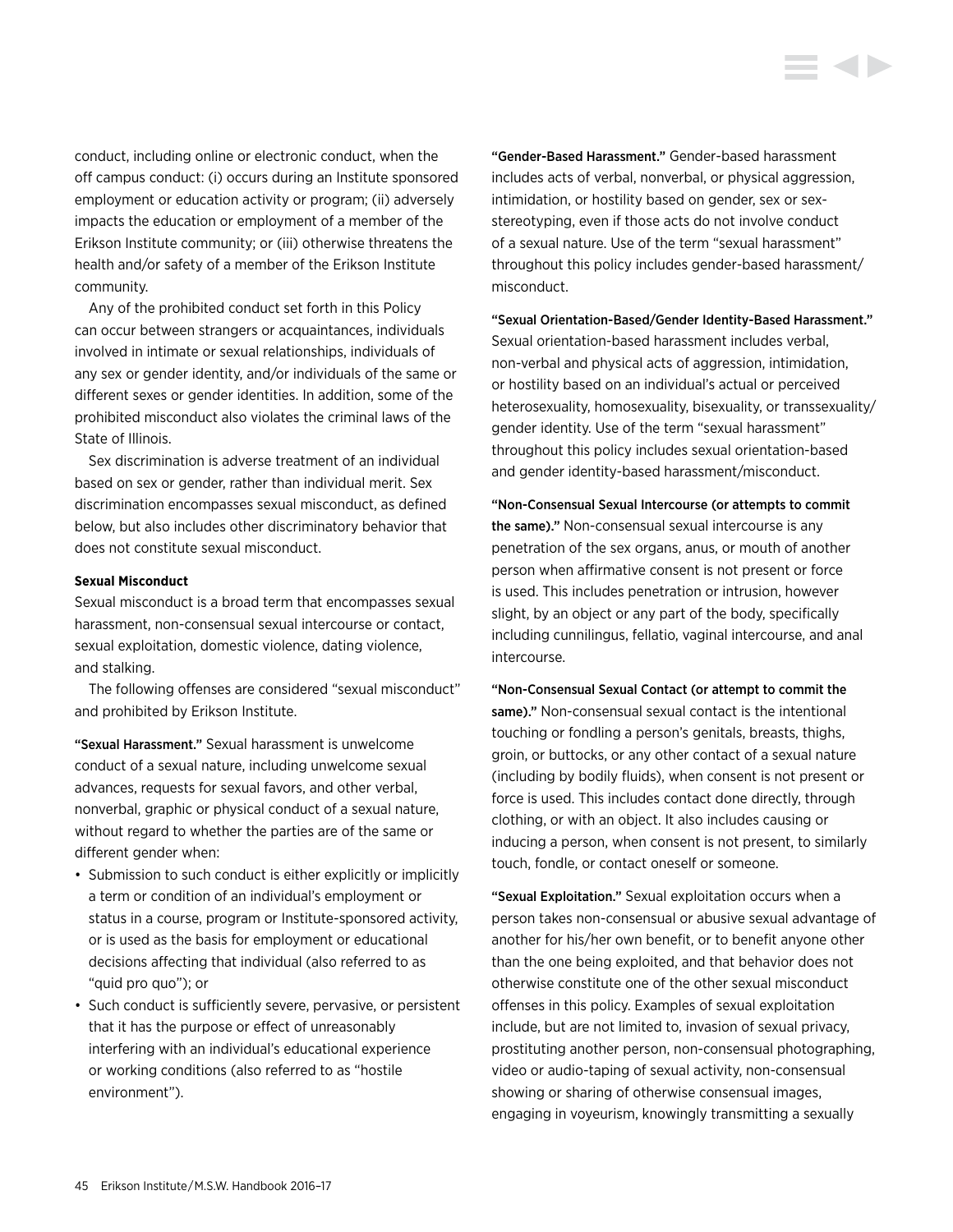transmitted infection (STI) to another without disclosing STI status, exposing one's genitals in non-consensual circumstances, and inducing another to expose their genitals. Sexually-based stalking and/or bullying may also be forms of sexual exploitation.

"Dating Violence." Dating violence is violence or the threat of violence by another person with whom the individual is or has been in a social relationship of a romantic or intimate nature. The existence of such a relationship shall be determined based on a consideration of the following factors: the length of the relationship, the type of relationship, and the frequency of interaction between the persons involved in the relationship. Dating violence does not include acts covered under the definition of domestic violence below.

"Domestic Violence." Domestic violence is violence committed or threatened to commit by a current or former spouse or intimate partner of the individual, by someone with whom the individual shares a child in common, by someone who is cohabitating with or has cohabitated with the individual as a spouse or intimate partner, by someone similarly situated to a spouse of the individual under the domestic or family violence laws of the jurisdiction in which the violence occurred, or any other person against an adult or youth who is protected from that person's acts under the domestic or family violence laws of the jurisdiction in which the violence occurred.

"Stalking." Stalking is a course of conduct directed at a specific person that would cause a reasonable person to fear for their safety (or the safety of a third person) or suffer substantial emotional distress. For purposes of this definition, course of conduct means two or more acts, including, but not limited to, acts in which the stalker directly, indirectly, or through third parties, by any action, method, device, or means follows, monitors, observes, surveils, threatens, or communicates to or about, a person, or interferes with a person's property.

#### **Reporting options and resources**

There are various reporting options and resources available to Erikson Institute community. Erikson Institute encourages those who believe they may have experienced sexual discrimination/misconduct to talk to one or more of the below individuals or agencies.

Confidential Sources. The following resources are available to discuss incidents of misconduct in confidence, and will only report to Erikson Institute that an incident occurred without revealing any personally identifying information. Disclosures to these entities *will not* trigger an Institute investigation into an incident. Faculty, staff and students wishing to obtain confidential assistance without making a report to Erikson Institute may do so by speaking with one of the following confidential sources:

## Student Assistance Program 1.800.386.7055

The following off-campus organizations also provide confidential assistance and additional resources and will not make any report to Erikson Institute:

| The Chicago Rape Crisis Hotline                       | 888-293-2080 |
|-------------------------------------------------------|--------------|
| <b>National Sexual Assault</b><br>800-656-HOPE (4673) |              |
| <b>Telephone Hotline</b>                              |              |
| <b>State of Illinois Domestic Violence Hotline</b>    | 877-863-6338 |

Reporting to Erikson Institute. Erikson Institute strongly encourages individuals to report incidents of sexual discrimination/misconduct to the Title IX Coordinator or other Institute employee. With the exception of the confidential resources identified directly above, all other Institute employees who receive a report of sexual discrimination/misconduct are required to report all the details of an incident (including the identities of both the complainant and alleged respondent) to the Title IX Coordinator. Upon receiving notice of an alleged violation of this Policy, Erikson Institute shall provide the Complainant with a separate written document listing the Complainant's available rights and options.

The following resources may be contacted to initiate an investigation into an incident of sexual discrimination/ misconduct:

| The Title IX Coordinator<br>Patricia Lawson          | plawson@erikson.edu, 312-893-7120 |
|------------------------------------------------------|-----------------------------------|
| Dean of Students<br>Collette Davison                 | cdavison@erikson.edu 312-893-7173 |
| <b>Chief Human Resources Officer</b><br>David Wilson | dwilson@erikson.edu 312-893-7200  |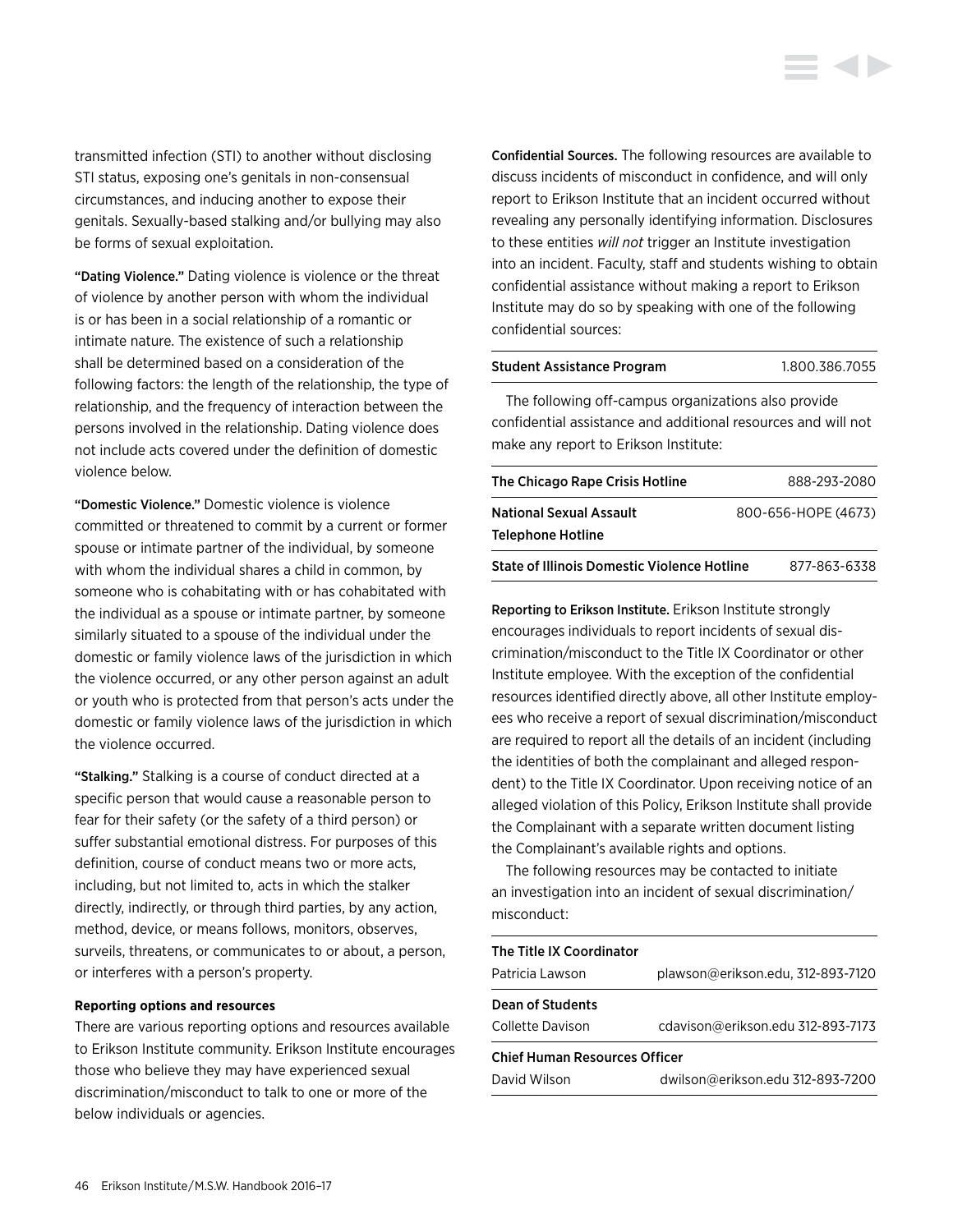Whether or not an individual who has experienced sexual misconduct decides to report an incident to Erikson Institute or the local Police Department, individuals are encouraged to seek immediate medical attention in order to treat physical injuries, test for and treat sexually transmitted infections and pregnancy, and access emergency contraception (if requested).

Under Illinois law, medical personnel are required to alert police when it reasonably appears that the individual requesting the treatment has received an injury sustained as a victim of a criminal offense, including sexual violence. However, it is the individual's choice as to whether he or she wants to speak to the police.

Erikson Institute provides a prompt, fair, and impartial institutional resolution to allegations of violations of this Policy. Erikson Institute's process is completely separate from the police and courts. Upon receipt of a report or complaint of a violation of this Policy, the Title IX Coordinator shall review the allegations and determine an appropriate course of action. In addition, the Title IX Coordinator or designee will provide prompt and appropriate interim measures to support and protect the Complainant and Respondent and prevent any further acts of misconduct, harassment or retaliation prior to the final resolution of the complaint.

For a copy of the full Title IX policy, contact Patricia Lawson, the Vice-President for Finance and Operations/CFO and Title IX Coordinator at plawson@erikson.edu or go to *[www.erikson.edu/consumer-information](http://www.erikson.edu/consumer-information)* and click on Health & Safety.

Any student who has made a complaint about discrimination, harassment, or retaliation and who is not satisfied with the outcome of the investigation of such complaint may initiate a grievance by using the General Grievance Procedure set forth on page 35.

Prohibition on retaliation: There will be no retaliation or reprisals against any employee or student who submits a complaint, reports an incident witnessed, supports a complaining witness, or participates in any way in the investigation of a discrimination or harassment claim. For instance, a faculty member would be prohibited from making any adverse academic decision or taking any other adverse action against a student because the student complained or cooperated in good faith with an investigation of alleged

conduct prohibited by this policy. Any acts of retaliation will be considered a violation of this policy and corrective action will be taken immediately.

#### **Emergency procedures**

In the event of an emergency, dial 911 from any telephone inside Erikson Institute. Emergency response personnel will be able to identify the exact location of the phone from which the call was made. If possible, please notify the security desk at ext. 7202 after calling 911, so they can direct emergency response personnel to the individual(s) requiring assistance and alert Erikson staff.

In the event of a fire, everyone is required to use the stairwells located by the classrooms and elevators.

More extensive emergency procedures are posted on *my.erikson.edu*. For additional information, see "Campus safety and security," page 71–72.

Procedures for reporting criminal actions: If you believe yourself to be the victim of a crime or to have knowledge of a crime, you should immediately report to one of the security authorities identified below. They will assist you to report the incident to the proper authorities. A security officer is on duty in the ground floor lobby during normal business hours and during evenings and weekends when classes or other public events are scheduled. The security officer may be contacted in an emergency by dialing extension 0 on any phone in the Erikson Institute building or by calling (312) 755-2250. You may also reach the Institute operator during daytime business hours by pressing "0" on any internal phone. Each of Erikson's elevators has an emergency call button, which is monitored 24/7 by Simplex, Inc. Calls made to the monitoring service are routed to emergency response personnel.

You can also report criminal activities or other emergencies directly to the Chicago Police Department by dialing 911 from any phone in the building. The phone system is designed so that the police can identify the caller's exact location within the building. We encourage you to contact Erikson's security officer in addition to calling 911 so that he can direct the emergency response team to the desired location as quickly as possible. The security officer can also provide assistance in reporting criminal activity to the police. Non-emergencies can be reported to the Chicago Police Department by dialing 311.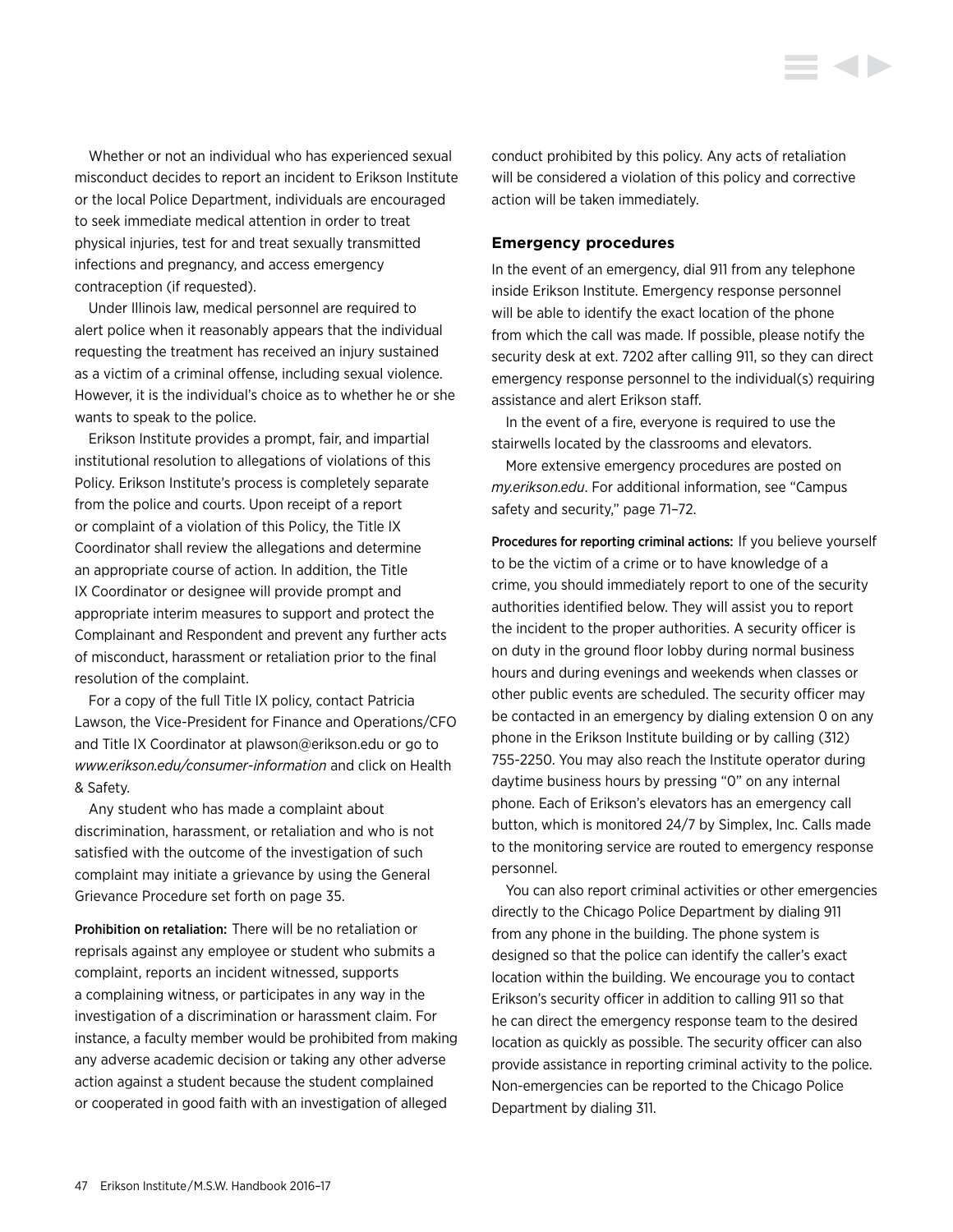The following table summarizes the contact information for security authorities to whom you can report a crime:

| Security authority                   | Location              | <b>Number</b>  |
|--------------------------------------|-----------------------|----------------|
| Security officer                     | Ground floor lobby    | O              |
| Chief HR and Facilities Officer      | 4th floor, Office 449 | (312) 893-7200 |
| Dean of Students                     | 4th floor. Office 414 | (312) 893-7173 |
| VP for Finance and<br>Operations/CFO | 4th floor, Office 410 | (312) 893-7120 |
| Dean of Enrollment                   | 3rd floor, Office 319 | (312) 893-7145 |
| Police Department, non-emergency     |                       | 311            |
| Police Department, emergency         |                       | 911            |

## **Gender neutral restrooms**

In keeping with Erikson's commitment to a safe and inclusive environment for all students, staff, and visitors to our campus, two multi-stall, gender-neutral bathrooms are available to provide options that are consistent with each person's gender identification and expression. The genderneutral restrooms can be found on the second and third floor.

## **Information technology telecommunication networks and information resources**

#### **Purpose**

Erikson provides its staff, students, and guests with a wide array of information technology and resources. As with all Institute assets, our campus-wide telecommunications, including phones, voicemail, computer network, workstations, laptops, servers, software, printers, mobile devices, and collaboration tools, are intended for authorized business use. Members of the Erikson community are expected to use these resources in a responsible, professional way. Users shall use these resources in a manner that is honest and ethical and in accordance with the standards for honest and ethical behavior outlined in Erikson's Human Resources Policy Manual. The following guidelines will help users understand their responsibility to protect the integrity of these resources, to properly use and protect information, and to respect the rights and privacy of other users. The rules apply equally to users who connect their own devices to Erikson's network.

*Please note that the policy guidelines described below*  will not be enforced so as to interfere with or restrict an employee's legal rights, including rights under the National Labor Relations Act, or to proscribe or prohibit any lawfully protected employee communications, including but not limited to the right to discuss wages, hours and working conditions, terms and conditions of employment and the existence of certain labor practices or the right to identify Erikson by name or logo or in certain cases to use photos or images in connection with a protest relating to any such practices.

#### **Policy guidelines**

The purpose of Erikson's computer network and information resources is to support its mission of teaching, research, and community engagement. The guidelines below are meant to help us avoid compromising Erikson's mission as well as resources.

- 1. Access—Users must refrain from seeking to gain unauthorized access to information resources or enabling unauthorized access by others. Inappropriate uses include, but are not limited to:
	- Sharing your username and passwords and permitting other individuals to access your accounts;
	- Accessing another user's files or directories without authorization; Attempting to capture or crack passwords or encryption to access another user's accounts or network files;
	- Intercepting or monitoring any network communication not explicitly intended for you without authorization;
	- Impersonating another individual in communication (e.g., forged email, texts, IMs, social media postings);
	- Restricting or denying access to the system by legitimate users.
- 2. Usage—Use of Erikson's information resources must comply with Institute policies and legal obligations, including licenses and contracts, and all federal and state laws. Inappropriate uses include, but are not limited to:
	- Using Erikson's resources for private financial gain (e.g., running a private business);
	- Using Erikson's resources to conduct partisan political activities (e.g., lobbying or campaigning) where prohibited by federal, state, or other applicable laws;
	- Copying and using Institute purchased/leased software contrary to the provisions of the contract;
	- Consuming an unauthorized, disproportionate share of networking resources;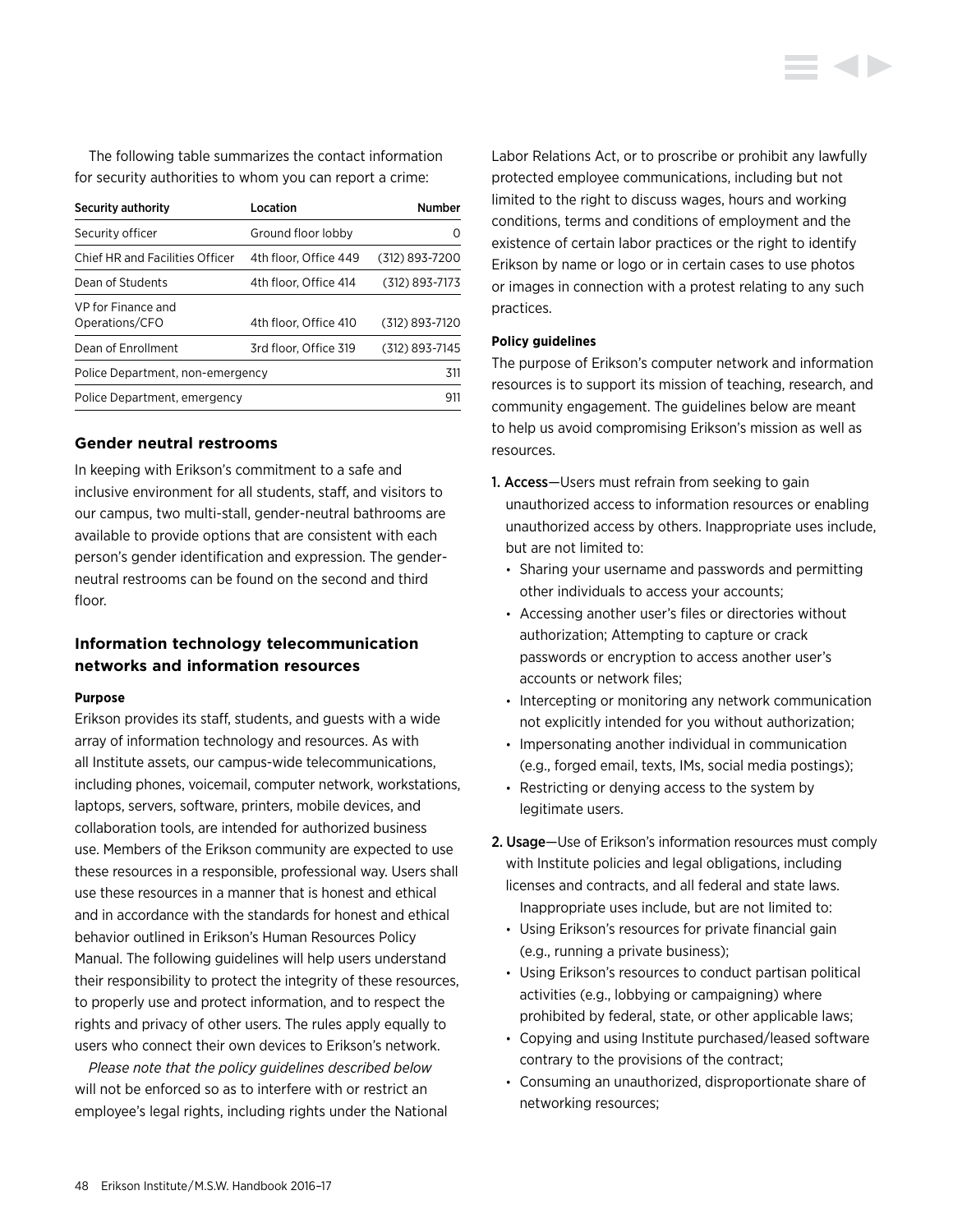- Downloading, viewing, or transmitting fraudulent, harassing, pornographic, or threatening messages or materials or materials containing ethnic slurs, racial epithets, or other content that may be construed as harassment or disparagement of others based on their race, color, religion, national or ethnic origin, gender, gender identity, gender expression, sexual orientation, marital status, age, disability, veteran status, or any other status protected by federal, state, or local laws;
- Using copyrighted or licensed digital resources without appropriate permission and/or attribution (e.g., journals, movies, music, software, games, data, etc.). (See Erikson's Intellectual Property Policy and the Peer-to-Peer File-Sharing policy for more information);
- Violating the terms of use of online media forums, including social networking websites, mailing lists, chat rooms, and blogs.

Please note that Erikson acknowledges that there may be a legitimate academic or scholarly reason for downloading, viewing or transmitting certain content that in most other contexts would be violative of this policy. If such circumstances arise, please use appropriate discretion in processing such materials.

- 3. Integrity and security of information—Users must respect and protect the integrity of information and information resources and preserve the rights and privacy of individuals. Inappropriate activities include, but are not limited to:
	- Deploying software programs that secretly collect information about individual users;
	- Destroying or altering data or programs belonging to other users;
	- Storing, sending or otherwise processing sensitive personal information about individuals without express authorization and proper security protections or in violation of applicable law. Examples of such information include: financial information, social security numbers, driver's license numbers, state ID numbers, and health information;
	- Transmitting sensitive or proprietary information to unauthorized persons or organizations;
	- Sending unsolicited messages without authorization to a large number of recipients, including staff and students;

• Transmitting confidential, personally-identifiable information, or information otherwise protected by law, over the network without proper safeguards, which in some instances, such as in the case of transmitting sensitive personal information, may require encryption.

"Personally identifiably information" means information that is identifiable to an individual or reasonably identifiable to a specific device.

4.Personal use of Institute-owned networks and

information resources—Erikson acknowledges that a certain amount of incidental personal use of Instituteowned information resources may occur during work time. Erikson further acknowledges that a certain amount of such use on personally-owned devices during work time may also occur. As general rule, Erikson does not object to such periodic incidental use so long as it is:

- Reasonable and limited;
- Creates efficiencies that allow better use of time at work;
- Does not interfere with work commitments;
- Does not adversely affect or burden Erikson's information systems, the work environment generally, or other users.
- 5. Erikson's right to access information resources for legal and Institute purposes—Users should have no expectation of privacy when using Erikson's telecommunication networks and information resources for any form of activity, including but not limited to email (personal and business), messaging, accessing the Internet, or engaging in social media. Erikson may monitor communications and other activities taking place on its information systems and reserves the right at its discretion to access, and in some circumstances disclose to third parties, any records, messages, or communications sent, received, or stored on its information systems, without the knowledge and consent of the users who have custody of them, subject to applicable law. Examples of circumstances in which representatives of the Institute may need to access and/ or disclose electronic or other records to third parties (including paper records) include:
	- In response to investigations, subpoenas, or lawsuits. Erikson may be required by law to provide electronic or other records, or information related to those records, to third parties;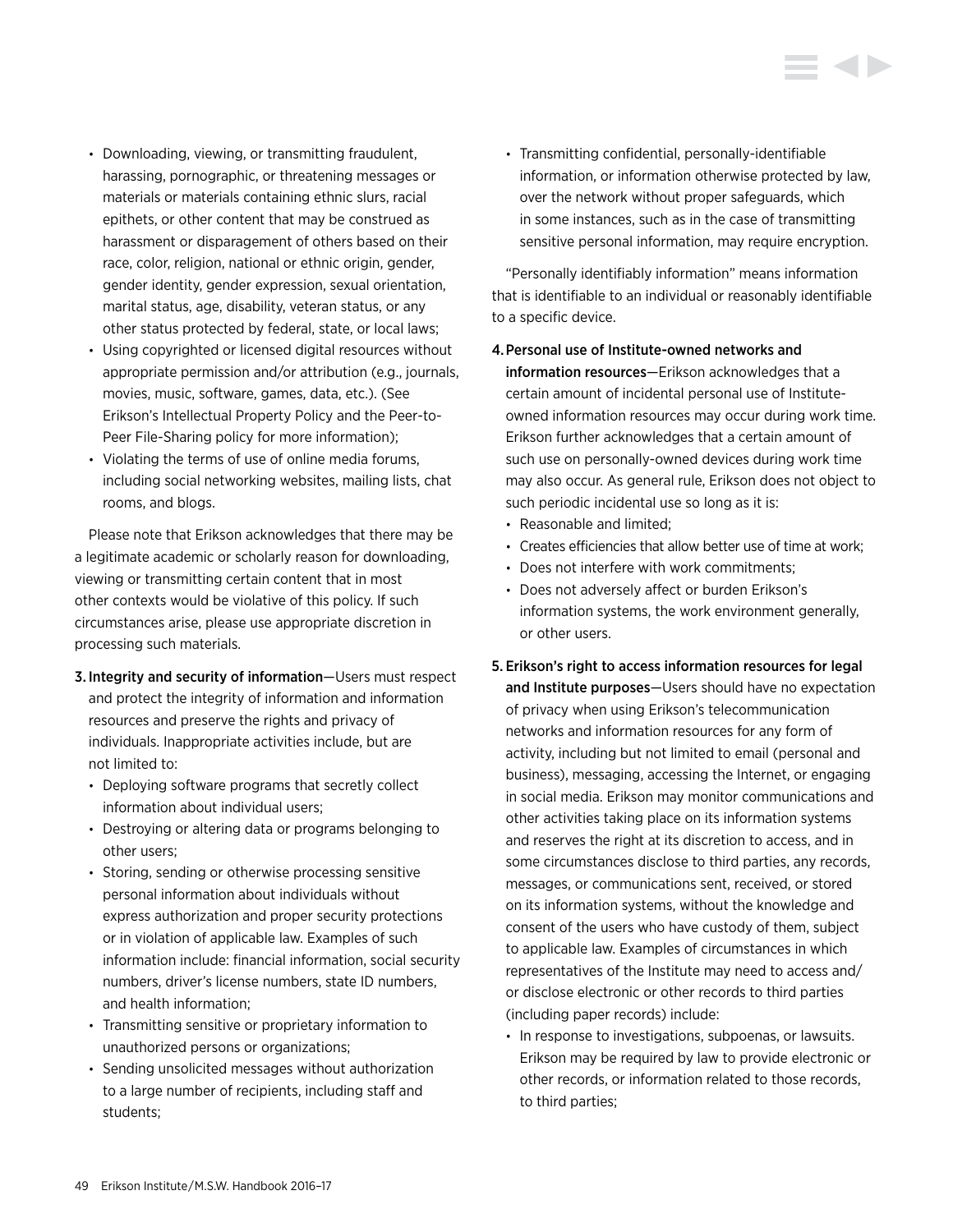- In connection with Erikson's own investigations;
- To ensure the proper functioning of the Institute;
- To protect the safety of individuals or the Erikson community;
- To provide, maintain, or improve services; and, in that connection Erikson may also permit reasonable access to data by third-party service providers.

#### **Procedures**

## *Reporting concerns about or possible misuse of information resources*

Users should report any system defects and concerns with system security to the Information Technology staff. If you receive "spam" or unsolicited email, you can forward it to SPAM REPORTING so that it can be blocked in future. To report suspected misuse of Erikson's computer telecommunications resources, users should follow the procedures outlined in the Whistleblower Policy.

#### *Consequences of misuse of information resources*

Inappropriate use of these resources may result in loss of access and disciplinary action, up to and including termination or dismissal or, in some cases, in civil or criminal prosecution.

#### **Peer-to-peer file-sharing policy**

Peer-to-peer file-sharing software applications are defined as programs that allow computers to share content in the form of music, movies, games, computer files, or software over a local network and the Internet without accessing a centralized distribution server or set of servers. Erikson prohibits the use of peer-to-peer applications on its networks or IT resources to transmit or exchange any videos, music, software, images, or other copyright-protected content, unless the user has valid, written authorization to access and/or distribute such content. Any use of the IT resources in violation of this policy will be subject to discipline or sanctions in keeping with the applicable provisions of IT policies and other Erikson rules and policies. To avoid the risk of copyright infringement, as well as possible exposure to viruses, unexpected material, or spyware, users should obtain materials through the many authorized Internet services that legitimately distribute copyrighted works online, whether music, ebooks, or motion pictures. For a list of authorized services, please contact the library staff.

Erikson expects that any use of its network and IT resources will be consistent with Erikson's policies and compliant with applicable laws. Be aware that Erikson is required by the Department of Education and the 2008 Higher Education Opportunity Act to use a variety of technology-based methods to monitor and combat unauthorized use of its network and IT resources to distribute copyrighted materials in violation of the copyright owner's rights. Erikson is under no obligation to protect a user from a complaint or action arising from any violation, or alleged violation, of the law, including infringement of any intellectual property rights due to use of peer-to-peer, or any other type of "file-sharing," software applications. Users should understand that the fact that material is accessible through the Internet does not mean that accessing and distributing such material is authorized by copyrightholders. Even when users pay for that access, they do not necessarily acquire the right to distribute the material to others.

#### **Privacy statement for Erikson websites**

This notice describes the Privacy Statement of Erikson Institute ("Erikson", "we" or "our"), a U.S. non-profit organization. Erikson is committed to protecting your privacy when you visit our website by restricting the use of collected information. This privacy policy outlines how we collect information when you visit our site and how we use that information. You will not be required to submit personally identifiable information, but if you choose to do so, you are accepting and consent to the practices described in this Privacy Statement.

Our business changes constantly and our Privacy Statement and Terms of Use will change also. Your continued use of our websites following the posting of any amendment shall indicate your acceptance of the revised Privacy Statement.

#### **1. Information we collect**

Anonymous information: Our websites automatically capture limited, non-personally identifiable information that your browser makes available. This information may include your Internet protocol (IP) address, browser type and computer operating system, time and date you visit, the pages you access, and the address of the page that directed you to our site. We use this data to understand patterns of site activity and to improve the site so it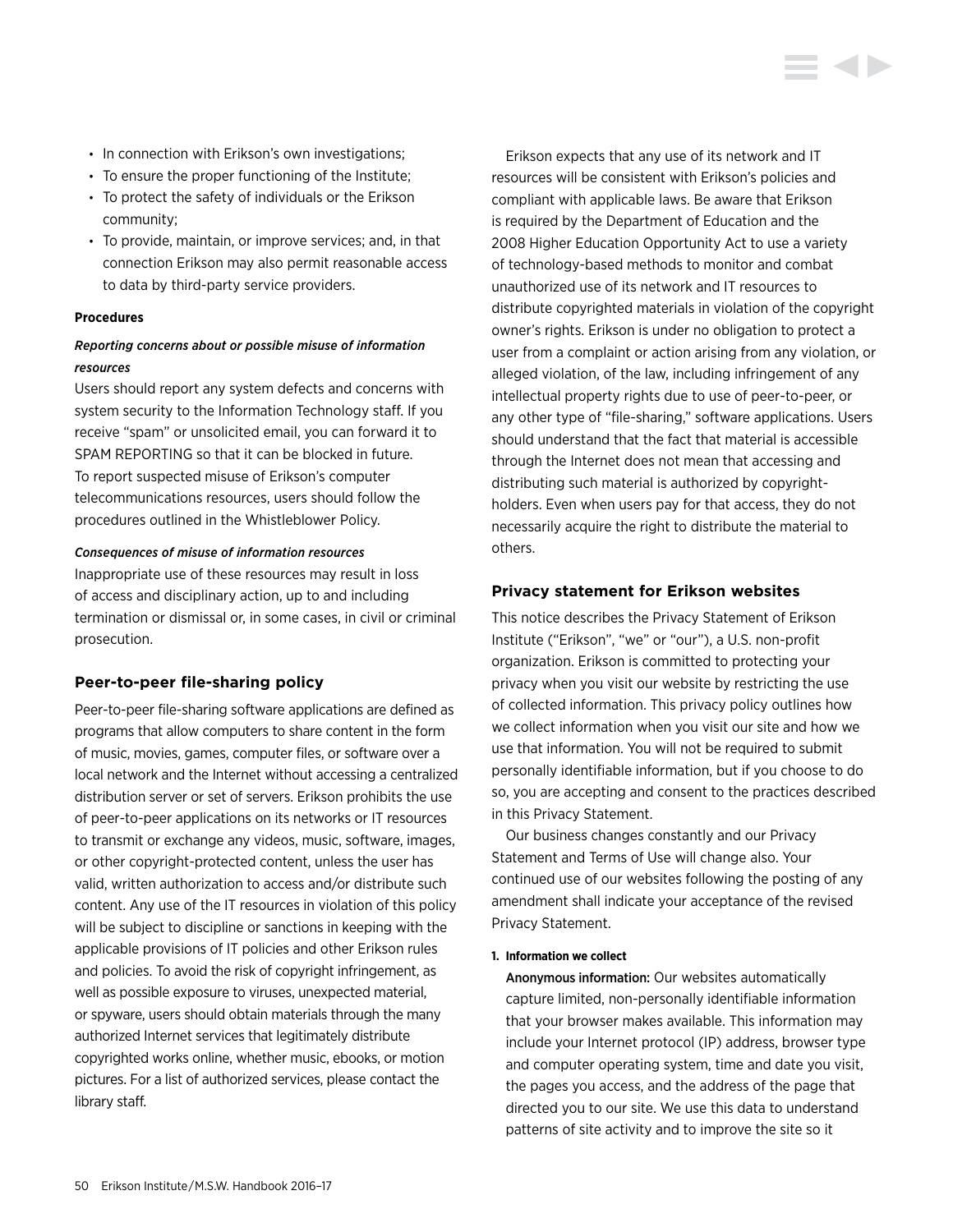is more useful for you. This information is not linked in any way to your personal information. Although we cannot guarantee impenetrability of our servers, we have established reasonable physical, electronic, and procedural safeguards for all of the information we collect online.

Personal information: We do not collect personally identifiable information from you unless you supply it voluntarily. The types of personally-identifiable information that you may be prompted to consider providing include your name, mailing address, email address, telephone number, ethnic background, gender, marital status, GRE scores, program interests, date of birth, social security number, visa classification, armed forces affiliation, credit card number, citizenship, language spoken, academic experience, work experience, financial information, or other information relevant to an application for admission, request for information, or a transaction. If you reside in the European Union, upon providing your personally identifiable information to Erikson, you will be indicating your explicit consent that the personally identifiable information you have provided may be transferred to, processed, and stored in the United States, in accordance with this policy.

We request personally identifiable information only when necessary to provide a service or to complete a transaction. Examples include subscribing to electronic newsletters or listservs; completing online surveys; requesting program information; applying for admission to an academic program; registering and paying for events or courses; or making a donation.

Disclosure Regarding Google Display Advertising: We have implemented Google Analytics features based on Display Advertising (e.g., Remarketing, Google Display Network Impression Reporting, the Doubleclick Campaign Manager integration, or Google Analytics Demographics and Interest Reporting).

We use remarketing with Google Adwords and analytics to display content-specific advertisements to visitors who have previously visited our site when those visitors go to other websites that have the Google Display Network implemented. We and other third-party vendors, including Google, use first-party cookies (such as the Google Analytics cookies) and third-party cookies (such as the

DoubleClick cookie) together to report how your ad impressions, other uses of ad services, and interactions with these ad impressions and ad services are related to visits to our site.

Google Analytics does not store any visitor specific data, and we will not use visitor-specific data in any way related to Google Analytics, Google Adwords, and Remarketing. We use aggregated behavioral information to refine our marketing efforts.

At any time, you may choose to opt-out of Google Analytics tracking with the Google Analytics opt-out browser add-on available at *[tools.google.com/dlpage/](tools.google.com/dlpage/gaoptout/) [gaoptout](tools.google.com/dlpage/gaoptout/)/*. You can also opt-out of Google Analytics for Display Advertising and customize Google Display Network ads using the Ads Settings at *[www.google.com/](http://www.google.com/settings/u/0/ads/) [settings/u/0/ads/](http://www.google.com/settings/u/0/ads/)*.

## **2. What we do with the personal information we collect** Some of our websites have chat rooms, forums, and message boards. Please remember that any information that is disclosed in these areas becomes public information, and you should exercise caution when deciding to disclose your personal information.

We will not sell, trade, or otherwise transfer to third parties your personally identifiable information, except that we may share this data with subsidiaries, affiliates, and vendors we retain to provide services necessary to our operations. Such third parties could include website hosting companies, mail delivery service companies, payment processors, and institutional research companies. We also reserve the right to release personally identifiable information (i) when we are under legal compulsion to do so (e.g. we have received a subpoena) or we otherwise believe that the law requires us to do so; (ii) when we believe it is necessary to protect and/or enforce the rights, property interests, or safety of Erikson, our users or others; or (iii) as we deem necessary to resolve disputes, troubleshoot problems, prevent fraud, and otherwise enforce the Privacy Statement and our Websites Terms of Use. Additionally, in the event that Erikson is merged with or becomes part of another organization, or in the event that Erikson is sold or it sells all or substantially all of its assets or is otherwise reorganized, the information you provide will be one of the transferred assets to the acquiring or reorganized entity.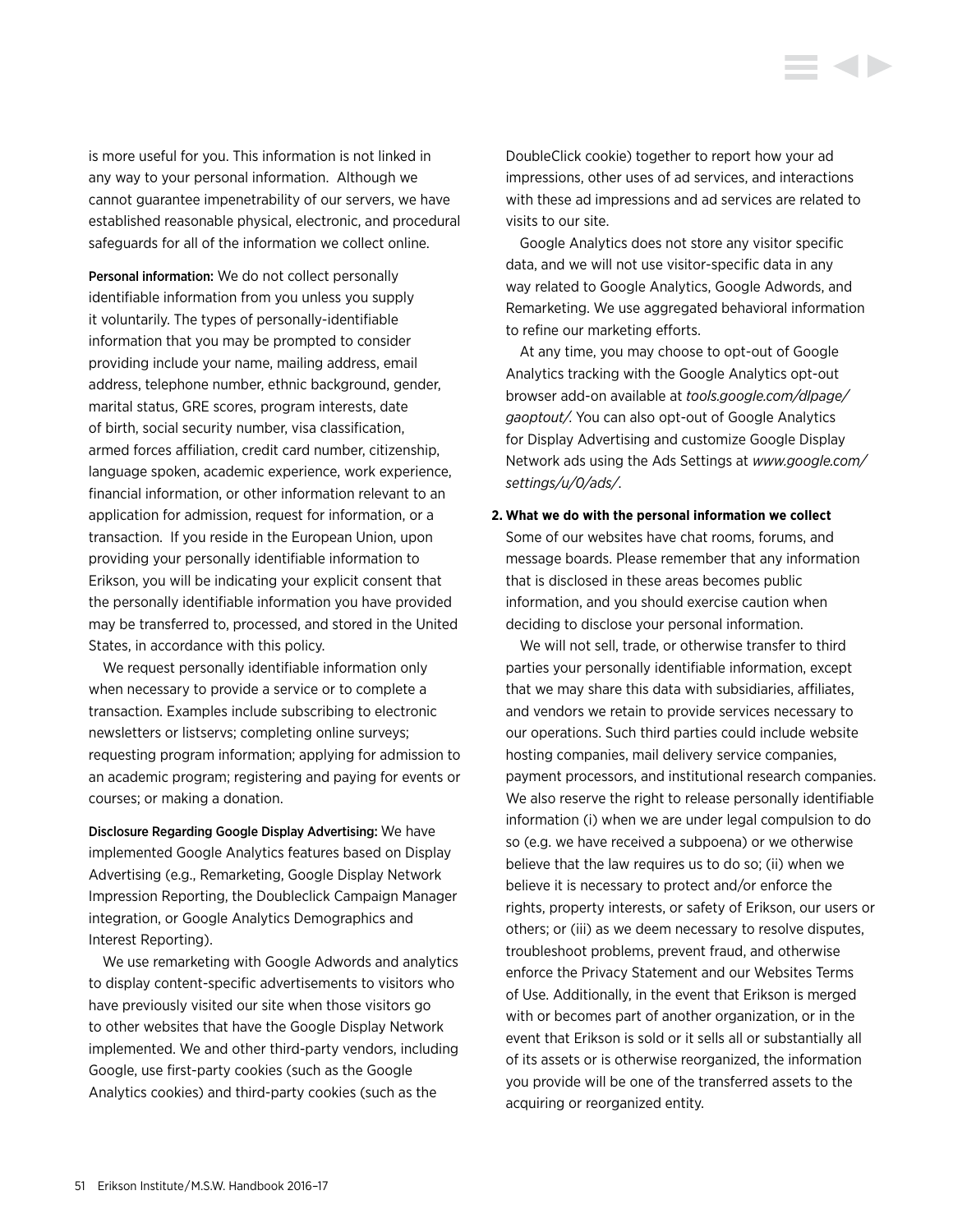Student directory information. Aside from directory information that may be disclosed under FERPA, we will not post personally identifiable information about students or graduates without prior permission or as otherwise set out herein. Students who wish to withhold the disclosure of some or all directory information should notify the Registration and Student Records office by October 1 of the academic year concerned.

Alumni directory information. Personal and professional contact information for alumni is collected through various methods and is published online in a searchable, passwordprotected alumni directory. We restrict directory access to alumni and persons connected to the Erikson community and use all appropriate technology to prevent misuse of the data by unauthorized parties. Alumni can request that their contact information be withheld from the directory by contacting us at: alumniservices@erikson.edu.

Emails and direct mail. You can opt out of receiving future promotional electronic mailings from us by following the unsubscribe procedures indicated in each mailing. You can opt out of receiving printed promotional mail in the future as well by contacting us at: unsubscribe@erikson.edu. Cookies. We use cookies to keep track of and enhance certain user activities on our websites such as logging into your account, accessing your courses or your grades, and other user-specific features. You may block or restrict cookies on your computer or purge them from your browser by adjusting your web browser preferences. You should consult the operating instructions that apply to your browser for instructions on how to configure your browser setting to meet your preferences.

However, because cookies allow you to take advantage of some features or functions of our websites, we recommend that you leave them turned on. For example, EriksonOnline uses Blackboard Learn™, which requires the acceptance of a cookie by your browser to access information in the courses. If you block or otherwise reject our cookies, you will not be able to use this feature.

#### **4.How you can access and update your personal information**

If you have a My.Erikson account, you may access and update your information by clicking on Personal Info. Additionally, you may contact the Associate Registrar at registrar@erikson.edu to request updates to your personal information.

#### **5. What about links to other websites?**

This statement applies only to Erikson websites. Our websites may contain links to third party sites. We are not responsible for the content or policies of such sites and recommend that you check the third party privacy statements posted on their websites.

## **6. How do I ask questions and provide feedback regarding privacy?**

We welcome your questions, comments and concerns about privacy. Erikson is committed to the resolution of concerns or complaints about your privacy and our collection or use of your personally identifiable information. If you have any questions regarding this privacy statement or how we protect your personal data, please contact us at:

Erikson Institute ATTN: Privacy Practices 451 North LaSalle Street Chicago, Illinois 60654-4510 or webprivacy@erikson.edu

#### **Smoking policy**

Smoking is not permitted anywhere inside the building. Per City of Chicago ordinance, smoking is not allowed within 25 feet of any building entrance.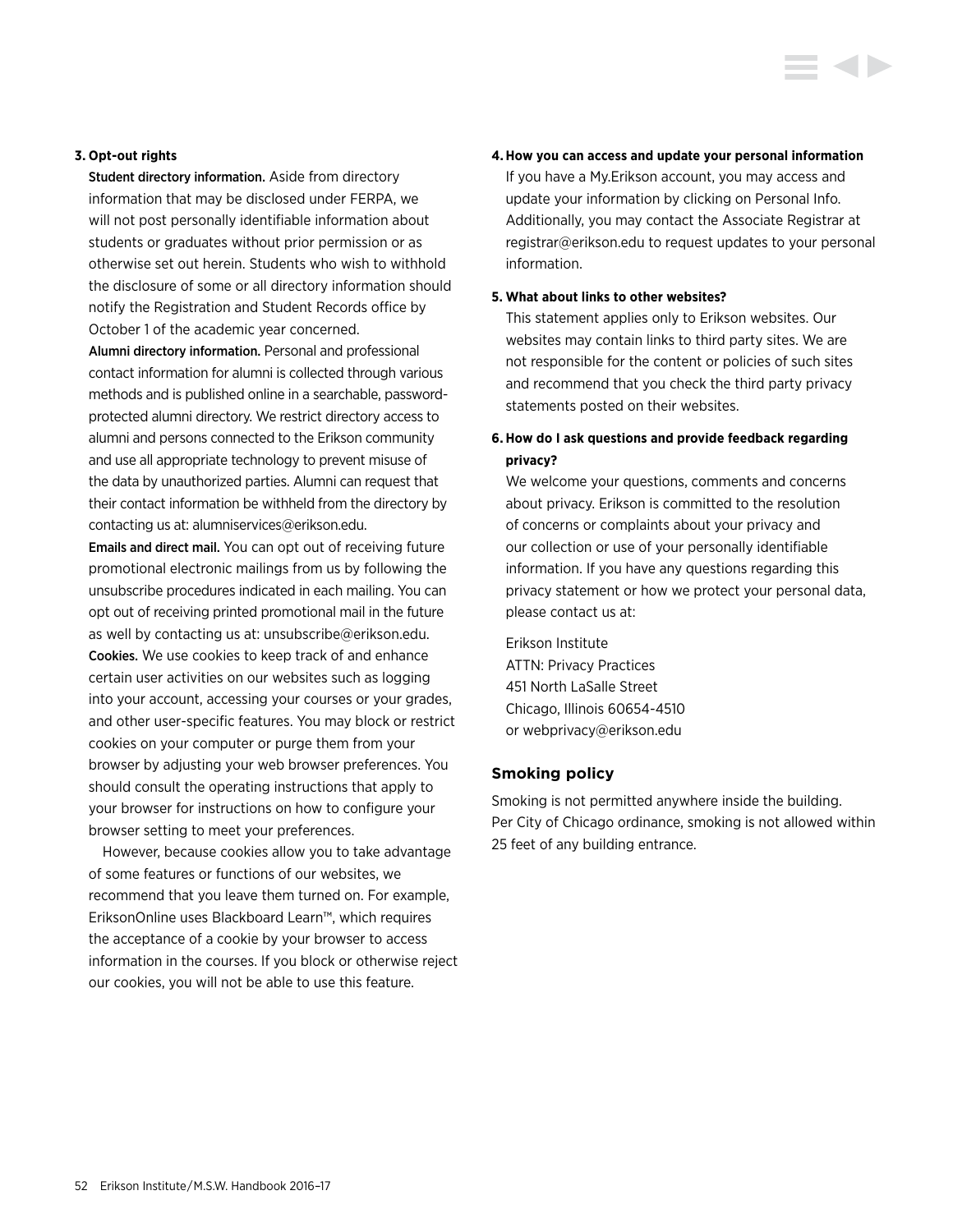## Registration/student records policies and procedures

## **Academic records**

The official record and transcripts for students are kept in the Registration and Student Records Office. Students are responsible for notifying the Registration and Student Records Office of any changes to their name and contact information by submitting change of name, address, phone number or email, etc., to the Assistant Director, Registration and Student Records, in writing, with appropriate supporting documentation for name changes (court order, marriage license, or dissolution decree). Name changes apply to permanent student files (but not their contents) and computer records; mentions of your previous name as it appears throughout your narrative evaluations, which are part of your official transcript record, are not changed.

## **Add/drop procedures**

The official add/drop period for each term is published in the academic calendar. Students may add or drop courses through *my.erikson.edu* during this period. If needed, a revised tuition statement will be issued and you will be informed of any changes in your eligibility for financial aid.

#### **Registering for a course after the add/drop period**

Students who wish to register for a course after the add/ drop period must submit a Change of Registration form, available through *my.erikson.edu,* to the Registration and Student Records Office. In some cases students may be asked to seek written approval from the course instructor before a Change of Registration will be considered. If approved, you will be informed of any adjustment to your tuition statement, and a \$100 late fee will be added to your account. A revised tuition statement will be issued and you will be informed of any changes in your eligibility for financial aid. It is your responsibility to make up any missed course work.

#### **Withdrawal from a course after the add/drop period**

Students who wish to withdraw from a course after the add/ drop period must submit a Change of Registration form, available through *my.erikson.edu,* to the Registration and Student Records Office. Your request to withdraw from a course will be considered official on the date you submit the completed Change of Registration form to the Registration and Student Records Office.

Once you have withdrawn from the course(s), you will be informed of any adjustment to your tuition statement for the term. Students who withdraw from a course after the end of the add/drop period may be eligible for a refund according to the Institute's Tuition Refund Policy (see page 70). The official date of your request will determine the amount of tuition that will be refunded to you, in accordance with the refund policy. A revised statement will be issued and you will also be informed of any changes to your eligibility for financial aid. If you are eligible to receive a refund of tuition, Erikson will issue a check to your current address within three weeks from the date we receive the Change of Registration Form.

Students who withdraw from a course up to four weeks before the end of the term will receive a grade of W, withdrawal. Students who withdraw from a course during the last four weeks of the term will receive a grade of WF, withdrawal, fail. No student will be eligible to withdraw from a course while an issue regarding the student's possible academic dishonesty or other misconduct is pending with respect to that course.

## **Audited courses**

Students wishing to audit a course must officially register for the course and submit a written request to the Registration and Student Records Office. A course that is audited does not count as hours attempted, and therefore is not included in the calculation of a student's GPA, full- or part-time status, or progress toward degree or certificate completion. Auditors are not required to complete course assignments, including examinations and term papers. Class attendance is required, and auditors have a right to participate in class discussions. A grade of AU indicates satisfactory attendance; students who do not meet the attendance requirement will receive a grade of W. Tuition for audited courses will be twothirds the tuition charged for courses taken for academic credit.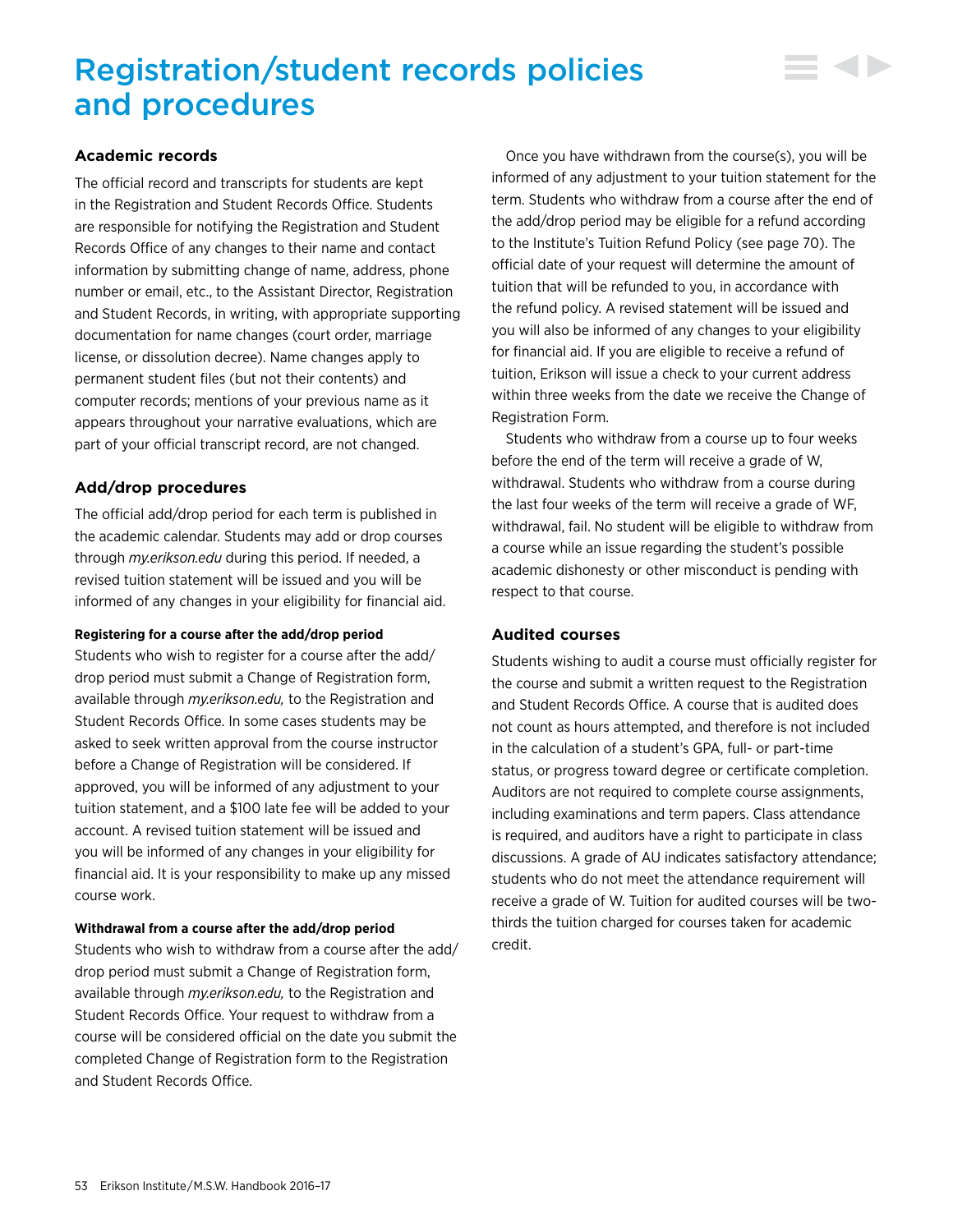## **Change of address**

Erikson Institute can be notified of a change of address by submitting through *my.erikson.edu*. Be sure to include any change in phone number and external email. Students are responsible for notifying Erikson Institute of any change in contact information. Returned mail because of incorrect address, including billing, is the responsibility of the student.

## **Changing programs or cohorts**

Students who wish to change their academic program must take the following steps:

- 1. Review the general requirements and information about your intended new program, available in the Handbook or on Erikson's web site. If you are interested in the teacher certification program, please read pages 1–8 of the Handbook for Teacher Education Candidates available from my.erikson.edu.
- 2. Obtain a copy of your Erikson transcript showing completed coursework and courses in progress.
- 3. Meet with your faculty adviser regarding your interest in the new program.
- 4.Make an appointment with the director of the program to assess the appropriateness of the transfer, review the degree requirements of the new program, and develop a new program plan.

You must then submit a Change of Program Request form, with your adviser's and the new program director's signatures of approval, to the Registration and Student Records Office. You will be notified once your request has been approved, as well as of any changes in your tuition and financial aid. You may also be assigned a new adviser.

In order to maintain the integrity of the master's cohort model, cohort changes are generally not allowed. Students who have extenuating circumstances and wish to change their cohort must first meet with their faculty adviser to discuss the request. The Dean of Enrollment Management will make the final decision on the request.

## **Course substitution**

On occasion, students may wish to develop a special project in lieu of a course requirement. Approval of the course instructor is required and must be obtained prior to the beginning of the semester in which the course is offered. A proposal for a course substitution must be submitted in writing and approved by the Registration and Student Records office. Students are still responsible for the material presented in the course. Contact your adviser and the course instructor if you have any questions.

## **Holds on registration**

A hold may be placed on a student's registration for a variety of reasons, including but not limited to:

- Failure to pay tuition bills by specified deadlines
- Failure to submit complete immunization record
- Incompletes from prior term course work
- Incompletes exceeding the allowable number for the current year
- Unpaid library fines

Students who have a hold on registration:

- Will not be allowed to attend classes
- Cannot access course materials on EriksonOnline
- Cannot use library resources
- Cannot register for future semesters
- Will not have current year financial aid (loans and scholarships) disbursed to them
- Will not be eligible to receive an official transcript or diploma, if applicable.

It is the student's responsibility to take immediate steps to resolve any holds on their registration. Students who fail to do so by the end of the published add/drop period will incur a late registration fee of \$100 per class. Please be aware that instructors may bar late registrants from their classes, resulting in delayed completion of degree requirements and extended time to degree completion.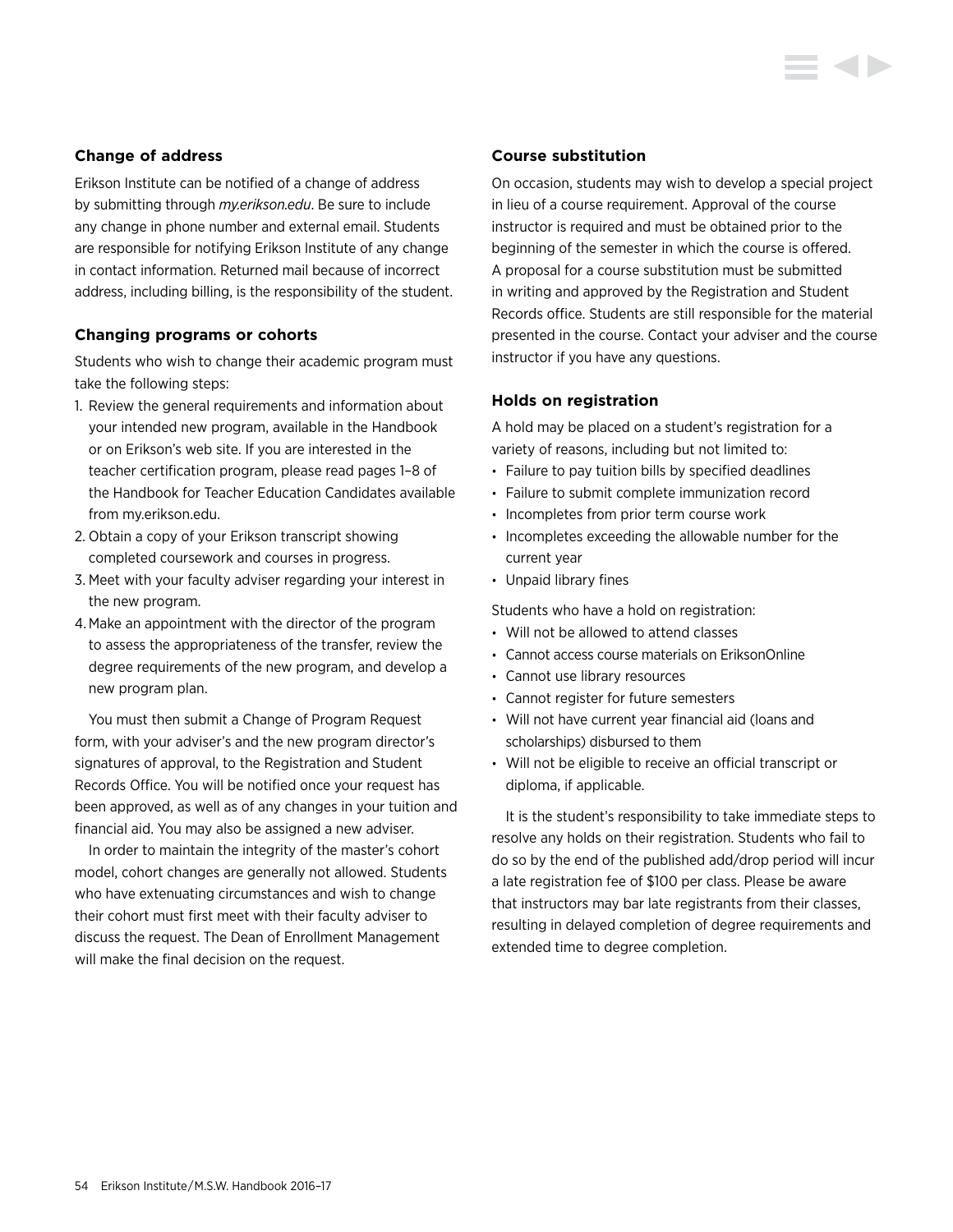#### **Immunization records**

All degree and certificate students enrolled at Erikson for 3 or more credits are required by the State of Illinois to complete an Immunization Record form. Forms are available from the Registration and Student Records Office. When completed, the forms should be returned to the Assistant Director, Registration and Student Records.

All students doing fieldwork/internships in licensed centers must have health forms completed and on file indicating the results of the tuberculin skin test or chest x-ray and general findings on communicable diseases and physical and emotional conditions (Section I, A and Section II, A and B of the "Medical Report on an Adult or Child in a Licensed Child Care Facility"). It is the student's responsibility to comply with any additional health-related requirements of his or her fieldwork or internship site. Erikson Institute's health examination and documentation requirements may be supplemented or changed without notice at the discretion of the Erikson Institute or as required by a change in state or federal law.

#### **Incomplete Policy**

All course work is due the last day of class unless otherwise stated on the individual course syllabus. If you anticipate that you will not meet the deadline, you should arrange to take an incomplete in the course prior to the last day of class. Students must have completed most of the course requirements, including regular attendance, in order to be approved for an incomplete. Incompletes are faculty prerogative and are not guaranteed. An incomplete is considered an exception, not a rule.

To request an incomplete, students submit an Incomplete Request form, which is available from *my.erikson.edu*. You and your instructor will establish a deadline for the completion of your course requirements. Faculty make the final decision about the due date for any work. The deadline can be any date after the end of the semester but no later than the following:

| For fall term courses   | January 30   |
|-------------------------|--------------|
| For spring term courses | June 30      |
| For summer term courses | September 30 |

All incomplete requests must be approved in writing by your instructor(s) and the form must be turned in to the Assistant Director, Registration and Student Records, no

later than the last day of class. The Incomplete Request is not officially accepted until it is reviewed and approved by the Assistant Director, Registration and Student Records.

A student who does not complete a course, fails to turn in an Incomplete Request form by the last day of class, and is not given a grade by the instructor, will receive a grade of NG, no grade submitted. Grades of I and NG become an FR, failure by rule, if the student has not completed the course requirements by the deadlines established in the academic calendar.

There is a maximum number of incompletes you may carry in any one year. It is determined by the program option you are following:

| Two-year master's degree program              |  |
|-----------------------------------------------|--|
| First year                                    |  |
| Second year                                   |  |
| Three-year and online master's degree program |  |
| First and second year                         |  |
| Third year                                    |  |
| Certificate programs                          |  |
| First vear                                    |  |
| Second year                                   |  |

Once you have reached the maximum number of incompletes in a given year, you must complete one of the courses for which you have an incomplete before requesting another incomplete for that academic year. The Registration and Student Records Office will not approve an additional request without serious extenuating circumstances.

Incompletes from a prior academic year (excluding summer semester) may not be carried into the next academic year. Please note: Students with incompletes will not be allowed to do an internship. Students may request a leave of absence or be required by the faculty to take a leave of absence to complete incomplete courses.

#### **Independent study**

It is possible that you may have interests that go beyond the material covered in the classes or that you may want to pursue questions raised in the course of study. This can be pursued through an independent study course (C498 Independent Study) at additional cost. All independent study projects must be arranged with a faculty member and approved by the Senior Vice President for Academic Affairs/Dean of Faculty.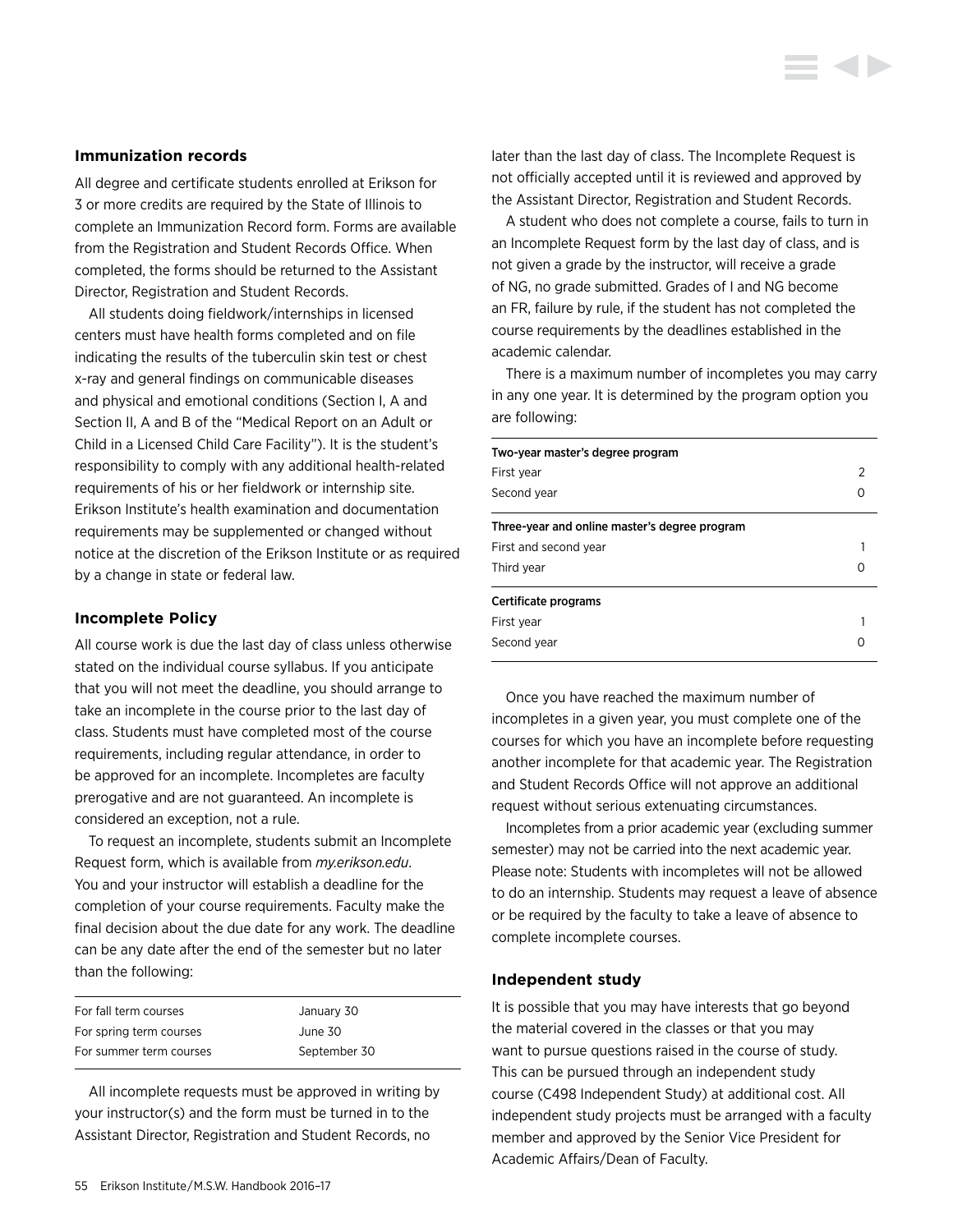#### **Leave of absence**

Master's degree students may, in special circumstances, request a temporary leave of absence from Erikson and resume studies at a specified later term. In order to be eligible for a leave of absence, students must have a minimum grade point average of 2.67 (B–) and otherwise be in good academic standing. The length of a leave of absence can vary from one semester to an entire academic year. If you decide to request a leave of absence from Erikson, you must take the following steps:

- 1. Meet with your faculty adviser to discuss your decision to take a leave of absence to ensure that you are making the best decision and to discuss the implications. Given the sequential nature of the Erikson curriculum, your adviser will work with you to determine the best date for your return. This will be driven in part by the best sequencing of your course work.
- 2. If you are receiving financial aid, you must also meet with the Dean of Enrollment Management to discuss the impact of this decision on your financial responsibilities (for example, balance due and loan repayment obligations).

If after these discussions you do decide to take a leave, you must immediately complete the Leave of Absence Request form and secure your adviser's signature. Forms are available from *my.erikson.edu*. Your leave will not be considered official until the Registration and Student Records Office receives the completed Leave of Absence Request form.

Please note: It is in your best interests to notify us of your decision to take a leave of absence as soon as possible. The date of your official leave will determine the amount of tuition that may be refunded to you. (See Erikson's Refund Policy, page 70). Reasons for the leave of absence will be considered on a case-by-case basis and may influence the amount of the refund.

If you are eligible to receive a refund of tuition, Erikson will issue a check to your current address within three weeks from the date we receive the Leave of Absence Request form.

If you fail to register for a term without taking an official leave of absence, we will assume that you have unofficially withdrawn from Erikson. In order to return to Erikson, you would need to reapply.

If you have taken a leave of absence from Erikson, you must notify us in writing of your intended return three months in advance, to ensure that you are notified of priority registration and other important information during your leave. It is your responsibility to re-apply for financial aid by the deadlines for your intended return. Contact the Dean of Enrollment Management for appropriate guidelines.

Erikson Institute welcomes requests to re-enroll after a leave of absence and, in all but unusual cases, such requests will be granted. The Institute reserves the right to deny or defer enrollment in unusual circumstances. In determining whether a student may re-enroll, the Institute may consider the student's academic status when last enrolled, activities and conduct while away from the Institute, potential for successful completion of the student's program, and the ability of the Institute to support the student academically or financially, as well as other relevant factors. The decision of the Senior Vice President for Academic Affairs/Dean of Faculty is final with respect to re-enrollment.

If you wish to extend your leave of absence beyond the approved date, you must apply in writing three months prior to your scheduled return date. The Registration and Student Records Office will decide whether to approve an extension or require that you reapply at a later date. If you do not return at the agreed upon time and do not request an extension, we will assume that you have withdrawn from the Institute.

## **Official Institute communications**

Erikson Institute has established email as an official means of communication with its students. In order to ensure consistent and effective communication, an official Erikson email address is required for all students. Erikson will send official communications to the Erikson email account, which is uniquely assigned to each student upon official matriculation at the Institute.

Erikson Institute expects that every student will receive email at her or his Erikson email account and will read email on a frequent and consistent basis. A student's failure to receive and read Institute communications in a timely manner does not absolve that student from knowing and complying with the content of such communications. All use of email is expected to be consistent with other Erikson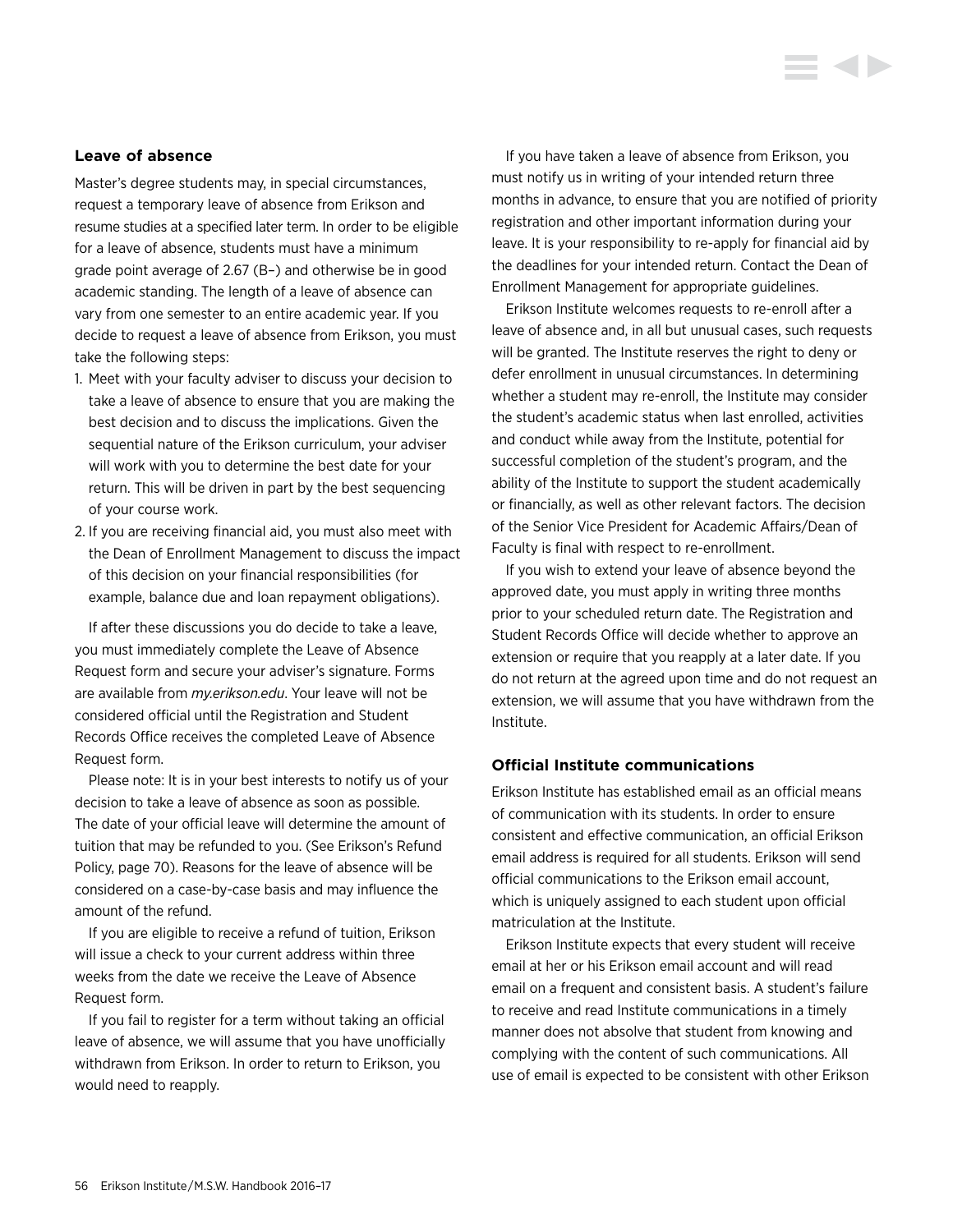Institute policies including the "Information Technology Telecommunication Networks and Information Resources."

Information concerning emergencies or school closing is published through the following ways:

- *my.erikson.edu*
- the Erikson Institute homepage at *<www.erikson.edu>*
- the main telephone number, (312) 755-2250
- Erikson email accounts
- text message via the Emergency Notification System

## **Readmission**

Students who have withdrawn from Erikson or exceeded the term of their leave of absence must reapply for admission if they wish to resume their studies at a later time. The admission committee will determine whether or not to readmit a candidate. Readmitted students are subject to all new degree requirements in effect at the time of readmission.

## **Registration**

New and continuing students are required to register for courses during the priority registration period before the beginning of each term in which they are taking courses, doing an internship, or otherwise engaging in graduate study. Only registered students have access to Institute resources, including electronic course materials and syllabi. Students are responsible for registering in a timely manner. Registration information will be provided to students well in advance of registration deadlines.

## **Repeated courses**

Occasionally students may be required to repeat a course due to poor performance, low cumulative grade point average, or failure to complete an Incomplete in a timely manner. All attempted courses appear on the student's official academic transcript, and repeated courses are assigned an "R" notation to indicate that the course has been repeated. Only the grade earned in the most recent repeated course is used in the calculation of the grade point average.

Students who are required to repeat a course must pay the full cost of tuition for the course. Students will not receive Erikson need-based grants or scholarship funds for repeated courses. Federal and alternative loans may be available for students who are eligible for the loan programs.

#### **Review of records**

The Family Educational Rights and Privacy Act (FERPA) affords any individual who is or has been a student at Erikson Institute certain rights with respect to their educational records. "Education records" are records maintained by the Institute via documents, computer files, or other materials that contain information directly related to a student.

A student's rights under FERPA include:

1. The right to limit or allow access to personally identifiable information contained in the student's education records. FERPA authorizes disclosure of what is considered directory information for all student records without consent if no modifications to access are made.

#### *Directory Information*

Directory information includes name, telephone, email, degree or certificate program, class, participation in activities, dates of attendances, degrees and awards received, photograph, and the most recent previous educational agency or institution attended. An annual notification of FERPA policies shall be made available to students and shall include the types of education records and information designated by Erikson Institute as directory information.

 Directory information may be released to the following person(s) or for the following reason(s) without consent:

- School officials who has a legitimate educational interest if the official needs to review an education record in order to fulfill his or her professional responsibility;
- Other schools to which a student is transferring;
- Specified officials for audit or evaluation purposes;
- Appropriate parties in connection with financial aid to a student;
- Organizations conducting certain studies for or on behalf of the school;
- Accrediting organizations;
- To comply with a judicial order or lawfully issued subpoena;
- To military recruiters under the Solomon Act;
- Appropriate officials in cases of health and safety emergencies; and
- State and local authorities, within a juvenile justice system, pursuant to specific State law.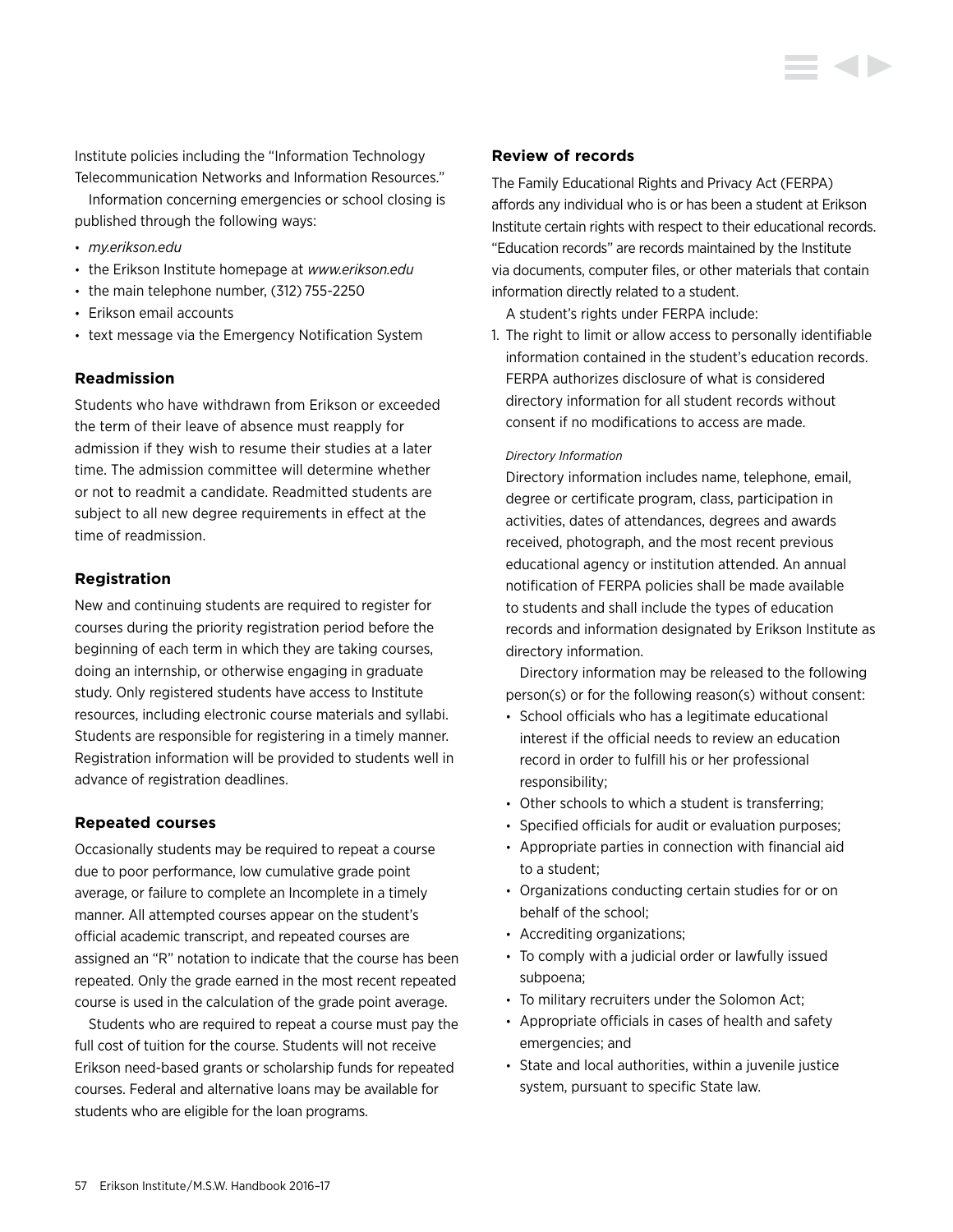Any student who does not desire inclusion of some or all of directory information in the Institute Directories or other dissemination of the information by the Institute should notify the Registration and Student Records Office in writing no later than October 1 of each academic year concerned. Students may not prohibit the verification of attendance or of the awarding or lack of awarding of a degree or certificate, nor may they prohibit Erikson school officials from gaining access to information used in a professional capacity.

#### *Allowing Access*

Educational records, excluding directory information, are only accessible to third-parties with the written permission of the student, with the exception of Erikson school officials. However, the following documents are not educational records for the purposes of FERPA:

- Records kept in the possession of the maker that are used only as a personal memory aid and not accessible to any other person;
- Employment records related solely to a student's capacity as an employee of the Institute, except where a current student is employed based on student status (e.g., work-study, graduate assistantship, etc.);
- Records maintained for compliance with local law enforcement;
- Medical and mental health records made, maintained, or used by professionals in connection with the treatment of a student that are available only to persons providing treatment; and
- Records with information about an individual created after she/he is no longer a student at the Institute.
- 2. The right to inspect and review the student's education records.

 Students should submit to the Dean of Enrollment Management a written request that identifies the record(s) they wish to inspect. The appropriate official will make arrangements within 45 days of the receipt of request for access and notify the student of the time and place where the records may be inspected. If the official to whom the request was submitted does not maintain the records, the student will be advised of the correct official to whom the request should be addressed. Copies of any records

or portions of records may be provided to the student on request for a fee that covers the Institute's costs of copying.

 Note: Letters of recommendation written for students' files prior to January 1, 1975, will remain confidential, and under no circumstances will be revealed to students. Students may have access to letters written after January 1, 1975, unless they have signed a waiver of their right to read confidential recommendations

3. The right to request the amendment of the student's education record(s) if believed to be inaccurate or misleading.

 A student may ask Erikson Institute to amend a record that she/he believes is inaccurate or misleading. The student should write to the Erikson Institute official responsible for the record, clearly identify the part of the record she/he wants changed, and specify why it is inaccurate or misleading.

 If Erikson Institute decides not to amend the record as requested by the student, the student will be notified of the decision and advised of his or her right to a hearing regarding the request for amendment. Additional information regarding the hearing procedures will be provided to the student when notified of the right to a hearing.

 Notwithstanding the outcome of such a hearing, if the student wishes to insert a written explanation respecting the content of the disputed record into the record, such written explanation will be accepted and included in the record.

4. The right to file a formal complaint with the U.S. Department of Education concerning alleged failures by Erikson Institute in FERPA compliance.

 Complaints regarding alleged FERPA violations should be addressed to:

Family Policy Compliance Office U.S. Department of Education 400 Maryland Avenue, SW Washington, DC 20202-4605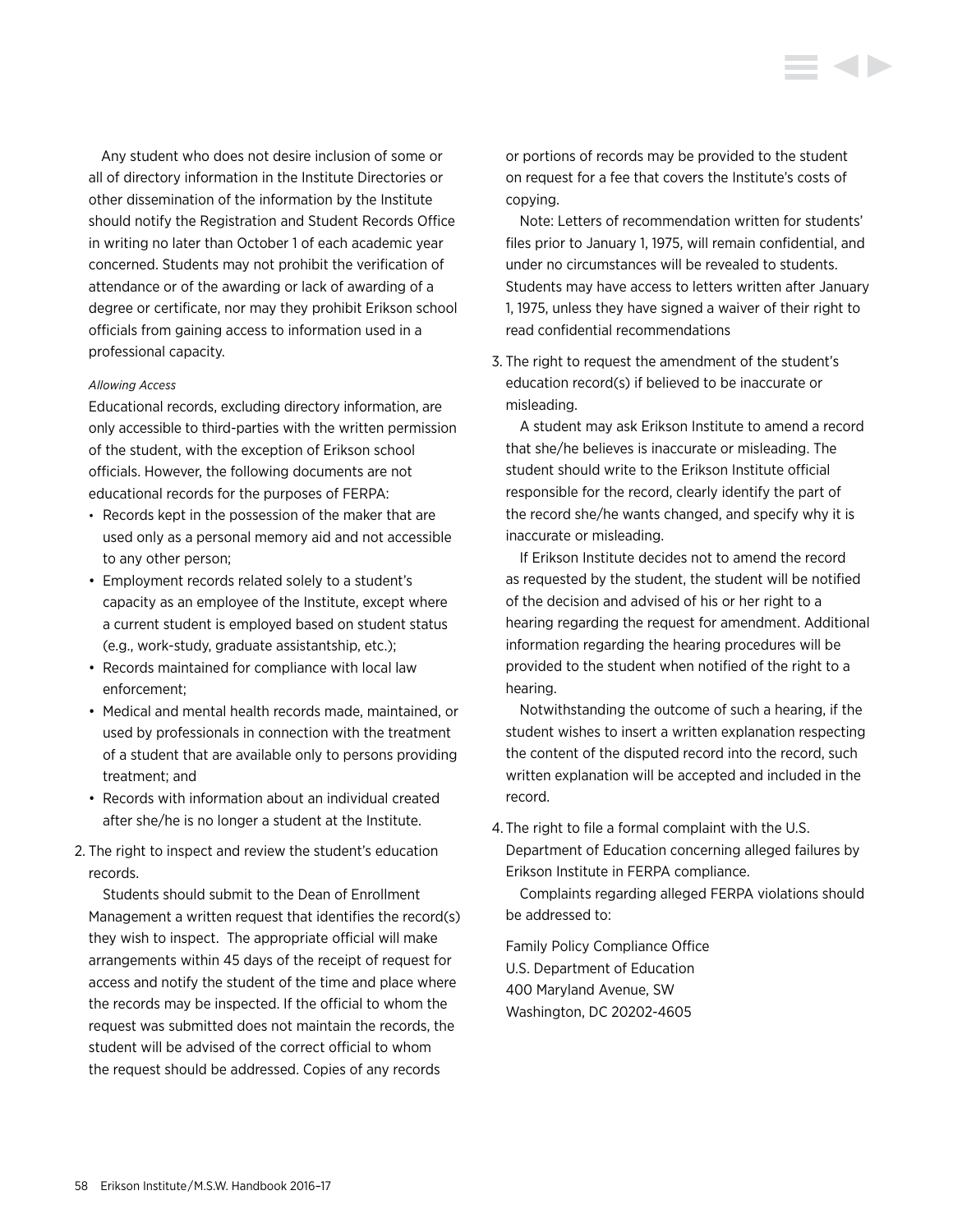#### **Transcript requests**

An official academic transcript is issued only upon written approval of the student. Transcript requests are handled through Parchment at *<www.parchment.com>*. A registration process is required at the initial request time. During that process, you will be asked for enrollment status, date of birth, last four digits of the social security number, student ID number, email address, and electronic signature to keep on file for current and future requests. A username and login is created at registration, which you will use for any future requests. All requests will require the address/addresses to which the transcripts should be sent, whether through mail or e-mail. The fee is \$7 for each transcript. More information about the transcript request process is available at *[www.erikson.edu/registration.](www.erikson.edu/registration)* Please allow two to four business days for electronic official transcripts and seven to ten business days for sealed paper official transcripts.

In instances of emergency, requests may also be made at the Registration and Student Records office. Any request done at Erikson will be considered a "rush transcript" and assessed a rush fee of \$12 per transcript. Transcripts are processed at the time of request and are given directly to the requestor. Rush transcripts will not be mailed, as those requests must be made through Parchment.

Please note that Erikson will not issue transcripts to students who have a financial or other type of "hold" on their accounts. Erikson does not provide photocopies of student transcripts from previous institutions.

#### **Transfer credit**

It is expected that all work for the M.S.W. program will be completed at Erikson. Transfer credit is generally not accepted for previous graduate level work. Erikson will, however, consider accepting a maximum of six credits for comparable courses taken at one or more of Erikson's peer institutions in the Four College Consortium: Bank Street

College of Education, Wheelock College, and Pacific Oaks College. Transfer of credits from these institutions will be considered on a case-by-case basis and will require a full evaluation of the course syllabus for which transfer credit is requested. Approved transfer credits received from Erikson's educational partners are recorded on the student's official Erikson transcript, but are not calculated in the cumulative grade point average.

However, Erikson alumni who have completed the M.S. in Child Development or M.S. in Early Childhood Education will be granted full waivers for the courses that are common to all three master's degree programs at Erikson, for a maximum of 18 credit hours. In order for students to be waived out of any of the courses they must have successfully completed the course within five years of entering the M.S.W. program and have earned a grade of B or better in the respective course. Alumni who enroll in the M.S.W. program and who earned a grade of B or better in the waived courses will be considered by Erikson to have achieved foundation level competency in the practice behaviors associated with those courses. The six courses that may be considered for waivers are the following:

- 1. CHLD C421 Human Development I (3 credit hours)
- 2. CHLD C422 Human Development II (3 credit hours)
- 3. CHLD C420 Research Methods (3 credit hours)
- 4.CHLD C432 Family and Culture (3 credit hours)
- 5. CHLD C426 Development of Cognition, Language and Play I (3 credit hours)
- 6. CHLD C427 Development of Cognition, Language and Play II (3 credit hours)

This policy ensures that alumni returning for the M.S.W. will not be repeating course content they have already mastered. We set a five-year time frame because course content has evolved significantly over time and will continue to evolve in the future as faculty review and update these courses.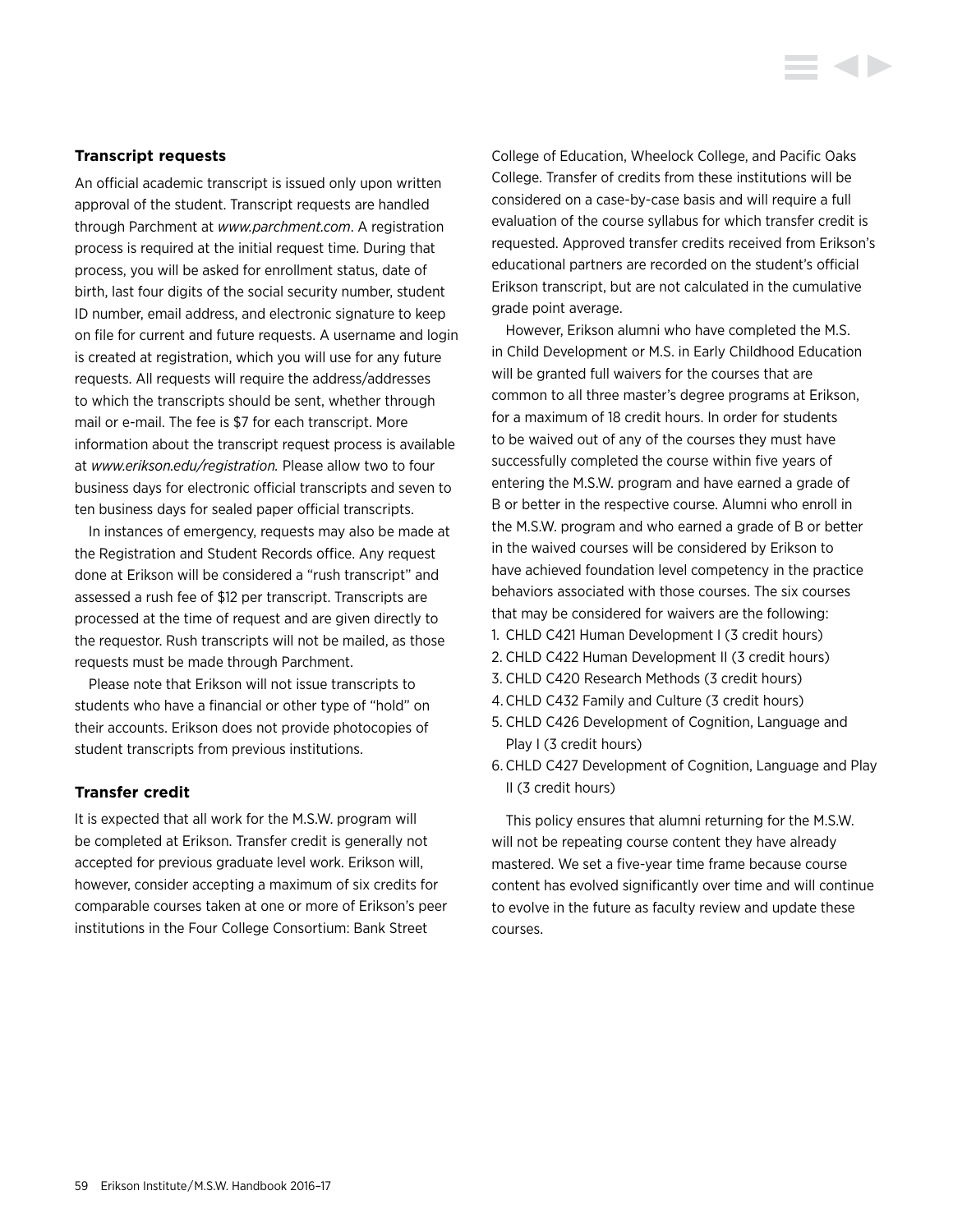## **Withdrawing from Erikson**

If you decide to withdraw from Erikson, you must take the following steps:

- 1. Meet with your faculty advisor to discuss your decision to withdraw, to ensure that you are making the best decision and to discuss possible alternatives.
- 2. If you are receiving financial aid, you must meet with the Dean of Enrollment Management to discuss the impact of this decision on your financial responsibilities (for example, balance due and loan repayment obligations)

If after these discussions you do decide to withdraw, immediately notify the Associate Director, Registration and Student Records, in writing indicating that you intend to withdraw from all courses, the effective date, and a reason for the withdrawal. Your withdrawal will not be considered official until you have written to the Associate Director, Registration and Student Records, and it is approved.

Please note it is in your best interest to notify us of your decision to withdraw as soon as possible. Students withdrawing from courses are subject to the withdrawal dates posted on the academic calendar. (See Add/drop procedures, page 53). The date of your official withdrawal will also determine the amount of tuition that may be refunded to you. (See Erikson's Refund Policy, page 70).

If you are eligible to receive a refund of tuition, Erikson will issue a check to your current address within three weeks from the date we receive the written notification of intent to withdraw.

If you stop attending classes and fail to complete courses without officially withdrawing from Erikson or requesting a leave of absence, you will receive a grade of WF or "Withdrawal, Fail" in the courses you failed to complete. Your status will be changed to "withdrawn, unofficial." This may jeopardize your chance of readmission at a later time, if you wish to resume your studies.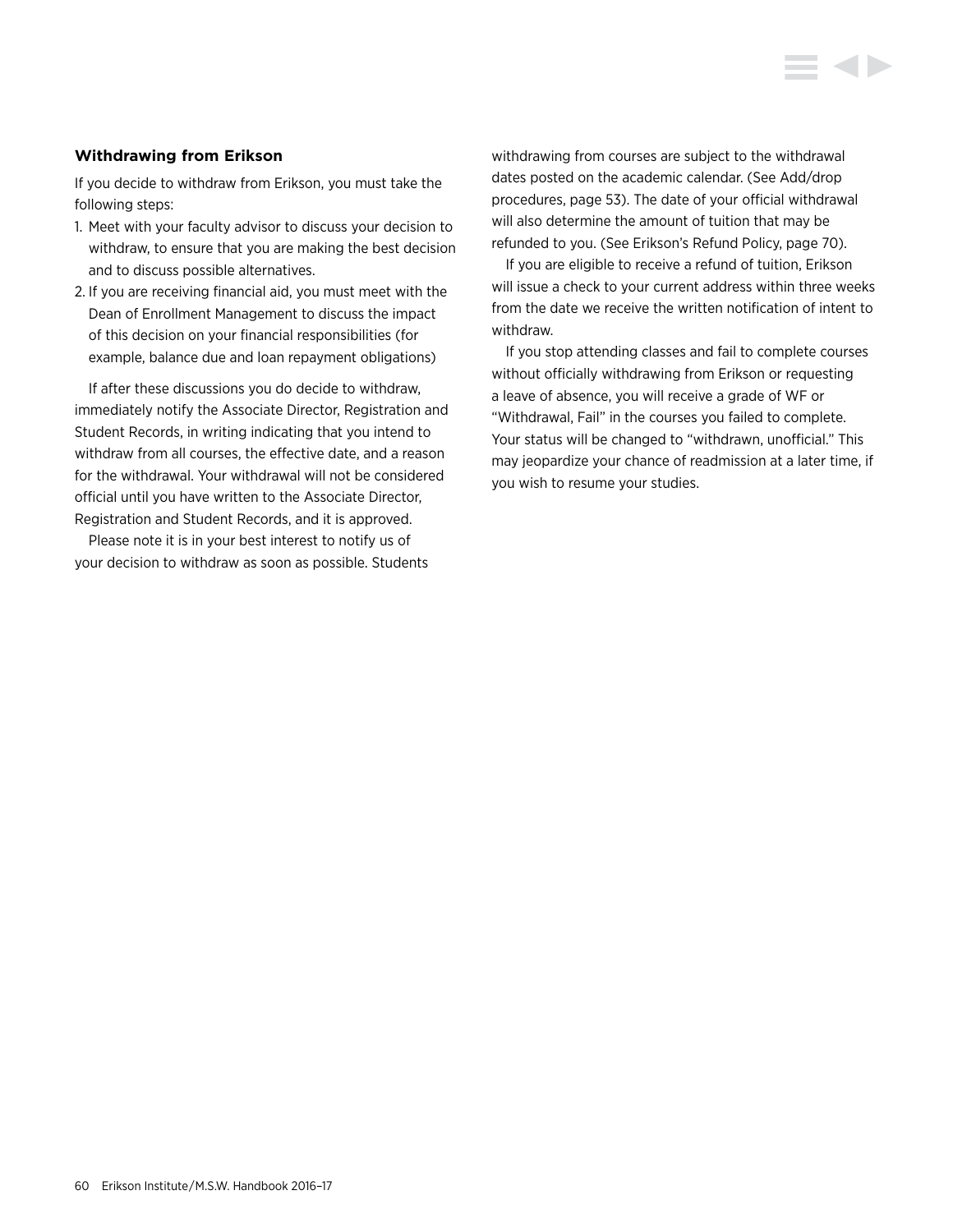# Student rights and responsibilities



## Rights

At Erikson Institute, students are encouraged to engage in free discussion, inquiry, and expression. Student academic performance is evaluated solely on academic achievement, including adherence to the traditional canons of scholarly honesty and integrity, and not on unrelated opinions or conduct.

It is Erikson's policy to provide an educational environment free of sexual harassment or other discrimination. Erikson fully supports the rights and opportunities of its students to seek and obtain an education without subjugation to sexual harassment or discrimination of any kind. All employees, faculty, supervisors and students are required to uphold the Institute's policy.

## Responsibilities

Each student is responsible for the following:

## **General**

- 1. When you matriculate at Erikson, you agree to comply with all policies and procedures that apply to students as described in this Handbook and other sources, including but not limited to course syllabi, *my.erikson,* EriksonOnline, emails, mailing, etc. You also agree to fulfill all understandings and agreements with the student services offices and faculty. If you have questions or concerns, ask the appropriate faculty member or staff person. It is also your responsibility to understand and abide by the academic integrity policies of the Institute and all basic tenets of academic integrity within the higher education community, as well as all other policies and rules set forth in this Handbook and in other procedures adopted by the Institute from time to time.
- 2. Students who believe they have followed directions, have met deadlines, and who still have a problem with one or more student services offices, should contact the Dean of Enrollment Management, who will act as a facilitator in resolving the problem.
- 3. Students who believe they have followed directions, have met deadlines, and who still have a grievance with one or more instructors, should contact the Dean of Students, who will act as a facilitator in resolving the problem.
- 4. Keep copies of all transactions, records, and receipts. These copies will verify transactions in the event a document has been misplaced or if there is a disagreement.
- 5. Each student is responsible for checking her/his mailbox and the Institute email at regular intervals.

## **Finance**

- 1. If applying for financial aid, follow the written procedures issued by the Financial Aid Office and submit the necessary materials as early as possible.
- 2. Pay tuition and fees in full by the end of the add/drop period or develop a payment plan before the beginning of the academic year. If you have made no financial arrangements, you will be asked to withdraw from class(es).
- 3. Meet all payment deadlines. If you do not, you incur substantial finance charges until a satisfactory payment plan is arranged and maintained. Further payment delay will result in being asked to withdraw from current class(es) and being unable to obtain transcripts, diplomas, or certificates as well as incurring legal fees.

## **Registration**

- 1. Confirm your degree requirements and schedule by reviewing this Handbook, sample schedules, and by consulting your adviser. These materials contain most of the information needed to facilitate smooth planning.
- 2. Register for classes during the published priority registration period.
- 3. Complete drops, adds, and changes of class by the published deadlines.
- 4. For exceptions, make an appointment to see your adviser. Students unsure about who advises them should contact the Associate Director, Registration and Student Records.

## **Student conduct**

1. Erikson's anti-bias commitment applies to all areas of discrimination, including those based on race, color, religion, national origin, sex, sexual orientation, gender identity, gender expression, marital status, age, disability, or veteran status. Respect is expected to be shown toward persons in all categories, both generally, and as individuals. It is each student's responsibility to approach interactions and diversity openly, and to act from one's centered, adult compassionate self.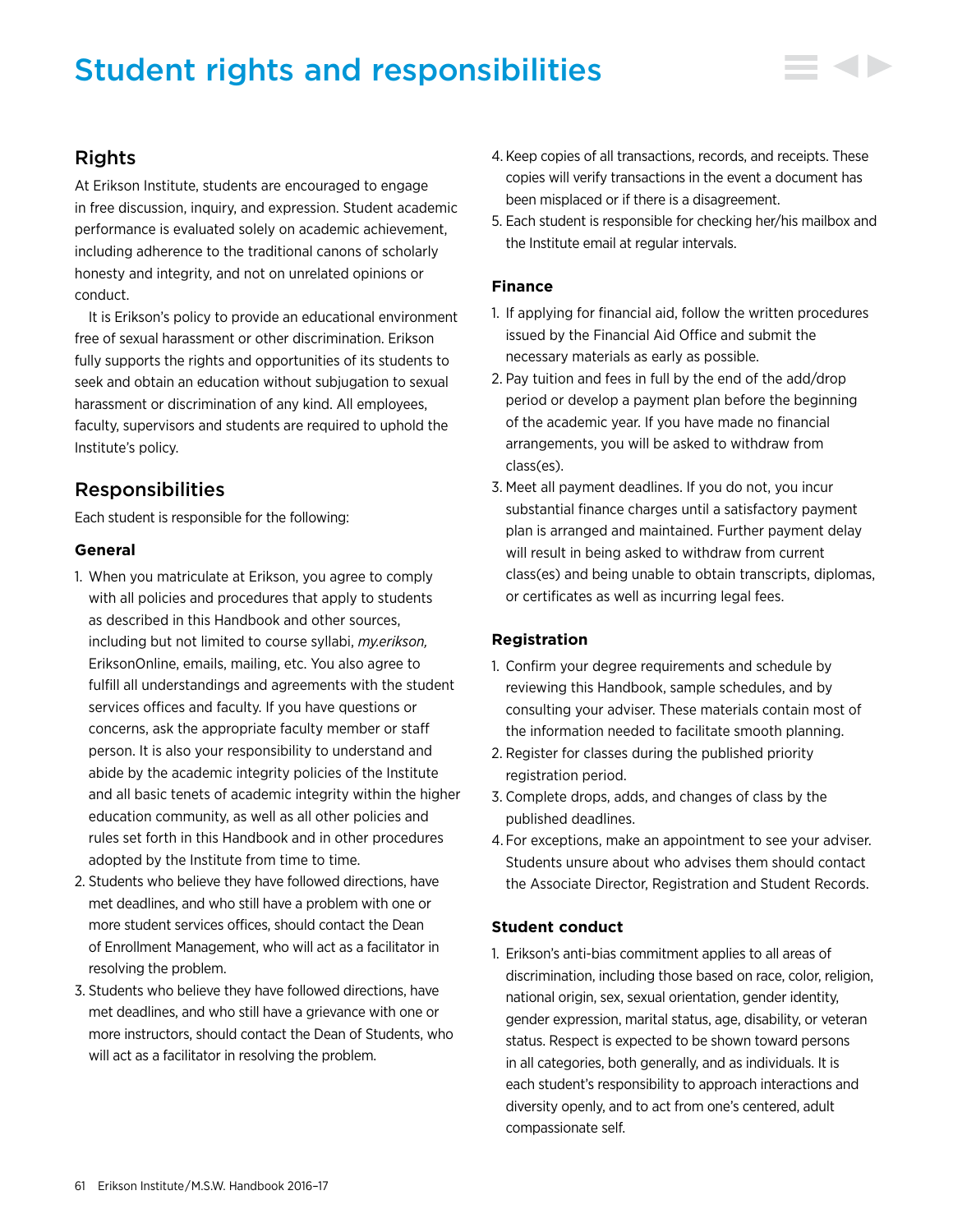- 2. Students are expected to conduct themselves in a manner compatible with the Institute's function as an educational institution. Behavior that is disruptive and/or interferes with the educational process is disrespectful of the rights of others and is not acceptable and, if continued, may result in discipline as summarized in paragraph 4 below, up to and including dismissal from the program.
- 3. Erikson Institute adheres to the laws of the State of Illinois and the federal government with respect to its substance abuse policy. The use, possession, or distribution of illegal drugs by students or employees is prohibited. The consumption or possession of alcoholic beverages for all students and employees under the age of 21 is strictly forbidden. Alcohol is prohibited from being on-campus at any time except during special events and in such instances is only to be consumed by those over the age of 21 in designated areas.
- 4. Erikson Institute reserves the right to address the following student conduct as disciplinary matters: failure to attend classes regularly, make satisfactory progress toward a degree, or neglect of academic work or requirements; violation of the rules of Erikson Institute; lying to an officer of the Institute; cheating, plagiarism, forgery, or other forms of academic dishonesty; theft of or damage to property of the Institute or others; violation of Erikson Institute computer policy; possession of stolen goods; physical violence (including assault and sexual assault), discrimination, intimidation, harassment or disorderly conduct; violation of law (including unlawful use or possession of controlled substances, firearms, or hazardous materials); and other conduct that departs from generally accepted standards of integrity, professional conduct, and ethical behavior, whether committed on or off campus. Depending upon the circumstances of the offense, discipline can include, but is not limited to, some or all of the following actions: admonition, probation, requirement of adherence to a conduct contract, requirement to take a leave of absence or withdraw, dismissal, and expulsion.

#### **Student disciplinary process**

Complaints relating to potential student misconduct, other than in situations raising issues of academic integrity and discrimination on the basis of sex under Title IX of the Education Amendment of 1972, shall generally be handled

using the procedures set forth below. Where circumstances raise a combination of issues that might be addressed under one or more procedures, or where the unique facts of a dispute warrant, the Institute reserves the right to modify or combine procedures, or fashion a new procedure, to address a particular case fully and fairly.

Reports or complaints about alleged student misconduct or violation of Institute rules should be made in the first instance to the Dean of Students and/or the Dean of Enrollment Management. The Dean of Students and Dean of Enrollment Management shall make a threshold determination whether the circumstances warrant investigation. Criminal misconduct may also be reported to the appropriate civil authorities. In such circumstances, the Institute may proceed with its own disciplinary process or, in its discretion, stay internal proceedings pending outside investigation.

If the Dean of Students and/or Dean of Enrollment Management threshold evaluation indicates that a violation of Institute rules or standards may have occurred, the accused student will be interviewed, at which time he or she is informed of the investigation, questioned regarding the allegations, and asked to discuss his or her alleged involvement. On the basis of this interview and any other initial investigation considered appropriate by the Institute, the Dean of Students and/or Dean of Enrollment Management shall make an initial determination whether the Institute's disciplinary standards appear to have been violated. If the Dean of Students and/or Dean of Enrollment Management determines at any time that no misconduct appears to have occurred, the matter shall be closed.

If the Dean of Students and/or Dean of Enrollment Management believes after initial investigation that misconduct has occurred, the Deans will discuss this initial conclusion with the student. If there is no disagreement as to the facts or the appropriate sanction, the matter shall be resolved by a written agreement, signed by both the Deans and student, stating the agreed facts and sanction, with a copy of the agreement to be maintained by the Institute. Such an agreement shall constitute the final decision upon the misconduct allegation.

If the Dean of Students and/or Dean of Enrollment Management believes after initial investigation that misconduct has occurred but the student disagrees with either this conclusion or the proposed sanction, the Dean of Students and/or Dean of Enrollment Management shall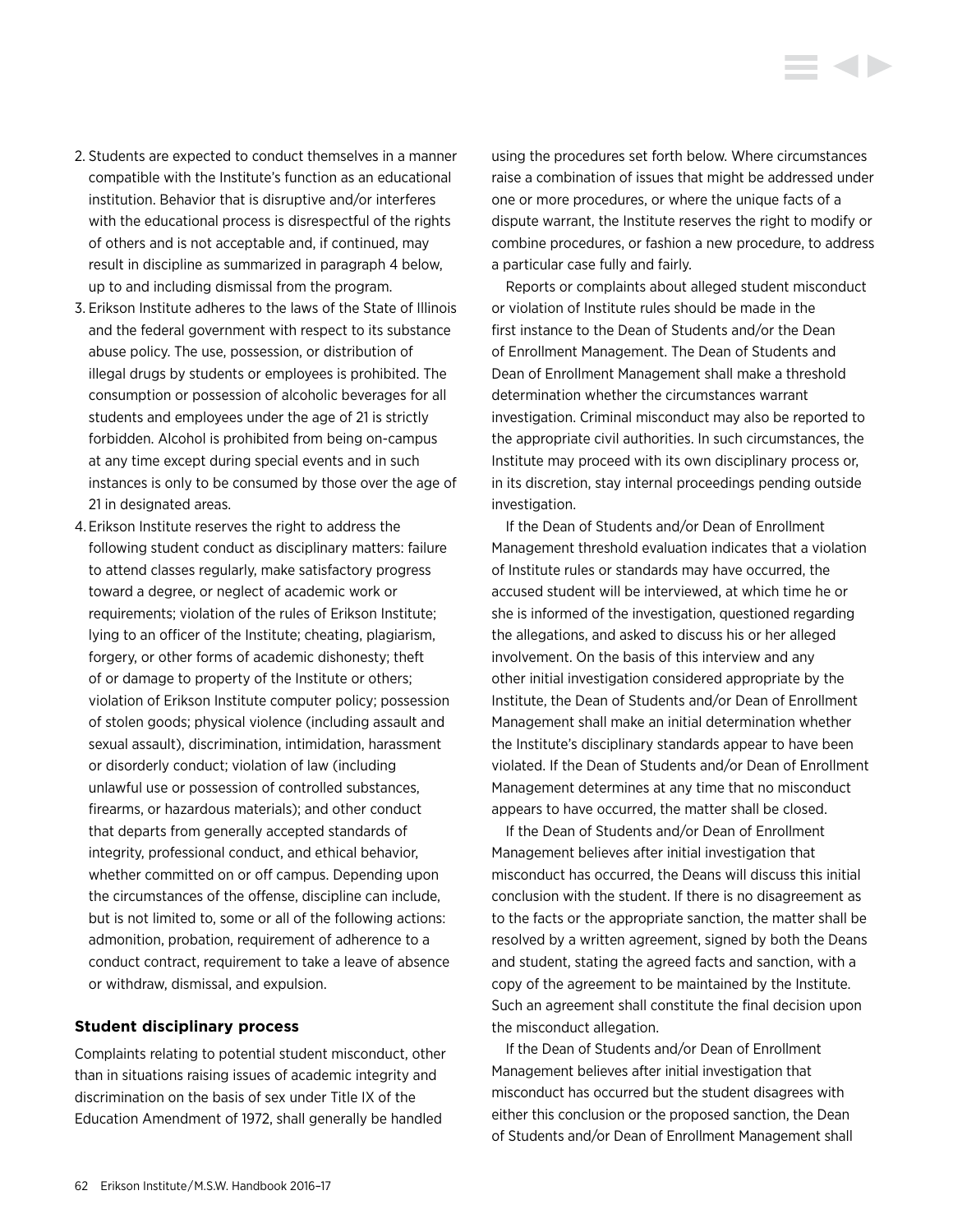prepare a memorandum summarizing the results of the initial investigation, discussions to date with the student, and sanction being proposed. This memorandum shall be delivered to the Senior Vice President for Academic Affairs/Dean of Faculty or delegate for further proceedings. Depending upon the circumstances of the allegation, the Senior Vice President for Academic Affairs/Dean of Faculty or delegate shall implement either an administrative or committee review process, the choice of which shall be made at the discretion of the Senior Vice President for Academic Affairs/Dean of Faculty or delegate.

If an administrative review is chosen, that review shall be delegated to a member of the Institute administration (other than the Dean of Students and/or Dean of Enrollment Management) or to an outside investigator chosen by the Institute. The administrative investigator shall investigate the circumstances of the complaint by interviewing the student, the complainant (if any), and witnesses, as well as by reviewing documents and conducting other investigation deemed appropriate. The student shall be afforded an opportunity to meet with the administrative investigator and supply written materials and documents justifying the student's position. This administrative review is a factfinding and dispute resolution process, not an evidentiary hearing, and no witness or party to the complaint has the right to personally confront other witnesses/parties or to question them directly. Attorney involvement in interviews or in the administrative investigative process may, but need not, be permitted at the discretion of the Institute. After concluding the administrative investigation, the administrative investigator shall prepare a written recommendation discussing the alleged misconduct and sanction proposed by the Dean of Students and/or Dean of Enrollment Management and the facts that the investigator has found. This recommendation shall be made to the Senior Vice President for Academic Affairs/Dean of Faculty or delegate for final resolution of the matter. The decision of the Senior Vice President for Academic Affairs/Dean of Faculty or delegate is final.

If a committee review is chosen, the Institute, through its Senior Vice President for Academic Affairs/Dean of Faculty or delegate, shall appoint an *ad hoc* committee of three members to investigate the complaint. The committee members should include Institute faculty members or administrators and may, but need not, include a current student; one of the committee members should be designated by the Institute as chair. The committee should investigate the circumstances of the complaint by interviewing the student, any complainant, and witnesses, as well as by reviewing documents and conducting other investigation deemed appropriate. The accused student shall be afforded an opportunity to meet with the committee and supply written materials and documents justifying the student's position. The committee review contemplated is a fact-finding and dispute resolution process, not an evidentiary hearing, and no witness or party to the complaint has the right to personally confront other witnesses/parties or to question them directly. Attorney involvement in committee interviews or the investigative process may, but need not, be permitted at the discretion of the Institute. After concluding the investigation, the committee shall prepare a written recommendation discussing the alleged misconduct and sanction originally proposed by the Dean of Students and/or Dean of Enrollment Management and the facts that the committee has found; this recommendation shall be made to the Senior Vice President for Academic Affairs/Dean of Faculty or delegate for final resolution of the matter. The decision of the Senior Vice President for Academic Affairs/Dean of Faculty is final.

At any point during the disciplinary process, the process may be ended by agreement of the student and Institute, with any such resolution to be memorialized in a written agreement signed by the student and Institute.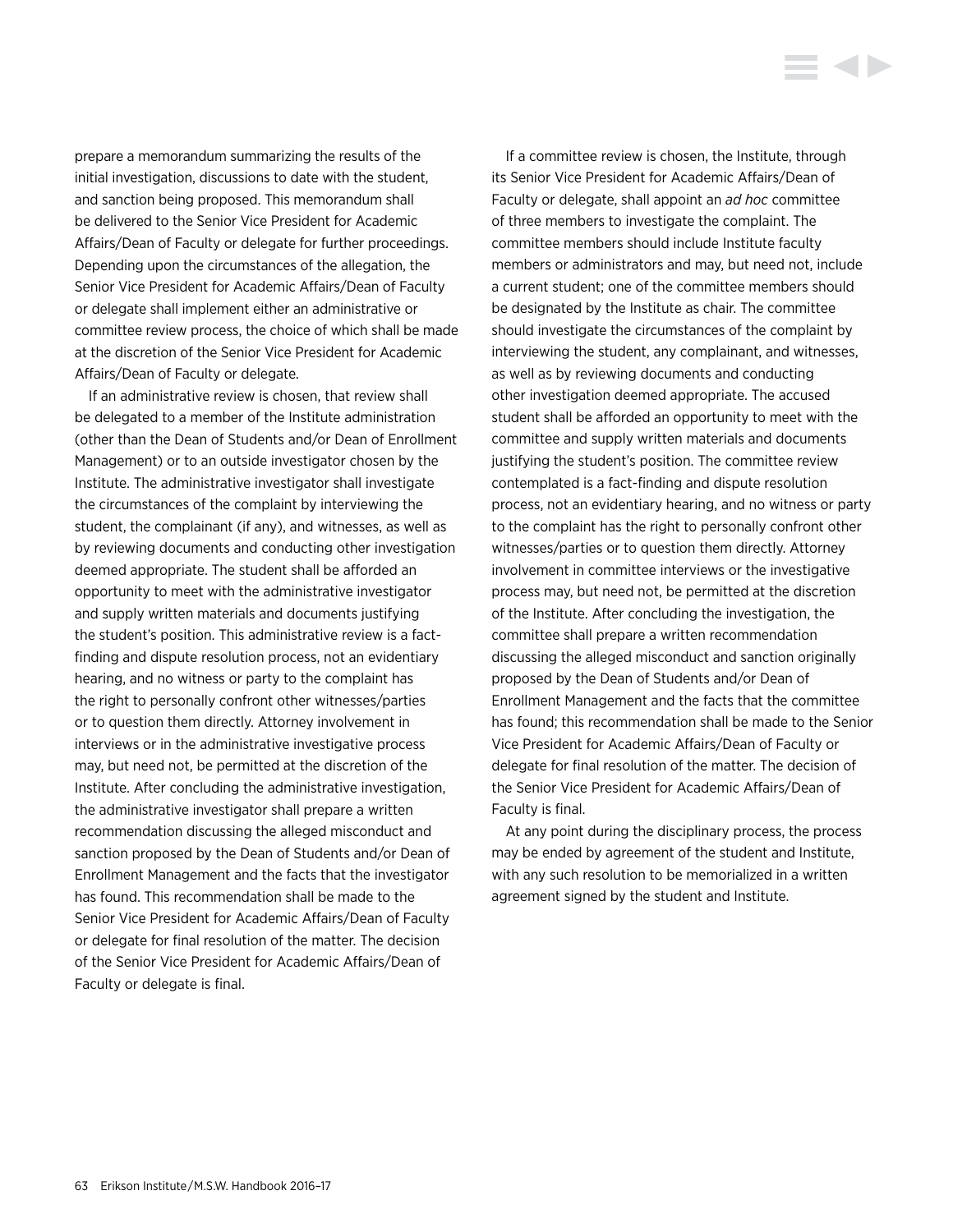# Financial aid

Erikson participates in the William D. Ford Direct Loan (Direct Loan) program through the U.S. Department of Education, which provides need-based and non-needbased student loans. Students must meet the Department of Education's eligibility requirements in order to receive student loans. Erikson also offers need-based grants as well as a limited number of competitive scholarships and fellowships. Financial aid, including scholarships and grants, is not automatically renewable—students must reapply each year.

## Financial Aid Award Eligibility

## **Master's degree programs**

Students enrolled in Erikson's master's degree programs may be eligible for one or a combination of the following forms of financial aid:

- Cari B. Sacks Scholarship
- Harris Leadership Fellowship
- Harris Excellence Scholarship
- Barbara T. Bowman Scholarship
- Barbara Bowman Fellowship in Early Education and Social Justice
- Pelino Family Scholarship
- Anne Searle Bent Scholarship
- Edward Neisser Memorial Scholarship
- Erikson need-based grant
- TEACH Grant (for students enrolled in the M.S. in Early Childhood Education leading to initial early childhood teaching license and bilingual/ESL endorsement)
- Federal Stafford unsubsidized loan
- Federal Graduate PLUS loan
- Alternative loans available through private lenders

To be considered for any of the above financial aid award programs, with the exception of the Federal Stafford unsubsidized loans, students are required to submit the following forms:

- 1. Free Application for Federal Student Aid (FAFSA). Erikson's school code is G35103.
- 2. Erikson Financial Aid Application form

## **Graduate certificate programs**

Student enrolled in Erikson's certificate programs may be eligible for one or a combination of the following forms of financial aid:

- Erikson Infant Specialist/Infant Mental Health scholarships
- Pelino Family Scholarships
- Federal Stafford unsubsidized loan
- Federal Graduate PLUS loan
- Alternative loans available through private lenders

The respective certificate program faculty awards scholarships for the certificate programs. To be considered for the loan programs, with the exception of the Federal Stafford unsubsidized loans, students are required to submit the following forms:

- 1. Free Application for Federal Student Aid (FAFSA). Erikson's school code is **G35103.**
- 2. Erikson Financial Aid Application form

## **Federal Direct Stafford Loans**

Stafford Unsubsidized Loans (non-need based): Stafford unsubsidized loans accrue interest upon disbursement of the loan and students are responsible for paying the interest on the loan while enrolled. Students may opt to defer interest payments during the period of enrollment by adding the accrued interest to the loan principal (also known as capitalization of interest). Please note that capitalization generally results in more interest paid over the life of the loan. Stafford unsubsidized loans are available to eligible borrowers regardless of financial need. Eligible borrowers are graduate students who are enrolled at least half-time (3 credits). The annual loan limit on Stafford unsubsidized loans is \$20,500 for students enrolled in the master's and graduate certificate programs. The interest rate on Stafford unsubsidized loans disbursed July 1, 2016–June 30, 2017 is a fixed 5.31%.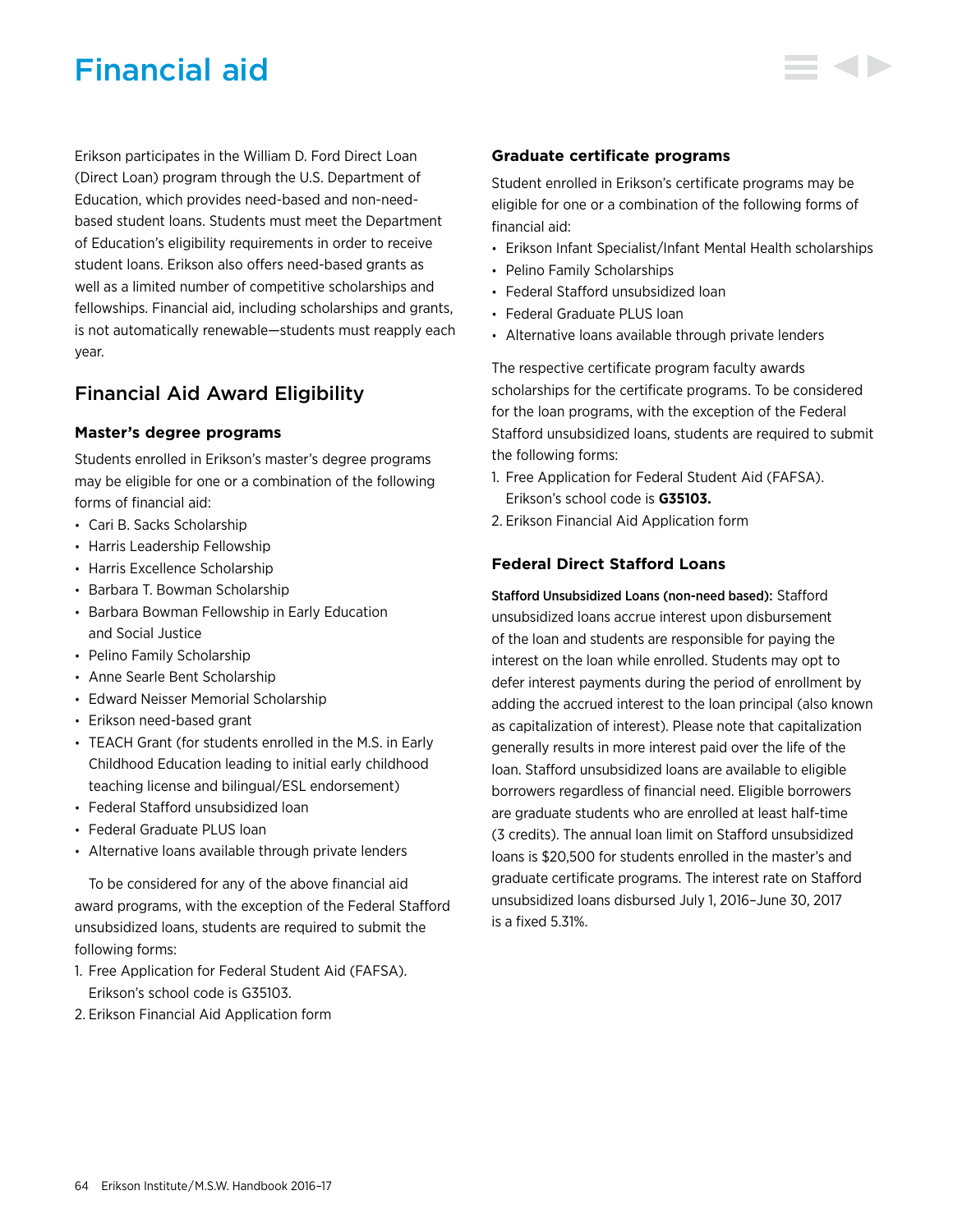## **Graduate PLUS Loan**

This federal loan program was authorized as part of the Deficit Reduction Act of 2005. Repayment on Graduate PLUS loans begins 60 days following the disbursement of the loan; however, students enrolled at least half-time (3 credits) are eligible for deferment. Interest begins to accrue upon disbursement. Graduate PLUS loans are available to eligible borrowers with financial need based upon their FAFSA information. The maximum award amount is the difference between the total cost of education minus all financial aid for which the student is eligible. Borrowers must pass a simple credit check. The interest rate on Direct Graduate PLUS loans disbursed July 1, 2016–June 30, 2017 is a fixed 6.31%.

#### **Master Promissory Note (MPN)**

To receive Stafford unsubsidized and/or Graduate PLUS loan funds, students must complete a Master Promissory Note (MPN). Students who receive Stafford and Graduate PLUS loans must complete a separate MPN for each program. Erikson utilizes multi-year MPN's which means that you have to complete the promissory note only once. No federal loan funds will be disbursed without a completed and approved MPN.

#### **Loan counseling**

All students who accept a federal student loan must complete loan entrance counseling before receiving loan funds and loan exit counseling before leaving Erikson. Failure to complete exit counseling will result in a hold on the student's account, which will prevent the student from receiving her/his transcripts, diploma, and/or certificate of completion.

## **Teacher Education Assistance for College and Higher Education (TEACH) Grant**

The TEACH Grant program provides up to \$4,000.00 per year, for up to two years (maximum \$8,000) in grants to teacher candidates who:

- 1. are enrolled in the M.S. in Early Childhood Education leading to early childhood teaching license and bilingual/ESL endorsement;
- 2. plan to teach full-time in high-need subject areas; and
- 3. plan to teach at schools that serve students from low-income families.

Note: You may access the U.S. Department of Education's list of schools serving low income students and the directory of high-need subject areas through the TEACH Grant page in the Student Services section of *my.erikson.edu*.

TEACH Grant recipients agree to teach for at least four years within eight years of finishing their degree program and to teach high-need subjects in designated schools that serve low-income students. If you do not complete the four-year teaching obligation, your grant will convert to an unsubsidized loan, which you will have to repay with interest calculated back to the date the funds were disbursed.

TEACH Grant recipients must sign a TEACH Grant Agreement to Serve (service agreement) and complete a loan counseling session for each financial aid award year that the award is disbursed. When you sign the service agreement, you are agreeing to the repay the grant as a Federal Unsubsidized Stafford loan, with interest accrued from the date the grant funds were first disbursed, if you do not complete the teaching service requirement. Once a TEACH Grant is converted to a loan, it cannot be converted back to a grant.

You may request cancellation of all or part of your TEACH Grant award. If you request cancellation before the first day of the payment period or within 14 days after your TEACH Grant has been disbursed to your Erikson student account, Erikson will return the funds and they will not be converted to a Federal Unsubsidized Stafford loan.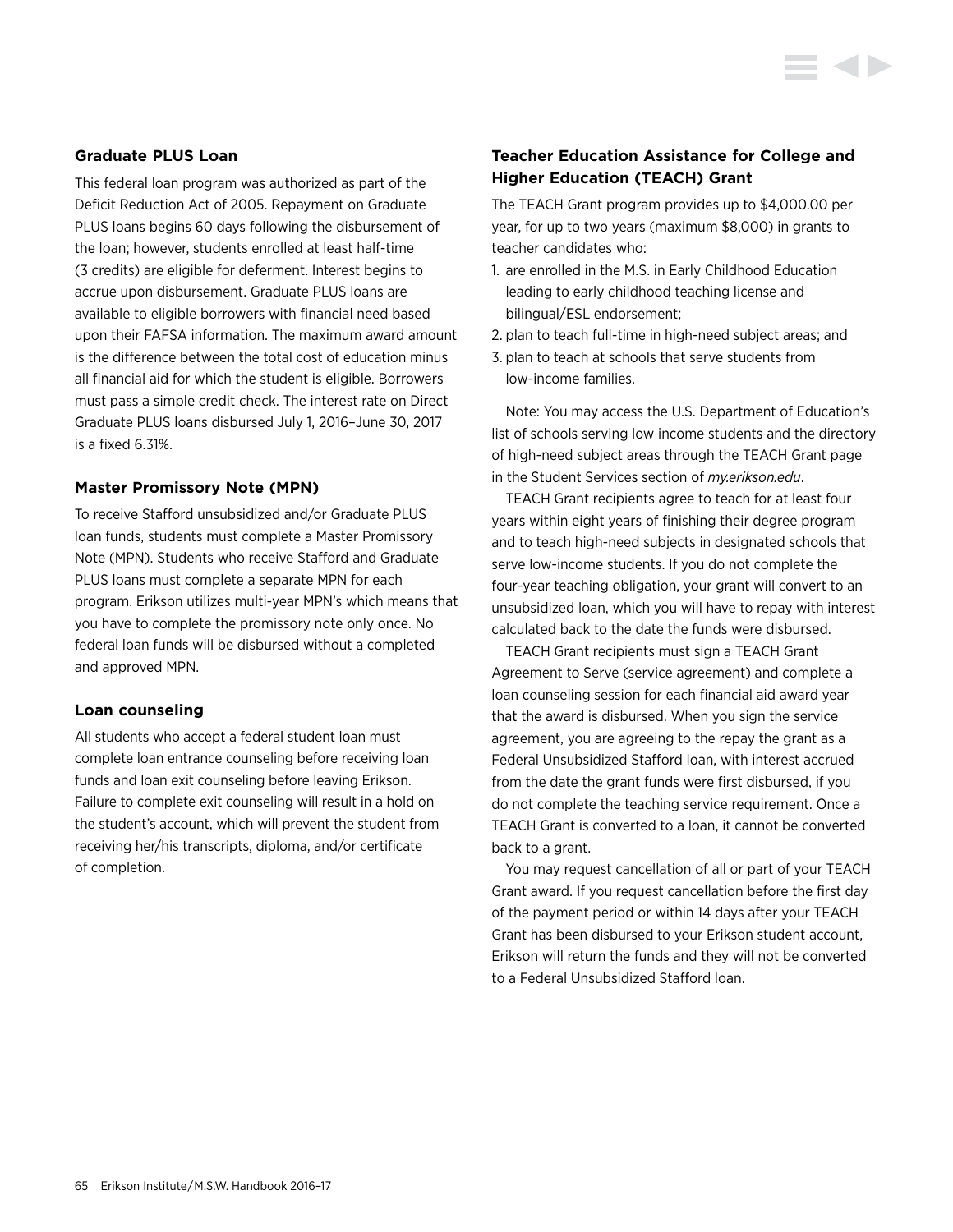TEACH Grant awards are disbursed in equal amounts over two or three terms, with the maximum \$4,000 award divided by the appropriate number of terms. The maximum award for each respective term is calculated based on the following:

| <b>Registered credits</b>                  | Amount of award |
|--------------------------------------------|-----------------|
| Full-time (6 or more credits)              | 100%            |
| $\frac{3}{4}$ -time (4.5 – 5.5 credits)    | 75%             |
| $\frac{1}{2}$ -time (3 – 4 credits)        | 50%             |
| Less than $\frac{1}{2}$ -time (<3 credits) | 25%             |

To be eligible for a TEACH Grant, you must:

- Be a U.S. citizen or eligible non-citizen
- Be enrolled in or plan to enroll in the M.S. in Early Childhood Education leading to initial teaching license and bilingual/ESL endorsement
- Maintain a minimum cumulative grade point average of 3.25
- Complete TEACH Grant counseling and sign a TEACH Grant Agreement to Serve each year at *<www.teach-ats.ed.gov>*
- Complete the FAFSA although you do not have to demonstrate financial need to be eligible

## **Award notification**

Students who have completed all financial aid application materials will receive an award letter detailing their eligibility for need-based grants, scholarships, and/or loan assistance. You will be notified in writing of any changes in your financial aid eligibility due to a change in enrollment status.

Financial aid is available for summer term if the student is enrolled at least half-time. Need-based grants are not available for the summer term. Summer term is considered the first term of the academic year for financial aid purposes; therefore, students who wish to receive financial aid for the summer term must complete financial aid application materials for the following academic year (i.e. forms for 2016–17 to receive aid for summer 2016).

## **Disbursement of financial aid**

Scholarships and grants are applied directly to tuition accounts at the beginning of each term. Scholarship and grants awards are based on an assumption about the number of credit hours the student will take each term and may be adjusted if the student enrolls for a different number of credit hours.

Student loans are disbursed at the beginning of each term, assuming all necessary paperwork and entrance counseling have been completed. The loan funds will be applied first to any outstanding tuition and/or fees not covered by scholarships, grants, or other resources. If the loan funds are in excess of the current term's tuition and fee charges, you will receive a refund check from Erikson Institute within 14 days of the loan funds being applied to your tuition account.

You may refuse a loan disbursement within 14 days by notifying the Financial Aid Office in writing. The loan funds will be returned to the Department of Education.

If you wish to change the amount of financial aid you have accepted, you must notify the Financial Aid Office in writing of the changes you wish to make.

## **Return of Title IV funds**

If you withdraw from Erikson Institute during an academic term and have received a federal student loan or TEACH Grant for that term, you may be required to return a portion of the disbursed funds to Erikson Institute or to the Department of Education as required by federal regulation. This policy is separate and distinct from Erikson's tuition refund policy, which may also apply.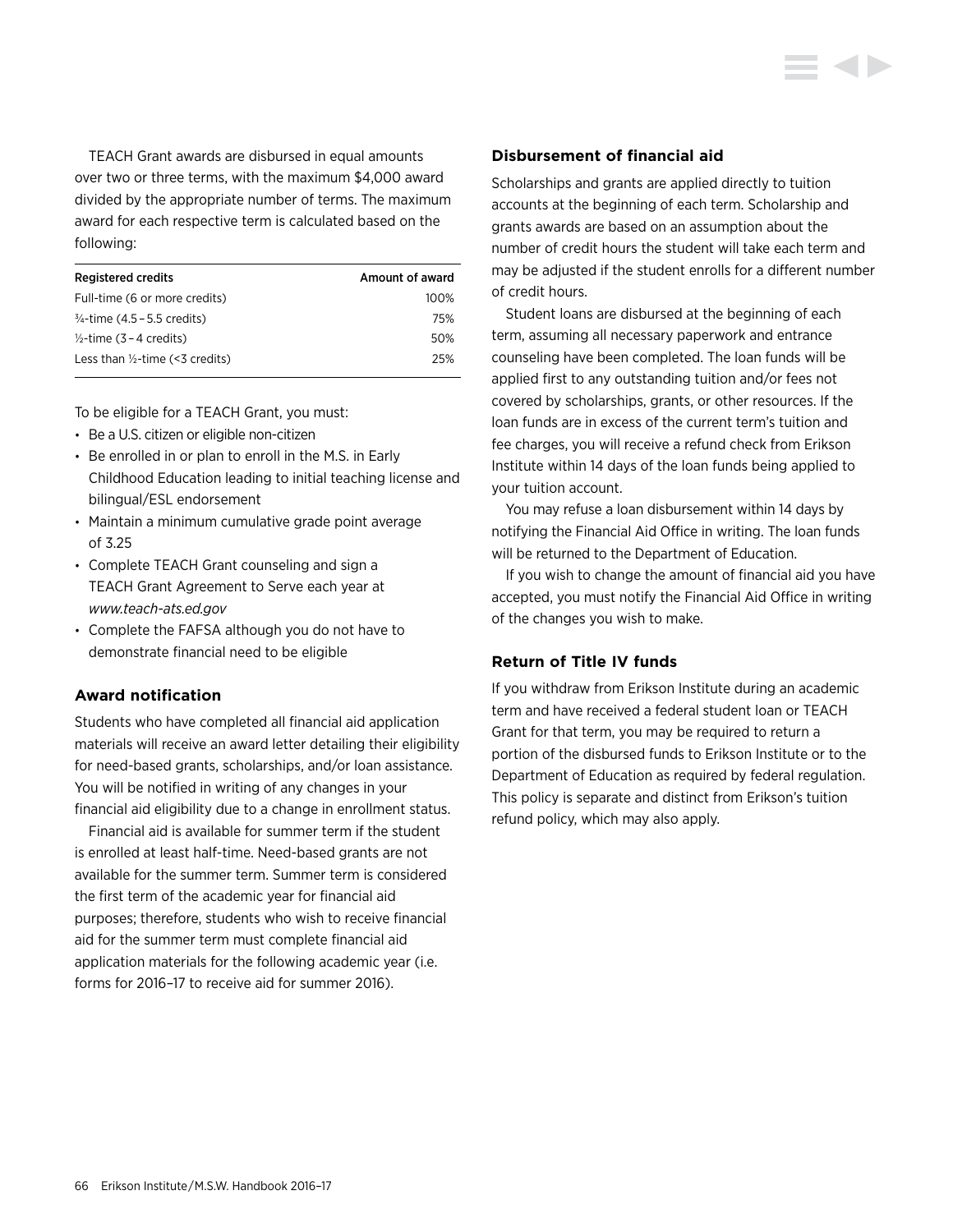## **Return of Erikson fellowships, scholarships and need-based grants**

Funding for Erikson's fellowship, scholarship and needbased grant programs is provided by the generous gifts of donors and Erikson supporters. The Institute takes seriously its responsibility to conscientiously award and monitor its limited fellowship, scholarship and need-based grant funds. Students who withdraw from a course or all courses, regardless of the circumstances of the withdrawal, are required to pay back 100 percent of the Erikson fellowship, scholarship or need-based grant award for the term. The funds may be re-awarded for future enrollment in the courses, contingent upon the student retaining her/his eligibility for the specific award program.

## **Satisfactory academic progress**

To be eligible for Title IV financial aid, a student must make satisfactory academic progress (SAP) toward completion of a degree or certificate as follows:

#### 1. Grade Point Average requirement

To graduate, all master's students are required to have a cumulative grade point average (GPA) of at least 3.0 with no more than two C+, C, or C− grades. Certificate program students are required to have a cumulative grade point average of at least 3.0 with no more than one C+, C, or C− grade, and a grade of B or better in internship courses.

A student's cumulative GPA is defined as the total quality points earned (refer to Erikson's grading system details in the Student Handbook for quality points earned for grades included in GPA calculations) divided by total hours attempted.

*Incomplete, Withdrawal, and missing grades:* Grades of I (Incomplete), W (Withdrawal) and missing grades are not included in the calculation of the GPA. Grades of WF (Withdrawal, fail) and NG (No grade submitted) are included in the calculation of the GPA and earn 0 quality points, therefore negatively impacting Satisfactory Academic Progress evaluations.

*Repeated Courses:* Only the grade earned in the most recent repeated course is used in the calculation of the GPA.

*Transfer credits:* Erikson rarely accepts transfer credits from another institution, and in such cases transfer credits are recorded and calculated in the GPA.

To ensure that this requirement will be met, students must achieve the minimum cumulative grade point averages below according to the student's program length:

| By the end of         |            |             |            |
|-----------------------|------------|-------------|------------|
| <b>Program option</b> | First year | Second year | Third year |
| Master's              |            |             |            |
| 2-year student        | 3.0        | 3.0         | na         |
| 3-year student        | 2.5        | 3.0         | 3.0        |
| 4-year student        | 2.5        | 3.0         | 3.0        |
| <b>Certificate</b>    | 3.0        | 3.0         | na         |

#### 2. Credit hour completion requirement

Students must make progress toward completion of the degree by satisfactorily completing a minimum number of credit hours per academic year as follows:

|                       | By the end of |             |            |             |
|-----------------------|---------------|-------------|------------|-------------|
| <b>Program option</b> | First year    | Second year | Third year | Fourth year |
| M.S.W.                |               |             |            |             |
| 2-year student        | 30            | 60          | na         | na          |
| 3-year student        | 12            | 36          | 60         | na          |
| 4-year student        | 12            | 22          | 37         | 60          |

If a student changes program options, she/he is required to have completed the minimum number of credit hours for the program in which she/he was enrolled at the end of the period that is being monitored.

Erikson Institute rarely accepts transfer credits from another institution, and in such cases transfer credits are counted toward the credit hour completion requirement. If a student repeats a course, both enrollments are calculated in the credit hour completion rate. If a student withdraws from a course after the add/drop period, the student will receive a grade of 'W' or 'WF' depending on the date of withdrawal. Grades of 'W' and 'WF' are considered an unsuccessful attempt in the credit hour completion rate. If a student has a grade of 'I' or 'NG', the grades are considered an unsuccessful attempt in the credit hour completion rate until the course has been successfully completed and a final passing grade has been posted.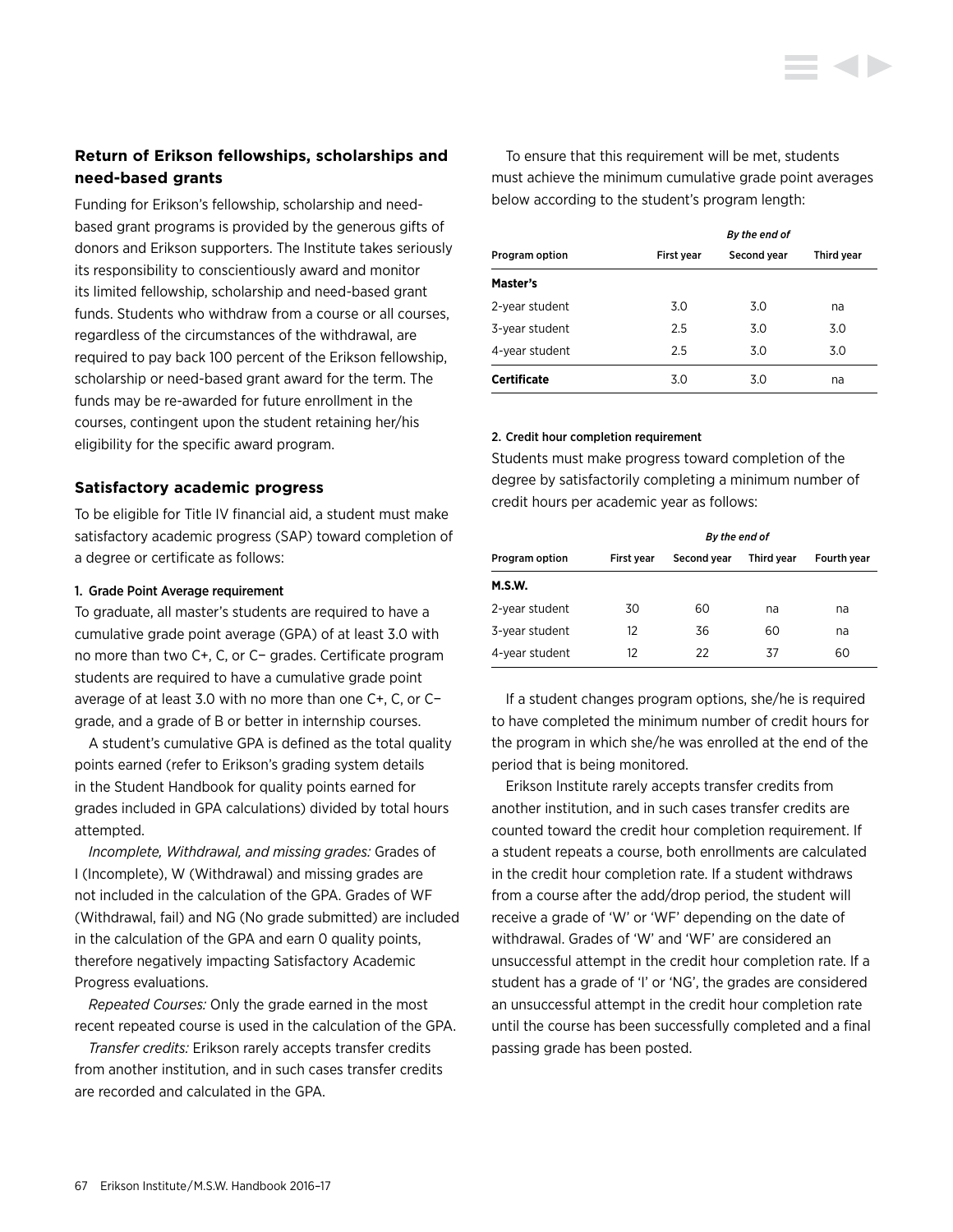#### 3. Maximum time frame for program completion

Students must complete the master's degree program within five years of entering the program. Certificate programs must be completed within three years.

#### 4. Schedule for monitoring progress

Each Title IV aid recipient's progress relative to credit hours earned, cumulative grade point average and maximum time frame for program completion will be monitored once per academic year at the end of the summer term.

#### 5. Denial of financial aid

Students who do not meet the minimum standards for satisfactory academic progress will be notified in writing and will be ineligible for Title IV financial aid for subsequent enrollment periods, even if the student is allowed to register for classes.

## 6. Regaining eligibility

If a student is denied Title IV assistance because she/he has not maintained satisfactory academic progress, courses must be taken at the student's expense until the student's progress meets all requirements of this policy.

#### 7. Repeated course work

If a student retakes a previously *failed* course, the repeated course will be included in the student's Title IV enrollment status and Title IV funds will be available to pay for the repeated course. If a student retakes a previously *passed* course, one repetition of the repeated course will be included in the student's Title IV enrollment status and Title IV funds will be available to pay for the repeated course.

All repeated courses affect financial aid satisfactory academic progress calculations. A repeated course along with the original attempt must be counted as attempted credits.

#### 8. Appeals

If a student has experienced unusual circumstances that have negatively affected his or her academic progress, a written appeal may be submitted to the Dean of Enrollment Management. The appeals process is reserved for situations outside the student's control, such as family catastrophe, illness, and other special circumstances. In order for the appeal to be considered, a student must submit information regarding why she/he failed to make satisfactory academic progress and what has changed in the student's situation that would allow the student to demonstrate satisfactory academic progress at the next evaluation.

Appeals will only be approved if the SAP review committee determines that:

- the student will be able to meet SAP standards after the subsequent payment period; or
- an academic plan is developed with the student and the faculty advisor that, if followed, will ensure that the student is able to meet SAP standards by a specific point in time.

If an appeal is granted, the student will be placed on financial aid probation for the specified period and will have her/his Title IV financial aid eligibility reinstated.

#### **In-school loan deferment**

If you have federal student loans from prior years, you may be eligible to defer repayment of those loans if you are enrolled for at least 3 credits at Erikson. We work with National Student Clearinghouse to automatically notify your lenders of your enrollment status. If you wish to request a deferment, you should contact your lender to request a deferment form and submit the form to the Associate Director, Registration and Student Records for certification.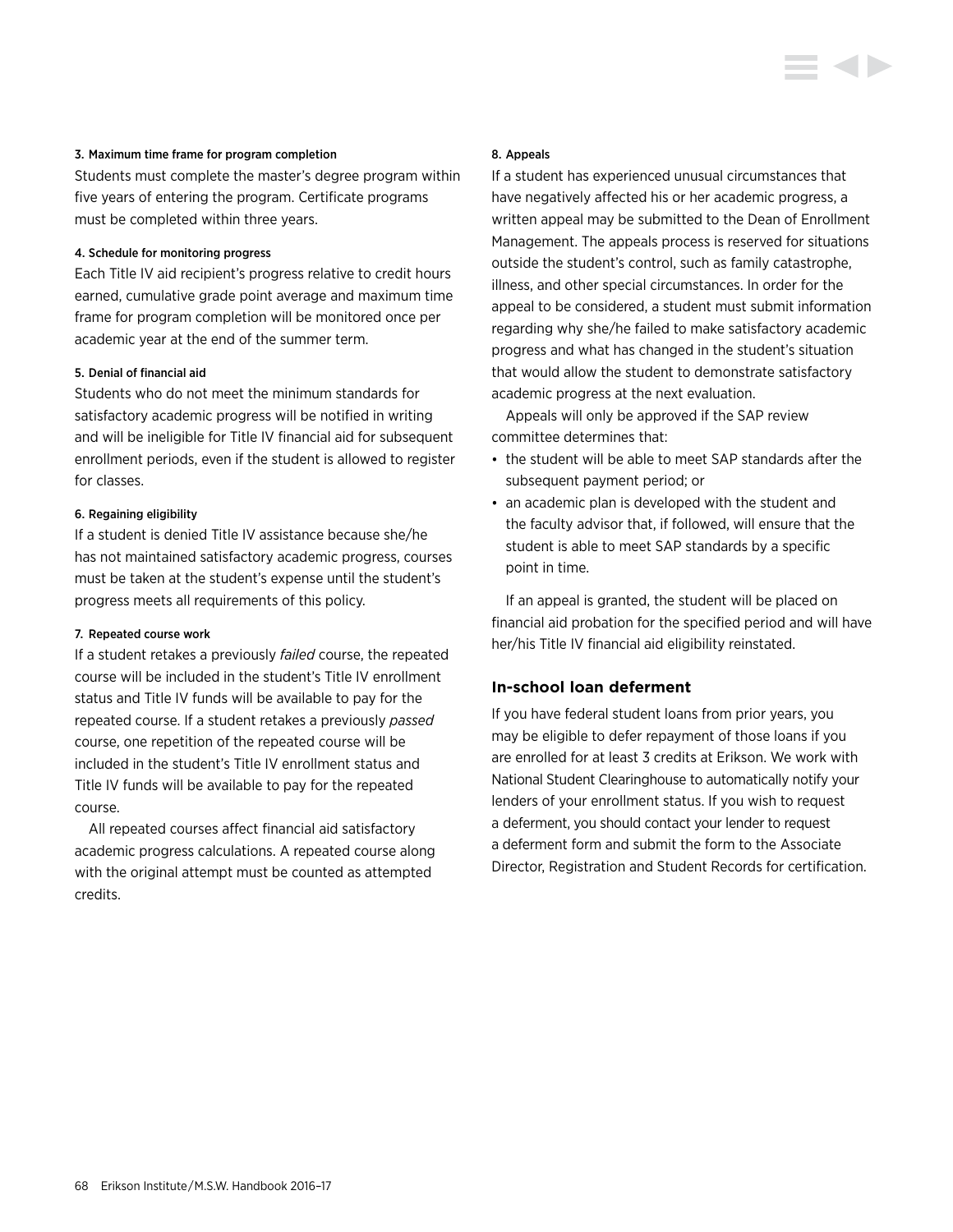# Student financial accounts

## **Tuition**

Erikson degree and certificate students are charged by the credit hour. The credit hour cost is \$1,000 for Summer 2016, Fall 2016, and Spring 2017.

#### **Fees**

Degree and certificate students are responsible for the following fees.

#### *One time fees*

| Matriculation fee (non-refundable)   |       |
|--------------------------------------|-------|
| Ph.D. and Master's                   | \$150 |
| Certificate                          | \$100 |
| Due with enrollment into the program |       |
| Application for degree conferral fee |       |
| Master's                             | \$175 |
| Due with graduation application      |       |
|                                      |       |

#### *Recurring fee*

| <b>Student services fee</b> | \$600 |
|-----------------------------|-------|
|                             |       |

## **Making payments**

Unless otherwise noted, tuition is due on the last day of the add/drop period for each term. Online credit card payments can be made through *my.erikson.edu*. Payments may also be mailed to the tuition payment lock box:

Erikson Institute 3755 Paysphere Circle Chicago, IL 60674

If by the end of the add/drop period a student has failed to pay in full, submit a payment plan with fee and first payment, or submit all necessary paperwork to receive a Department of Education loan, she/he will incur a \$100 late payment fee. Failure to make payment within three weeks of a late fee being applied may result in being de-registered from classes. If a student makes payment in full after being de-registered, the faculty will review the case before she/he will be allowed to re-enroll and return to class.

Erikson Institute accepts any of the following: personal checks, money orders, Discover, MasterCard, or Visa. There will be a \$25 fee for all returned checks. If a student incurs

two insufficient funds fees, personal checks will no longer be accepted from that student and future payments must be made with a certified or cashier's check.

## **Payment plans**

Students have the option of enrolling in a payment plan. The fee for this service is \$15 per semester. Payment plan worksheets are available through *my.erikson.edu.* Signed worksheets and first payment are due on the last day of the add/drop period for the given term. Thereafter, payments are due on the 15th of the month with the last payment due before the end of classes. Payment plans are an excellent alternative for students who cannot afford to pay an entire semester's tuition at once or do not want to take out student loans. However, it is very important that students analyze their financial situation before agreeing to make monthly payments. Students will incur a \$25 late fee for each late payment.

## **Employer payments**

If an employer is reimbursing a student directly for tuition, the student is responsible for all Erikson tuition costs, which are due on the last day of the add/drop period for the term. If an employer is paying Erikson directly for a student's tuition, the student is responsible for providing the Financial Analyst with a typed statement on business stationery stating what portion of the tuition is covered and when Erikson Institute will receive payment. This statement and any uncovered portion of tuition are due on the last day of the add/drop period for the term.

## **Collections**

Erikson Institute makes every attempt to assist students with financing their education. In instances where an account becomes delinquent, Erikson Institute will send the student's account to a collection agency. Students are responsible for any and all legal fees or collection agency fees related to their delinquent accounts. To avoid this, we encourage students to pay on time and notify the Financial Analyst immediately if she/he is unable to make a payment due to extenuating circumstances so other arrangements can be made.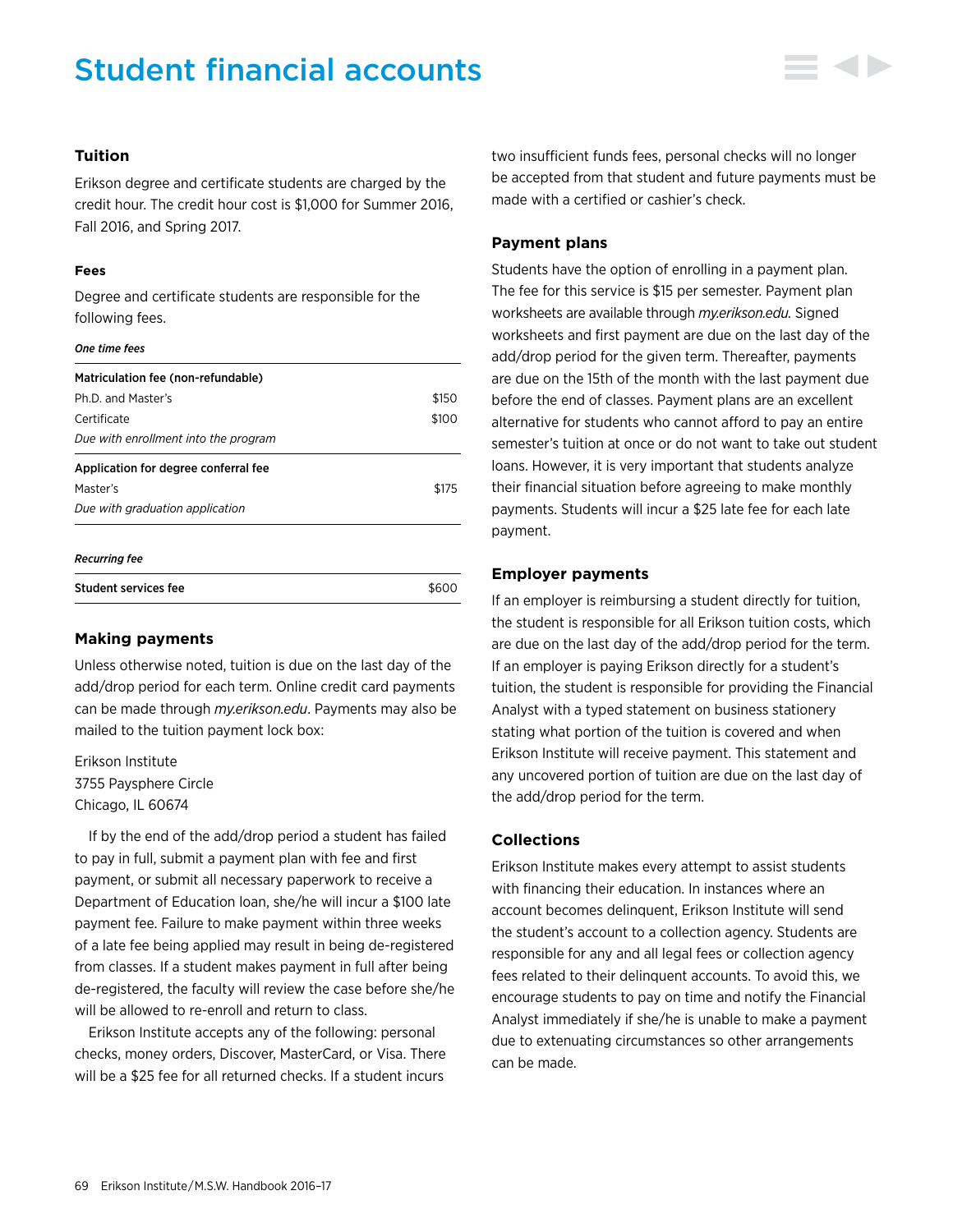## **Tuition refund policy**

Students who withdraw from classes may be entitled to a refund of a portion of tuition according to the policy and refund schedule described below. Only tuition may be refunded; all fees will be due as charged regardless of when refund requests are submitted. In order to obtain a refund, students must officially withdraw from classes through the Registration and Student Records Office. Students must officially withdraw from a class or classes for which they seek a refund; the Institute does not automatically withdraw students from classes even if a student fails to attend the class. Refunds will be calculated based on the date the required paperwork was submitted to the Associate Director, Registration and Student Records, not on the last day of class attended. Therefore, it is imperative that students see the Associate Director, Registration and Student Records immediately upon dropping a class, dropping the program, or changing programs. Meeting with your adviser does not constitute meeting with the Associate Director, Registration and Student Records. Refunds will be calculated according to the following schedule:

| <b>Effective Date of Withdrawal</b> | Percentage of Refund |
|-------------------------------------|----------------------|
| End of add/drop period              | 100%                 |
| Second week of term                 | 75%                  |
| Third week of term                  | 50%                  |
| Fourth week of term                 | 25%                  |
| Fifth week of term or later         | 0%                   |

If a student withdraws and is on a payment plan, the balance of the tuition becomes due immediately. The Institute will not grant a refund if a student withdraws or is forced to withdraw from a course for disciplinary reasons, including violation of the Institute's academic dishonesty policy.

#### **Release of financial information**

It is Erikson Institute's policy not to release any financial information to any third party. If you would like a third party to have access to your financial information, please provide the Financial Analyst with written permission. Your written permission must clearly designate each third party to whom you wish to permit release of your financial information. The Institute will honor your written permission for the remainder of the academic year in which you submit the request. If you wish to grant permission for access to your financial information for a subsequent academic year, you must submit an additional written request for the subsequent year. You may withdraw permission at any time by submitting a request for withdrawal in writing to the Financial Analyst, who will make every effort revoke the permission as soon as possible but may require until the end of the academic year to do so.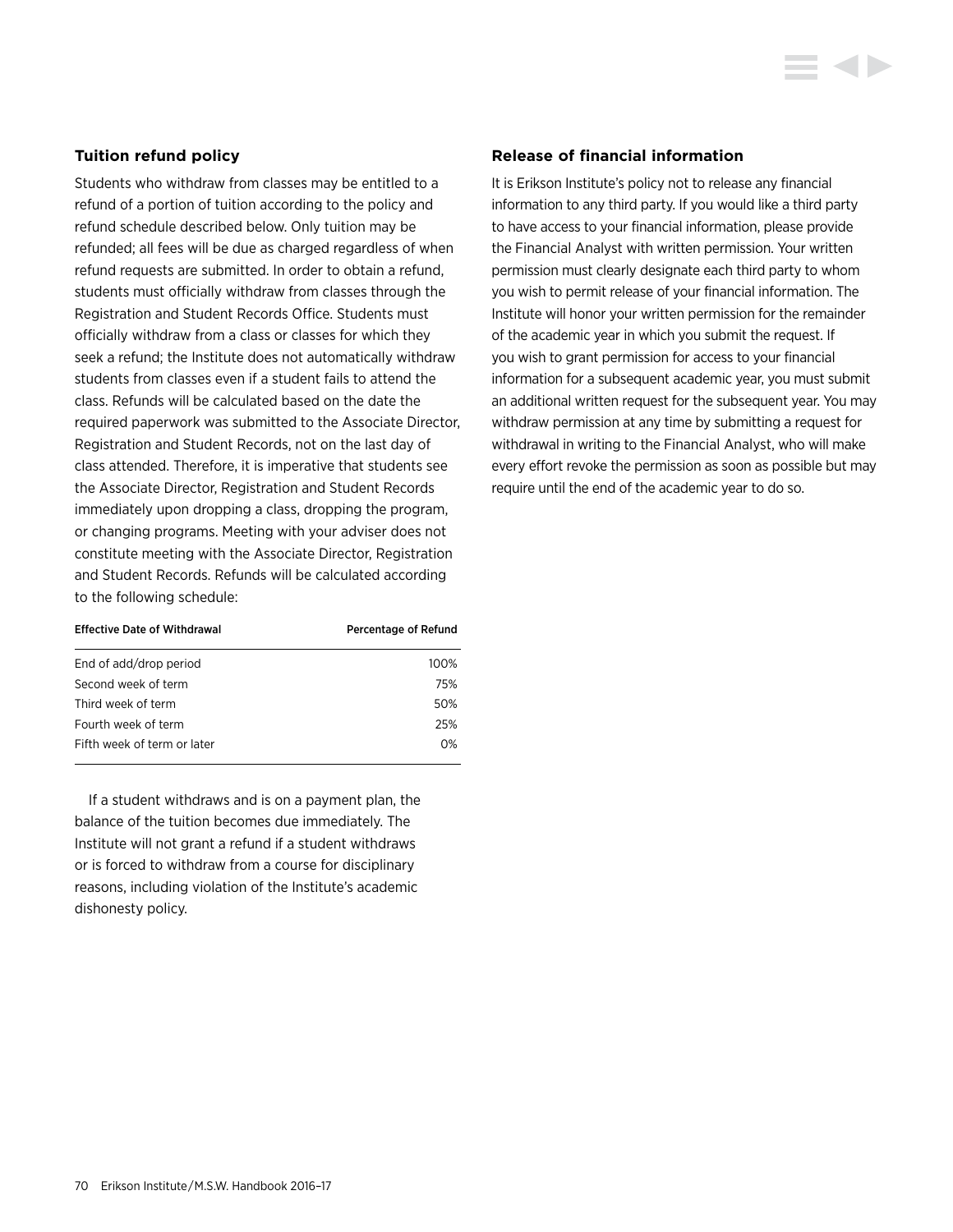## Student resources

## **Academic Success Center**

Becoming a competent writer is a critical component of professional development, and writing is an integral part of students' academic work at Erikson. Students enter Erikson's degree programs with different levels of experience with academic writing. The Academic Success Center (ASC) provides writing and study skill support for all on campus and online master's students.

The Center consists of four components:

- 1. The ASC web site (*asc.erikson.edu*);
- 2. An on-campus writing center in the library;
- 3. An online support option via asc@erikson.edu; and
- 4. The Pick Writing Program, which provides individual and group support to students, including tutor-led peer study groups.

All students are encouraged to review the Learning Tools site on my.erikson to explore different kinds of technology support for reading and writing, including Read & Write Gold. ASC and Library staff are available to help students navigate this site.

The academic needs of all incoming students will be informally assessed on the basis of their written application, academic transcripts, letters of recommendation, and interview with a faculty member. Based on this information, the admissions committee may make a recommendation that the student attend a 4-week Summer Writing course and/or attend individual or group writing support sessions during the academic year.

In the summer course, students get a head start on some of the reading and writing that will be required in the master's program courses. The summer writing course is also available to incoming master's students who have not been given a recommendation to take the course, but who would like to participate voluntarily. Students who are taking the class are asked to make a commitment to attend all sessions.

Students who are assigned to an individual tutor will work with that person throughout their first semester and possibly throughout their first academic year. Tutor meetings are generally one-on-one depending on what makes sense, and sessions typically last one hour.

All writing tutors are equipped to support students with the ideal process of graduate level academic writing, which includes: building overall competence and skill, developing

confidence in their capacity to write successfully, active reading/annotating, outlining, writing drafts and reflecting. See page 32 for course descriptions.

### **Advising**

Academic and professional advising are central to the M.S.W. students' educational experiences at Erikson. Consistent with Erikson's current relationship-based advising model, academic and professional advising for M.S.W. students is integrated into the weekly Supervision Seminar that takes place concurrently with the foundation and concentration field placements. The M.S.W. faculty member assigned to facilitate each seminar will typically also serve as the official faculty advisor for the students in the respective seminar. Students may schedule individual appointments with their advisor as needed.

Three-year students have a monthly group advising meeting in the first year when they are not in the field which is facilitated by an M.S.W. faculty member. The group advising serves as a place to explore the students' growing identities as developmentally-informed social workers, respond to students concerns, and engage students in thinking about ways to tap into their interests and participate with the larger Erikson community.

Professional advising for M.S.W. students will be further supported through the Field Education and Career Counseling office. Field liaisons, all of whom will have an earned M.S.W. and professional experience in the field, will be assigned to each student. The liaison will visit each student's field site in order to ensure that the field experience meets the student's, the field site's and Erikson's expectations.

Additionally, other M.S.W. faculty, the Enrollment Management team, and the Dean of Students are available to consult with to ensure students' academic and professional concerns are addressed. Students with personal concerns may meet with their advisor, M.S.W. faculty, or the Dean of Students as needed to facilitate connection with resources outside of Erikson.

## **Campus safety and security**

Erikson Institute is committed to promoting the safety of all members of its campus community, including staff, students, and visitors. Toward this end, we post information related to campus safety and security on the campus portal,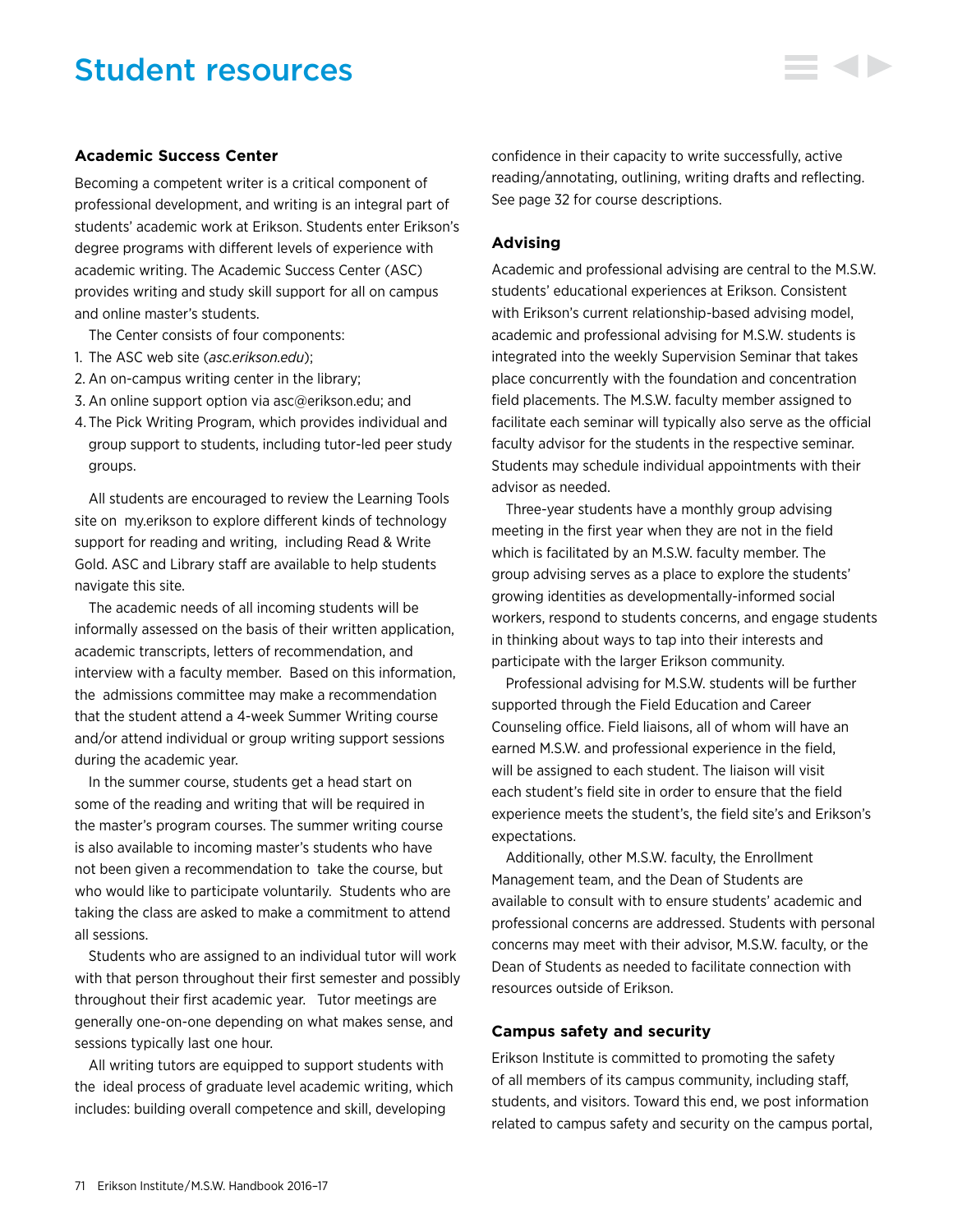my.erikson (click on "Campus Safety and Security") and on the Erikson website (see "Consumer Information," *[www.erikson.edu/consumer-information](http://www.erikson.edu/consumer-information)*. You will find four documents related to safety and security.

The *Annual Security Report* includes information concerning current policies and procedures for campus security in compliance with the Clery Act of 1998, as amended. These policies and procedures cover important topics such as reporting criminal activity, responding to emergencies, and communicating potential threats to the safety of the campus community. It describes procedures related to access to campus and security awareness. It also includes policies and procedures regarding harassment, including sexual harassment and the use of alcoholic beverages and controlled substances. The report presents crime statistics for the preceding three calendar years. We also provide consumer information about community resources related to promoting the safety of individuals, including resources for drug and alcohol abuse prevention.

The *Fire and Life Safety Manual* describes emergency procedures related to life/safety events, such as fire, bomb threats, severe weather, nuclear threats, evacuations, and other serious events.

The *Emergency Procedures Quick Reference* provides a one-page summary of the emergency procedures described in the *Fire and Life Safety Manual.* It also includes floor plans for floors two, three, and four, showing evacuation routes.

*Tips on Public Safety* offers practical advice on how to avoid becoming a victim of crime.

#### **Career services**

The Field Education and Career Counseling Department assists students with finding part- or full-time employment in the field and internship placements. Erikson maintains an electronic database of career resources on *my.erikson.edu*, including job postings that we receive from organizations seeking to employ early childhood professionals and resources on resume writing and interviewing. In addition, Erikson has an extensive network of alumni and professional contacts, whom students can contact as they seek jobs. Networking events are held at various times during the academic year.

#### **Computer and Internet access at Erikson**

The computer lab is located on the 3rd floor near the student lounge, seminar rooms and classrooms. During regular term, lab hours are 8:30 a.m. until 8:00 p.m. Staff members are available to assist students during the hours of 8:30 a.m. until 6:00 p.m. Most computers are Windows based and students have access to network printers.

In addition to the computer lab, workstations in the computer training room (adjacent to the Edward Neisser Library on the second floor) are also available to students, provided there are no special instruction sessions taking place. There are also more computer workstations available to students for regular use in the library during normal operating hours.

Network resources include full access to the Internet via a secure network, as well as online library services, printing, career resources, and online course areas.

Students requiring tutoring in computer skills and online resources should refer to the section on the library.

User IDs and passwords are obtained from the Network Administrator.

## **CTA U-Pass**

Erikson Institute participates in the University Pass (U-Pass) program through the Chicago Transit Authority (CTA), which offers eligible students a discounted pass for unlimited rides on all CTA buses and trains. The U-Pass is offered on a semester-by-semester basis. Each student will be issued a Ventra U-Pass card. Students enrolled for five or more credit hours during fall or spring semesters, or four or more credit hours during summer term, are eligible for a U-Pass for that semester/term. Please note: For Erikson students to be eligible for the U-Pass, all eligible students during a given semester will be charged for a U-Pass (approximately \$130/semester), whether or not they utilize the pass. If a student who was eligible at the beginning of a semester subsequently drops below the required credit hours during the add/drop period, the student's U-Pass will be deactivated and the fee may be refunded on a prorated basis. The U-Pass includes the student' s name, picture, and school name, and is not transferable. Additional information about the U-Pass program is available on the CTA web site at *[www.transitchicago.com/upass](http://www.transitchicago.com/upass)*.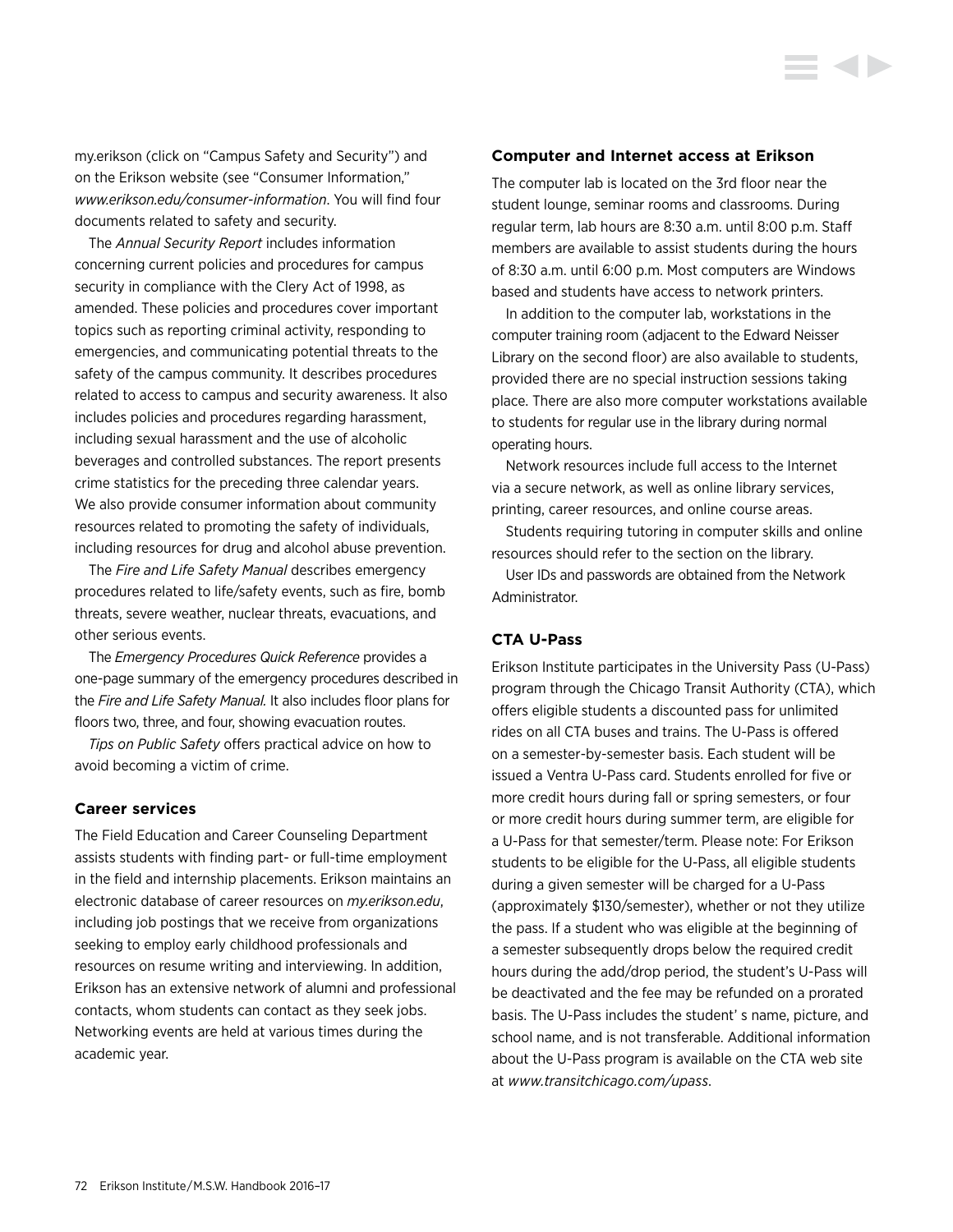Lost or stolen U-Pass card: You may apply for a replacement U-Pass by contacting the Assistant Director, Registraton and Student Records who serves as Erikson's U-Pass Coordinator. You will need to present your Erikson student ID and pay the \$50 replacement fee. A replacement U-Pass will be issued and sent to Erikson within 5–7 business days. CTA will replace lost or stolen U-Pass cards only once per academic term. Upon receipt of the replacement card, you will be notified via email to pick up the U-Pass.

Defective, damaged or demagnetized U-Pass card: If the CTA fare equipment on a bus can not read a U-Pass, the bus operator should allow you to complete the ride for free. At CTA rail stations, present the defective U-Pass card to the customer assistant to have it inspected. To replace a defective U-Pass, go to Ventra Customer Service at 165 N. Jefferson St., Chicago, IL, to get a form stating that the card is defective and a 7-day pass. Bring the defective card and form to the Assistant Director, Registration and Student Records, who will order a replacement card for you. The first replacement is free, though any future replacements for defective cards will have a fee. A replacement U-Pass will be sent to Erikson within 5–7 business days. Upon receipt of the replacement card, you will be notified via email to pick up the pass.

Fraudulent Use of U-Pass: Any U-Pass presented by a person other than the student whose name and photograph appears on it will be confiscated, and the person may be subject to arrest. Fraudulent cards will be confiscated and a replacement card will not be issued for one year after the date of misuse. Students should carry their student ID with them at all times when they are planning to use the CTA U-Pass.

U-Pass Customer Service: Visit *[www.ventrachicago.com](http://www.ventrachicago.com)* or call (877) 669-8368 Monday–Friday from 8 a.m.–4:30 p.m. for any questions about Ventra U-Pass.

CTA General Offices: Chicago Transit Authority 567 W. Lake Street, 2nd floor Chicago, IL 60661

You can also visit *[www.transitchicago.com/upass](http://www.transitchicago.com/upass)*

## **Health insurance**

Erikson Institute does not have a student health center, and at the same time the roll out of the Patient Protection and Affordable Care Act has significantly changed the health insurance and healthcare landscape, particularly for student health insurance plans.

In accordance with Section 1501 of the Affordable Care Act, all Erikson students will be expected to have health insurance coverage and be in compliance of all applicable federal laws.

Students may already be covered by private insurance either through their employers or through a spouse or family member. If you are a student who is not currently covered by private insurance, you will have the ability to utilize the new Illinois online Health Marketplace, GetCoveredIllinois, to select an insurance plan that best meets your needs. You are encouraged to begin to review your health insurance options and become familiar with the information provided on *[www.getcoveredillinois.gov.](www.getcoveredillinois.gov)* The online Marketplace is designed to walk consumers through the health care information and enrollment process in a few simple steps, but if you have difficulty navigating the website, you may seek out the assistance of a free Healthcare Navigator. You can find a list of trained Navigators in your area on *<www.getcoveredillinois.gov>.* In addition, Erikson will offer an on-campus enrollment session with trained Navigators from GetCoveredIllinois prior to the start of the Fall term.

International students who are in F-1 status are subject to the health insurance requirement as a condition of their F-1 status. Students with F-1 and other non-immigrant visas who are maintaining legal status in the U.S. are eligible to enroll in insurance through the marketplace. However, nonimmigrant students are not eligible for Medicaid unless they have been in the U.S. for five years. Per F-1 student regulations, comparable policies must cover the full period of enrollment and must cover a minimum of US \$50,000 for accident or illness, and at least US \$7,500 for repatriation, and US \$10,000 for medical evacuation. International students are encouraged to contact Maggie Murphy, Assistant Director of Admission and International Student Services prior to choosing another health insurance plan in order to make sure that the plan meets these requirements.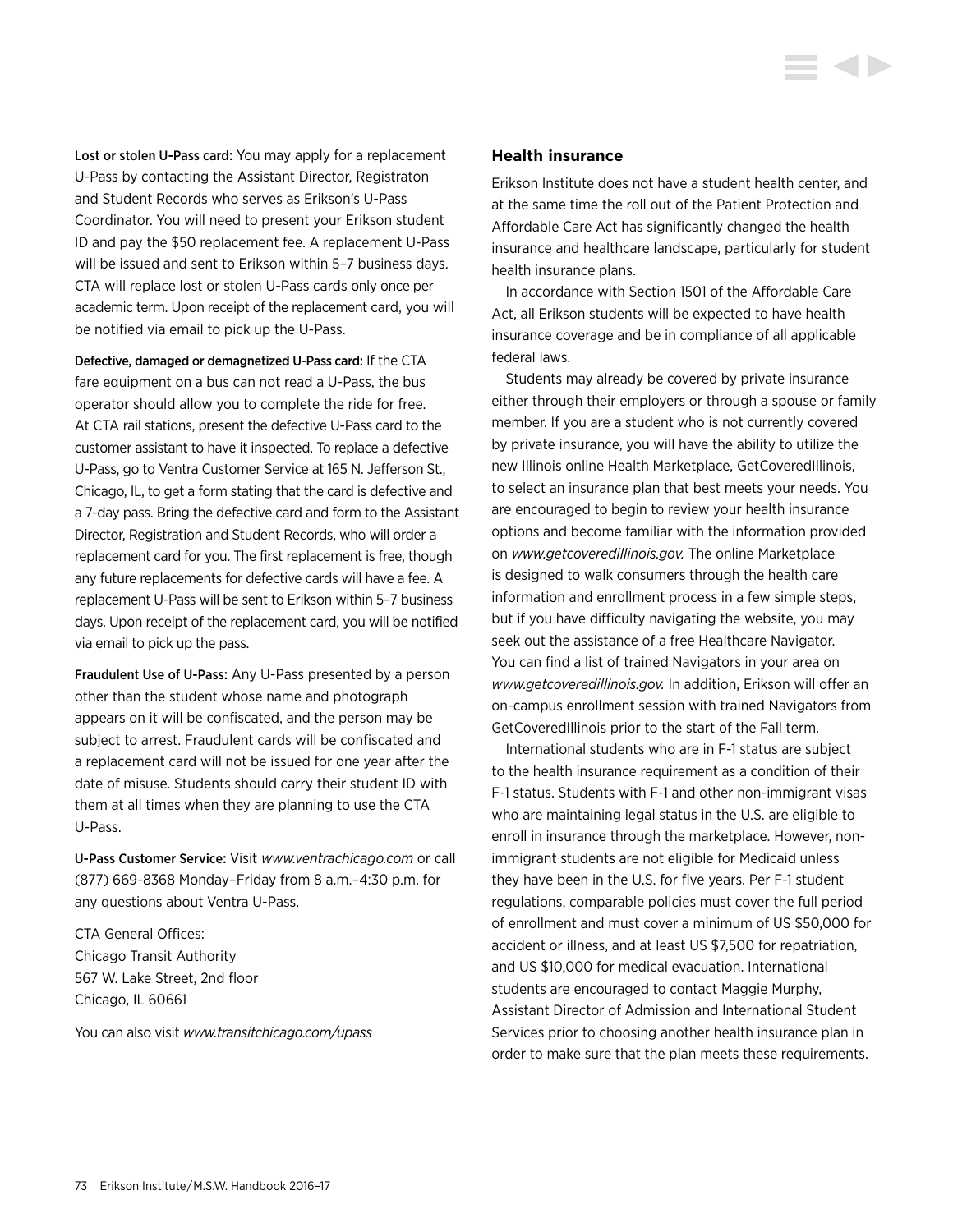For additional information, please refer to the following resources:

- To get up-to-date information on coverage in Illinois: *<www.getcoveredillinois.gov>*
- To get up-to-date information on the Patient Protection and Affordable Care Act, or to explore coverage options in a state other than Illinois: *<www.healthcare.gov>*
- To find a Healthcare Navigator who can assist you in the enrollment process: *[www.getcoveredillinois.gov/get](www.getcoveredillinois.gov/get-help)-help*
- To find specific fact sheets for young adults, women, veterans, and Medicaid recipients: *[www.getcoveredillinois.](www.getcoveredillinois.gov/fact-sheets) [gov/fact-](www.getcoveredillinois.gov/fact-sheets)sheets*

## **International student services**

Erikson has approval from the Department of Homeland Security to enroll non-immigrant international students in its degree programs. The Assistant Director of Admission and International Student Services serves as the international student adviser to all F-1 students from the time they are offered admission to Erikson through completion of the degree program, as well as the Optional Practical Training period if applicable. F-1 students participate in a special international student orientation program before the start of their program at Erikson. This orientation is separate and distinct from the general orientation programs for international students.

Given the complicated and constantly changing nature of immigration regulations, F-1 students are encouraged to meet with the international student adviser regularly. Typical issues that require consultation or authorization from the international student adviser include, but are not limited to, the following:

- Travel authorization signatures for travel outside the United States
- Extension of degree program
- Change of degree program
- CPT authorization for students beginning their internship
- Application to receive authorization for Optional Practical Training following the completion of the degree program
- International student health insurance
- Enrollment verification documents needed for loans, visa renewals, etc.
- Application to change non-immigrant status
- Updating of contact information in the SEVIS database

### **Library**

The Edward Neisser Library provides multifaceted information services that support the education, information, research, and service programs of Erikson Institute. Its specialized collection is a valuable resource. Information about journals, assessment kits and other materials can be found at *<library.erikson.edu>.*

Students are allowed to check out circulating materials, as well as audio-visual equipment, laptops, and assessment kits. In the event of loss of or damage to library materials, the library will request that the Student Accounts Office place a hold on the student's account until such time as the materials are returned or replaced, or the library is reimbursed for their loss or damage. Such a hold will render the student unable to register for classes, receive transcripts, or access online resources.

Materials not available in the Edward Neisser Library can be requested from other libraries through the library's interlibrary loan system. The library regularly offers workshops aimed at assisting students to develop and expand their information seeking skills. Individual guidance is also provided as necessary.

#### **Library hours**

#### Regular hours

| When classes are not in session |                    |
|---------------------------------|--------------------|
| Saturday                        | Hours vary         |
| Friday                          | 10 a.m. - 4 p.m.   |
| Monday-Thursday                 | 8 a.m. - 9:30 p.m. |
|                                 |                    |

| Monday-Thursday | 9 a.m. – 5 p.m. |
|-----------------|-----------------|
| Fridav          | 9 a.m. – 4 p.m. |

For information or assistance, please contact the library staff at (312) 893-7210 or through email at libraryhelp@erikson.edu.

# **Lost and found**

The lost and found is located at the main lobby security desk on the first floor.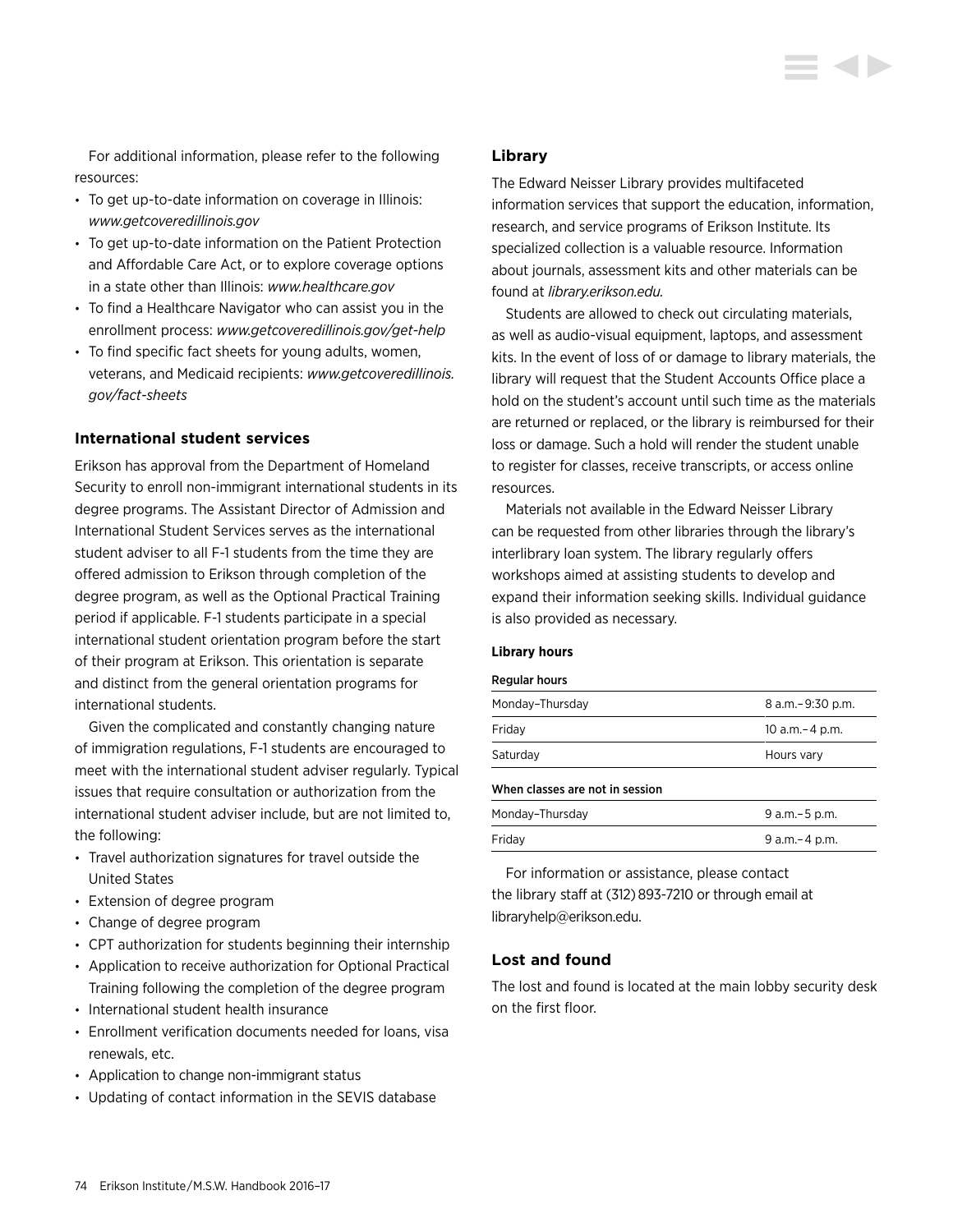## **Multicultural student affairs**

Through its programs and services, Multicultural Student Affairs advocates for and supports Erikson's African American, Asian American, Latina/o, Native American, lesbian, gay, bisexual, transgender, and international students. It also partners with faculty and staff to create an inclusive environment that recognizes and values the contributions of students of color, LGBTQ, and international students at the Institute. The office sponsors a variety of social and educational programs for the Erikson community throughout the academic year to help enrich the students' Erikson experience.

## **Online resources**

Erikson has four important online services for student use: Erikson Library, Erikson webmail, My.Erikson and EriksonOnline. Each of these resources is available to students from any location with Internet access.

Erikson Library: The Edward Neisser Library subscribes to many resources that are available online through its website: *<library.erikson.edu>.* These include online subscriptions to scholarly journals, databases of journal articles, interlibrary loan, and electronic books. Students may access most of these resources from off-campus by using the same username and password used for Erikson webmail.

Erikson webmail: Students can access their Erikson email accounts at *<mail.erikson.edu>.*

My.Erikson: My.Erikson is the web-based campus portal that provides students access to their course schedule, academic records (grades, unofficial transcripts, degree audit worksheets, etc.), and a wide range of academic and student services such as online bill-payment, student discussion boards and career services information. My.Erikson can be accessed at *my.erikson.edu.*

EriksonOnline: EriksonOnline provides students with remote access to course materials, online research and library resources, as well as collaborative and communication tools for each course at Erikson. Within each course area students are able to view, save and print course syllabi and course readings. Discussion areas and live chat functionality allows students to communicate with the course instructor and other students enrolled in the respective course. In addition,

all Erikson students (on-campus and online) have access to the Academic Resources pages through EriksonOnline. The Academic Resources site includes information, resources, links, and contact information related to library services, writing resources, writing support, and student services. EriksonOnline also provides a wide range of technical assistance resources and support services to online learners to encourage and enable successful online learning experiences and positive outcomes at Erikson. EriksonOnline can be accessed at *[erikson.blackboard.com](http://erikson.blackboard.com).*

## **Parking and transportation**

Discounted parking is available at three locations.

Greenway Self-Park, 60 W. Kinzie St., entrance on Kinzie. 2 blocks from Erikson. Rates: \$18 if you park before 3 p.m. and \$2 after 3 p.m., Monday through Saturday (no discount on Sunday). All rates are for up to 12 hours.

MartParc Orleans, 437 N. Orleans St., entrances on Orleans and Hubbard. 3.5 blocks from Erikson. Rates: \$14 if you enter before 3 p.m. (blue ticket) and \$10 after 3 p.m. and on weekends (green ticket), for up to 12 hours.

MartParc Wells (only weekdays after 3 p.m.), 401 N. Wells St., entrances on Kinzie and Wells. 2.5 blocks from Erikson. Rates: \$10 after 3 p.m. Discounted parking is available only after 3 p.m., Monday through Friday. No discount is available on weekends.

Note: To receive discounted rates, request validation from the security desk in the main lobby. Please make sure to note the garage where you parked to receive the correct validation.

There is limited free and metered parking in the vicinity of the campus. Erikson Institute does not provide change for parking meters. Students who commute by car are encouraged to allow extra time to find parking.

The closest El stops to Erikson Institute is the Grand stop (State and Grand) on the Red Line and the Merchandise Mart stop (Kinzie and Wells) for the Brown and Purple Lines. You may also locate numerous bus stops near Erikson, please check *[www.transitchicago.com.](www.transitchicago.com)*

There are several Metra train stations within one mile of Erikson Institute. For Metra fare and schedules, contact the RTA at (312) 322-6777 or *<www.metrarail.com>.*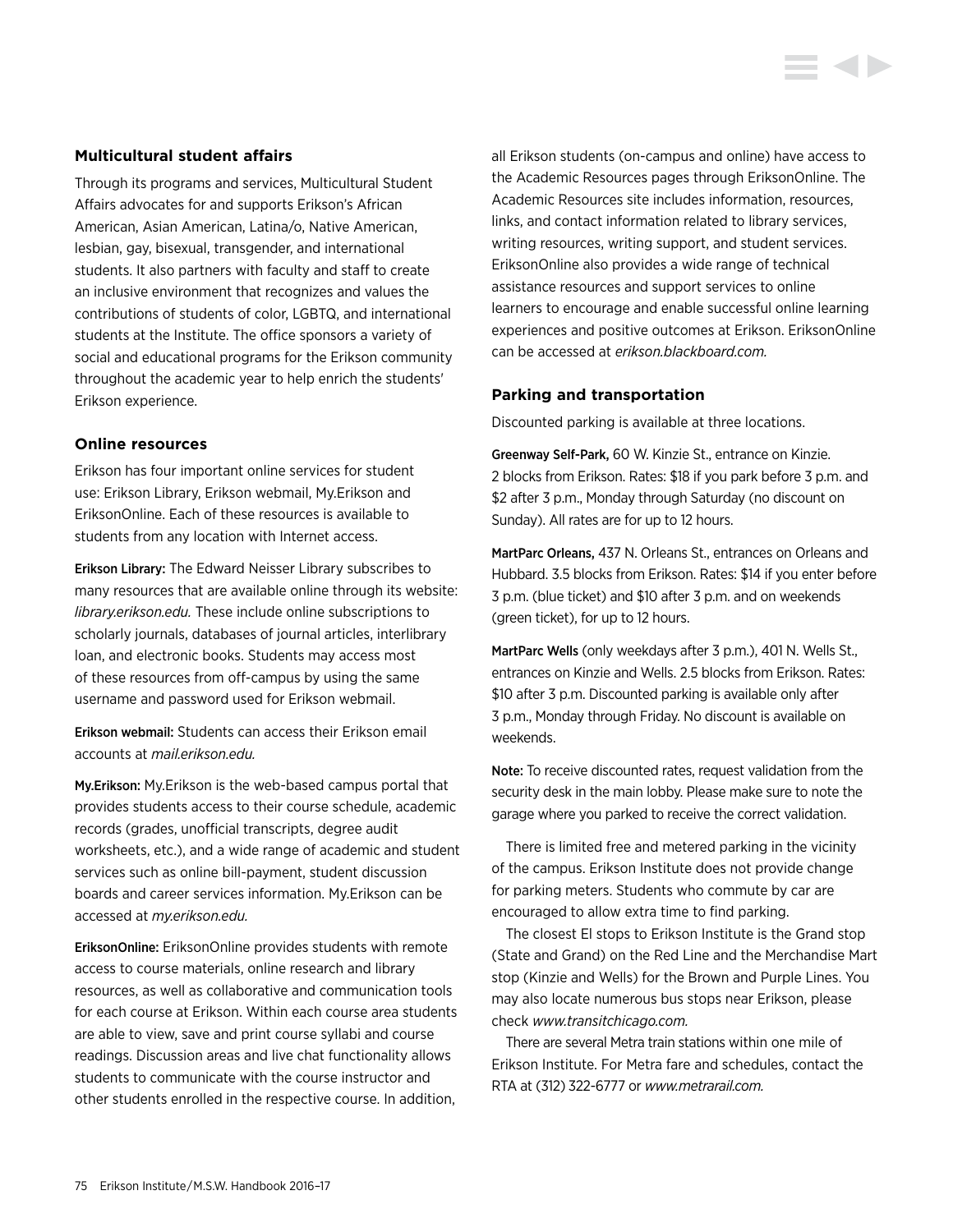# **Printing and photocopying**

Three all-in-one printer/copier machines are available for student use. Two machines are located in the library and one in the computer lab. Each printer will have instructions on how to use the printer/copiers. Money for copies can be added to your account on my.erikson. Each machine has the ability to photocopy, print, collate, staple, hole-punch, and more.

# **Student Committee**

The Student Committee is the primary vehicle at Erikson through which students organize their interests and provide input into modification of policies related to academic or student affairs. Open to any student interested, the Student Committee is advised by the Dean of Enrollment Management and a faculty member, both of whom are not only knowledgeable about institutional resources and procedures, but also advocate for students in accessing these resources in support of their interests. The Student Committee can be reached at StudentCommittee@erikson.edu.

## **Student ID cards**

Erikson Institute provides each student with a photo ID card. This card will also serve as your library card and building access card. Photos for ID cards are taken during your program orientation. If you are unable to attend orientation, please contact the security officer to schedule an appointment to have your ID picture taken.

## **Student mailboxes**

Mailboxes are provided for all students enrolled in one of the on-campus degree or certificate programs. Mailboxes are located in the Student Lounge on the 3rd floor. Students are expected to check their mailboxes on a regular basis, as they are utilized by Erikson faculty and staff as a means of communicating important information.

## **Students with disabilities**

### **ADA policy**

Erikson Institute is committed to complying with the Americans with Disabilities Act, the Rehabilitation Act of 1973, Section 504, which states: "No otherwise qualified person with a disability in the United States…shall, solely on the basis of disability, be denied access to, or the benefits of, or be subjected to discrimination under any program or activity provided by any institution receiving federal financial assistance." Erikson will also comply with other federal, state, and local laws regarding accommodations for any person with a disability. Erikson will neither discriminate against, nor decline to reasonably accommodate, a qualified student or staff member with a disability.

### **Disability-related definitions**

*Person with a disability:* Someone with a physical or mental impairment that substantially limits one or more major life activities; who has a record of such an impairment; or who is regarded as having such an impairment. (Americans with Disabilities Act of 1990).

*Major Life Activity:* A function such as caring for one's self, performing manual tasks, walking, seeing, hearing, speaking, breathing, learning, and working.

*Qualified person with a disability:* A qualified person with a disability is an individual with a disability who, with reasonable accommodation, meets the essential eligibility requirements for participation in academic programs or activities provided by the Institute or who, with reasonable accommodation, can perform the essential functions of the job for which he or she has applied or been hired to perform.

*Reasonable accommodation:* In the case of students, a reasonable accommodation is a modification or adjustment to a course, program, service, or activity that enables a qualified student with a disability to obtain equal access. "Equal access" means an opportunity to attain the same level of performance or to enjoy equal benefits and privileges as are available to a similarly situated student without a disability. Reasonable accommodations are individualized and flexible and are based on the nature of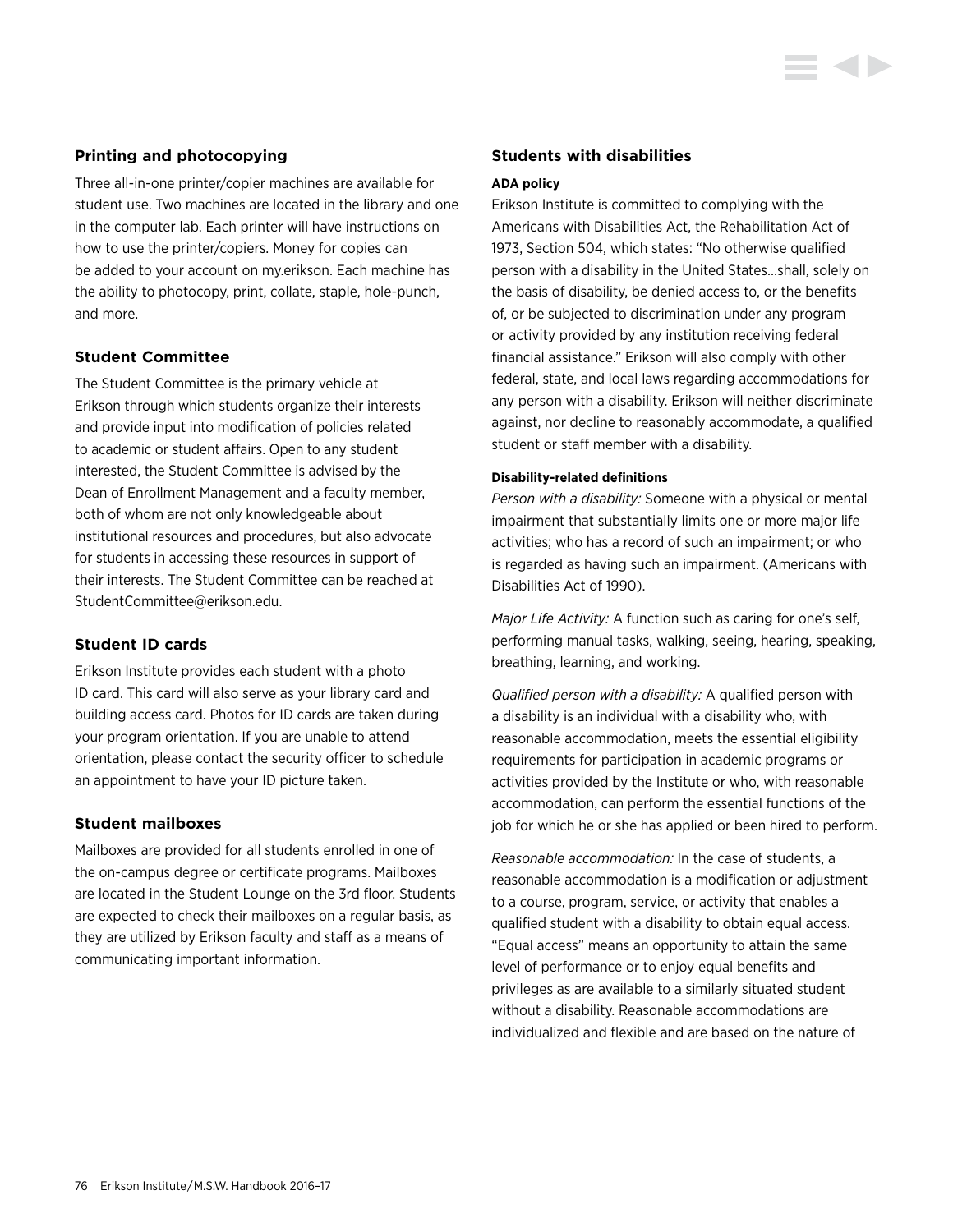the disability and the academic environment. They provide equal access, not an unfair advantage. The ADA requires an institution of higher education to provide reasonable accommodation to a qualified individual with a documented disability, provided that the accommodation does not create undue hardship. An "undue hardship" refers to any accommodation that would be unduly costly, substantially disruptive, or that would fundamentally alter the nature of the program. Only the peripheral requirements of courses, programs, and activities are subject to modification to accommodate a disability. Essential elements of courses, programs, and activities must remain intact (Section 504 of the Vocational Rehabilitation Act and the Americans with Disabilities Act)

### **Disability services coordinator**

Erikson's disability services coordinator is responsible for serving the needs of students with disabilities. The coordinator is Colette Davison, Dean of students, fourth floor, Room 414, (312) 893-7173 or cdavison@erikson.edu.

#### **ADA compliance committee**

The ADA compliance committee works to meet the needs of our students and staff with disabilities, inform the Institute of disability issues, and acquaint our faculty and staff with the available services and process for receiving services. This committee has two student-related goals: 1) to ensure that students with disabilities enjoy educational opportunities equal to those of their non-disabled peers; and 2) to increase access by students with disability to valued experiences, activities, and roles.

## **Procedure for applying for accommodation**

Any student with a disability wishing to request an accommodation should begin the process as early as possible by contacting the disability services coordinator to arrange a meeting. The student should also download and complete the form for requesting accommodations available in the Student Services section of my.erikson. New students should initiate the process before the beginning of classes or early in the semester. Remember that it may take several weeks to process a request for accommodation. Students seeking accommodation for the comprehensive examination should apply no later than the registration deadline for the exam.

Requests for accommodation will be considered on a case-by-case basis. What constitutes a "disability" or a "reasonable accommodation" may vary from individual to individual.

The Institute requires appropriate documentation of the disability and of the need for the requested accommodation. The coordinator will provide guidelines for appropriate documentation. In most cases, such documentation and/or assessments should be no more than three years old. In rare cases, additional documentation or second opinions may be requested. Students who already have documentation should send it to the disability services coordinator at the time they make the accommodation request. Referrals to diagnosticians may be obtained from the disability services coordinator.

The documentation should be original, signed, and on official letterhead from a certifying professional in the area of the student's disability. The documentation must address:

- Identification of the specific disability and functional limitation(s);
- Prognosis (permanent or temporary and, if temporary, the anticipated duration); and
- Recommendations for specific accommodations.

Once the appropriate documentation is received, the coordinator, in confidential consultation with consultants or faculty as appropriate, will review the documentation to clarify the existence and extent of the disability and the reasonableness of the requested accommodation. The student and the coordinator will then meet and work together to determine appropriate accommodations. If modifications to the curriculum or academic matters are at issue, faculty may also become involved in these discussions.

Students who receive an accommodation for Erikson courses will be provided with a letter explaining all approved accommodations. It is the responsibility of the student to forward the letter to each instructor as soon as possible after receiving it. The letter does not disclose any information about the nature of the student's disability. That information is kept confidential. The student and the coordinator will maintain contact as appropriate for ongoing efforts to accommodate the student.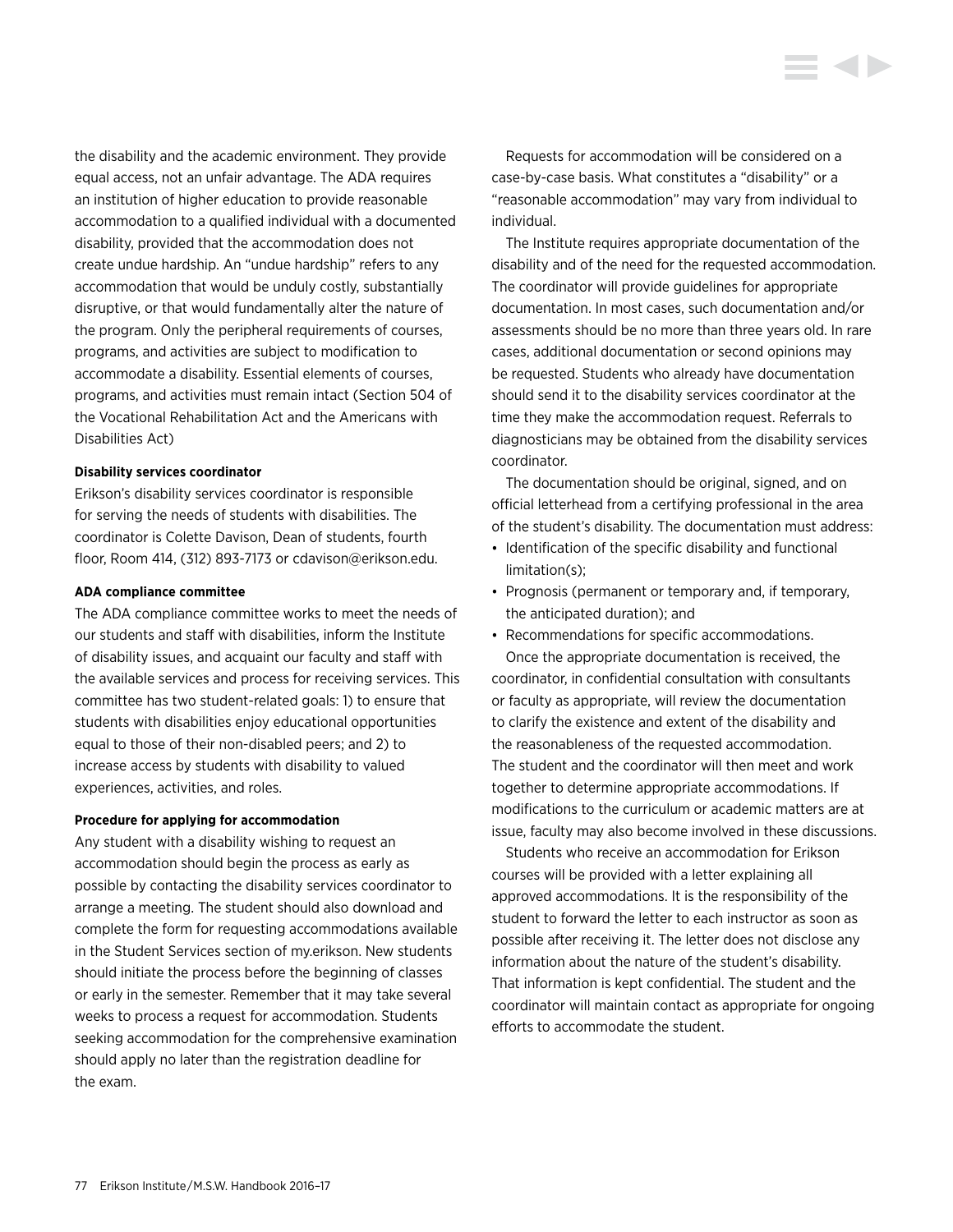### **Grievance procedure**

In rare instances, the Institute may not grant a student's request for the accommodation.

If a student believes that she or he has been discriminated against or denied a reasonable accommodation in violation of this policy, the student may file a written appeal, setting forth the circumstances of the grievance, to the Senior Vice President for Academic Affairs/Dean of Faculty, who will investigate the matter and resolve the appeal in his or her sole discretion.

A written appeal should be made within 45 days of notice of denial of the accommodation request. The student may request a conference with the Dean of Faculty, or the dean's designee, to discuss the appeal. The student may be assisted during such conference by an appropriate professional with knowledge of the student's disability, functional limitation(s), and/or the availability of appropriate accommodations. The dean will provide the student with a written copy of her/his determination within 45 days of the date of receipt of the written appeal.

#### **Accessibility of campus facilities**

Erikson Institute's campus is housed in a new facility, completed in August, 2008. The campus was designed to meet the stringent ADA and Illinois requirements for accessibility by persons with disabilities in effect at the time of the building's completion. The space was designed to comply with the following laws and guidelines:

- Americans with Disabilities Act (ADA) of 1990, as updated through 2004;
- Illinois Accessibility Code (IAC) of 1997;
- International Code Council/ANSI A117.1-2003, Accessible and Usable Buildings and Facilities (as referenced and amended by City of Chicago Building Code Chapter 18-11); and
- City of Chicago Building Code 2007, specifically Chapter 18-11.

As such, the entire campus is fully-accessible to the persons with disabilities. The entrance to the ground floor, which is at street level, includes an ADA standard manual door that opens automatically at the push of a button. The three upper floors are served by elevators; all bathrooms are equipped with ADA standard stalls in two designs; sinks and water fountains are at appropriate heights for persons in wheelchairs; hallways are wide and uncluttered; wayfinding signage is at an appropriate height for persons in wheelchairs and available in Braille for persons with visual impairment; classrooms, seminar rooms, and hallways are equipped with strobe lights to alert persons with hearing impairment of an emergency; and each floor has an area of rescue assistance for people who are unable to exit by stairs in an emergency. ADA accessible parking is available within two blocks of our front entrance.

# **Notice of the availability of services for students with disabilities**

The disability services coordinator contacts all students a month prior to the beginning of fall semester, reminding them of the availability of services and encouraging students with documented disabilities to set up an appointment to review their eligibility for accommodation. In addition, each course syllabus includes a prominent statement for students with disabilities in the "front matter." The coordinator meets with the faculty, enrollment management staff, academic success center staff, and tutors each September to review the process by which students with disabilities are approved for accommodations. Faculty are encouraged to refer any student who self-identifies as needing an accommodation to the coordinator. During the orientation to the comprehensive examination, faculty remind students that anyone needing accommodation for the exam need to request it no later than the deadline for registration. Policies and procedures for obtaining services are included in the *Handbook*, which is posted on the Erikson portal as well as public website.

#### **Management of student information**

The disability services coordinator receives and retains all inquiries and requests for accommodation, as well as the required documentation. To preserve student confidentiality, all information regarding requests for or delivery of reasonable accommodation is housed in a secure file cabinet in a locked office and/or on a password-protected computer. Access is restricted to the coordinator. Access by others to the information is on a "need to know" basis consistent with the requirements of HIPAA. Student files are retained for a period of three years following a student's exit from the Institute and then destroyed in a secure manner.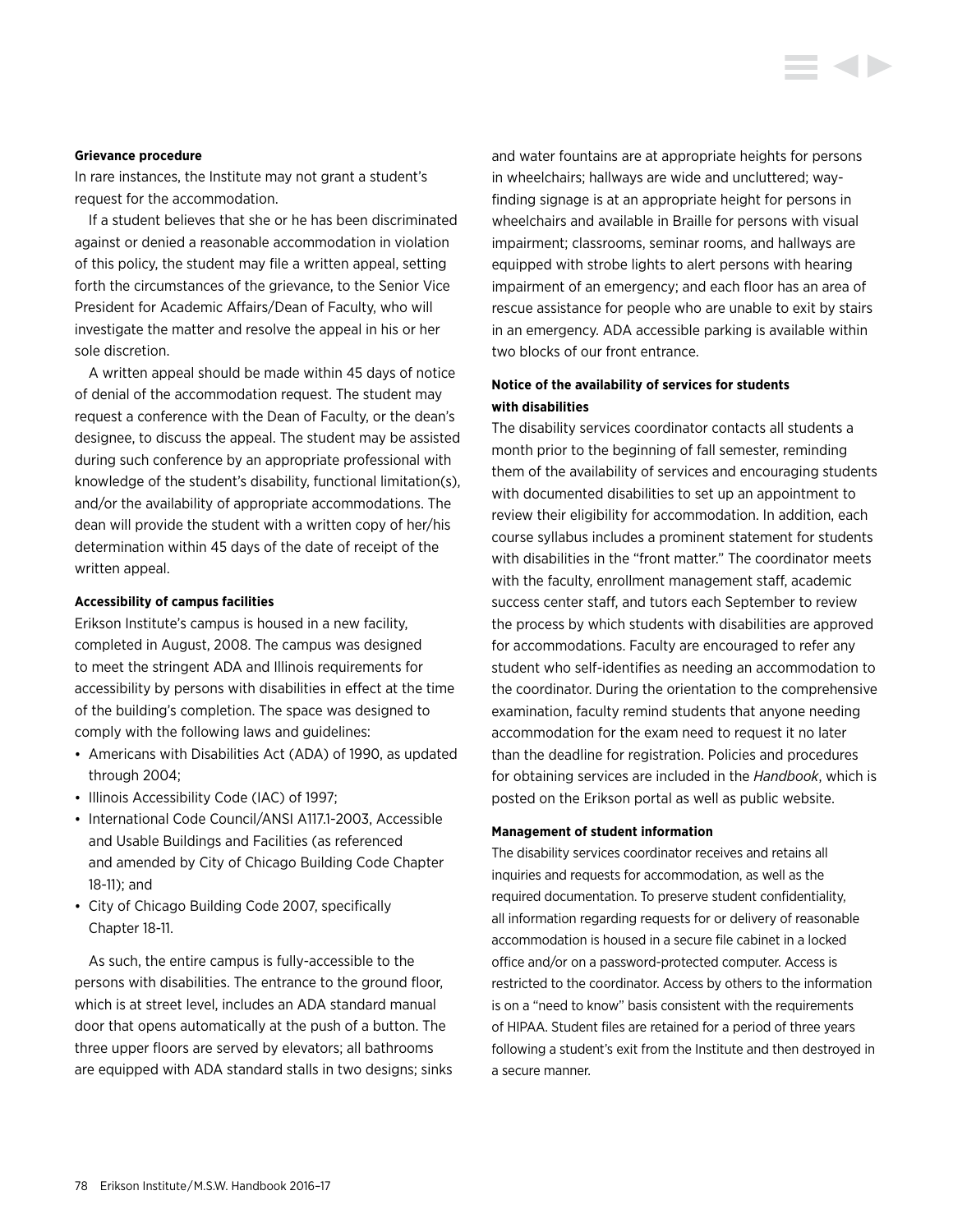# Student services directory

### **Academic Success Center, Room 216**

Stripe Gandara sgandara@erikson.edu (312) 893-7184

### **Admission Office, Room 312 / 313 / 314**

Maggie Murphy mmurphy@erikson.edu (312) 893-7143

Candace Williams cwilliams@erikson.edu (312) 893-7144

Valerie Williams vwilliams@erikson.edu (312) 893-7142

## **Computer Lab, Room 303**

Chip AuCoin techhelp@erikson.edu (312) 893-7196

#### **Dean of Students, Room 414**

Colette Davison cdavison@erikson.edu (312) 893-7173

# **Director of M.S.W. Program, Room 435**

Florence Kimondo fkimondo@erikson.edu (312) 893-7233

# **Field Education and Career Counseling, Room 312 / 316**

Maggie Brett mbrett@erikson.edu (312) 893-7221

Candace Williams cwilliams@erikson.edu (312) 893-7144

#### **Financial Aid, Room 311**

Alex Yang ayang@erikson.edu (312) 893-7154

# **International Student Services, Room 313**

Maggie Murphy mmurphy@erikson.edu (312) 893-7143

**IT Help** techhelp@erikson.edu

## **Library, Room 210**

Karen Janke library@erikson.edu (312) 893-7210

Brittany Jones library@erikson.edu (312) 893-7210

Diana Sykes library@erikson.edu (312) 893-7210

## **Multicultural Student Affairs, Room 314**

Valerie Williams vwilliams@erikson.edu (312) 893-7142

# **Registration and Student Records, Room 310 / 312**

Aaron Barker abarker@erikson.edu (312) 893-7141

Stacy Branch sbranch@erikson.edu (312) 893-7153

## **Student Accounts, Room 457**

Bruce Myers bmyers@erikson.edu (312) 893-7122

#### **Students with Disabilities, Room 414**

Colette Davison cdavison@erikson.edu (312) 893-7173

79 Erikson Institute/M.S.W. Handbook 2016-17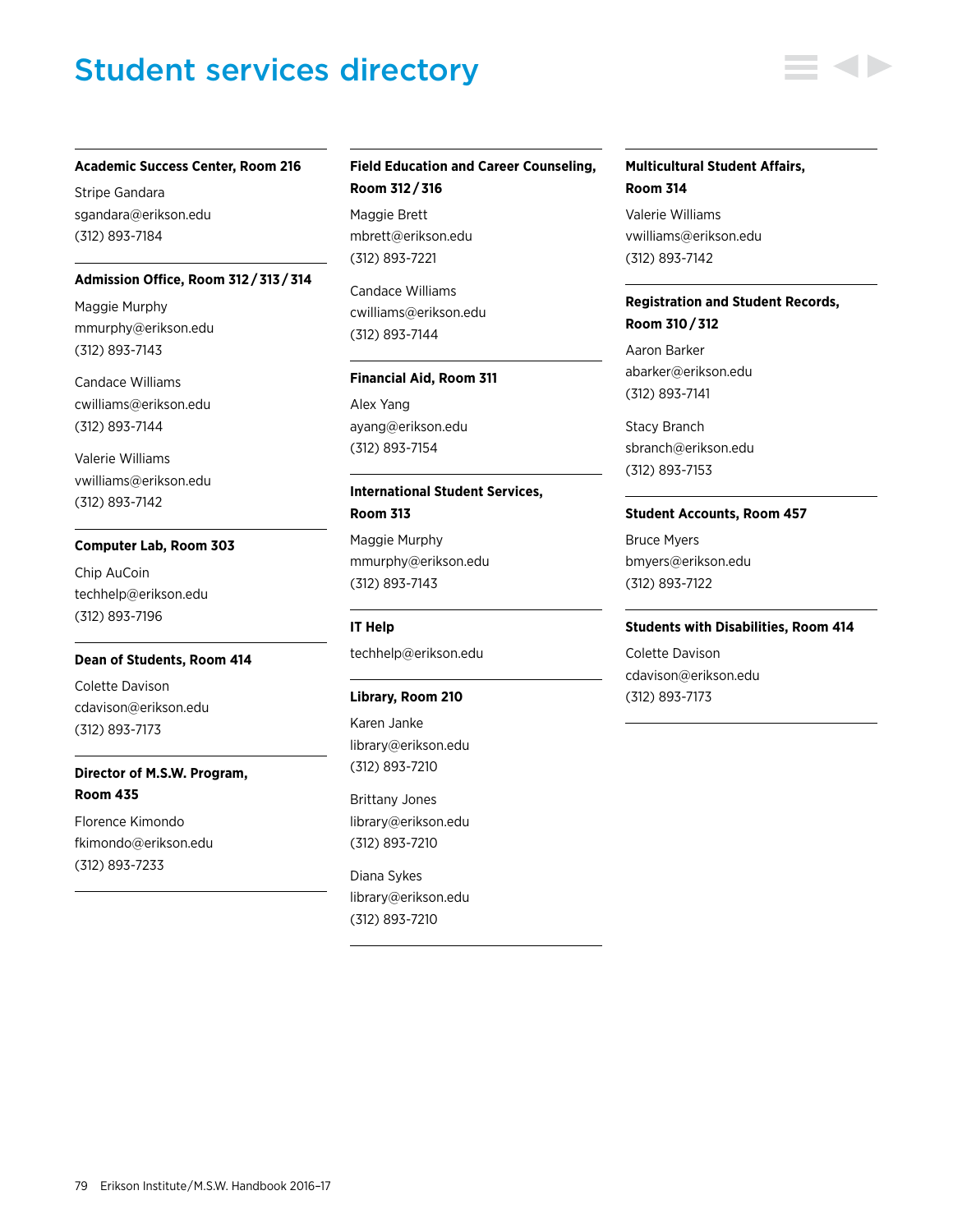# Faculty and staff

## **Faculty**

Jie-Qi Chen, Ph.D., Senior Vice President for Academic Affairs/Dean of Faculty Tonya Bibbs, Ph.D. Barbara T. Bowman, M.A. Ashley Curry, Ph.D. Pamela Epley, Ph.D. Linda Gilkerson, Ph.D. Laura Grandau, Ph.D. Nucha Isarowong, Ph.D. Florence Kimondo, Ph.D. Jon Korfmacher, Ph.D. Gillian Dowley McNamee, Ph.D. Luisiana Melendez, Ph.D. Amanda Moreno, Ph.D. Mark Nagasawa, Ph.D. Sharon Syc, Ph.D.

# **Senior Instructors**

Colette Davison, Ph.D. Mary Hynes-Berry, Ph.D. Rebeca Itzkowich, M.A.

# **Instructors**

Theresa Atchley, M.Ed. Jill Barbre, M.S.Ed., LCSW Jennifer Kemp Berchtold, M.S., CCLS, DT Margaret Brett, A.M., LCSW Sandy Carrillo, M.S. Patricia Chamberlain, M.S. Charles Chang, M.A. Amy Clark, M.A. Terra Ellingson, M.A. Andria Goss, M.S., M.S.W. Saima Gowani, Ed.M. Rebecca Halperin, M.S. Carey Halsey, M.S. Robyn Hart, M.Ed. Mary Claire Heffron, Ph.D. Carri Hill, Ph.D. Sherry Kaufman, J.D. Margaret Lane, M.Ed. Michelle Lee, M.Ed., LPC Isabela Marchi, M.Ed., M.S. Mary Marovich, M.Ed. Sarah Martinez, M.Ed., M.A., LCPC Jennifer McCray, Ph.D. Rebecca Mermelstein, Ph.D. Christine Morrison, M.S. Mariana Osoria, M.A. Patricia Perez, Ph.D.

Mary Quest, M.A. Ruth Reinl, M.S.E. Saskia Rombouts, M.A. Jennifer Rosinia, Ph.D. Angela Searcy, M.S. Charlene Slezak, Psy. D. Sue Stolzer, Ph.D. Robin York, M.S.

# **Staff**

## Office of the President

Geoffrey Nagle, Ph.D., President

## Academic Programs

Margaret Brett, A.M., LCSW, Director of Field Instruction and Career Services Jie-Qi Chen, Ph.D., Senior Vice President for Academic Affairs/Dean of Faculty Colette Davison, Ph.D., Dean of Students Rhonda Gillis, M.A. Executive Assistant Chris Simons, B.A., Faculty Administrative Assistant Candace Williams, M.S., M.S.W., Associate Director of Field Education and Career Services

## Center for Children and Families

Sara Anderson, B.A., Staff Clinician Stacey Austin, B.A., Staff Clinician Michele Belanski, M.S.W., Staff Clinician Laura Brock, Psy.D., Staff Clinician Lauren Cooper, M.S., Transition Manager Aleida Jaimes Correa, B.S., Disabilities **Consultant** Monica Dirr, M.S.W., Staff Clinician Fraeda Friedman, Ph.D., Disabilities **Consultant** Yvette Gonzalez, Ph.D., Clinical Psychologist Ruchira Gulati, M.S., Staff Clinician Zachary Kulhan, B.A., Administrative Coordinator Amy Labb, M.A., Transition Case Manager Margret Nickels, Ph.D., Director Nicole Polash, M.S., Disabilities **Consultant** Anne Powers, M.Ed., Coordinator of Intervention Services Emma Retzlaff, B.A., Billing Coordinator Jean Rounds, M.S.W., Staff Clinician Marian Slahor, B.A., Business Manager Cassandra Ward, M.S., Staff Clinician

## Communications

Bonita Brodt, B.A., Chief Communications **Officer** Jeffrey Danna, B.A., Director of Storytelling and Content Strategy Kate Schott, B.A., Director of Media Relations and Content Strategy

# Distance Learning and Continuing Education

Chip Donohue, Ph.D., Dean of Distance Learning and Continuing Education Angela Fowler, M.A., Project Director Gabriele Frahm, B.S., Instructional Designer Dorothy Jagonase, B.S., Instructional Designer Tamara Kaldor, M.S., Assistant Director, TEC Center Mike Maxse, B.S., Associate Director

of Distance Learning Michael Paulucci, M.F.A., Manager of Video and Multimedia Matthew Zaradich, B.A., Assistant

Director of Continuing Education

## Early Math Collaborative

Jeanine Brownell, M.S., Assistant Director of Programming Suzanne Budak, B.S., Research Coordinator Lisa Ginet, Ed.D., Assistant Director of Instruction Donna Johnson, M.S., Assistant Director of School Support Services Jennifer McCray, Ph.D., Director, Early Math Collaborative Cody Meirick, M.A., Program Manager Gala Pierce, M.S.Ed., Administrative Coordinator Erin Reid, Ph.D., Assistant Director of Research Enrollment Management Aaron Barker, M.A., Associate Director, Registration and Student Records

- Stacy Branch, B.S., Assistant Director, Registration and Student Records Michel Frendian, Ed.M., Dean of Enrollment Management
- Maggie Murphy, B.A., Enrollment Events and Communications Manager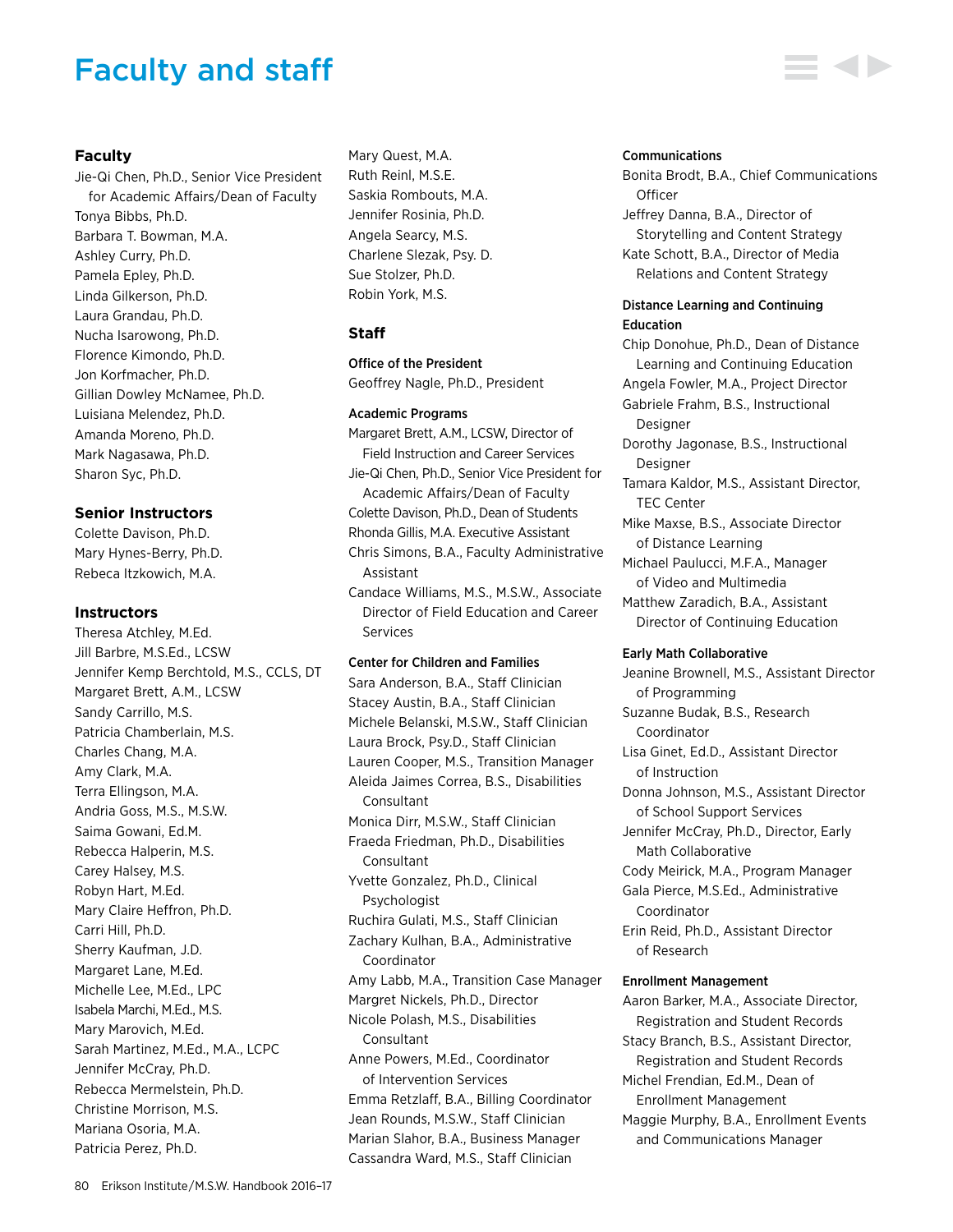Valerie Williams, M.Ed., Associate Director, Admission and Multicultural Student Affairs

Alex Yang, M.A., Associate Director, Financial Aid and Enrollment Services

#### Finance

Christine Frankhauser, B.Comm., Controller Myrna Guadarrama, B.S., Senior Grant and Contract Accountant Patricia Lawson, B.S., Vice President for Finance and Operations/CFO Bruce Myers, Financial Analyst/Student Billing Coordinator Sarah Roberson, Accounts Payable Coordinator

Fussy Baby

Catalina Ariza, M.Ed., Fussy Baby Home Visitor Hannah Jones-Lewis, M.S.W., Program Manager Michelle Lee, M.Ed., LPC, Infant Mental Health Specialist Nancy Mork, M.S.W., Senior Infant Mental Health Specialist Tori Torrence, M.S.W., Field Trainer

### Herr Research Center

Laura Abbruzzese, M.S. Program Monitor Leanne Beaudoin-Ryan, Ph.D., Associate Director of Research Juliet Bromer, Ph.D., Assistant Research Scientist Saima Gowani, Ed.M., Project Director Cristina Pacione-Zayas, Ph.D., Director of Policy Jessica Ruiz, M.S., Site Coordinator Penquaet Smith, B.S., Manager, Illinois Early Childhood Fellows Program Lenoy Thottappilly, B.S., Web Applications Developer Tori Torrence, M.S.W., Field Trainer Yinna Zhang, Ph.D., Project Director, China Initiative

# Human Resources

David Wilson, B.S., Chief Human Resources and Facilities Officer

#### Infant Studies

Jennifer Kemp, M.S., Program Manager, Infant Studies Certificate Program Sarah Martinez, M.Ed., M.A., LCPC, Master's Infant Specialization Coordinator and IMH Field Educator

#### Information Technology

Chip AuCoin, B.A., Technical Support Specialist Eric Cormack, B.S., B.A., Technical Support Specialist Jonathan Frank, B.A., Chief Information **Officer** Cathi Odtohan, B.A., Systems Administrator

# Institutional Advancement

Anna Akers-Pecht, B.A., Coordinator, Annual Fund and Alumni Relations Joan Claffey, B.A., Director, Individual Giving

Madeleine Holdsworth, M.B.A., Assistant Director, Data Systems and Donor Services

Randy Holgate, M.A., Vice President for Institutional Advancement

Michelle Smith, Executive Assistant

Anne Volz, B.A., Director, Corporate and Foundation Relations and Grant Management

#### Institutional Research

Charles Chang, M.A., Chief Research and Strategy Officer

#### Library

Karen Janke, M.S.L.I.S., Director, Edward Neisser Library

Brittany Jones, M.S., Circulation Desk Coordinator

Diana Sykes, M.S., Public Services Librarian

## New Schools Project

Valencia Burney, M.S., Professional Development Facilitator Linda Hamburg, M.S., Professional

Development Coordinator

Nathan Hanak, B. Mus., Administrative Coordinator

Anna Jerabek, M.Ed., Professional Development Facilitator Sue Mitra, Ed.D., Professional Development Coordinator Linda Ponce de Leon, Ed.M., Director, New Schools Project

## **Senior Research Associates**

Toby Herr, M.Ed.

## **Research/Project Associates**

### Calm Classroom K-2

Adenia Linker, M.Ed. Kimberly Hanes, M.S. Maria Kontoudakis, M.S. Lisa Wartemberg

Erikson/Illinois Department of Children and Family Services Project Kelsey Crick, B.A. Andria Goss, M.S., M.S.W.

Erikson/Illinois State Board of Education Prevention Initiative Monitoring Project Cristina Gonzalez del Riego, M.S. Rebecca Harles, Ed.M. Margaret Reardon, B.S.

# Illinois Home Visiting Quality Monitoring Project

Jennifer Baquedano, B.S. Helen Jacobsen, B.S.

#### Project Match

Toby Herr, M.Ed. Warrine Tidwell, B.S.

## **Writing tutors**

Stripe Gandara, Ph.D., Assistant Director of Writing and Academic Support Kristen Borgmeyer, M.S. Dawn Craan, M.S. Katherine Gleason, M.S. Cristina Gonzalez del Riego, M.S. Emma Iverson, M.S. Grazyna Jakubowska, M.S. Erin James, M.S., M.S.W. Shira Miller, M.S. Megan Sexton, M.S. Candace Williams, M.S., M.S.W.